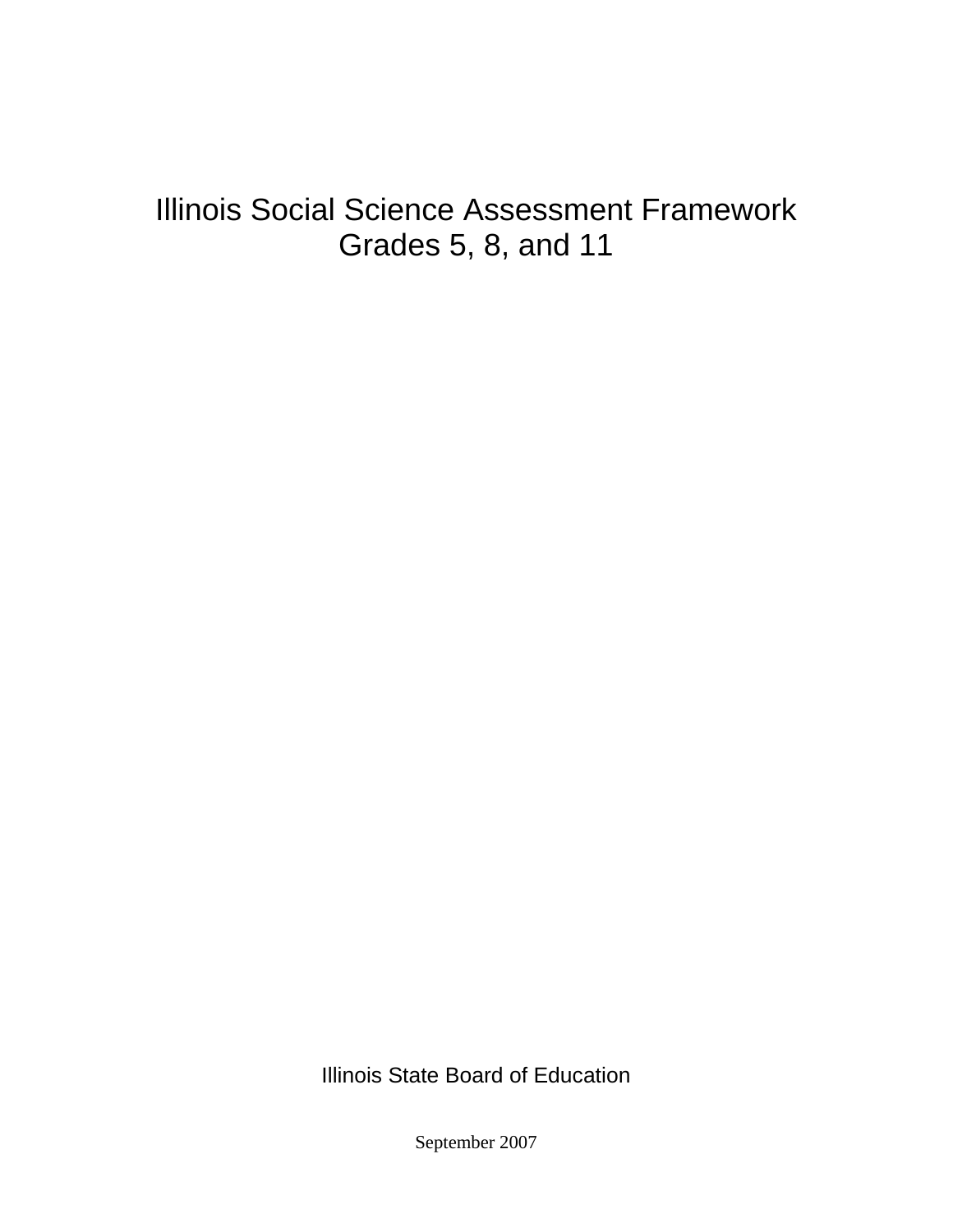## Introduction to the Illinois Social Science Assessment Framework Grades 5, 8, and 11

The Illinois Social Science Assessment Framework is designed to assist educators, test developers, policy makers and the public by clearly defining those elements of the Illinois Learning Standards that are suitable for testing.

#### **The Illinois Assessment Framework provides:**

- *Clarity* for students, parents and teachers regarding the knowledge and skills that are measurable on large-scale tests;
- *Focus* on core content, without encouraging excessive narrowing of curriculum or instruction; and
- *Thorough coverage* of each subject domain, as opposed to just providing sample benchmarks.

#### **Assessment Objectives**

The Framework contains assessment objectives, clear and concise statements of testable material at each grade level. Each assessment objective was derived from the Illinois Learning Standards and Benchmarks, for each grade level, posted on the Illinois State Board of Education Web site (www.isbe.net/ils).

#### **Cognitive Complexity**

"Cognitive complexity" refers to the level of reasoning called for by an assessment objective. For example, some assessment objectives require simple recall, while others may require more complex levels of reasoning and/or application of knowledge and skills. In Social Science the nature of the content is such that the cognitive complexity implied by each assessment objective can vary widely. For example, in Social Science a student may be asked to simply recall a given historical fact or may be asked to apply the skills of historical analysis to the same content. Thus, within the Framework for Social Science, separate tables indicate the proportion of test items that address different levels of reasoning.

#### **Framework Conventions**

This document uses a number of conventions, including symbols, abbreviations and a general organizational structure designed for ease of use. Each social science assessment objective has a unique identifier with three components.

#### *Example: 14.5.01*

| <b>State Goal</b> | <b>Grade Level</b> | <b>Objective Number</b> |
|-------------------|--------------------|-------------------------|

The first component, *"14,"* indicates the numbered State Learning Goal as defined in the Illinois Learning Standards. The second component, *"5,"* indicates the grade level. The third component, *"01,"* indicates that this is the first assessment objective for this goal at this grade level.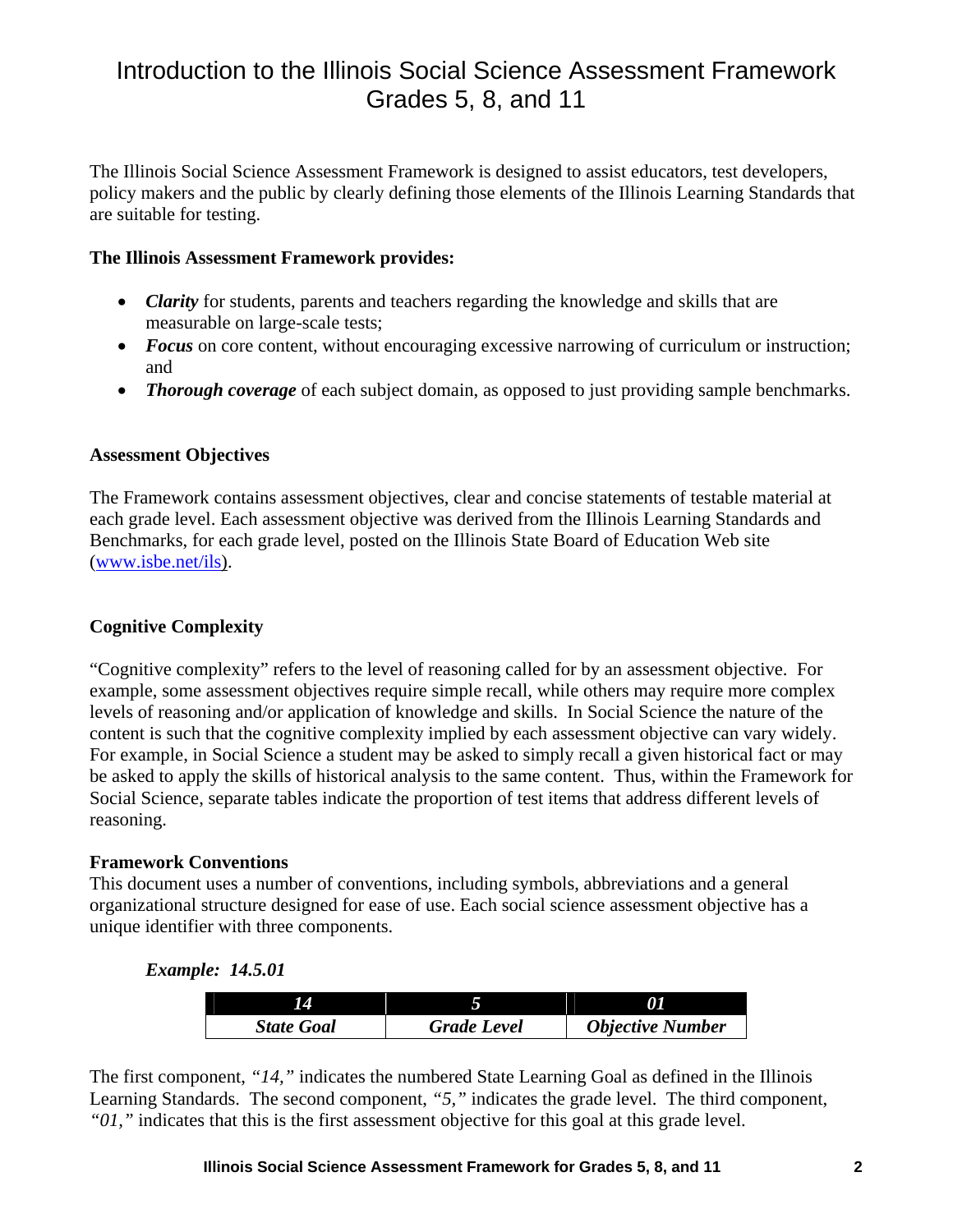## Social Science Content Category Table

| Grade                                                                            | 5                                      | 8       | 11      |
|----------------------------------------------------------------------------------|----------------------------------------|---------|---------|
| <b>Goal 14 - Political Systems</b>                                               | 17%                                    | 17%     | 17%     |
| U.S. Government (Standard A)                                                     | 3%                                     | 4%      | 2%      |
| Political Systems (Standard B)                                                   | 4%                                     | 3%      | 3%      |
| Election Processes and Citizen Responsibilities (Standard C)                     | 3%                                     | 3%      | 3%      |
| Roles of Individuals and Interest Groups (Standard D)                            | 2%                                     | 3%      | 3%      |
| U.S. Foreign Policy (Standard E)                                                 | 2%                                     | 2%      | 3%      |
| U.S. Political Ideas and Traditions (Standard F)                                 | 3%                                     | 2%      | 3%      |
| (Illinois Political Systems embedded in Standards A-D, F)                        | (4%)                                   | $(2\%)$ | (2%)    |
| <b>Goal 15 - Economics</b>                                                       | 15%                                    | 17%     | 17%     |
| Economic Systems (Standard A)                                                    | 3%                                     | 3%      | 3%      |
| Scarcity and Consumers (Standard B)                                              | 3%                                     | 3%      | 3%      |
| Scarcity and Producers (Standard C)                                              | 3%                                     | 3%      | 3%      |
| Trade (Standard D)                                                               | 3%                                     | 4%      | 4%      |
| Government and the Economy (Standard E)                                          | 3%                                     | 4%      | 4%      |
| (Illinois Economic Systems embedded in Standards A-E)                            | (3%)                                   | $(2\%)$ | $(1\%)$ |
| Goal 16 - History                                                                | 50%                                    | 48%     | 48%     |
| Historical Analysis and Interpretation (Standard A)                              | See Item Thinking Scale Table          |         |         |
| U.S. History (Standards B-D)                                                     | 40%                                    | 29%     | 24%     |
| World History (Standards B-D)                                                    | 10%                                    | 19%     | 24%     |
| Environmental History (embedded in Standards B-D)                                | (3%)                                   | (3%)    | $(2\%)$ |
| Illinois History: Events, Trends, and Individuals<br>(embedded in Standards B-D) | (4%)                                   | (2%)    | (2%)    |
| Goal 17 - Geography                                                              | 18%                                    | 18%     | 18%     |
| Places, Regions, and Features on the Earth (Standard A)                          | 5%                                     | 4%      | 5%      |
| Earth's Physical Systems (Standard B)                                            | 4%                                     | 5%      | 3%      |
| Geography and Society (Standard C)                                               | 5%                                     | 5%      | 5%      |
| Geography and History (Standard D)                                               | 4%                                     | 4%      | 5%      |
| Illinois Geography (embedded in Standards A-D)                                   | (4%)                                   | $(2\%)$ | (2%)    |
| <b>Goal 18 - Culture and Society</b>                                             |                                        |         |         |
| Culture                                                                          |                                        |         |         |
| Individuals and Groups in Society                                                | Distributed throughout the other goals |         |         |
| Development of Social Systems                                                    |                                        |         |         |
| Social Systems in Illinois                                                       |                                        |         |         |
| <b>Total</b>                                                                     | 100%                                   | 100%    | 100%    |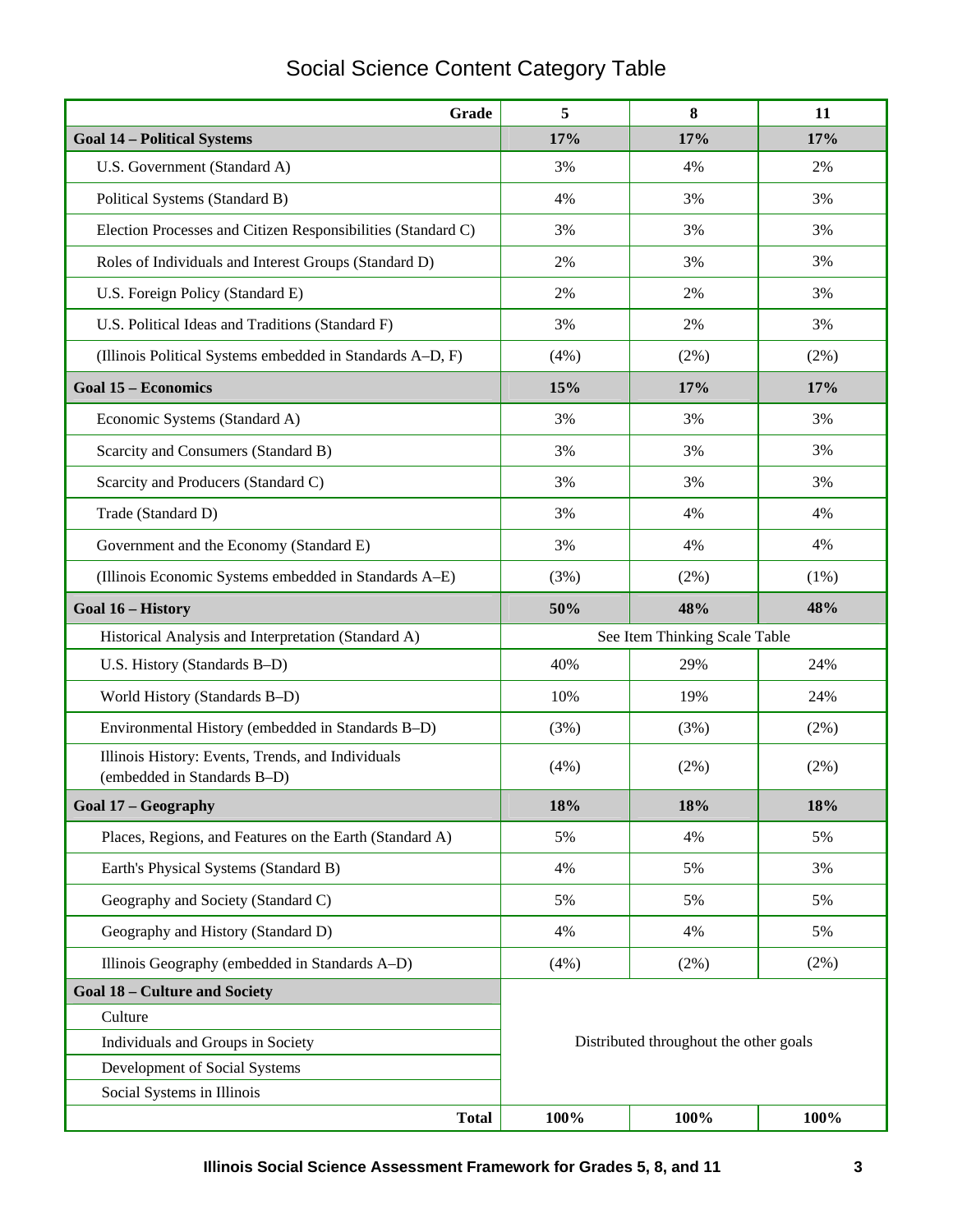## Social Science Reporting Category Table

Results should be reported out for each category.

| Grade                                                                                                    | 5     | 8       | 11   |
|----------------------------------------------------------------------------------------------------------|-------|---------|------|
| <b>Goal 14 – Political Systems</b>                                                                       | 17%   | 17%     | 17%  |
| Goal 15 – Economics                                                                                      | 15%   | 17%     | 17%  |
| Goal 16 – History                                                                                        | 50%   | 48%     | 48%  |
| U.S. History (Standards B-D)                                                                             | 40%   | 29%     | 24%  |
| World History (Standards B-D)                                                                            | 10%   | 19%     | 24%  |
| Goal 17 – Geography                                                                                      | 18%   | 18%     | 18%  |
| Illinois Political and Economic Systems, History and Geography<br>(embedded in other content categories) | (15%) |         |      |
| <b>Total</b>                                                                                             | 100%  | $100\%$ | 100% |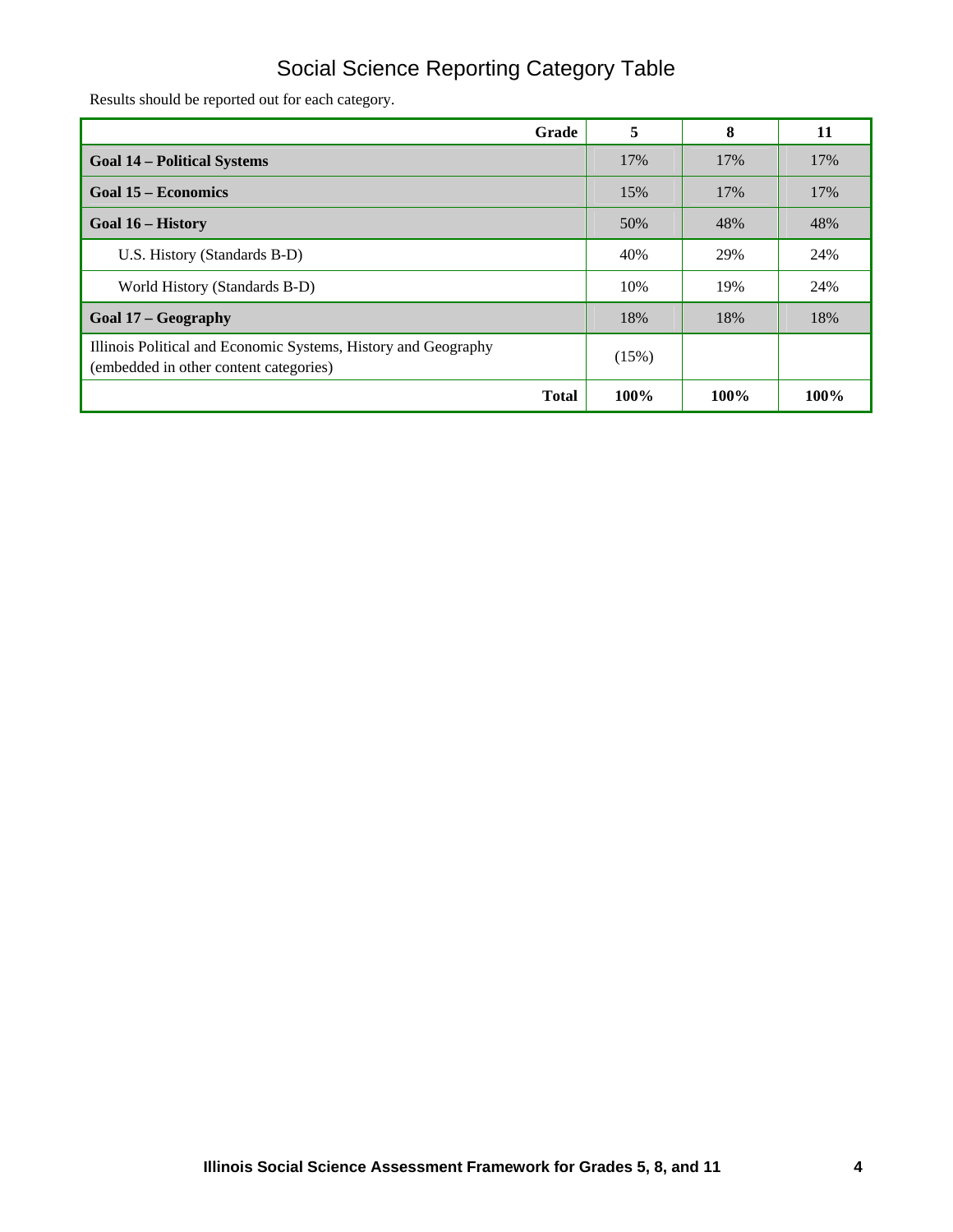## Social Science Item Thinking Scale Table

| Grade                                                                                                                                                 | 5    | 8    | 11   |
|-------------------------------------------------------------------------------------------------------------------------------------------------------|------|------|------|
| <b>Level 1 Questions</b>                                                                                                                              |      |      |      |
| Recalling Terms/Conventions                                                                                                                           | 10%  | 10%  | 10%  |
| (e.g., definitions of primary/secondary sources; geographic terms such as compass rose;<br>economic terms; chronological terms)                       |      |      |      |
| <b>Level 2 Questions</b>                                                                                                                              |      |      |      |
| <b>Recalling Facts and Concepts</b>                                                                                                                   |      |      |      |
| Recalling facts, events, and characteristics                                                                                                          | 15%  | 15%  | 15%  |
| Recalling concepts/theories (e.g. causal interpretations of the Civil War; supply and<br>demand; popular sovereignty; special patterns of settlement) | 25%  | 25%  | 25%  |
| <b>Level 3 Questions</b>                                                                                                                              | 10%  | 10%  | 10%  |
| Using and interpreting maps, graphs, charts, and tables                                                                                               |      |      |      |
| <b>Level 4 Questions</b>                                                                                                                              | 5%   | 5%   | 5%   |
| Using and interpreting symbols, illustrations, and cartoons                                                                                           |      |      |      |
| <b>Level 5 Questions</b>                                                                                                                              |      |      |      |
| Distinguishing fact from opinion, relevant from irrelevant information, and establishing<br>credibility of sources                                    | 15%  | 15%  | 15%  |
| <b>Level 6 Questions</b>                                                                                                                              |      |      |      |
| Problem Solving (interpretation/generalization)                                                                                                       |      |      |      |
| Forming hypotheses/research questions; determining relevance or significance of historical                                                            | 20%  | 20%  | 20%  |
| facts for or against a particular interpretation; drawing/evaluating conclusions; forming<br>generalizations                                          |      |      |      |
| <b>Total</b>                                                                                                                                          | 100% | 100% | 100% |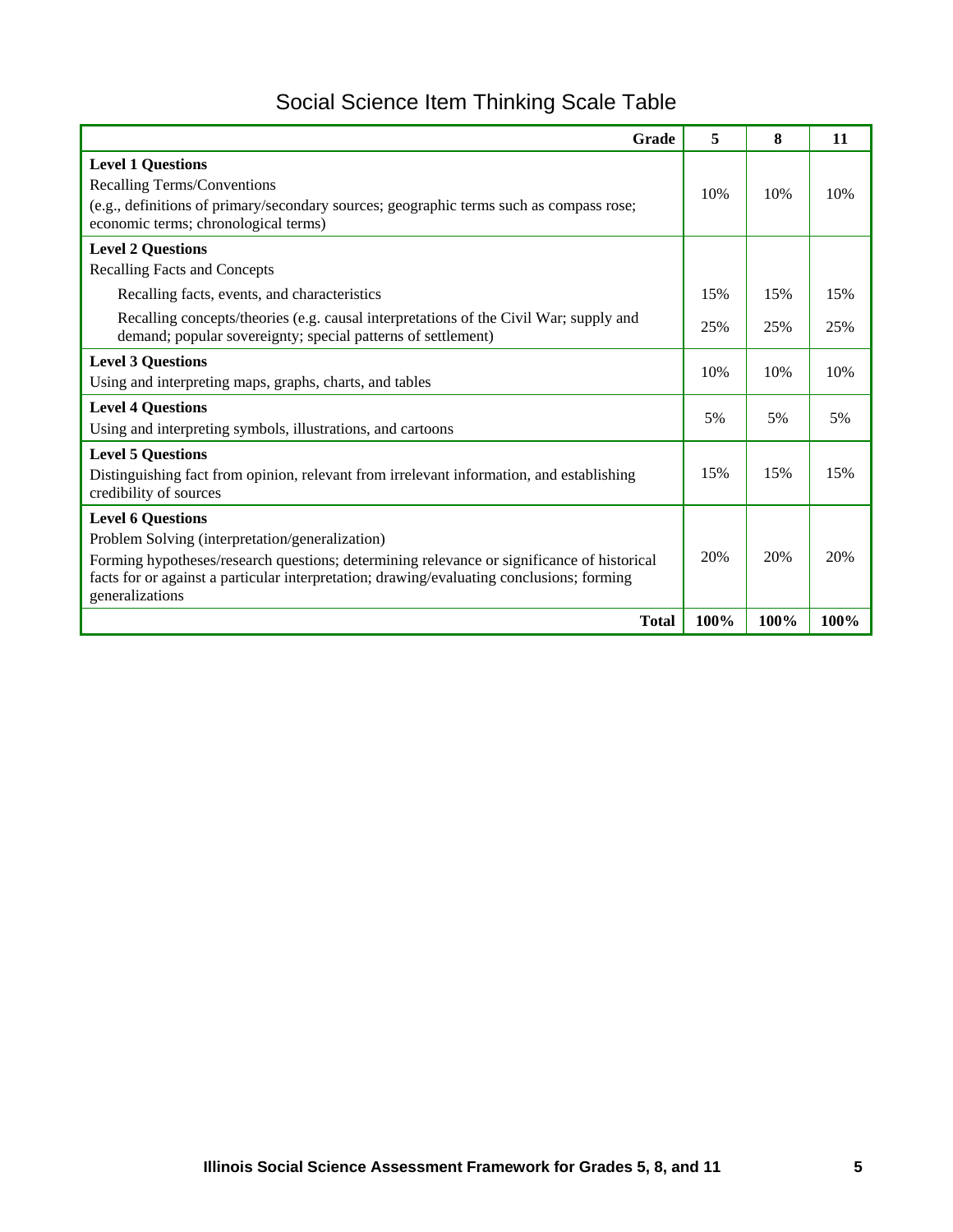## Social Science<sup> $1$ </sup> – Goal 14

| Grade 5                                                                                                                                                                                                                                                                                                                                 | Grade 8                                                                                                                                                                                                                                                                                                                             | Grade 11                                                                                                                                                                                                                                                                                                                                                                                                                                                                   |
|-----------------------------------------------------------------------------------------------------------------------------------------------------------------------------------------------------------------------------------------------------------------------------------------------------------------------------------------|-------------------------------------------------------------------------------------------------------------------------------------------------------------------------------------------------------------------------------------------------------------------------------------------------------------------------------------|----------------------------------------------------------------------------------------------------------------------------------------------------------------------------------------------------------------------------------------------------------------------------------------------------------------------------------------------------------------------------------------------------------------------------------------------------------------------------|
| <b>U.S. GOVERNMENT (STANDARD A)</b>                                                                                                                                                                                                                                                                                                     |                                                                                                                                                                                                                                                                                                                                     |                                                                                                                                                                                                                                                                                                                                                                                                                                                                            |
| 3%                                                                                                                                                                                                                                                                                                                                      | 4%                                                                                                                                                                                                                                                                                                                                  | 2%                                                                                                                                                                                                                                                                                                                                                                                                                                                                         |
| 14.5.01 Identify the basic principles of American<br>democracy expressed in the Declaration of Independence,<br>the U.S. Constitution, the Bill of Rights and the Illinois<br>State Constitution, including: freedom, individual rights<br>and obligations of citizens, consent of the governed, the<br>common good, and trial by jury. | 14.8.01 Identify the basic principles of American<br>democracy expressed in the Declaration of Independence,<br>the U.S. Constitution, the Bill of Rights and the Illinois<br>State Constitution, including: inalienable rights, popular<br>sovereignty, rule of law, due process, separation of powers<br>and checks and balances. | 14.11.01 Identify the significance of key Supreme Court<br>decisions and how varying interpretations of the<br>Constitution have defined, limited or expanded individual<br>rights, as well as addressed the Constitutional principles of<br>separation of powers and checks and balances, including:<br>Marbury v. Madison, Dartmouth College v. Woodward,<br>McCulloch v. Maryland, Brown v. Board of Education of<br>Topeka, Baker v. Carr, and United States v. Nixon. |
| 14.5.02 Understand the fundamental principles of American<br>constitutional democracy, including how the government<br>derives its power from the people and the primacy of<br>individual liberty.                                                                                                                                      | 14.8.02 Identify the similarities (written document, rule of<br>law, consent of the governed, three separate branches of<br>government) and differences (scope of jurisdiction, limits<br>on government powers, use of the military) between the<br>U.S. and Illinois Constitutions.                                                | 14.11.02 Distinguish between enumerated and implied<br>powers in the U.S. and Illinois Constitutions.                                                                                                                                                                                                                                                                                                                                                                      |
| 14.5.03 Understand why the Bill of Rights was added to the<br>Constitution.                                                                                                                                                                                                                                                             | 14.8.03 Compare the powers granted to the federal<br>legislative, executive and judicial branches of government<br>to the powers reserved to the states.                                                                                                                                                                            | 14.11.03 Understand the tensions within the U.S.<br>constitutional democracy (e.g., majority role/individual<br>rights; state/national authority; civil disobedience/rule of<br>law; freedom of press/right to a fair trial;<br>religion/government). Analyze the rights contained in the<br>Bill of Rights and explain the process through which<br>amendments are added to the Constitution.                                                                             |
|                                                                                                                                                                                                                                                                                                                                         | 14.8.04 Identify how the Constitution is designed to secure<br>individual liberty by both empowering and limiting central<br>government.                                                                                                                                                                                            | 14.11.04 Understand the principles of religious liberty<br>described in the Establishment and Free Exercise clauses of<br>the First Amendment.                                                                                                                                                                                                                                                                                                                             |
|                                                                                                                                                                                                                                                                                                                                         | 14.8.05 Identify unique features of the U.S. Constitution,<br>including the Presidency and an independent judiciary.                                                                                                                                                                                                                |                                                                                                                                                                                                                                                                                                                                                                                                                                                                            |

<sup>&</sup>lt;sup>1</sup> The following document was very helpful and played a significant role in the development of the Social Science Assessment Framework: Kendall, J., Schoch-Roberts, L., and Young Reynolds, S. (2000). *A distillation of subject-matter content for the subject areas of geography and history*. Aurora, CO: Mid-continent Research for Education and Learning.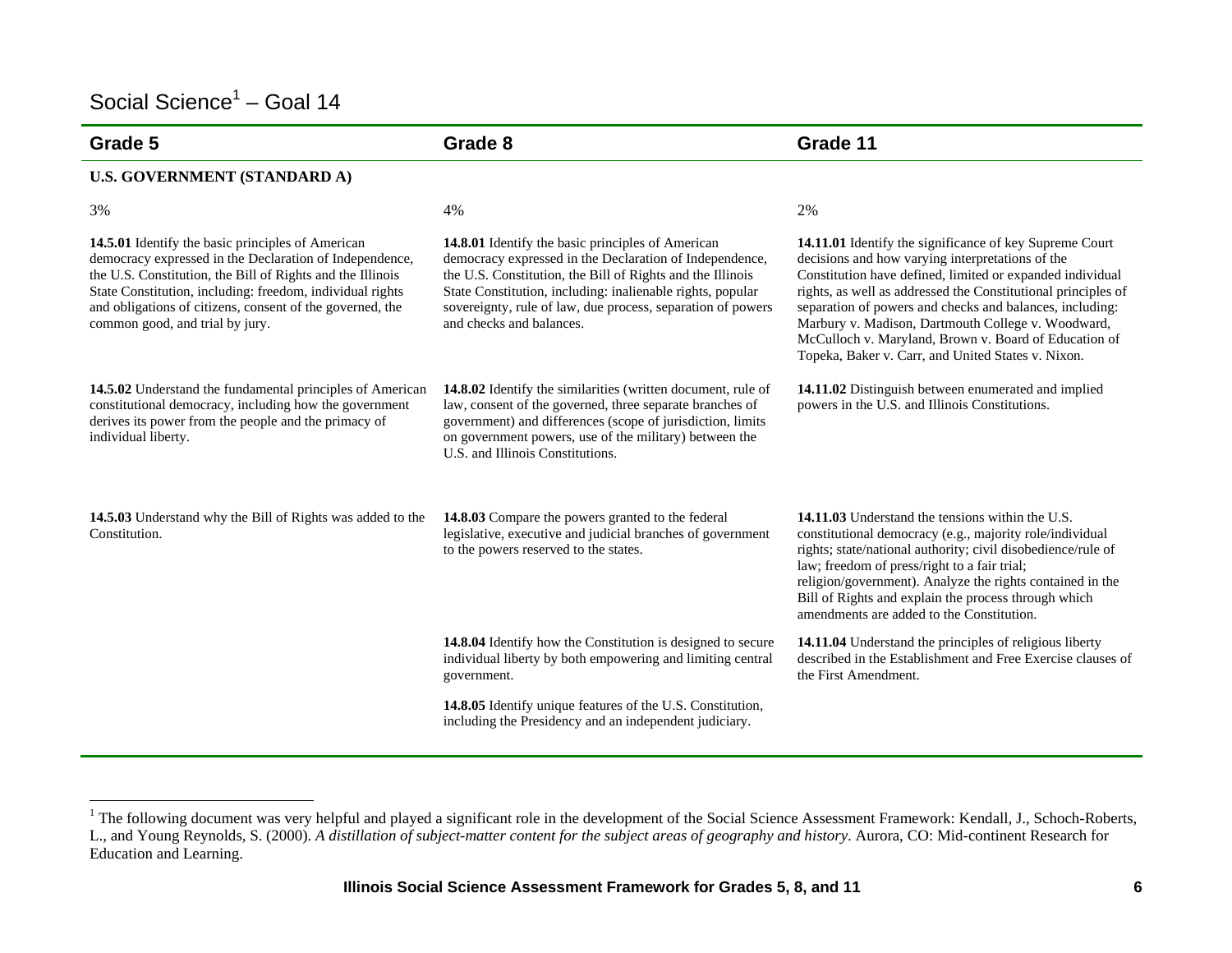| Grade 5                             | Grade 8 | Grade 11                                                                                                                                                                                                                                                                                                                                                                                                                                                        |
|-------------------------------------|---------|-----------------------------------------------------------------------------------------------------------------------------------------------------------------------------------------------------------------------------------------------------------------------------------------------------------------------------------------------------------------------------------------------------------------------------------------------------------------|
| <b>U.S. GOVERNMENT (STANDARD A)</b> |         |                                                                                                                                                                                                                                                                                                                                                                                                                                                                 |
| 3%                                  | 4%      | 2%                                                                                                                                                                                                                                                                                                                                                                                                                                                              |
|                                     |         | 14.11.05 Identify the "continuity and change" of the U.S.<br>Constitution over time, and why one depends upon the<br>other.                                                                                                                                                                                                                                                                                                                                     |
|                                     |         |                                                                                                                                                                                                                                                                                                                                                                                                                                                                 |
|                                     |         | 14.11.06 Analyze the development of federal civil rights<br>and voting rights, in terms of: key court cases and ballot<br>initiatives: Dred Scott v. Sanford, Plessy v. Ferguson,<br>Brown v. Board of Education, Regents of California v.<br>Bakke, Zelman v. Ohio; key leaders: A. Philip Randolph,<br>Martin Luther King, Malcolm X, Thurgood Marshall;<br>Constitutional Amendments: 19th and 24th; 1965 Voting<br>Rights Act and Fair Housing Act of 1968. |
|                                     |         | 14.11.07 Understand the growth of the United States<br>government since the New Deal and explain how it has<br>affected the political process over time.                                                                                                                                                                                                                                                                                                        |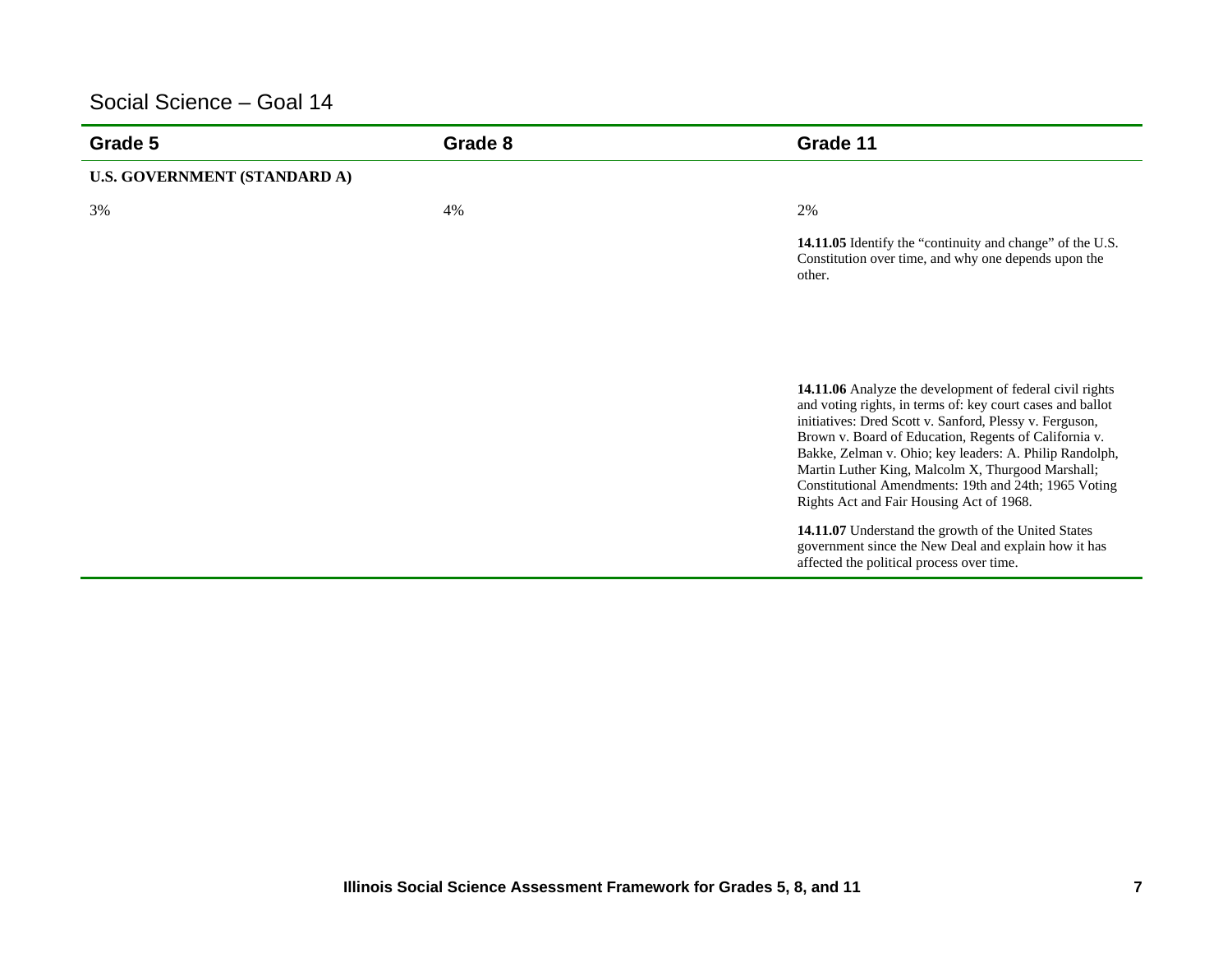| Grade 5                                                                                                                                                                                                                                                                                 | Grade 8                                                                                                                                                                                                                                                                          | Grade 11                                                                                                                                                                                                                                                                                                                                                 |
|-----------------------------------------------------------------------------------------------------------------------------------------------------------------------------------------------------------------------------------------------------------------------------------------|----------------------------------------------------------------------------------------------------------------------------------------------------------------------------------------------------------------------------------------------------------------------------------|----------------------------------------------------------------------------------------------------------------------------------------------------------------------------------------------------------------------------------------------------------------------------------------------------------------------------------------------------------|
| POLITICAL SYSTEMS (STANDARD B)                                                                                                                                                                                                                                                          |                                                                                                                                                                                                                                                                                  |                                                                                                                                                                                                                                                                                                                                                          |
| 4%                                                                                                                                                                                                                                                                                      | 3%                                                                                                                                                                                                                                                                               | 3%                                                                                                                                                                                                                                                                                                                                                       |
| 14.5.04 Identify the three branches of government as<br>outlined in the Constitution and identify their functions and<br>relationships.                                                                                                                                                 | 14.8.06 Identify the advantages and disadvantages of the<br>system of shared powers that the federal government has<br>with the states, as well as the basis on which the writers of<br>the Constitution established such a system.                                              | 14.11.08 Compare the American form of government to<br>other forms of government, including: monarchy, oligarchy,<br>theocracy, autocracy, totalitarianism of the Right and Left<br>(e.g., Fascism, Nazism, Stalinism, and Maoism).                                                                                                                      |
| 14.5.05 Identify the role and responsibilities of local, state<br>and federal branches of government, including: protection<br>of individual rights, national, regional and local interests,<br>immigration, and provision of services (e.g., law<br>enforcement and public education). | 14.8.07 Describe the unique responsibilities of elected and<br>appointed officials in local, county and state government,<br>including: mayor, city council, judges, governor, lieutenant<br>governor, secretary of state, comptroller, treasurer, and state<br>representatives. | 14.11.09 Compare the responsibilities of elected and<br>appointed local, county and state officials to those elected<br>and appointed to the federal branches, including: U.S.<br>Senators, Members of Congress, U.S. President and Vice-<br>President, and Chief Justice of the Supreme Court.                                                          |
| <b>14.5.06</b> Identify the structure of one's city or town<br>government.                                                                                                                                                                                                              | <b>14.8.08</b> Describe how a bill becomes a law in both the<br>Illinois and U.S. legislatures.                                                                                                                                                                                  | 14.11.10 Analyze the role of appointed federal cabinet<br>officials and the role of the federal government as it has<br>evolved over time in U.S. History.<br>14.11.11 Understand major developments in the evolution<br>of western political systems, including: Greek democracy,<br>the Roman Republic, feudalism, monarchies, and the<br>Magna Carta. |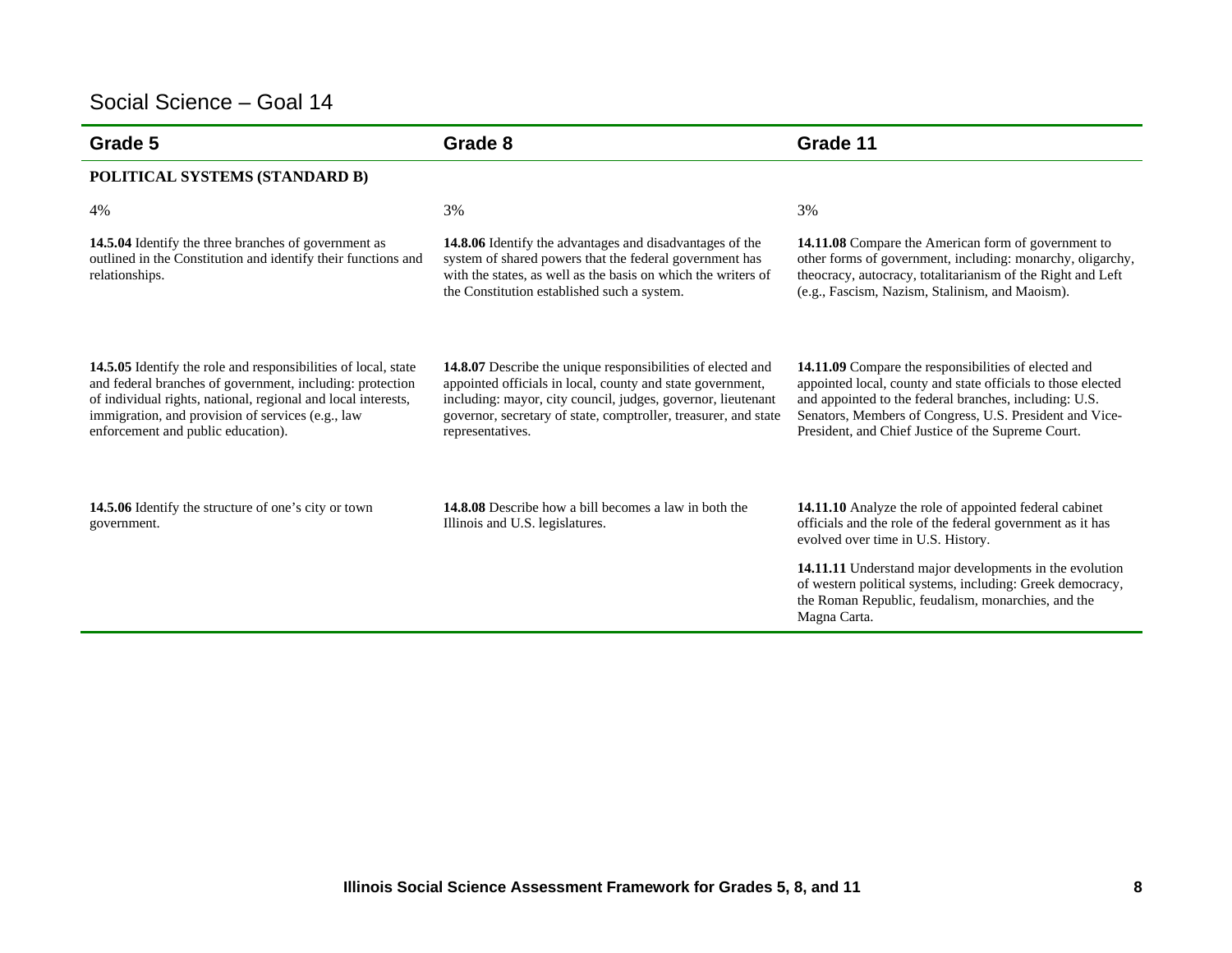| Grade 5                                                                                      | Grade 8                                                                                                                                                               | Grade 11                                                                                                                                                                                                                       |  |  |
|----------------------------------------------------------------------------------------------|-----------------------------------------------------------------------------------------------------------------------------------------------------------------------|--------------------------------------------------------------------------------------------------------------------------------------------------------------------------------------------------------------------------------|--|--|
|                                                                                              | ELECTION PROCESSES AND CITIZEN RESPONSIBILITIES (STANDARD C)                                                                                                          |                                                                                                                                                                                                                                |  |  |
| 3%                                                                                           | 3%                                                                                                                                                                    | 3%                                                                                                                                                                                                                             |  |  |
| 14.5.07 Identify the rights and obligations of citizenship in<br>a representative democracy. | <b>14.8.09</b> Identify the evolution, function and tenets of the<br>major political parties in the U.S.                                                              | <b>14.11.12</b> Analyze the development of federal civil and<br>voting rights for citizens in Illinois the U.S., including: the<br>19th & 24th amendments, the 1964 Civil Rights Act and<br>the Voting Rights Act of 1965.     |  |  |
| <b>14.5.08</b> Identify the ways in which one can become a U.S.<br>Citizen.                  | <b>14.8.10</b> Identify the major aspects of the electoral process<br>in the U.S., including: primaries, conventions, general<br>elections and the Electoral College. | 14.11.13 Identify the rights and obligations of citizenship in<br>a representative democracy, with emphasis on participation<br>in the political process through elections, political parties<br>and interest groups.          |  |  |
|                                                                                              | <b>14.8.11</b> Define the concept of "rule of law."                                                                                                                   | 14.11.14 Define immigration and emigration; explain the<br>function of passports; and describe the rights and<br>responsibilities of foreign travelers visiting in the U.S. and<br>U.S. citizens traveling in other countries. |  |  |
|                                                                                              |                                                                                                                                                                       | 14.11.15 Identify presidential elections that were pivotal in<br>the formation of modern political parties.                                                                                                                    |  |  |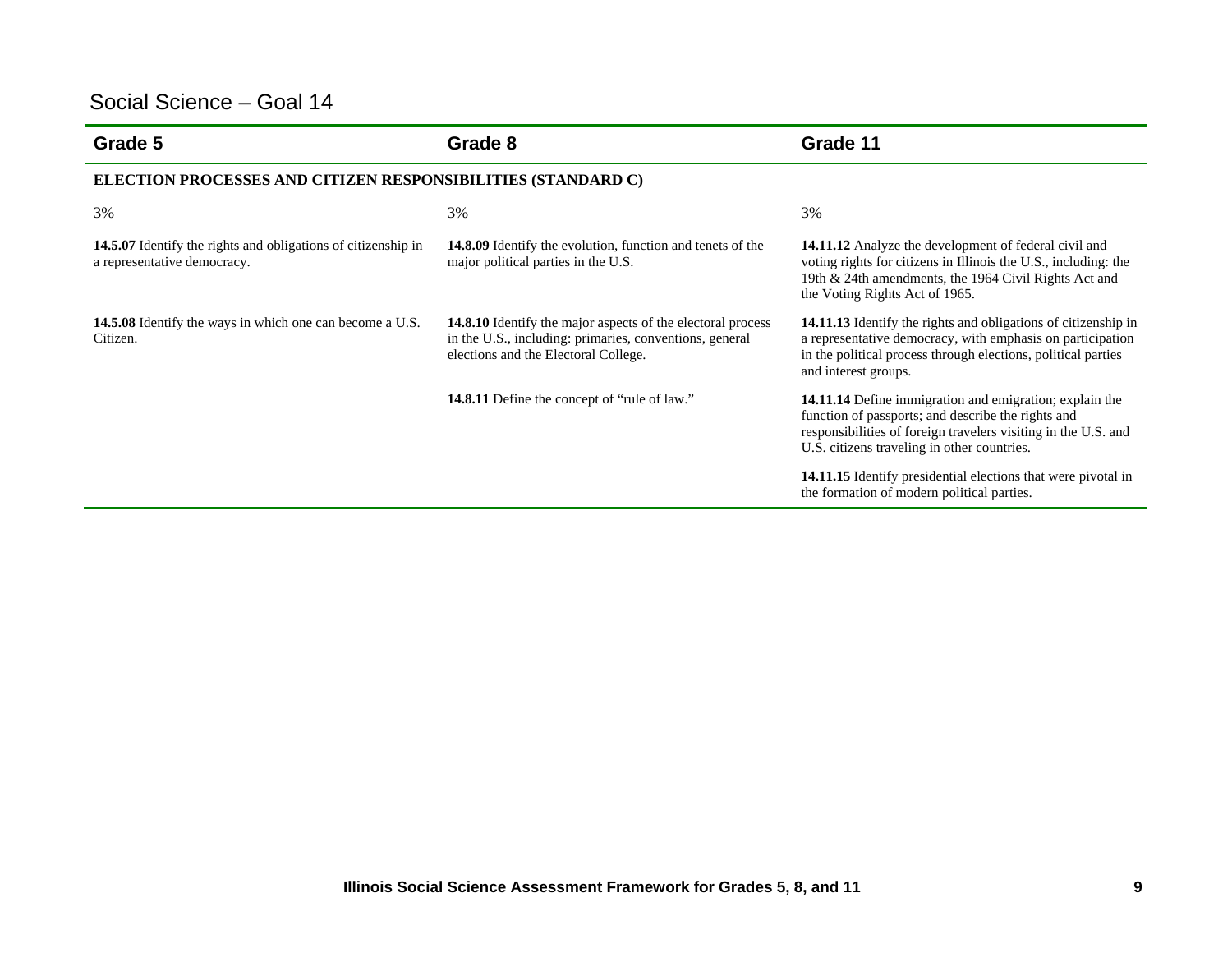| Grade 5                                                                                                                                                                                                           | Grade 8                                                                                                                                                                                                                                                                                                                                                    | Grade 11                                                                                                                                                                                                                                                                                                                                                                                                                           |
|-------------------------------------------------------------------------------------------------------------------------------------------------------------------------------------------------------------------|------------------------------------------------------------------------------------------------------------------------------------------------------------------------------------------------------------------------------------------------------------------------------------------------------------------------------------------------------------|------------------------------------------------------------------------------------------------------------------------------------------------------------------------------------------------------------------------------------------------------------------------------------------------------------------------------------------------------------------------------------------------------------------------------------|
| ROLES OF INDIVIDUALS AND INTEREST GROUPS (STANDARD D)                                                                                                                                                             |                                                                                                                                                                                                                                                                                                                                                            |                                                                                                                                                                                                                                                                                                                                                                                                                                    |
| 2%                                                                                                                                                                                                                | 3%                                                                                                                                                                                                                                                                                                                                                         | 3%                                                                                                                                                                                                                                                                                                                                                                                                                                 |
| <b>14.5.09</b> Understand how one individual's rights in a<br>democracy may at times be in conflict with one of another's<br>individual rights; describe society's expectations for<br>resolving these conflicts. | <b>14.8.12</b> Identify how non-governmental organizations and<br>individual citizens play a role in local, state and federal<br>political activities and how these roles compare to those of<br>elected government leaders.<br><b>14.8.13</b> Identify the role of television, the press and other<br>ways in which information is shared in a democracy. | 14.11.16 Identify the roles that elected officials,<br>individuals, political parties, interest groups, the media and<br>other non-governmental organizations play in shaping<br>public opinion and public policy.<br><b>14.11.17</b> Analyze how individuals and groups use<br>government and non-governmental systems to affect public<br>policy, including print & non-print media, public opinion<br>polls and public debates. |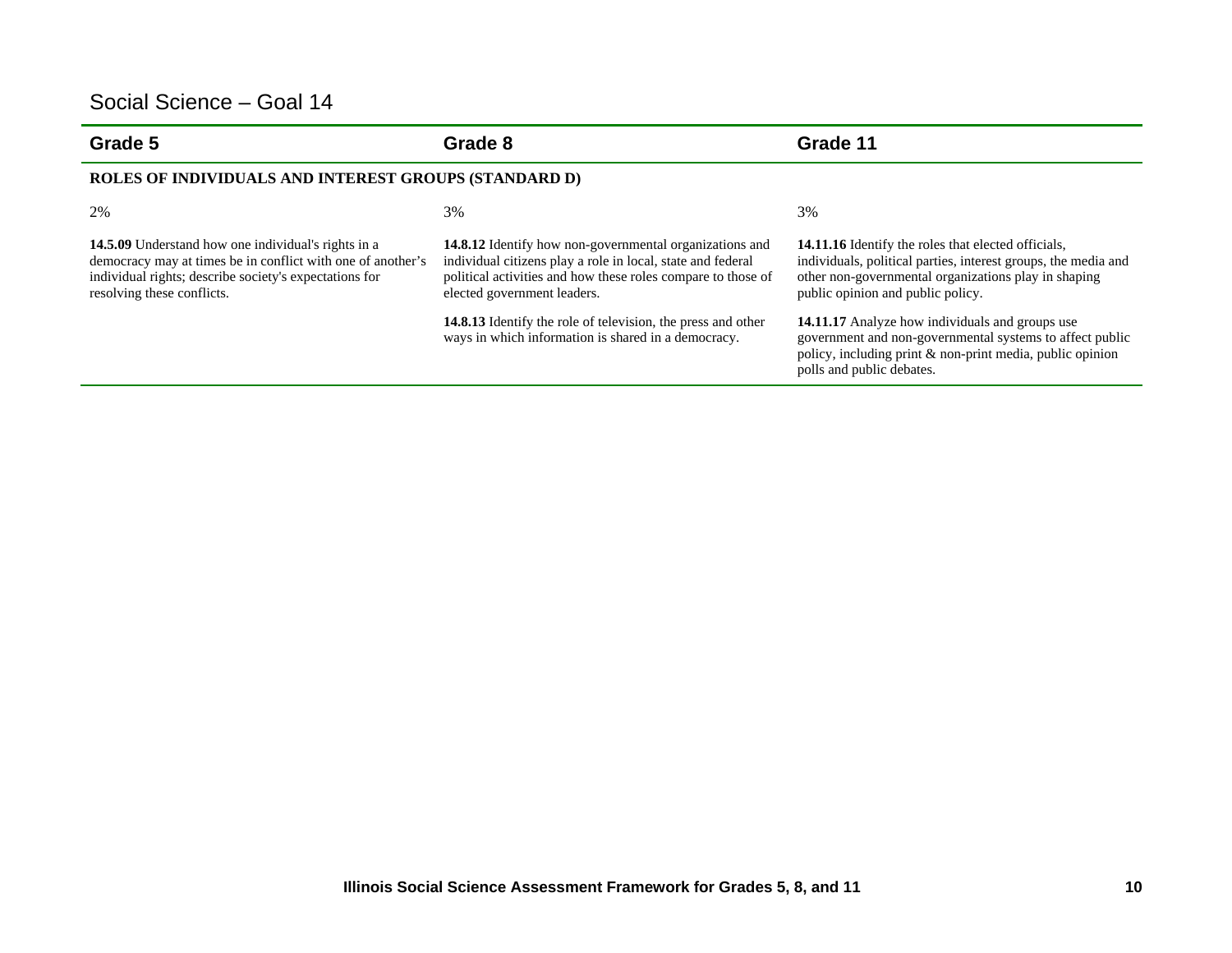| Grade 5                                                                                                                                                                                                                                                                                                                             | Grade 8                                                                                                                                                                                                                                                                                                                                        | Grade 11                                                                                                                                                                                                                                                                                                                                                                                                                                                                                                                                                                                                                                                                                                                                                                                                                                                                                                                                                                                                                                                                                            |
|-------------------------------------------------------------------------------------------------------------------------------------------------------------------------------------------------------------------------------------------------------------------------------------------------------------------------------------|------------------------------------------------------------------------------------------------------------------------------------------------------------------------------------------------------------------------------------------------------------------------------------------------------------------------------------------------|-----------------------------------------------------------------------------------------------------------------------------------------------------------------------------------------------------------------------------------------------------------------------------------------------------------------------------------------------------------------------------------------------------------------------------------------------------------------------------------------------------------------------------------------------------------------------------------------------------------------------------------------------------------------------------------------------------------------------------------------------------------------------------------------------------------------------------------------------------------------------------------------------------------------------------------------------------------------------------------------------------------------------------------------------------------------------------------------------------|
| U.S. FOREIGN POLICY (STANDARD E)                                                                                                                                                                                                                                                                                                    |                                                                                                                                                                                                                                                                                                                                                |                                                                                                                                                                                                                                                                                                                                                                                                                                                                                                                                                                                                                                                                                                                                                                                                                                                                                                                                                                                                                                                                                                     |
| 2%                                                                                                                                                                                                                                                                                                                                  | 2%                                                                                                                                                                                                                                                                                                                                             | 3%                                                                                                                                                                                                                                                                                                                                                                                                                                                                                                                                                                                                                                                                                                                                                                                                                                                                                                                                                                                                                                                                                                  |
| 14.5.10 Identify the provisions of the Constitution that<br>empower the government to form relationships with other<br>countries, including: declaring war, making treaties, trade<br>agreements, and conducting foreign policy.                                                                                                    | 14.8.14 Identify the provisions of the Constitution that<br>empower the government to form relationships with other<br>countries, including: declaring war, making treaties, trade<br>agreements, and conducting foreign policy.                                                                                                               | 14.11.18 Identify the earliest U.S. statesmen and describe<br>their roles in U.S. foreign policy during and immediately<br>after the American Revolution, including: Benjamin<br>Franklin (e.g., in securing military aid from the French);<br>Thomas Jefferson and John Adams (e.g., in establishing the<br>U.S. as a nation in the eyes of France and England,<br>respectively).                                                                                                                                                                                                                                                                                                                                                                                                                                                                                                                                                                                                                                                                                                                  |
| <b>14.5.11</b> Identify the expansion of U.S. territory from the<br>American Revolution to the U.S. Civil War and identify the<br>nations or groups from which the territory was acquired<br>(e.g., Native American tribes, Mexico, and France) and<br>ways in which territories were acquired (e.g., conquest,<br>purchase, etc.). | 14.8.15 Identify the effects of the American Revolution on<br>the establishment of constitutional government in other<br>nations (e.g., France).                                                                                                                                                                                               | 14.11.19 Identify and explain the powers that the U.S.<br>Constitution gives to the President and Congress in the area<br>of foreign policy.                                                                                                                                                                                                                                                                                                                                                                                                                                                                                                                                                                                                                                                                                                                                                                                                                                                                                                                                                        |
| 14.5.12 Identify the policy of Indian removal and be able to<br>define "trail of tears" as it relates to the resettlement of the<br>Cherokee Indians.                                                                                                                                                                               | <b>14.8.16</b> Identify the development of U.S. foreign policy<br>from the American Revolution to the U.S. Civil War,<br>including: Washington's Farewell Address, major treaties<br>with American Indian Nations, the Louisiana Purchase, the<br>causes and effects of the War of 1812, the Monroe<br>Doctrine, and the Mexican-American War. | 14.11.20 Identify the development of U.S. foreign policy<br>from the American Revolution to the U.S. Civil War,<br>including: Washington's Farewell Address, changing<br>boundaries of the United States and relationships the<br>country had with Mexico, Canada, and the European<br>powers and how those relationships influenced westward<br>expansion; the influence of the Monroe Doctrine and its<br>role in the development of early American foreign policy;<br>major treaties with American Indian nations during the<br>administrations of the first four presidents and the varying<br>outcomes of those treaties; the impact of the Louisiana<br>Purchase (e.g., how and from whom the U.S. purchased the<br>Louisiana Territory; its impact in terms of doubling the size<br>of the nation, the use of the elastic clause, and impact on<br>exploratory missions; the effect of the Louisiana Purchase<br>on relations with external powers and Native Americans);<br>foreign relations and significant military conflicts including<br>the War of 1812 and the Mexican-American War. |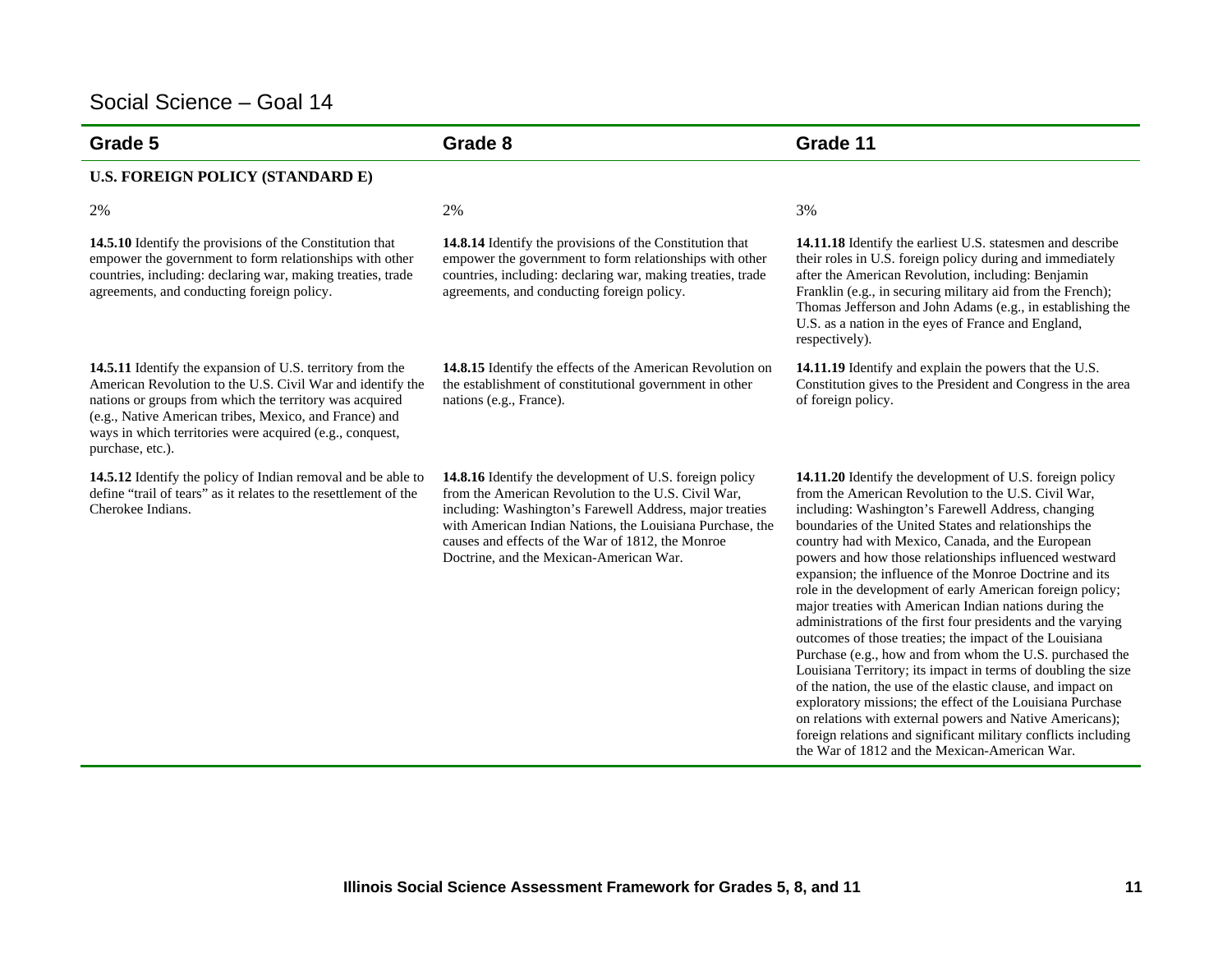| Grade 5                                                                                                                                                                                                                       | Grade 8                                                                                                                                                                                                                                                              | Grade 11                                                                                                                                                                                                                                                                                                                                                                                                                                                                                                                                                                                                                                                    |
|-------------------------------------------------------------------------------------------------------------------------------------------------------------------------------------------------------------------------------|----------------------------------------------------------------------------------------------------------------------------------------------------------------------------------------------------------------------------------------------------------------------|-------------------------------------------------------------------------------------------------------------------------------------------------------------------------------------------------------------------------------------------------------------------------------------------------------------------------------------------------------------------------------------------------------------------------------------------------------------------------------------------------------------------------------------------------------------------------------------------------------------------------------------------------------------|
| U.S. FOREIGN POLICY (STANDARD E)                                                                                                                                                                                              |                                                                                                                                                                                                                                                                      |                                                                                                                                                                                                                                                                                                                                                                                                                                                                                                                                                                                                                                                             |
| 2%                                                                                                                                                                                                                            | 2%                                                                                                                                                                                                                                                                   | 3%                                                                                                                                                                                                                                                                                                                                                                                                                                                                                                                                                                                                                                                          |
| 14.5.13 Identify the expansion of U.S. territory after the<br>Civil War (e.g., resettlement of Native Americans to<br>reservations, the purchase of Alaska, and the acquisition of<br>Hawaii).                                | 14.8.17 Identify significant events in the expansion of U.S.<br>territory after the Civil War.                                                                                                                                                                       | 14.11.21 Understand federal and state policy toward Native<br>Americans before the Civil War (e.g., the role of broken<br>treaties and massacres; the resistance of Indian nations to<br>encroachment and assimilation; the significance of the Trail<br>of Tears, the Black Hawk and Seminole Wars, the Treaty of<br>Dancing Rabbit Creek, and Andrew Jackson's defiance of<br>the Supreme Court concerning Indian removal issues; the<br>impact of the Indian Removal Act of 1830; the role of<br>significant individuals during this period, including Andrew<br>Jackson, Chief Tecumseh, Chief Logan, Chief John Ross,<br>John Marshall, and Sequoyah). |
| 14.5.14 Define "imperialism" and trace the expansion of<br>U.S. political involvement overseas from the Civil War<br>through the end of the 19th century, including Roosevelt's<br>Big Stick Diplomacy.                       | <b>14.8.18</b> Understand why the U.S. became increasingly<br>involved in the affairs of other nations in the late 19th<br>century, including U.S. involvement in the Philippines and<br>Cuba.                                                                       | 14.11.22 Understand U.S. foreign policy during the Civil<br>War, including its relationship with Great Britain.                                                                                                                                                                                                                                                                                                                                                                                                                                                                                                                                             |
| 14.5.15 Identify America's allies and adversaries during<br>World War I, describe the aid given by the U.S. to its allies,<br>and describe the possible benefits and consequences of<br>forming alliances with other nations. | 14.8.19 Compare isolationist policy with interventionist<br>policy and describe the possible benefits and consequences<br>of each (e.g., greater influence in world affairs; conflict<br>with other nations and native peoples as a consequence of<br>expansionism). | 14.11.23 Understands significant events for Native<br>American tribes after the Civil War and how they<br>responded (e.g., changes in federal policy toward Native<br>Americans; impact of the reservation system and land<br>displacement; impact of new states, the Dawes Severalty<br>Act, buffalo annihilation, and conflicts with the U.S. Army;<br>attitudes and actions of government officials, the Army,<br>missionaries, settlers, and the general public toward Native<br>Americans; Native American responses to increased white<br>settlement, mining activities, and railroad construction).                                                  |
| 14.5.16 Using World War I as an illustrative example,<br>understand why nations sign peace treaties.                                                                                                                          | 14.8.20 Identify the significance of American entrance into<br>World War I, including: it turned the tide of battle in favor<br>of the allies; it broke the American policy of isolationism; it<br>marked America's emergence as a world power.                      | 14.11.24 Understand the factors that influenced U.S.<br>expansionism after the Civil War (e.g., the debate between<br>pro- and anti-imperialists over the Philippines; U.S.<br>involvement in the Philippines, Guam, Cuba, and the<br>Panama Canal; arguments to justify expansion and<br>opposition to expansion; rationale for American<br>imperialism and the resulting territorial expansion,<br>including Social Darwinism, expanding capitalism, and<br>global balances of power).                                                                                                                                                                    |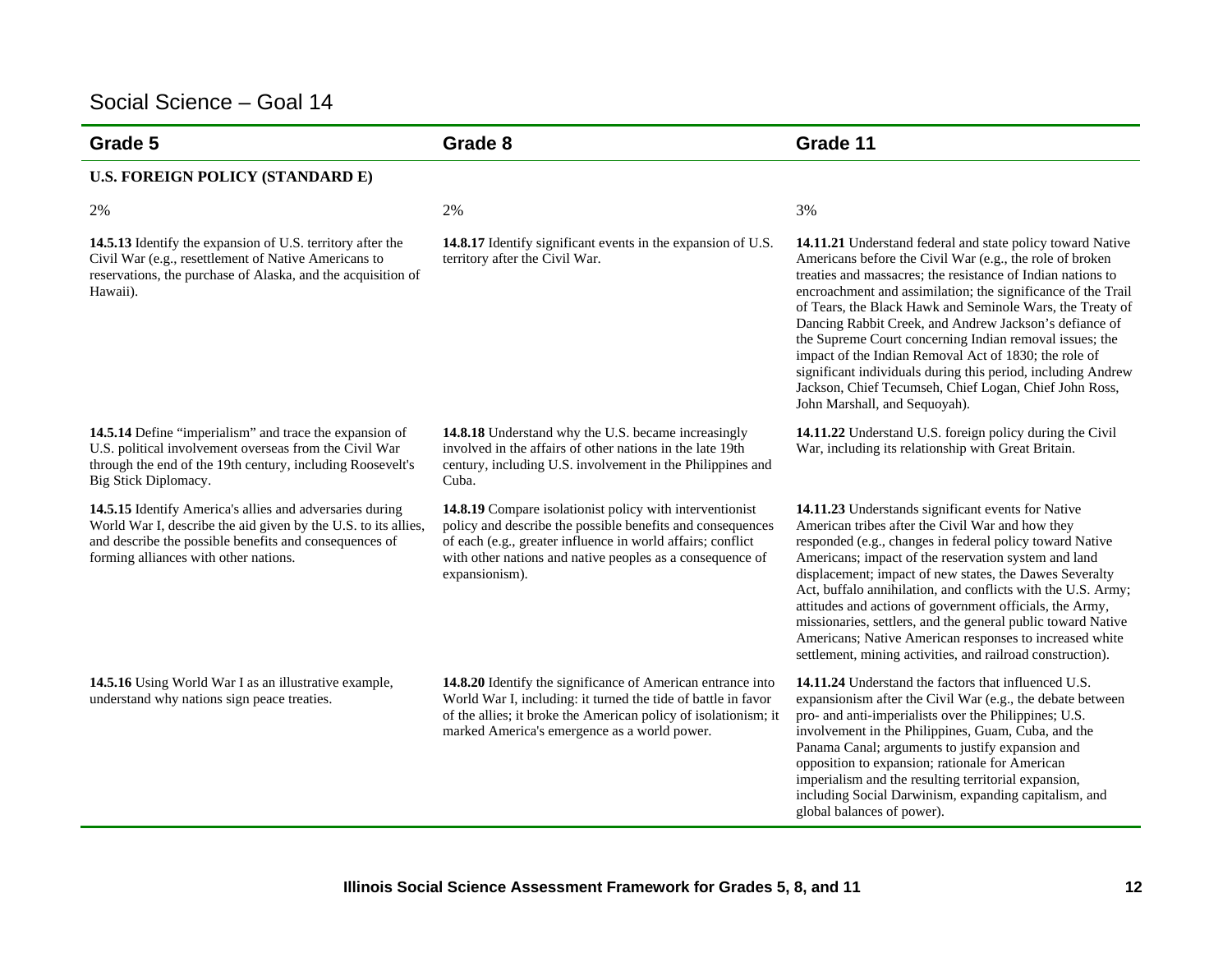| Grade 5                                                                                                                                                                                                                                 | Grade 8                                                                                                                                                                                                                       | Grade 11                                                                                                                                                                                                                                                                                                                                                                                                                                                                                                                                    |
|-----------------------------------------------------------------------------------------------------------------------------------------------------------------------------------------------------------------------------------------|-------------------------------------------------------------------------------------------------------------------------------------------------------------------------------------------------------------------------------|---------------------------------------------------------------------------------------------------------------------------------------------------------------------------------------------------------------------------------------------------------------------------------------------------------------------------------------------------------------------------------------------------------------------------------------------------------------------------------------------------------------------------------------------|
| U.S. FOREIGN POLICY (STANDARD E)                                                                                                                                                                                                        |                                                                                                                                                                                                                               |                                                                                                                                                                                                                                                                                                                                                                                                                                                                                                                                             |
| 2%                                                                                                                                                                                                                                      | 2%                                                                                                                                                                                                                            | 3%                                                                                                                                                                                                                                                                                                                                                                                                                                                                                                                                          |
| 14.5.17 Identify Pearl Harbor as the event that prompted the<br>U.S. to enter World War II.                                                                                                                                             | <b>14.8.21</b> Identify alternate views of the Treaty of Versailles<br>with Germany (e.g., it was a harsh treaty that angered<br>Germany; it was a fair treaty that was not enforced by the<br>allied powers).                | 14.11.25 Identify various U.S. foreign policies in the early<br>part of the 20th century (e.g., the U.S. role in the Panama<br>Revolution and in the construction of the Panama Canal; the<br>purpose and effects of the Open Door Policy; the impact of<br>Roosevelt's Big Stick Diplomacy, William Taft's Dollar<br>Diplomacy, and Woodrow Wilson's Moral Diplomacy;<br>changes in foreign policy from isolationism to intervention;<br>the declining role of Great Britain and expanding role of the<br>United States in world affairs). |
| 14.5.18 Identify Allied and Axis powers during World War<br>II and describe the wartime goals of each.                                                                                                                                  | 14.8.22 Identify the events leading to the Japanese attack on<br>Pearl Harbor.                                                                                                                                                | <b>14.11.26</b> Understand U.S. policy of isolationism prior to<br>World War I and the U.S. rationale for entering World War<br>I.                                                                                                                                                                                                                                                                                                                                                                                                          |
| <b>14.5.19</b> Define "cold war" and identify significant events of<br>the Cold War, including: the Berlin Airlift, the Korean War,<br>the Cuban Missile Crisis and the arms race, the Vietnam<br>War, and the fall of the Berlin Wall. | 14.8.23 Identify strategies of Allied and Axis powers during<br>World War II, and understand how the Allied powers were<br>able to win the war.                                                                               | <b>14.11.27</b> Understand Woodrow Wilson's Fourteen Points<br>and analyze the reasons for the establishment and ultimate<br>dissolution of the League of Nations.                                                                                                                                                                                                                                                                                                                                                                          |
| 14.5.20 Identify basic foreign policy strategies of the U.S.<br>during the Cold War, and the formation of alliances (e.g.,<br>NATO), and Warsaw Pact.                                                                                   | 14.8.24 Identify significant foreign policies of the U.S.<br>during the Cold War and their effects, including: the<br>Truman Doctrine, containment theory, the Domino Theory,<br>and the formation of alliances (e.g., NATO). | 14.11.28 Understand the U.S. decision to enter World War<br>II, including the events leading to the Japanese attack on<br>Pearl Harbor.                                                                                                                                                                                                                                                                                                                                                                                                     |
| 14.5.21 Identify areas of U.S. foreign policy involvement<br>since the end of the Cold War era.                                                                                                                                         | 14.8.25 Define and identify the significance of the<br>following terms to the Cold War: "peaceful coexistence,"<br>détente, containment, iron curtain, and satellite states.                                                  | <b>14.11.29</b> Understand the aftermath of World War II and the<br>polarization of the Allied powers into Eastern and Western<br>blocs; describe the concept of "sphere of influence" and its<br>relationship to postwar strategies of former Allied nations.                                                                                                                                                                                                                                                                              |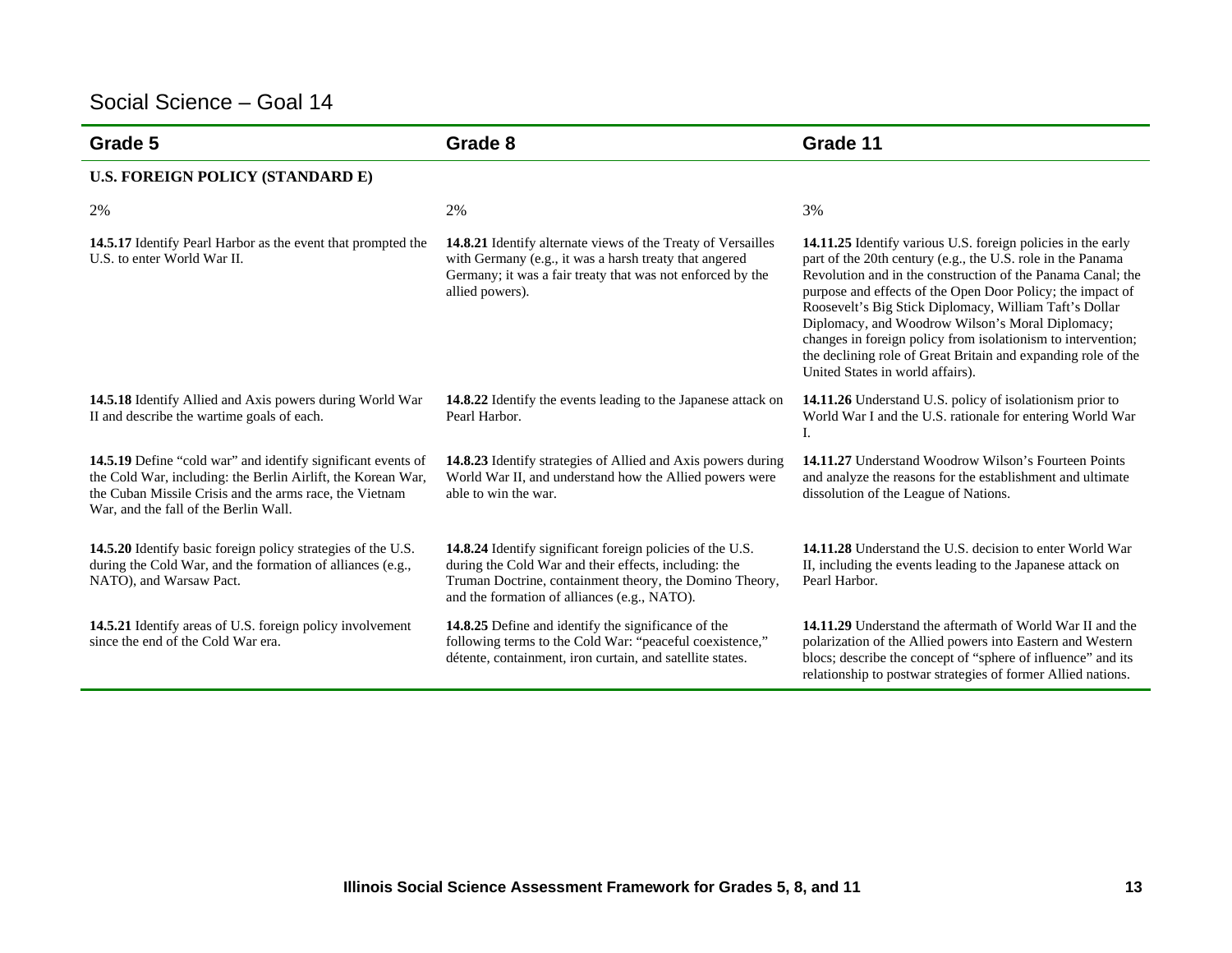| Grade 5                                 | Grade 8                                                                                                                                                                                                                                                                                                                                                     | Grade 11                                                                                                                                                                                                                                                                                                                                                                                                                                                                                                                                                                                                                                                                                                                                                                                   |
|-----------------------------------------|-------------------------------------------------------------------------------------------------------------------------------------------------------------------------------------------------------------------------------------------------------------------------------------------------------------------------------------------------------------|--------------------------------------------------------------------------------------------------------------------------------------------------------------------------------------------------------------------------------------------------------------------------------------------------------------------------------------------------------------------------------------------------------------------------------------------------------------------------------------------------------------------------------------------------------------------------------------------------------------------------------------------------------------------------------------------------------------------------------------------------------------------------------------------|
| <b>U.S. FOREIGN POLICY (STANDARD E)</b> |                                                                                                                                                                                                                                                                                                                                                             |                                                                                                                                                                                                                                                                                                                                                                                                                                                                                                                                                                                                                                                                                                                                                                                            |
| 2%                                      | 2%                                                                                                                                                                                                                                                                                                                                                          | 3%                                                                                                                                                                                                                                                                                                                                                                                                                                                                                                                                                                                                                                                                                                                                                                                         |
|                                         | 14.8.26 Identify significant individuals associated with the<br>Cold War and their role during that era, including: U.S.<br>presidents (e.g., Harry Truman, John F. Kennedy, Lyndon<br>Johnson, Richard Nixon, and Ronald Reagan) and<br>Communist leaders (e.g., Joseph Stalin, Nikita Khrushchev,<br>Fidel Castro, Marshall Tito, and Mikhail Gorbachev). | 14.11.30 Understand the origins and foreign policy of the<br>Cold War (e.g., origins of Cold War and advent of nuclear<br>politics including nuclear weapons and the arms race;<br>elements of communist containment policy; the impact of<br>the Truman Doctrine and Marshall Plan in the post-World<br>War II period; the expanding role and superpower status of<br>the U.S. in world affairs after World War II; military<br>conflicts in Korea, Vietnam, and the Middle East; evaluate<br>Cold War foreign policy decisions, including the Berlin<br>Blockade, the Bay of Pigs, and Cuban Missile Crisis; the<br>development of alliances including NATO and SEATO; the<br>concept of the Iron Curtain and the Domino Theory; how<br>the policies of the Cold War changed over time). |
|                                         | <b>14.8.27</b> Understand motivation for U.S. involvement in the<br>Middle East since the end of the Cold War era.                                                                                                                                                                                                                                          | <b>14.11.31</b> Understand some of the resources and methods<br>available to the U.S. government in the implementation of<br>foreign policy, including: economic aid or sanctions,<br>military aid, humanitarian aid, treaties and military<br>intervention.                                                                                                                                                                                                                                                                                                                                                                                                                                                                                                                               |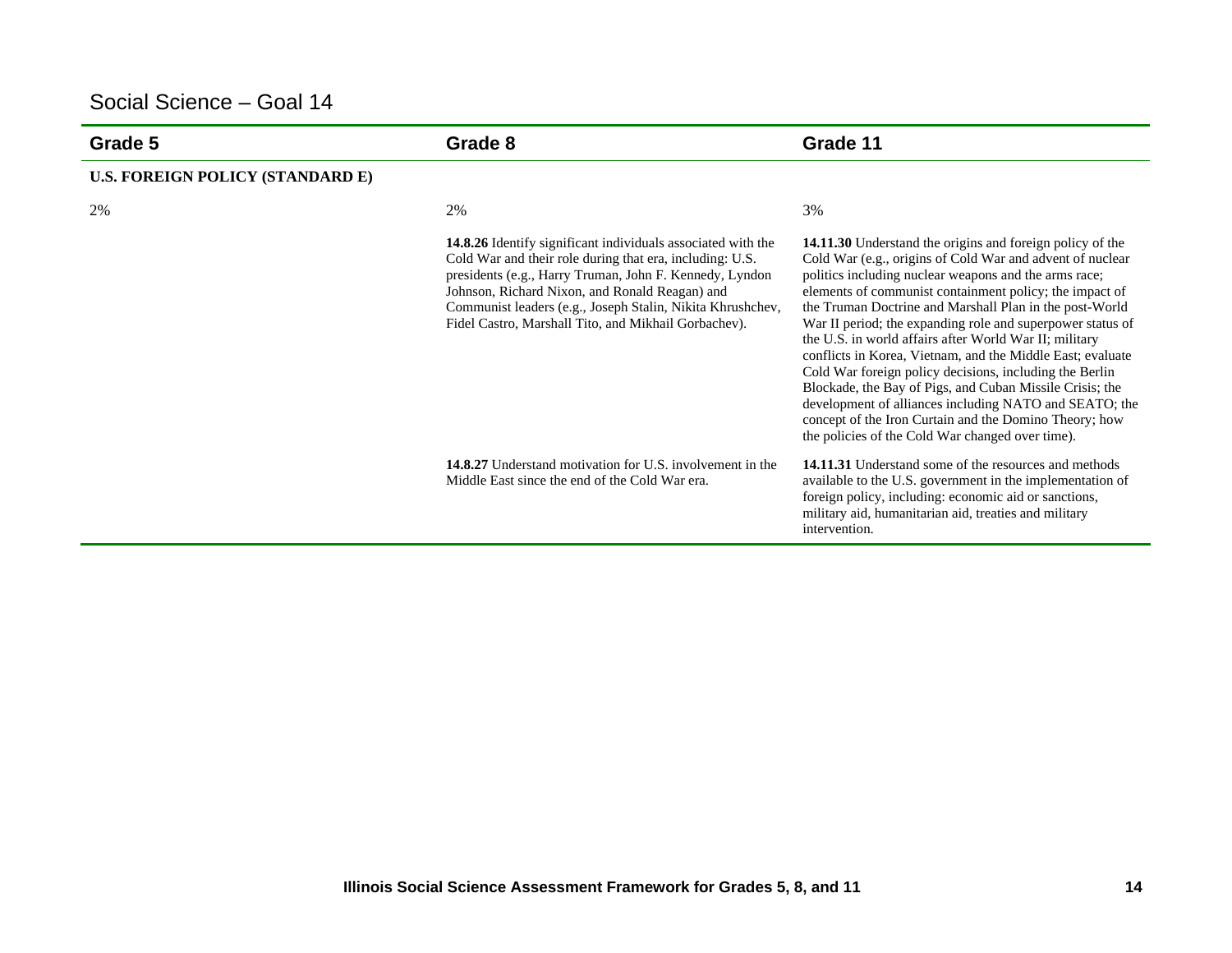| Grade 5                          | Grade 8 | Grade 11                                                                                                                                                                                                                                                                                                                 |
|----------------------------------|---------|--------------------------------------------------------------------------------------------------------------------------------------------------------------------------------------------------------------------------------------------------------------------------------------------------------------------------|
| U.S. FOREIGN POLICY (STANDARD E) |         |                                                                                                                                                                                                                                                                                                                          |
| 2%                               | 2%      | 3%                                                                                                                                                                                                                                                                                                                       |
|                                  |         | 14.11.32 Examine the influence on foreign policy exercised<br>by business and labor organizations, interest groups, public<br>opinion, ethnic and religious organizations.                                                                                                                                               |
|                                  |         | 14.11.33 Understand the origins and geopolitical<br>consequences of the Cold War and containment policies,<br>including: Era of McCarthyism and instances of domestic<br>communism in the U.S., Truman Doctrine, Berlin Blockade,<br>Korean War, Bay of Pigs and the Cuban Missile Crisis,<br>atomic testing in the U.S. |
|                                  |         | 14.11.34 Understand the significance of Nixon's foreign<br>policies with particular emphasis on the end of the Vietnam<br>War and the establishment of relations with China.                                                                                                                                             |
|                                  |         | 14.11.35 Understand the origins and effects of the oil crisis<br>of the 1970's within the overall context of Carter's foreign<br>policies.                                                                                                                                                                               |
|                                  |         | 14.11.36 Analyze the roles played by Ronald Reagan,<br>Margaret Thatcher and Pope John Paul II in the ending of<br>the Cold War.                                                                                                                                                                                         |
|                                  |         | 14.11.37 Understand the development of U.S. foreign policy<br>toward Middle Eastern nations since World War II and<br>define U.S. strategic, political and economic interests in the<br>region.                                                                                                                          |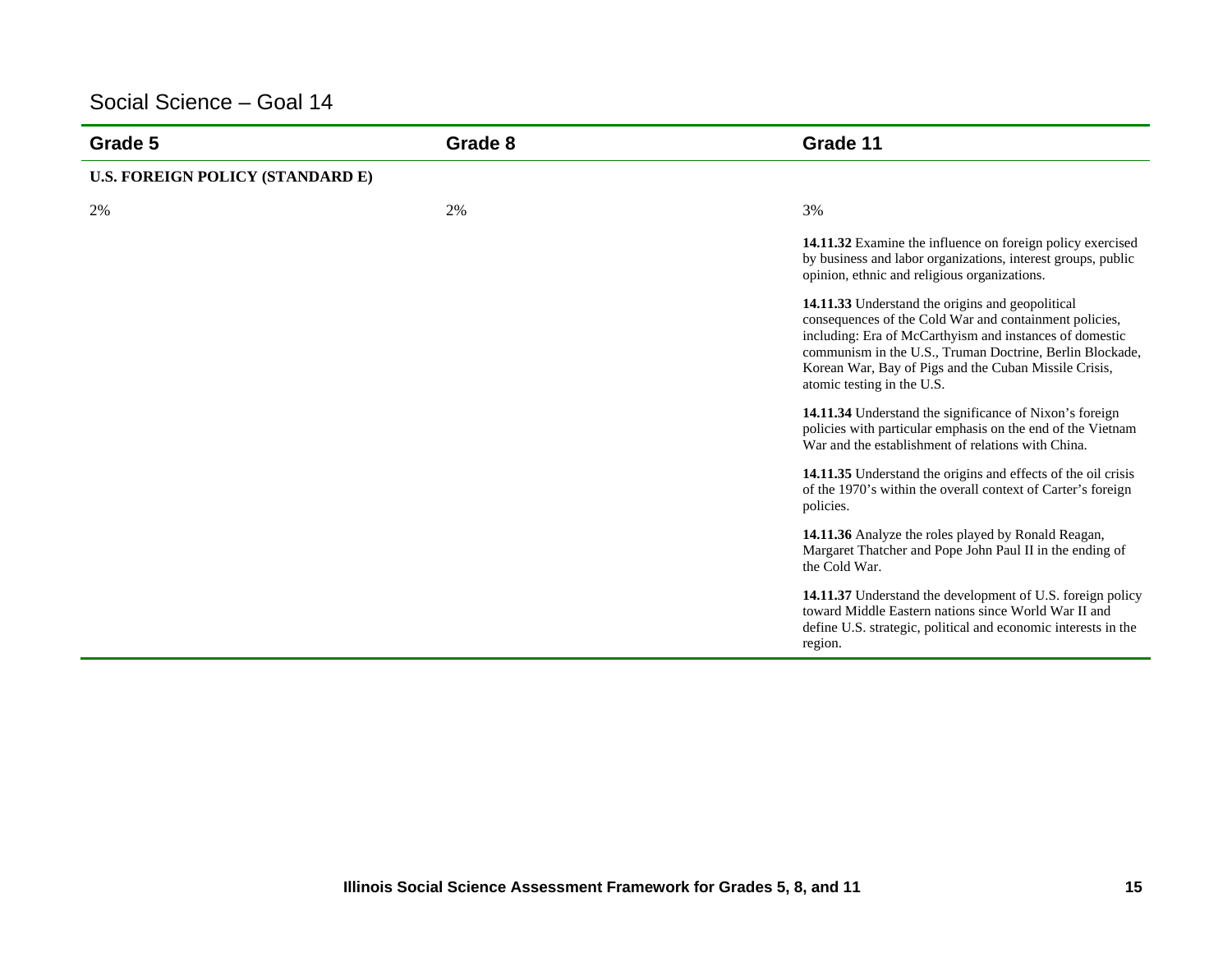| Grade 5                                                                                                                                                                                                                                                                                                                                                | Grade 8                                                                                                                                                                                                                                                                                                  | Grade 11                                                                                                                                                                                                                                                                                                                                                                                                                                                                                                                                                                                               |
|--------------------------------------------------------------------------------------------------------------------------------------------------------------------------------------------------------------------------------------------------------------------------------------------------------------------------------------------------------|----------------------------------------------------------------------------------------------------------------------------------------------------------------------------------------------------------------------------------------------------------------------------------------------------------|--------------------------------------------------------------------------------------------------------------------------------------------------------------------------------------------------------------------------------------------------------------------------------------------------------------------------------------------------------------------------------------------------------------------------------------------------------------------------------------------------------------------------------------------------------------------------------------------------------|
| U.S. POLITICAL IDEAS AND TRADITIONS (STANDARD F)                                                                                                                                                                                                                                                                                                       |                                                                                                                                                                                                                                                                                                          |                                                                                                                                                                                                                                                                                                                                                                                                                                                                                                                                                                                                        |
| 3%                                                                                                                                                                                                                                                                                                                                                     | 2%                                                                                                                                                                                                                                                                                                       | 3%                                                                                                                                                                                                                                                                                                                                                                                                                                                                                                                                                                                                     |
| 14.5.22 Identify the significance of key American symbols,<br>including national symbols (e.g., U.S. flag, bald eagle,<br>Statue of Liberty, White House, U.S. Capitol, and Liberty<br>Bell) and state symbols (e.g., state flag, motto, and location<br>of state capital); demonstrate understanding of proper care<br>and handling of the U.S. flag. | 14.8.28 Analyze historic and contemporary arguments for<br>expanding or limiting rights outlined in the Bill of Rights,<br>including: freedom of speech, the right to bear arms and<br>voting rights.                                                                                                    | 14.11.38 Identify the roots of American representative<br>democracy in earlier political traditions, including: the<br>principles of democracy developed by Ancient Greeks, the<br>Roman Republic, the concept of courts and justice from<br>Henry II in England, the Magna Carta, the English Bill of<br>Rights, and the Mayflower Compact.                                                                                                                                                                                                                                                           |
| 14.5.23 Know the songs and be able to identify the lyrics<br>that express American ideals, including "The Star-Spangled<br>Banner" (National Anthem); paraphrase and understand the<br>meaning of the words in the Pledge of Allegiance.                                                                                                               | 14.8.29 Analyze significant works of American letters for<br>their historical, literary and political import, including: the<br>Declaration of Independence, the U.S. Constitution,<br>Lincoln's Gettysburg Address, Kennedy's inaugural<br>speech, and Martin Luther King's "I Have A Dream"<br>speech. | 14.11.39 Identify the roots of American representative<br>democracy in the works of Enlightenment thinkers,<br>including Hobbes, Locke and Montesquieu.                                                                                                                                                                                                                                                                                                                                                                                                                                                |
| 14.5.24 Identify the significance of major U.S. holidays,<br>including: Independence Day, President's Day, Veteran's<br>Day, Memorial Day, and Martin Luther King Day.                                                                                                                                                                                 |                                                                                                                                                                                                                                                                                                          | 14.11.40 Analyze significant works of American letters for<br>their historical, literary and political import, including: the<br>Declaration of Independence, Virginia Statute of Religious<br>Freedom, U.S. Constitution, Federalist Papers,<br>Washington's Farewell Address, Jefferson's First Inaugural<br>Address, de Tocqueville's Democracy in America,<br>Lincoln's Gettysburg Address, Lincoln's Second Inaugural<br>Address, Roosevelt's "Four Freedoms," Kennedy's<br>Inaugural Speech, Martin Luther King's "I Have A<br>Dream," and Ronald Reagan's speech at Moscow State<br>University. |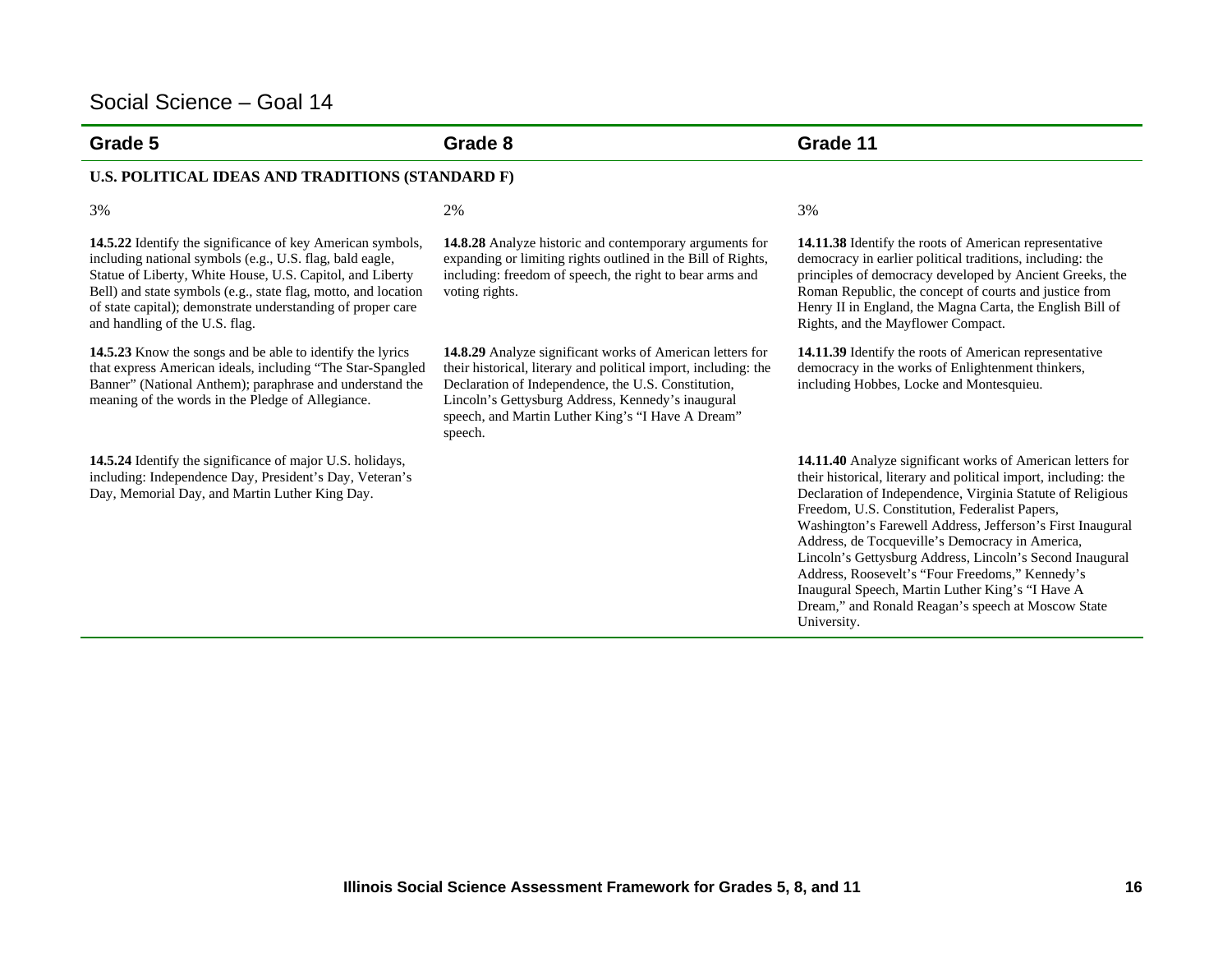| Grade 5                                                                          | Grade 8                                                                                               | Grade 11                                                                                                                       |  |
|----------------------------------------------------------------------------------|-------------------------------------------------------------------------------------------------------|--------------------------------------------------------------------------------------------------------------------------------|--|
| ILLINOIS POLITICAL SYSTEMS (EMBEDDED IN STANDARDS A-D, F)                        |                                                                                                       |                                                                                                                                |  |
| 4%                                                                               | 2%                                                                                                    | 2%                                                                                                                             |  |
| 14.5.25 Identify roles and functions of Illinois state and<br>local governments. | <b>14.8.30</b> Identify how individuals can change Illinois laws<br>and policies for the public good. | 14.11.41 Understand and analyze how Illinois government<br>serves the purposes of the public good for which it was<br>created. |  |
| 14.5.26 Identify the rights of Illinois citizens.                                | 14.8.31 Identify how a bill becomes a law in Illinois.                                                | 14.11.42 Identify the rights and responsibilities of citizens<br>and voters in Illinois.                                       |  |
| 14.5.27 Identify how individuals can change Illinois<br>government policies.     |                                                                                                       | 14.11.43 Understand major changes in Illinois political<br>ideas and practices from 1818 to the 21st century.                  |  |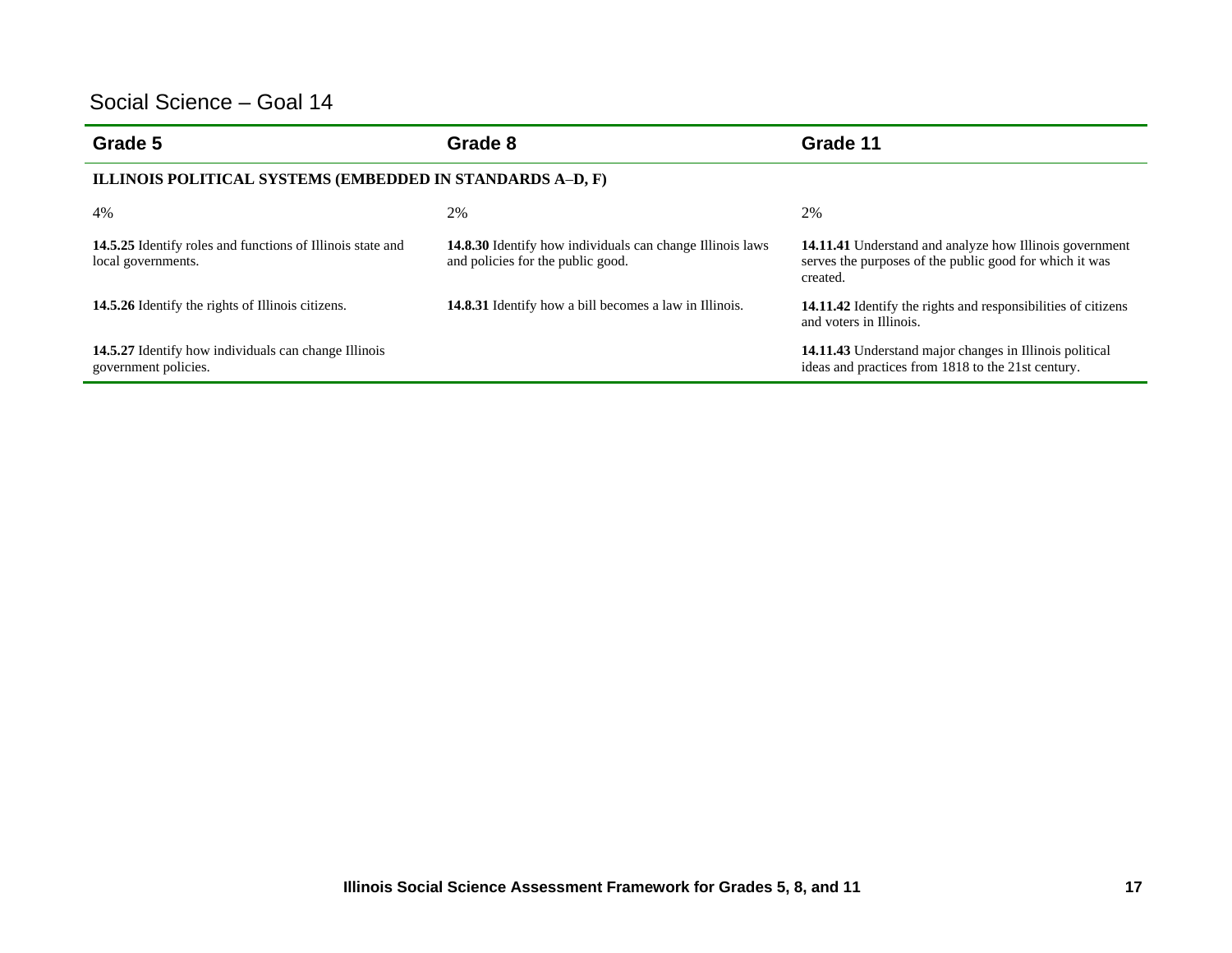| Grade 5                                                                                                                             | Grade 8                                                                                                                                                         | Grade 11                                                                                                                                                                                         |
|-------------------------------------------------------------------------------------------------------------------------------------|-----------------------------------------------------------------------------------------------------------------------------------------------------------------|--------------------------------------------------------------------------------------------------------------------------------------------------------------------------------------------------|
| ECONOMIC SYSTEMS (STANDARD A)                                                                                                       |                                                                                                                                                                 |                                                                                                                                                                                                  |
| 3%                                                                                                                                  | 3%                                                                                                                                                              | 3%                                                                                                                                                                                               |
| 15.5.01 Identify the functioning of a free market economy<br>in which producers make the goods and services that<br>consumers want. | <b>15.8.01</b> Compare different economic systems, including:<br>command, market, traditional and mixed.                                                        | 15.11.01 Analyze the relationship between productivity and<br>wages.                                                                                                                             |
| 15.5.02 Define unemployment.                                                                                                        | 15.8.02 Identify the causes of unemployment, including<br>seasonal fluctuation of demand, changing jobs, changing<br>skill requirements, and national spending. | 15.11.02 Define GDP, GNP, CPI, economic growth,<br>recession, and depression.                                                                                                                    |
| 15.5.03 Identify the differences between an industrial and<br>an agricultural economy.                                              | 15.8.03 Define inflation and deflation.                                                                                                                         | 15.11.03 Define and analyze the effects of inflation,<br>deflation, and unemployment on the economy.                                                                                             |
| 15.5.04 Define free enterprise; understand that markets<br>exist wherever buyers and sellers exchange goods and<br>services.        | 15.8.04 Define advertising and describe the ways in which<br>producers market goods and services.                                                               | 15.11.04 Identify the ways in which the availability of jobs<br>may be dependent on the supply of natural resources.                                                                             |
| 15.5.05 Define specialization; understand why people<br>specialize in different trades.                                             |                                                                                                                                                                 | 15.11.05 Identify how a market economy answers the<br>following questions: What to produce? How to produce?<br>For whom to produce?                                                              |
|                                                                                                                                     |                                                                                                                                                                 | 15.11.06 Understand the influence of individual<br>entrepreneurs and groups, such as industrialists and labor<br>unions, that have shaped U.S. economic institutions during<br>the 20th century. |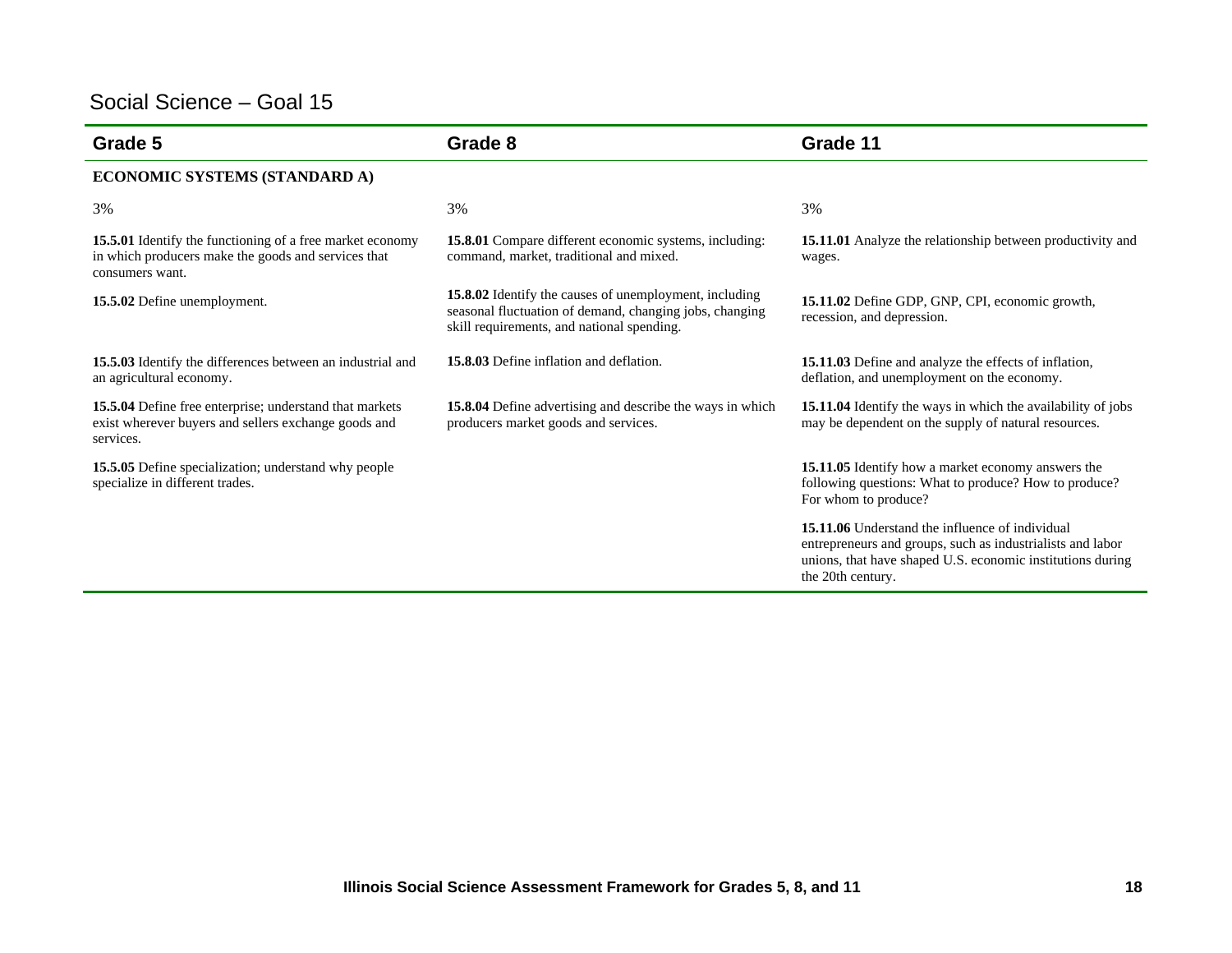| Grade 5                                                                                                                                                        | Grade 8                                                                                                        | Grade 11                                                                                                                                                                                                  |
|----------------------------------------------------------------------------------------------------------------------------------------------------------------|----------------------------------------------------------------------------------------------------------------|-----------------------------------------------------------------------------------------------------------------------------------------------------------------------------------------------------------|
| <b>SCARCITY AND CONSUMERS (STANDARD B)</b>                                                                                                                     |                                                                                                                |                                                                                                                                                                                                           |
| 3%                                                                                                                                                             | 3%                                                                                                             | 3%                                                                                                                                                                                                        |
| <b>15.5.06</b> Understand that consumers make choices in an<br>environment of limited resources and understand why<br>people are both consumers and producers. | 15.8.05 Identify the impact of competition on prices.                                                          | 15.11.07 Understand how the change in price of one good<br>or service can lead to changes in prices of other goods and<br>services in a market economy.                                                   |
| 15.5.07 Define the concept of supply and demand and<br>describe how changes in supply and demand affect prices of<br>specific products.                        | <b>15.8.06</b> Identify the costs and benefits of personal<br>spending, saving, investing, and credit choices. | <b>15.11.08</b> Identify how prices help allocate scarce goods and<br>services in a market economy.                                                                                                       |
| 15.5.08 Identify the impact of changes in the quantity of<br>goods/services purchased (demand) on their price.                                                 | 15.8.07 Identify the "market clearing price" of a good or<br>service.                                          | <b>15.11.09</b> Identify how opportunity costs and tradeoffs can<br>be evaluated through an analysis of marginal costs and<br>benefits.                                                                   |
| 15.5.09 Identify the impact of changes in the price of<br>goods/services on the quantity purchased (demand).                                                   |                                                                                                                | 15.11.10 Identify how people or communities weigh costs<br>and benefits of alternatives when making a choice and that<br>opportunity costs are those benefits that are given up when<br>a choice is made. |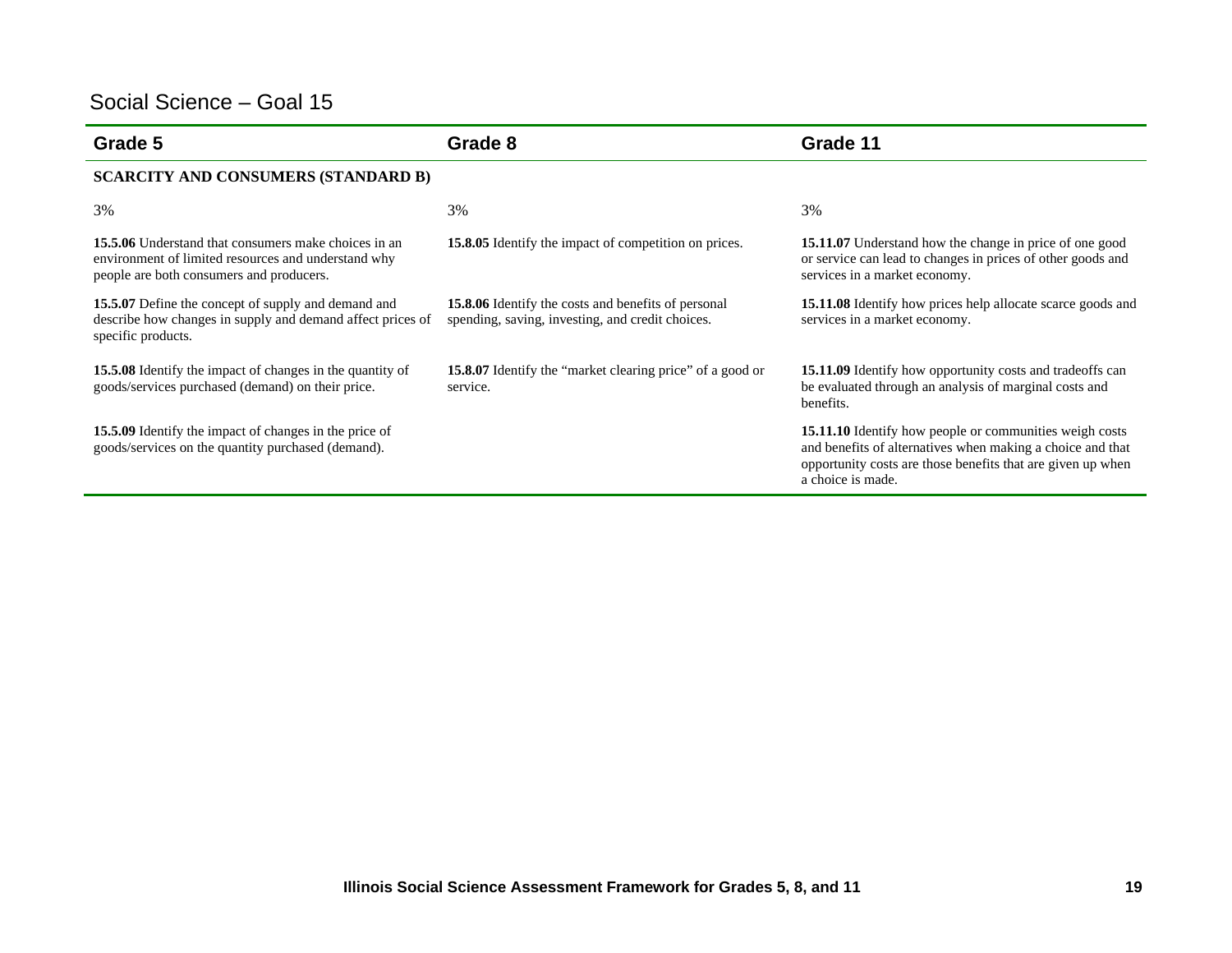| Grade 5                                                                                                                       | Grade 8                                                                                                                   | Grade 11                                                                                                                                                                                       |
|-------------------------------------------------------------------------------------------------------------------------------|---------------------------------------------------------------------------------------------------------------------------|------------------------------------------------------------------------------------------------------------------------------------------------------------------------------------------------|
| <b>SCARCITY AND PRODUCERS (STANDARD C)</b>                                                                                    |                                                                                                                           |                                                                                                                                                                                                |
| 3%                                                                                                                            | 3%                                                                                                                        | 3%                                                                                                                                                                                             |
| 15.5.10 Identify the productive resources (human, natural<br>and capital) used in the production of good and services.        | <b>15.8.08</b> Analyze the effect of current events on the<br>availability of resources.                                  | 15.11.11 Understand the characteristics that distinguish<br>perfect competition, monopolistic competition, oligopoly<br>and monopoly.                                                          |
| 15.5.11 Identify the choices made by producers when<br>productive resources are scarce.                                       | 15.8.09 Identify the effect of labor costs on productivity.                                                               | 15.11.12 Evaluate the importance of private ownership of<br>productive resources in a market economy.                                                                                          |
| 15.5.12 Define what economists mean by "productivity."                                                                        | 15.8.10 Understand how competition among sellers lowers<br>costs and prices, and encourages producers to produce<br>more. | 15.11.13 Define the concept of specialization and<br>comparative advantage and describe their effects on<br>productivity.                                                                      |
| 15.5.13 Understand the impact of changes in the quantity or<br>goods/services supplied (supply) on its price.                 |                                                                                                                           | 15.11.14 Distinguish between absolute and comparative<br>advantage and explain how most trade occurs because of<br>comparative advantage in the production of a particular<br>good or service. |
| 15.5.14 Understand the impact of changes in price of a<br>good/service on the quantity supplied (supply).                     |                                                                                                                           |                                                                                                                                                                                                |
| 15.5.15 Identify how entrepreneurs take risks in order to<br>produce goods or services and make a return on an<br>investment. |                                                                                                                           |                                                                                                                                                                                                |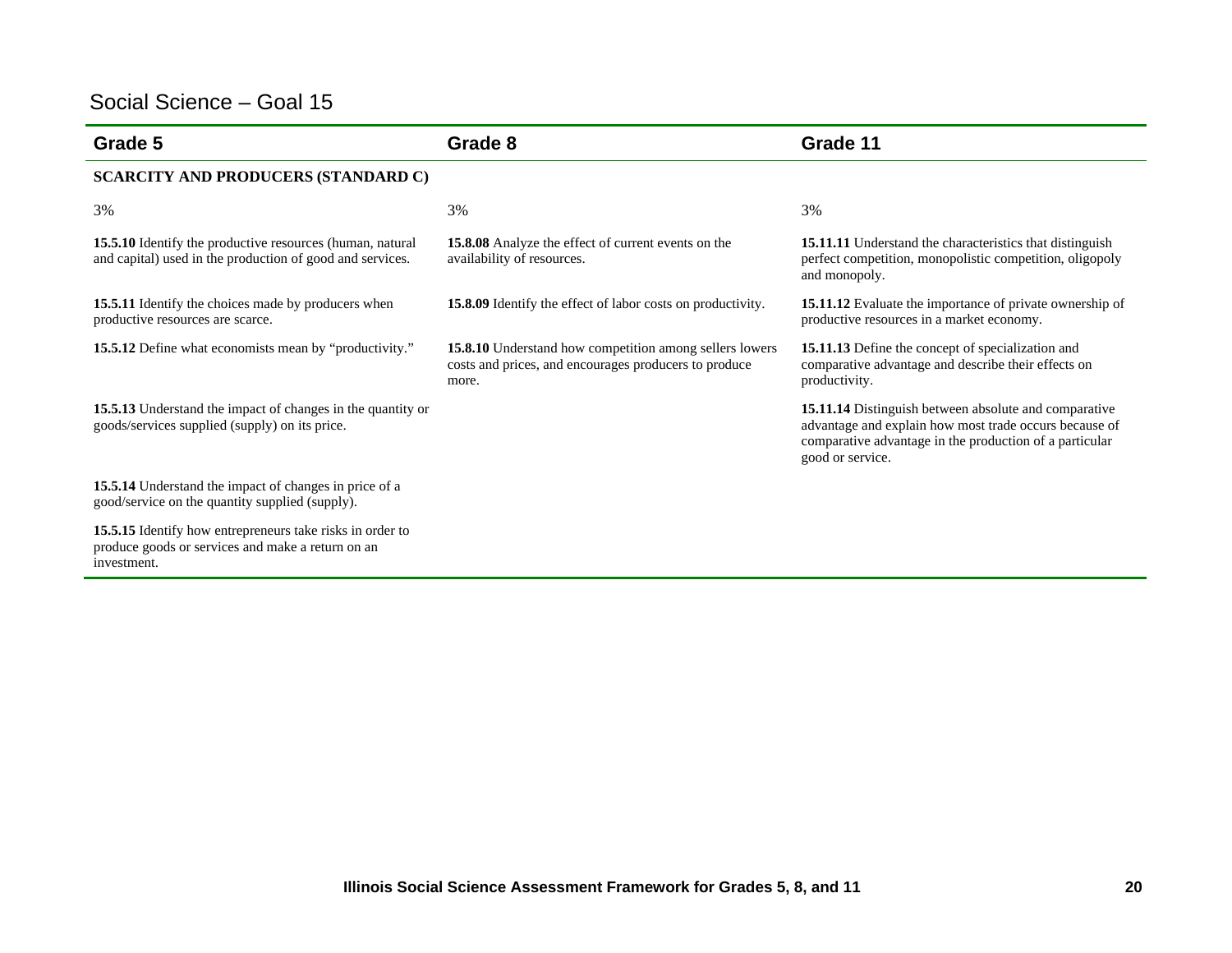| Grade 5                                                                                                              | Grade 8                                                                  | Grade 11                                                                                                                          |
|----------------------------------------------------------------------------------------------------------------------|--------------------------------------------------------------------------|-----------------------------------------------------------------------------------------------------------------------------------|
| <b>TRADE (STANDARD D)</b>                                                                                            |                                                                          |                                                                                                                                   |
| 3%                                                                                                                   | 4%                                                                       | 4%                                                                                                                                |
| <b>15.5.16</b> Understand the concept of barter and other<br>exchanges that individuals make with and without money. | <b>15.8.11</b> Define and give an example of a cost/benefit<br>analysis. | <b>15.11.15</b> Analyze the impact on consumers and producers<br>of government regulation and intervention in the<br>marketplace. |
|                                                                                                                      | 15.8.12 Identify the ways in which currency makes trade<br>easier.       | <b>15.11.16</b> Define balance of trade, trade deficit, and trade<br>surplus.                                                     |
|                                                                                                                      | 15.8.13 Define imports and exports.                                      | 15.11.17 Identify the effect of currency exchange rates and<br>their fluctuations on international trade.                         |
|                                                                                                                      | <b>15.8.14 Define transaction costs.</b>                                 | <b>15.11.18</b> Identify how financial markets, such as the stock<br>market, channel funds from savers to investors.              |
|                                                                                                                      |                                                                          | 15.11.19 Understand business cycles.                                                                                              |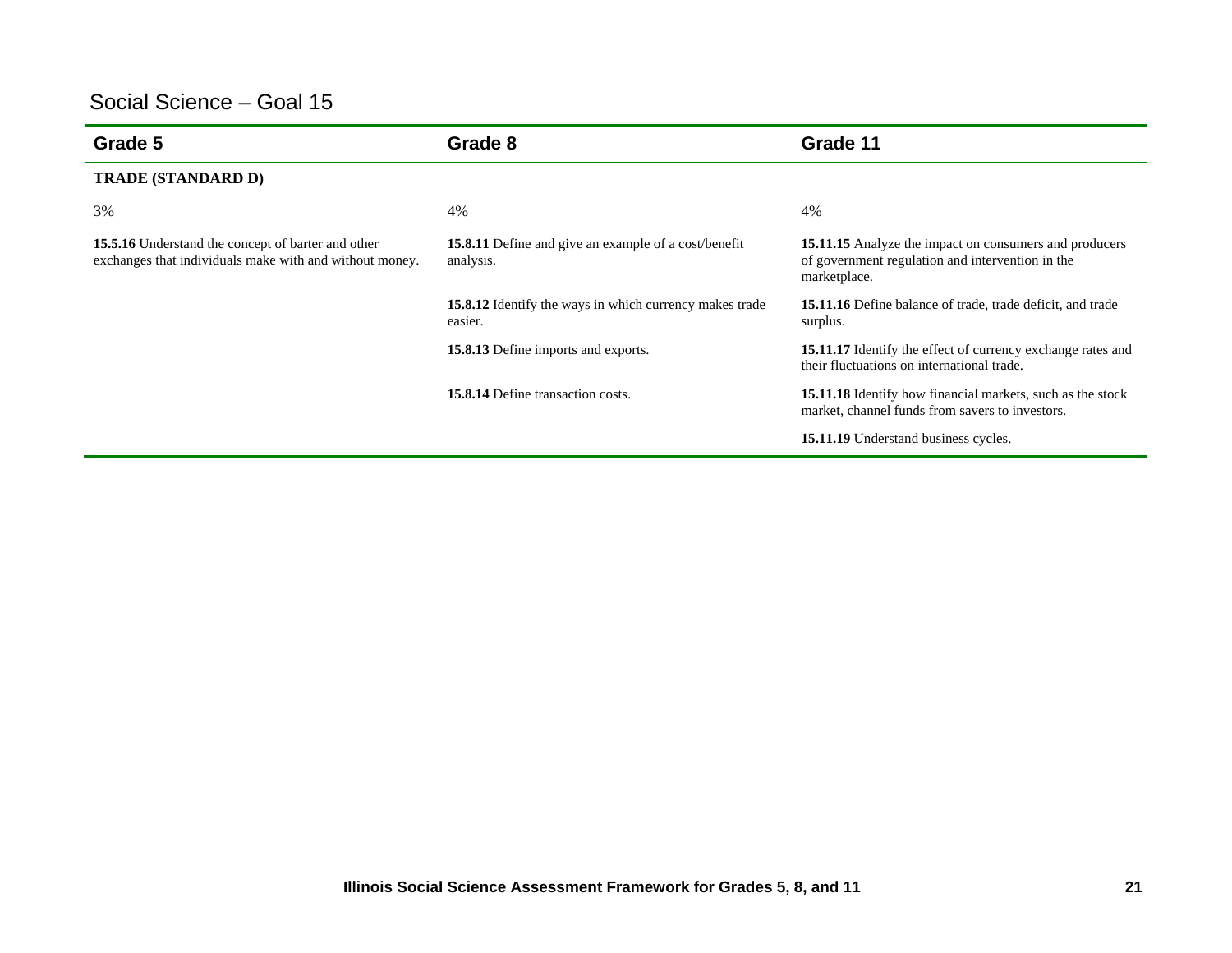| Grade 5                                                                                                                                                                                                               | Grade 8                                                                                                                                                                                                           | Grade 11                                                                                                                                                                                                                                                                 |  |
|-----------------------------------------------------------------------------------------------------------------------------------------------------------------------------------------------------------------------|-------------------------------------------------------------------------------------------------------------------------------------------------------------------------------------------------------------------|--------------------------------------------------------------------------------------------------------------------------------------------------------------------------------------------------------------------------------------------------------------------------|--|
| <b>GOVERNMENT AND THE ECONOMY (STANDARD E)</b>                                                                                                                                                                        |                                                                                                                                                                                                                   |                                                                                                                                                                                                                                                                          |  |
| 3%                                                                                                                                                                                                                    | 4%                                                                                                                                                                                                                | 4%                                                                                                                                                                                                                                                                       |  |
| 15.5.17 Identify government policies that protect property<br>rights, enforce contracts, and discourage/encourage<br>competition.                                                                                     | 15.8.15 Identify government policies that constrain/protect<br>property rights, enforce contracts, and<br>discourage/encourage competition.                                                                       | 15.11.20 Identify the role of the Federal Reserve and the<br>effect of interest rates on business investment spending and<br>productivity.                                                                                                                               |  |
| 15.5.18 Understand how laws and government policies<br>establish rules that help a market economy function<br>efficiently (e.g., regulate banking, protect savings, and set<br>rules for trade with other countries). | 15.8.16 Understand how laws and government policies<br>establish rules that help a market economy function<br>efficiently, including property rights, contract enforcement,<br>and standard weights and measures. | 15.11.21 Identify an example of when the US government<br>has intervened in the market economy, and provide reasons<br>for that intervention.                                                                                                                            |  |
| 15.5.19 Identify governments as the providers of public<br>goods and services (e.g., schools, roads, and fire<br>protection).                                                                                         | 15.8.17 Identify governments as the providers of public<br>goods and services.                                                                                                                                    | 15.11.22 Distinguish between public goods and services<br>and private goods and services.                                                                                                                                                                                |  |
| 15.5.20 Know that governments establish and collect taxes<br>in order to provide services.                                                                                                                            | 15.8.18 Define and describe the differences among income<br>tax, sales tax and property tax.                                                                                                                      | 15.11.23 Define proportional, progressive and regressive<br>taxes and evaluate the efficiency of each kind of tax.                                                                                                                                                       |  |
| 15.5.21 Know that governments establish and use budgets.                                                                                                                                                              | 15.8.19 Define a balanced budget.                                                                                                                                                                                 | 15.11.24 Define a government "bailout."                                                                                                                                                                                                                                  |  |
| 15.5.22 Know that governments is responsible for establish<br>monetary systems (e.g., coinage and currency).                                                                                                          | 15.8.20 Identify the social and environmental benefits and<br>consequences of a particular example of production or<br>consumption.                                                                               | 15.11.25 Identify how government intervention with market<br>prices can cause shortages or surpluses of a good or service,<br>including minimum wage policies, rent freezes, and farm<br>subsidies                                                                       |  |
|                                                                                                                                                                                                                       |                                                                                                                                                                                                                   | 15.11.26 Understand the economic changes that led to or<br>resulted from turning points in world economic history after<br>500 A.D., including: feudalism, the agricultural revolution,<br>industrial revolution, capitalism, and the rise of information<br>technology. |  |
|                                                                                                                                                                                                                       |                                                                                                                                                                                                                   | 15.11.27 Understand the establishment of the United<br>Nations, International Monetary Fund, World Bank, GATT<br>and their role in shaping and maintaining international<br>economies and order since World War II.                                                      |  |
|                                                                                                                                                                                                                       |                                                                                                                                                                                                                   | 15.11.28 Understand the significance of watershed U.S.<br>economic policies, including: the gold standard, minimum<br>wage legislation, federal banking system, and NAFTA.                                                                                               |  |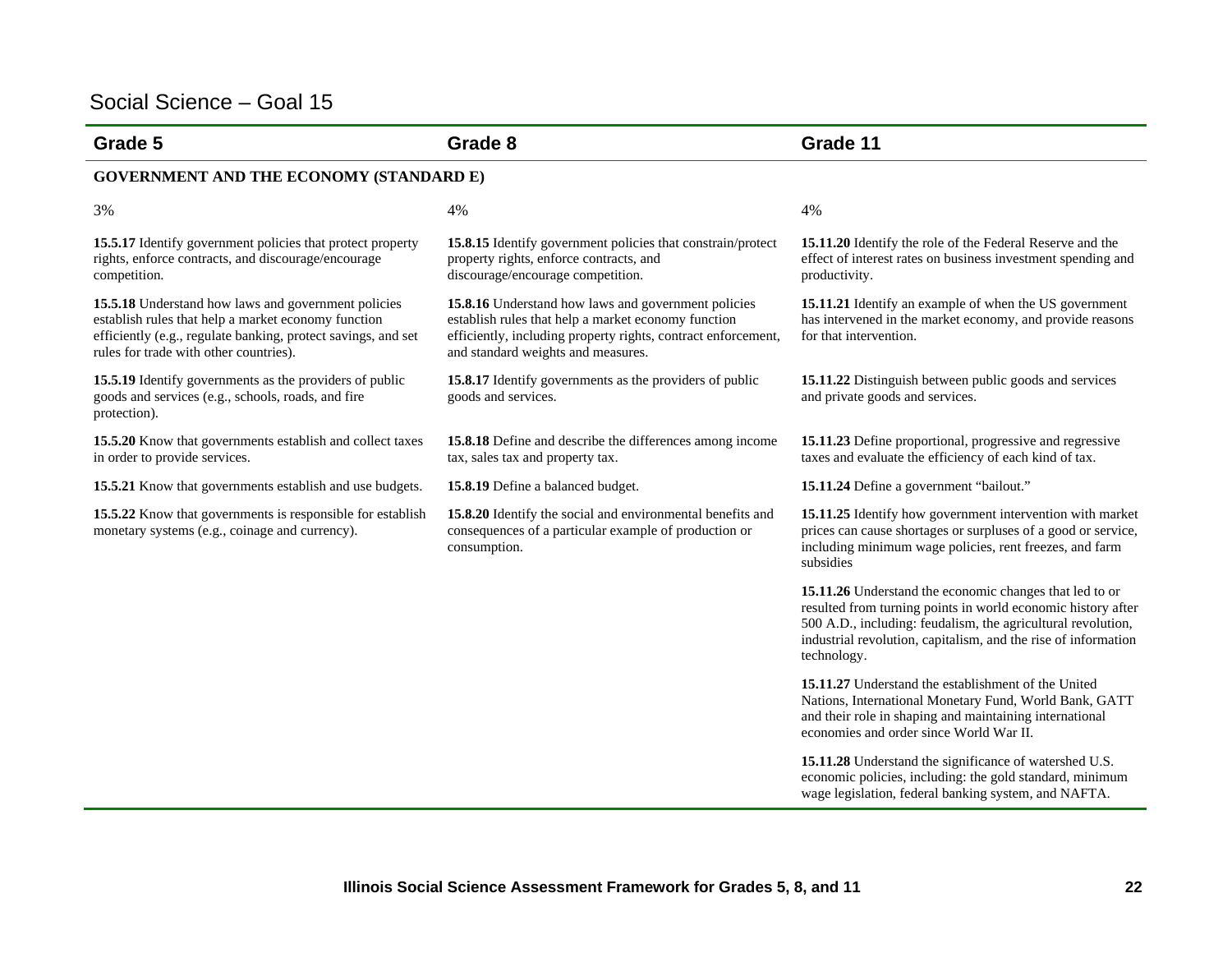| Grade 5                                        | Grade 8 | Grade 11                                                                                                                                                                                                                                                                                                                                                                                                                  |
|------------------------------------------------|---------|---------------------------------------------------------------------------------------------------------------------------------------------------------------------------------------------------------------------------------------------------------------------------------------------------------------------------------------------------------------------------------------------------------------------------|
| <b>GOVERNMENT AND THE ECONOMY (STANDARD E)</b> |         |                                                                                                                                                                                                                                                                                                                                                                                                                           |
| 3%                                             | 4%      | 4%                                                                                                                                                                                                                                                                                                                                                                                                                        |
|                                                |         | <b>15.11.29</b> Understand the growth and development of<br>industrial capitalism as the dominant economic model for<br>the world.                                                                                                                                                                                                                                                                                        |
|                                                |         | 15.11.30 Analyze the ways in which significant historical<br>events and innovations have influenced the development of<br>the U.S. economic system, including: the abolition of<br>slavery, the railroad, industrialization, anti-trust regulation,<br>immigration, automobile/production line, the rise of labor<br>unions, the Great Depression, space travel, the computer,<br>and the rise of information technology. |
|                                                |         | 15.11.31 Assess the role of the federal government in<br>shaping the U.S. economic system throughout its history.                                                                                                                                                                                                                                                                                                         |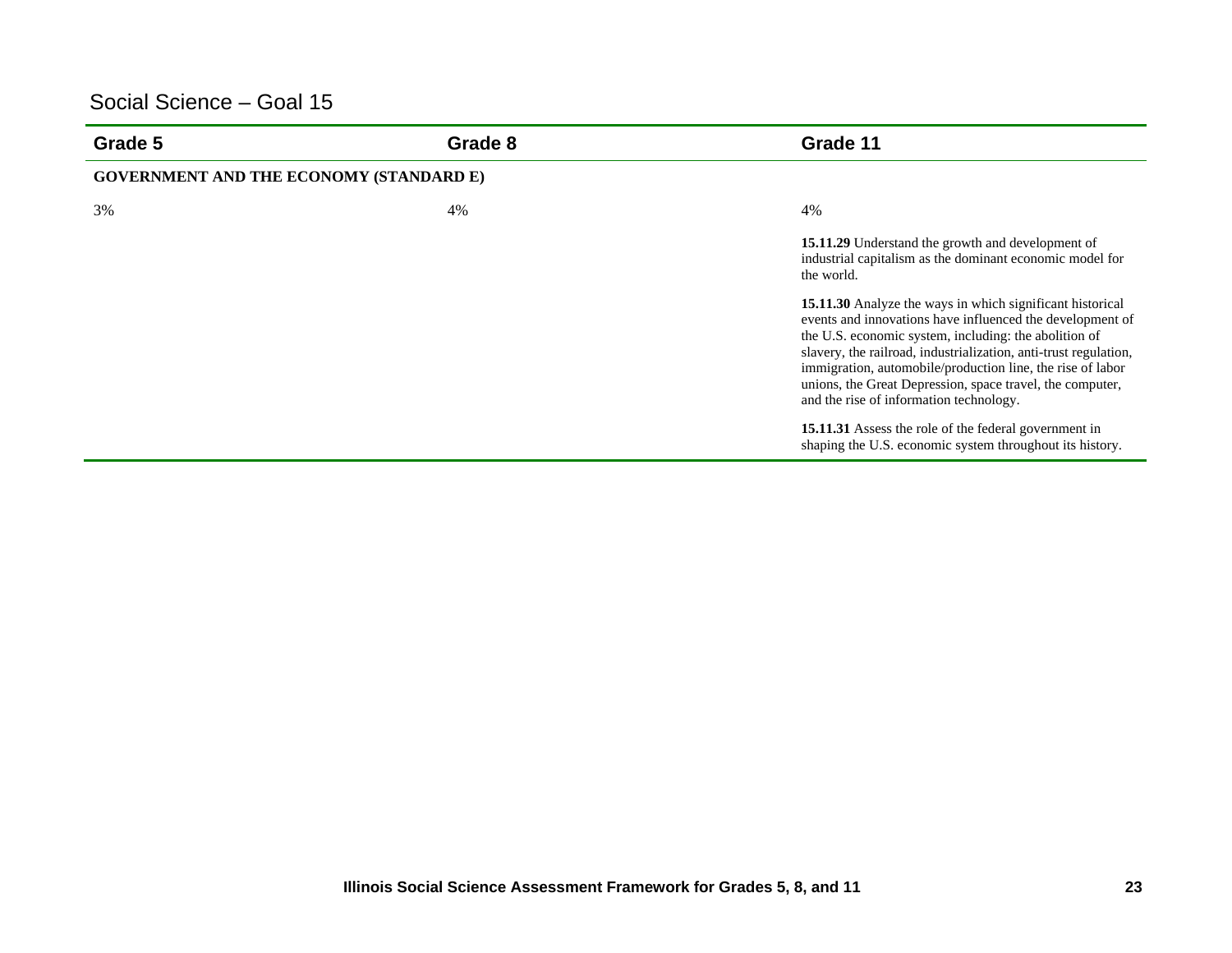| Grade 5                                                                                                                     | Grade 8                                                                                                                    | Grade 11                                                                                                           |
|-----------------------------------------------------------------------------------------------------------------------------|----------------------------------------------------------------------------------------------------------------------------|--------------------------------------------------------------------------------------------------------------------|
| ILLINOIS ECONOMIC SYSTEMS (EMBEDDED IN STANDARDS A-E)                                                                       |                                                                                                                            |                                                                                                                    |
| 3%                                                                                                                          | 2%                                                                                                                         | 1%                                                                                                                 |
| 15.5.23 Understand how the law of supply and demand<br>affects prices for Illinois industrial and agricultural<br>products. | 15.8.21 Understand how prices indicate to Illinois<br>producers how much to produce.                                       | 15.11.32 Identify or explain how prices can affect Illinois<br>corn, auto, and technology sales.                   |
| <b>15.5.24</b> Identify goods and services produced in Illinois.                                                            | <b>15.8.22</b> Identify Illinois exports and imports.                                                                      | <b>15.11.33</b> Identify the costs of purchasing on credit in<br>Illinois.                                         |
| 15.5.25 Identify division of labor and interdependence in<br>the Illinois economy.                                          | <b>15.8.23</b> Identify the effects of weather and war on<br>consumer prices in Illinois.                                  | 15.11.34 Identify or explain the effects of choice and<br>competition on the Illinois economy.                     |
| <b>15.5.26</b> Understand how decisions about education and<br>careers reflect incomes in Illinois.                         | <b>15.8.24</b> Identify Illinois economic strengths in terms of<br>locations, resources, labor force, and education level. | 15.11.35 Identify and explain how taxes, contracts, and<br>laws can support economic growth in Illinois.           |
|                                                                                                                             |                                                                                                                            | 15.11.36 Analyze Illinois' level of scientific and<br>technological resources in relation to its balance of trade. |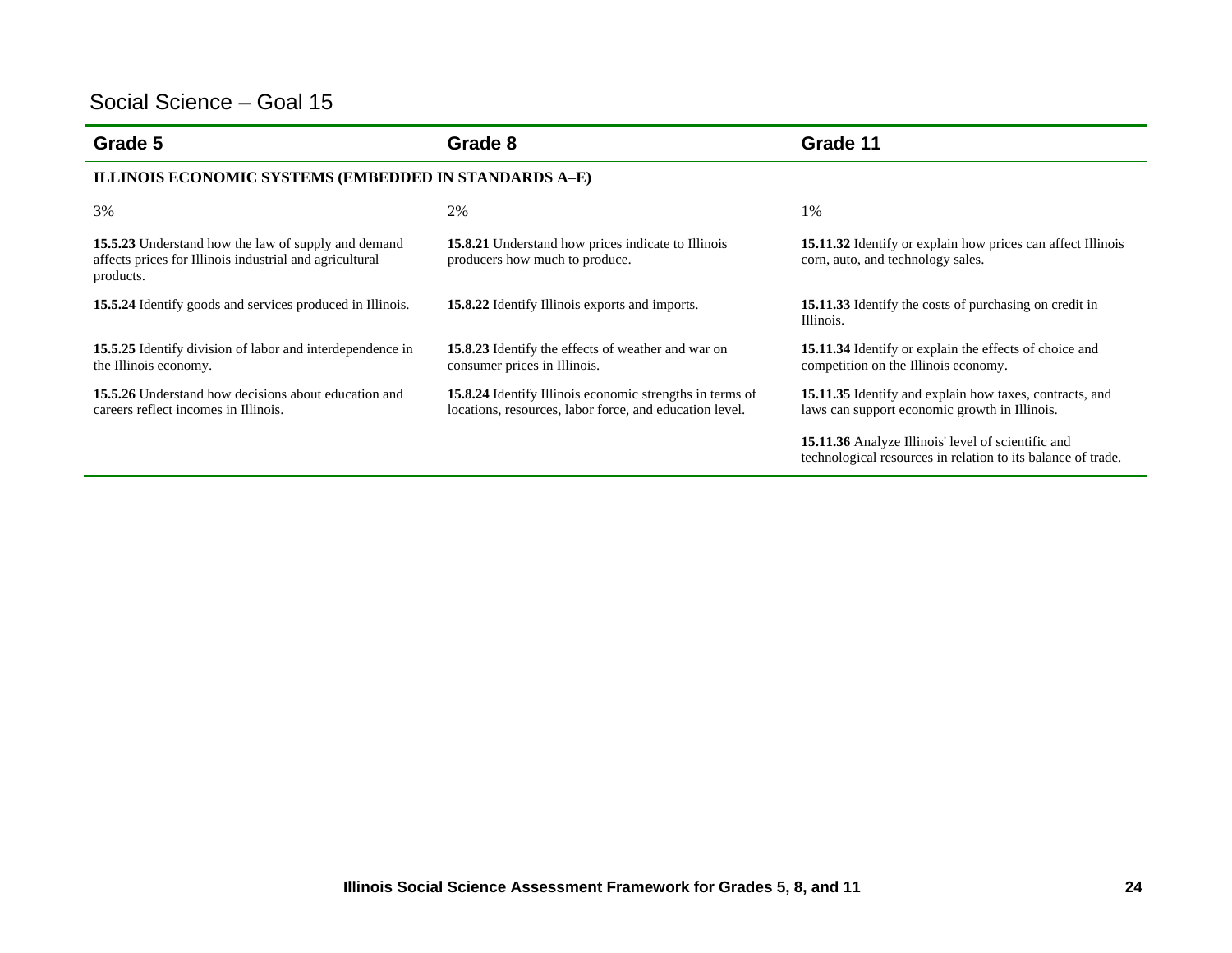#### **Grade 5 Grade 8 Grade 11**

#### **HISTORICAL ANALYSIS AND INTERPRETATION (STANDARD A) (REFER TO ITEM THINKING SCALE FOR PERCENTAGE DISTRIBUTIONS)**

**16.5.01** Understand and use common chronological terms and processes, including: Identifying the temporal structure of a historical narrative, including its beginning, middle and end (the latter defined as the outcome of a particular problem in the beginning); measuring and calculating calendar time by years, decades, centuries and millennia from fixed points of the Gregorian calendar system using B.C. and A.D.; constructing time lines by designating appropriate equidistant intervals of time and recording events according to the temporal order in which they occurred.

**16.5.03** Interpret tables, charts and graphs that represent simple historical, social, political, geographic and economic data.

**16.5.04** Understand "point of view;" distinguish fact from opinion in historical narratives.

**16.8.01** Identify multiple causes and effects when analyzing historical events.

**16.11.01** Make connections between historical and current events; verify with supporting details/facts.

**16.5.02** Identify primary sources. **16.8.02** Identify the differences between primary and secondary sources.

> **16.8.03** Use visual and literary sources, including: a) photographs, paintings, cartoons, and architectural drawings and b) novels, bibliographies, poetry, and plays to clarify, illustrate, or elaborate upon information presented in historical narratives or arguments.

**16.8.04** Recognize the differences between two interpretations/points of view of a single historical event and differentiate between unsupported expressions of opinion and informed hypotheses grounded in historical evidence and reasoning.

**16.11.02** Evaluate the credibility of primary and secondary resources.

**16.11.03** Interpret historical models or quantitative data in charts, tables, graphs, and diagrams as evidence to assist in identifying historical patterns and developing interpretations.

**16.11.04** Compare historical arguments, adjudicating between conflicting interpretations of historical events by evaluating the credibility and effectiveness of a historian's argument, including the quality of evidence cited.

**16.11.05** Identify the reasons why historians working in different time periods can arrive at different conclusions about the same event.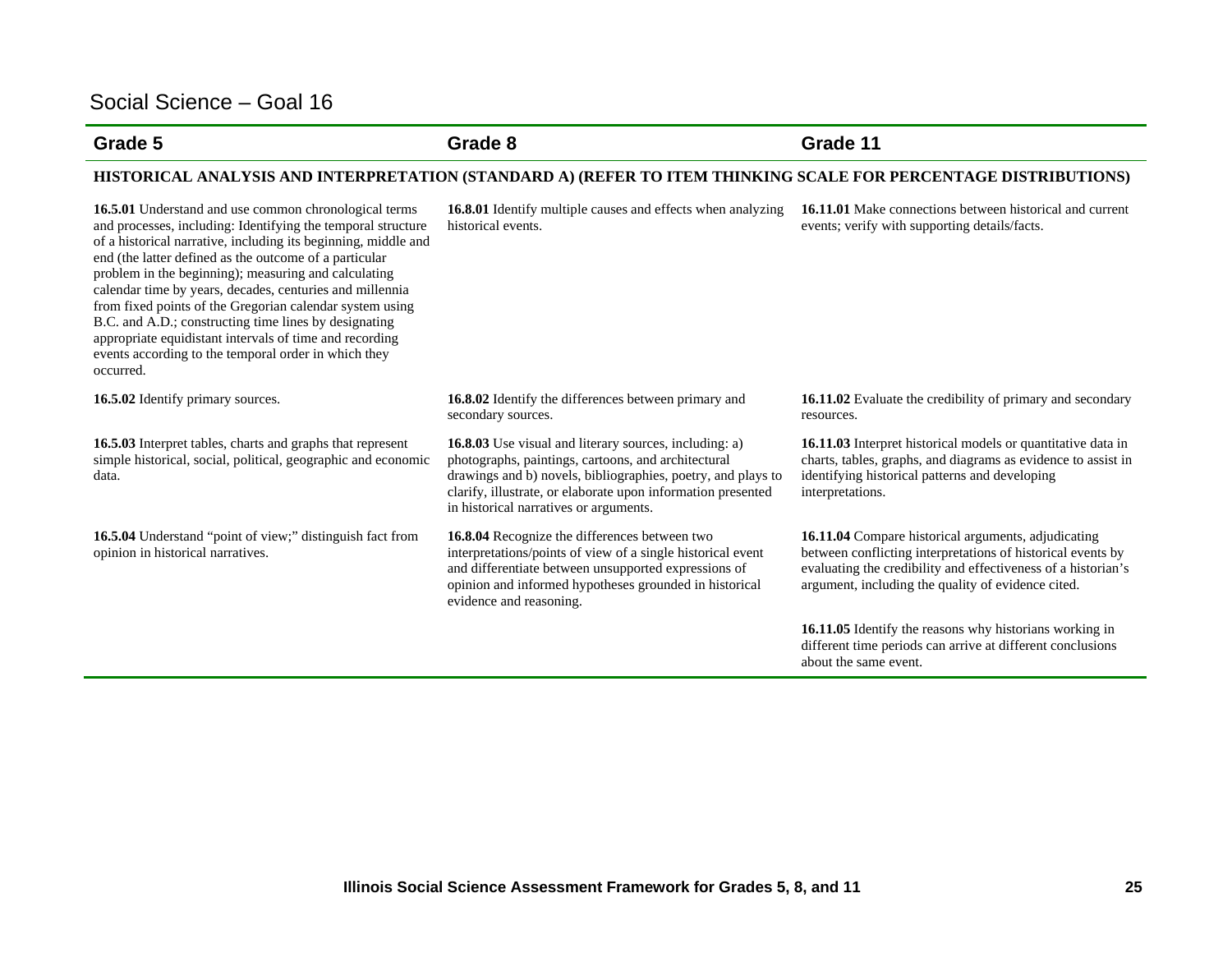| Grade 5                                                                                                                                                                                                                                                                                                                                                                                                                                                                                          | Grade 8                                                                                                                                                                                                                                                                                                                                                                                                                                                                                                       | Grade 11                                                                                                                                                                                                                                                                                                                                                                                                                                                                                                                                            |
|--------------------------------------------------------------------------------------------------------------------------------------------------------------------------------------------------------------------------------------------------------------------------------------------------------------------------------------------------------------------------------------------------------------------------------------------------------------------------------------------------|---------------------------------------------------------------------------------------------------------------------------------------------------------------------------------------------------------------------------------------------------------------------------------------------------------------------------------------------------------------------------------------------------------------------------------------------------------------------------------------------------------------|-----------------------------------------------------------------------------------------------------------------------------------------------------------------------------------------------------------------------------------------------------------------------------------------------------------------------------------------------------------------------------------------------------------------------------------------------------------------------------------------------------------------------------------------------------|
| <b>U.S. HISTORY (STANDARDS B-D)</b>                                                                                                                                                                                                                                                                                                                                                                                                                                                              |                                                                                                                                                                                                                                                                                                                                                                                                                                                                                                               |                                                                                                                                                                                                                                                                                                                                                                                                                                                                                                                                                     |
| 40%                                                                                                                                                                                                                                                                                                                                                                                                                                                                                              | 29%                                                                                                                                                                                                                                                                                                                                                                                                                                                                                                           | 24%                                                                                                                                                                                                                                                                                                                                                                                                                                                                                                                                                 |
| 16.5.05 Identify the introduction of slavery into America,<br>the harsh conditions of the middle passage, the responses of<br>slave families, the struggles between proponents and<br>opponents of slavery and the institutionalization of slavery.                                                                                                                                                                                                                                              | 16.8.05 Identify the development and institutionalization of<br>African slavery and its relationship to the development of<br>and institutionalism of U.S. slavery.                                                                                                                                                                                                                                                                                                                                           | 16.11.06 Understand elements of African slavery during the<br>colonial period in North America (e.g., the introduction and<br>institutionalization of slavery in the colonies; responses of<br>slaves to their condition; African slave culture, including<br>food, shelter, recreation, and education; the impact of<br>slavery on colonial life, including the slave trade, the<br>Middle Passage, and the Southern Plantation system; how<br>slavery reshaped European and African life in the<br>Americas).                                     |
| 16.5.06 Identify the social characteristics of the northern,<br>middle, and southern colonies, and describe major<br>individuals and groups associated with their founding,<br>including: Pilgrims (under William Bradford) and Puritans<br>(under John Winthrop) in the northern colonies; the English<br>and Dutch (e.g., William Penn and Quakers, Peter<br>Stuyvesant) in the middle colonies; the English in the<br>southern colonies (e.g., John Smith and the settlement of<br>Virginia). | 16.8.06 Identify reasons why settlers founded the thirteen<br>original colonies, including: John Smith and the settlement<br>of Virginia for economic purposes; the Pilgrims and<br>Puritans and their quest for political and religious freedom<br>in Massachusetts; Roger Williams and his quest for<br>religious freedom in Rhode Island; the Dutch settlement of<br>New Amsterdam (later New York) for economic purposes;<br>William Penn, Quakerism, and the settlement of<br>Pennsylvania and Delaware. | 16.11.07 Understand the importance of the establishment of<br>political and social institutions in the American colonies, in<br>a new context (i.e., separated from European rank, state,<br>and religious hierarchies).                                                                                                                                                                                                                                                                                                                            |
| 16.5.07 Identify the similarities and differences in the<br>political, economic, and social characteristics of life in the<br>colonies vs. life in Europe (e.g., England).                                                                                                                                                                                                                                                                                                                       | 16.8.07 Identify how the availability of land in the<br>American colonies (and distance from Britain) allowed for<br>the development of a middle class, and devotion of time to<br>politics.                                                                                                                                                                                                                                                                                                                  | 16.11.08 Understand the importance of indentured status<br>(e.g., that it resulted in land and/or money at the end of<br>service and its relationship to ongoing immigration and<br>individuals' economic independence).                                                                                                                                                                                                                                                                                                                            |
| 16.5.08 Identify competing nations and their interests in<br>North America before the American Revolution.                                                                                                                                                                                                                                                                                                                                                                                       | 16.8.08 Identify the pre-revolutionary conflicts that<br>solidified English power in North America (e.g., the<br>conflict between the English and Dutch over New<br>Amsterdam/New York, the French and Indian Wars, and<br>King Philip's War).                                                                                                                                                                                                                                                                | 16.11.09 Understand interactions among Native Americans<br>and various settlers in the North American colonies (e.g.,<br>cooperation and exchange in terms of agriculture, the fur<br>trade, military alliances, and cultural interchange between<br>settlers and Native tribes; conflicts, including the King<br>Philip's War, the Pequot War, and the Powhatan Wars;<br>rival alliances among the Huron and French and the British<br>and Iroquois; the impact of European settlement from the<br>perspective of Europeans and Native societies). |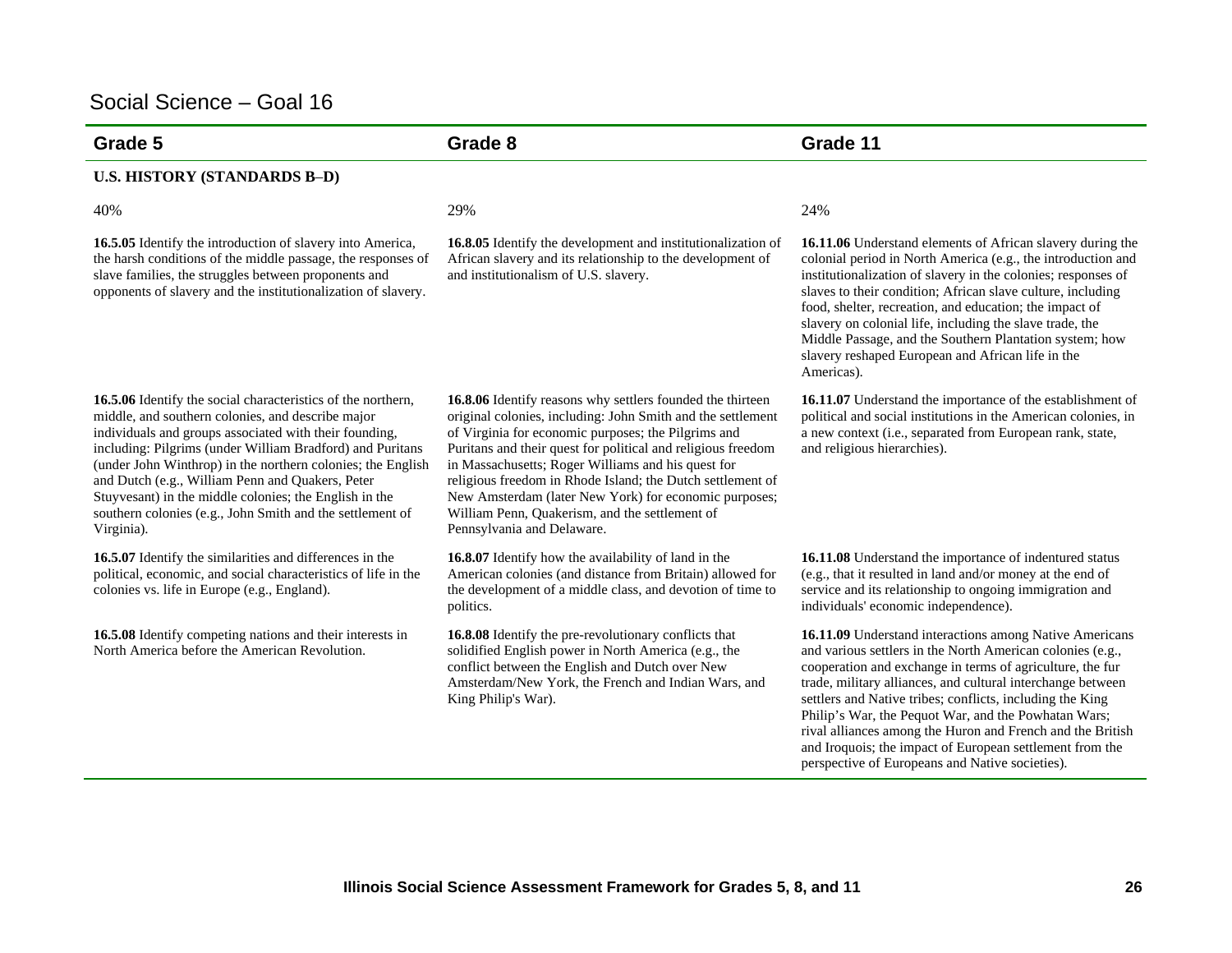| Grade 5                                                                                                                                                                                                                                           | Grade 8                                                                                                                                                                                                             | Grade 11                                                                                                                                                                                                                                                                                                                                                                                                                                                                                                                                                                                                                                                       |
|---------------------------------------------------------------------------------------------------------------------------------------------------------------------------------------------------------------------------------------------------|---------------------------------------------------------------------------------------------------------------------------------------------------------------------------------------------------------------------|----------------------------------------------------------------------------------------------------------------------------------------------------------------------------------------------------------------------------------------------------------------------------------------------------------------------------------------------------------------------------------------------------------------------------------------------------------------------------------------------------------------------------------------------------------------------------------------------------------------------------------------------------------------|
| <b>U.S. HISTORY (STANDARDS B-D)</b>                                                                                                                                                                                                               |                                                                                                                                                                                                                     |                                                                                                                                                                                                                                                                                                                                                                                                                                                                                                                                                                                                                                                                |
| 40%                                                                                                                                                                                                                                               | 29%                                                                                                                                                                                                                 | 24%                                                                                                                                                                                                                                                                                                                                                                                                                                                                                                                                                                                                                                                            |
| 16.5.09 Identify the causes of the American Revolution,<br>including: resistance to imperial policy, the Stamp Act, and<br>taxes on tea.                                                                                                          | 16.8.09 Identify the practice of mercantilism and its impact<br>on the relationship between European powers and the<br>relationship between the American Colonies and England<br>preceding the American Revolution. | 16.11.10 Understand characteristics of conflicts among<br>colonists and between the English colonies and other<br>European powers in the early settlement period (e.g., causes<br>and effects of the Seven Years War; characteristics of class<br>conflict, rural versus settled, and home rule versus colonial<br>rule in the colonies; economic, ideological, religious, and<br>nationalist forces that influenced competition among the<br>English, French, Spanish, Dutch, and Native Americans for<br>control of North America).                                                                                                                          |
| 16.5.10 Identify the significance of the First and Second<br>Continental Congresses and the Committee of<br>Correspondence.                                                                                                                       | 16.8.10 Identify how the divergent political, religious and<br>economic interests of American colonists gave rise to the<br>American Revolution.                                                                    | 16.11.11 Identify the influence of Enlightenment ideas on<br>the development of colonial society (e.g., impact of<br>Enlightenment on the rise of democratic ideas and the<br>founding of the nation; role of Enlightenment in the<br>development of colonial intellectual and religious thought).                                                                                                                                                                                                                                                                                                                                                             |
| 16.5.11 Identify the people and events associated with the<br>drafting and signing of the Declaration of Independence,<br>including: Thomas Jefferson, King George III, Patrick<br>Henry, George Washington, Benjamin Franklin and John<br>Adams. | 16.8.11 Identify the principal arguments for separation from<br>England as set forth in the Declaration of Independence.                                                                                            | 16.11.12 Identify and describe the ideas and events that<br>contributed to the outbreak of the American Revolution and<br>the earliest armed conflict of the Revolutionary War (e.g.,<br>British policies, including the Stamp Act, Writs of<br>Assistance, Intolerable Acts, and "taxation without<br>representation"; colonial reactions to British policy,<br>including the Boston Massacre, Boston Tea Party, and Sons<br>of Liberty; efforts of groups to mobilize support for<br>independence from England; the battles of Lexington and<br>Concord; significance of the first and second Continental<br>Congress and the Committees of Correspondence). |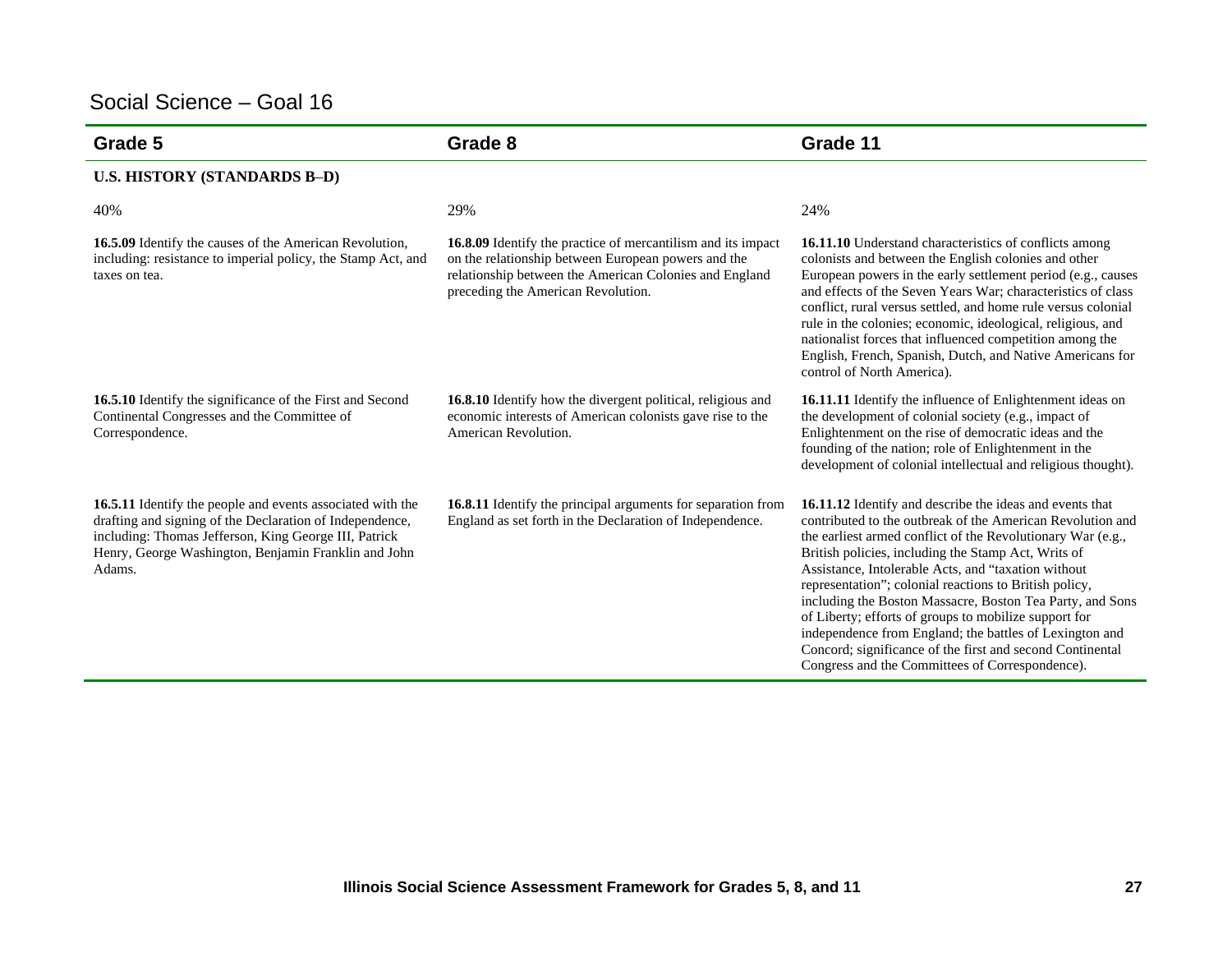| Grade 5                                                                                                                                                            | Grade 8                                                                                                                                                                                                                                                                                                                                                                                                                                       | Grade 11                                                                                                                                                                                                                                                                                                                                                                                                                                                                                                                                                                                                                                                                                                                            |
|--------------------------------------------------------------------------------------------------------------------------------------------------------------------|-----------------------------------------------------------------------------------------------------------------------------------------------------------------------------------------------------------------------------------------------------------------------------------------------------------------------------------------------------------------------------------------------------------------------------------------------|-------------------------------------------------------------------------------------------------------------------------------------------------------------------------------------------------------------------------------------------------------------------------------------------------------------------------------------------------------------------------------------------------------------------------------------------------------------------------------------------------------------------------------------------------------------------------------------------------------------------------------------------------------------------------------------------------------------------------------------|
| <b>U.S. HISTORY (STANDARDS B-D)</b>                                                                                                                                |                                                                                                                                                                                                                                                                                                                                                                                                                                               |                                                                                                                                                                                                                                                                                                                                                                                                                                                                                                                                                                                                                                                                                                                                     |
| 40%                                                                                                                                                                | 29%                                                                                                                                                                                                                                                                                                                                                                                                                                           | 24%                                                                                                                                                                                                                                                                                                                                                                                                                                                                                                                                                                                                                                                                                                                                 |
| <b>16.5.12</b> Define "confederation" and explain that the states<br>formed a confederation during the American Revolution<br>under the Articles of Confederation. | <b>16.8.12</b> Understand the major course and consequences of<br>the American Revolution, including: the roles of American<br>and British leaders such as George Washington; the roles of<br>Native American leaders and their alliances on both sides:<br>the Battles of Lexington and Concord, Bunker Hill,<br>Saratoga, and Yorktown; winter at Valley Forge and<br>George Washington's crossing of the Delaware; the Treaty<br>of Paris. | 16.11.13 Understand the major developments and<br>chronology of the Revolutionary War and the roles of its<br>political, military, and diplomatic leaders (e.g., roles of<br>American and British leaders and Indian alliances on both<br>sides; major turning points of the war including aid from<br>France; key battles, military turning points, and strategic<br>decisions in the Revolutionary War including those made at<br>Saratoga; the Treaty of Paris; the impact of the war on the<br>home front; significant individuals such as King George III,<br>George Washington, Thomas Jefferson, Patrick Henry,<br>John Adams, and Benjamin Franklin; factors that led to the<br>American victory in the Revolutionary War). |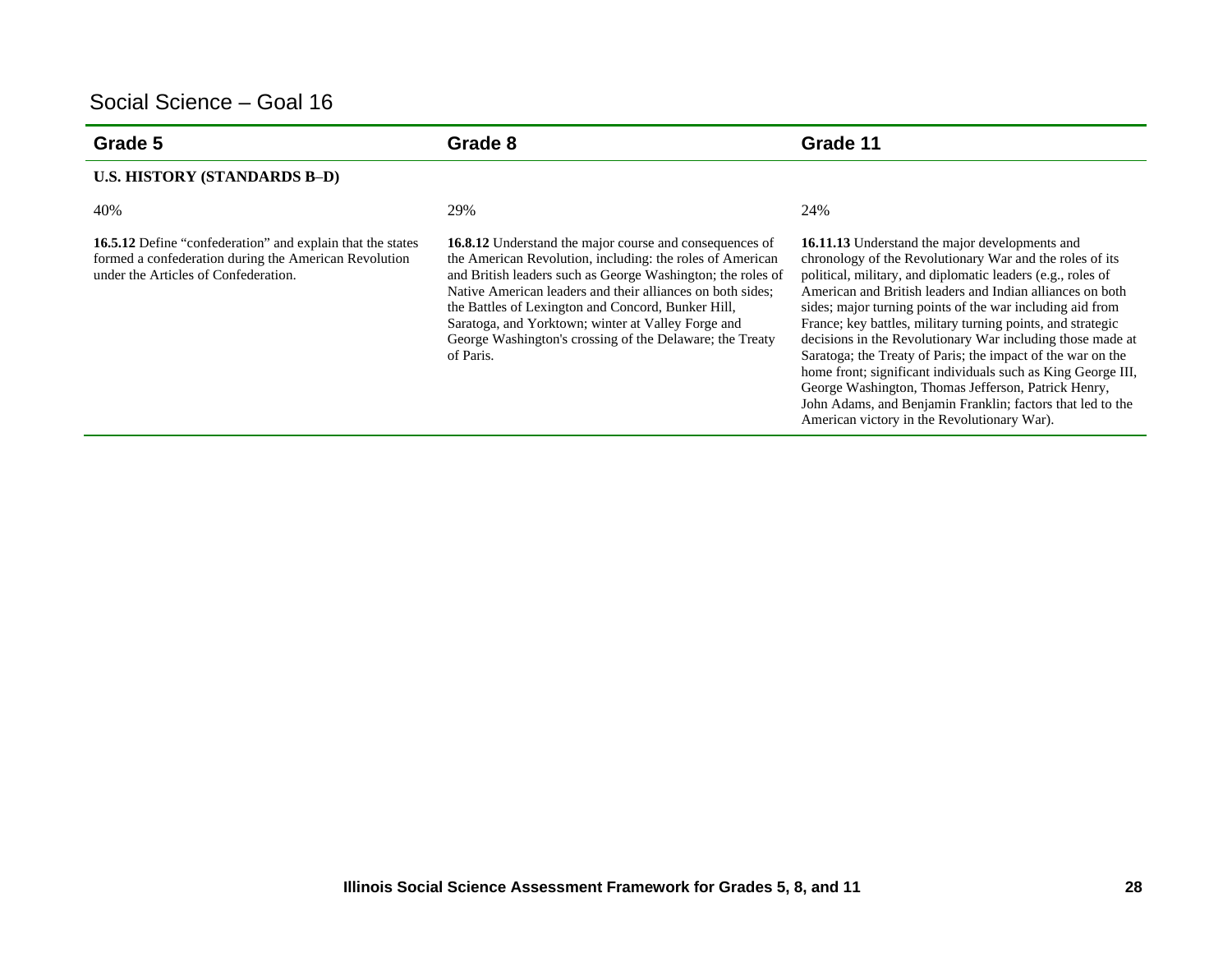| Grade 5                                                                                                                                                                                                                                                                                                                                                                                                                                                                        | Grade 8                                                                                                                                                                                                                                                                                                                                                                                                                                                                          | Grade 11                                                                                                                                                                                                                                                                                                                                                                                                                                                                                                                |
|--------------------------------------------------------------------------------------------------------------------------------------------------------------------------------------------------------------------------------------------------------------------------------------------------------------------------------------------------------------------------------------------------------------------------------------------------------------------------------|----------------------------------------------------------------------------------------------------------------------------------------------------------------------------------------------------------------------------------------------------------------------------------------------------------------------------------------------------------------------------------------------------------------------------------------------------------------------------------|-------------------------------------------------------------------------------------------------------------------------------------------------------------------------------------------------------------------------------------------------------------------------------------------------------------------------------------------------------------------------------------------------------------------------------------------------------------------------------------------------------------------------|
| <b>U.S. HISTORY (STANDARDS B-D)</b>                                                                                                                                                                                                                                                                                                                                                                                                                                            |                                                                                                                                                                                                                                                                                                                                                                                                                                                                                  |                                                                                                                                                                                                                                                                                                                                                                                                                                                                                                                         |
| 40%                                                                                                                                                                                                                                                                                                                                                                                                                                                                            | 29%                                                                                                                                                                                                                                                                                                                                                                                                                                                                              | 24%                                                                                                                                                                                                                                                                                                                                                                                                                                                                                                                     |
| <b>16.5.13</b> Understand that the debate at the Constitutional<br>Convention can essentially be explained in terms of large<br>states vs. small states: large states wanted the number of<br>congressional representatives to be determined by the size<br>of a state's population; small states wanted every state to<br>have the same number of representatives; describe the 3/5<br>Compromise and the basic structure of government that<br>resulted from the Convention. | <b>16.8.13</b> Understand the reasons for the adoption of the<br>Articles of Confederation and understand its shortcomings<br>and consequences (e.g., Shay's Rebellion, lack of authority<br>of Congress, lack of coordination among states, no control<br>over printing of paper money).                                                                                                                                                                                        | 16.11.14 Understand the national government under the<br>Articles of Confederation (e.g., the success of the Articles<br>of Confederation in implementing the ideals of the<br>Declaration of Independence; the ideas of the Articles of<br>the Confederation; factors that contributed to the failure of<br>the Articles such as individual currencies, inability to tax,<br>and unwillingness to help the Continental Army).                                                                                          |
| 16.5.14 Identify the first and second presidencies and<br>identify the establishment of the national capitol in<br>Washington, D.C.                                                                                                                                                                                                                                                                                                                                            | 16.8.14 Identify the people, debates, events, and documents<br>associated with the drafting and ratification of the<br>Constitution, including: Alexander Hamilton, John Jay,<br>James Madison, and George Mason; The Federalist Papers;<br>the ways in which slavery had divided the colonies<br>following the Revolution, its effect on the Revolutionary<br>War and the impact of the 3/5 Compromise at the<br>Constitutional Convention.                                     | <b>16.11.15</b> Understands the events and outcomes of the<br>Constitutional Convention (e.g., debates of the Convention<br>and how they were resolved; participants and the role of<br>compromise in the creation of the United States<br>Constitution, including the Virginia Plan, the New Jersey<br>Plan, Great Compromise, and the Three-Fifths<br>Compromise; the role of the Constitutional Convention in<br>forming a new government; creation of new Constitution of<br>1787 and struggles over ratification). |
| 16.5.15 Identify the basic facts and implications of the<br>Louisiana Purchase.                                                                                                                                                                                                                                                                                                                                                                                                | 16.8.15 Identify the major challenges facing the early<br>government of the United States (e.g., domestic and foreign<br>affairs of the new Congress and the first four presidents;<br>precedents established by George Washington including the<br>cabinet and two terms as president; economic development,<br>trade, tariffs, taxation, and trends in the national debt; the<br>physical landscape and political divisions during the terms<br>of the first four presidents). | 16.11.16 Identify the policy significance of famous<br>speeches of the new nation, including: Washington's<br>Farewell Address, Jefferson's 1801 Inaugural Address, and<br>John Quincy Adams' Fourth of July 1821 Address.                                                                                                                                                                                                                                                                                              |
| 16.5.16 Identify significant accomplishments of<br>individuals, groups, or events and their impact on early<br>westward expansion of the nation, including: the Lewis and<br>Clark expedition, Daniel Boone, "mountain men," pioneers,<br>and the Gold Rush.                                                                                                                                                                                                                   | 16.8.16 Examine the presidency of Thomas Jefferson and<br>understand the impact of the Louisiana Purchase.                                                                                                                                                                                                                                                                                                                                                                       | 16.11.17 Understand the impact of land policies of the new<br>nation (e.g., the significance of the Northwest Ordinance of<br>1787; how land policies impacted Native American tribes;<br>land ordinances of 1785 and 1787 that privatized natural<br>resources and transferred federally owned lands into private<br>holdings, townships, and states).                                                                                                                                                                 |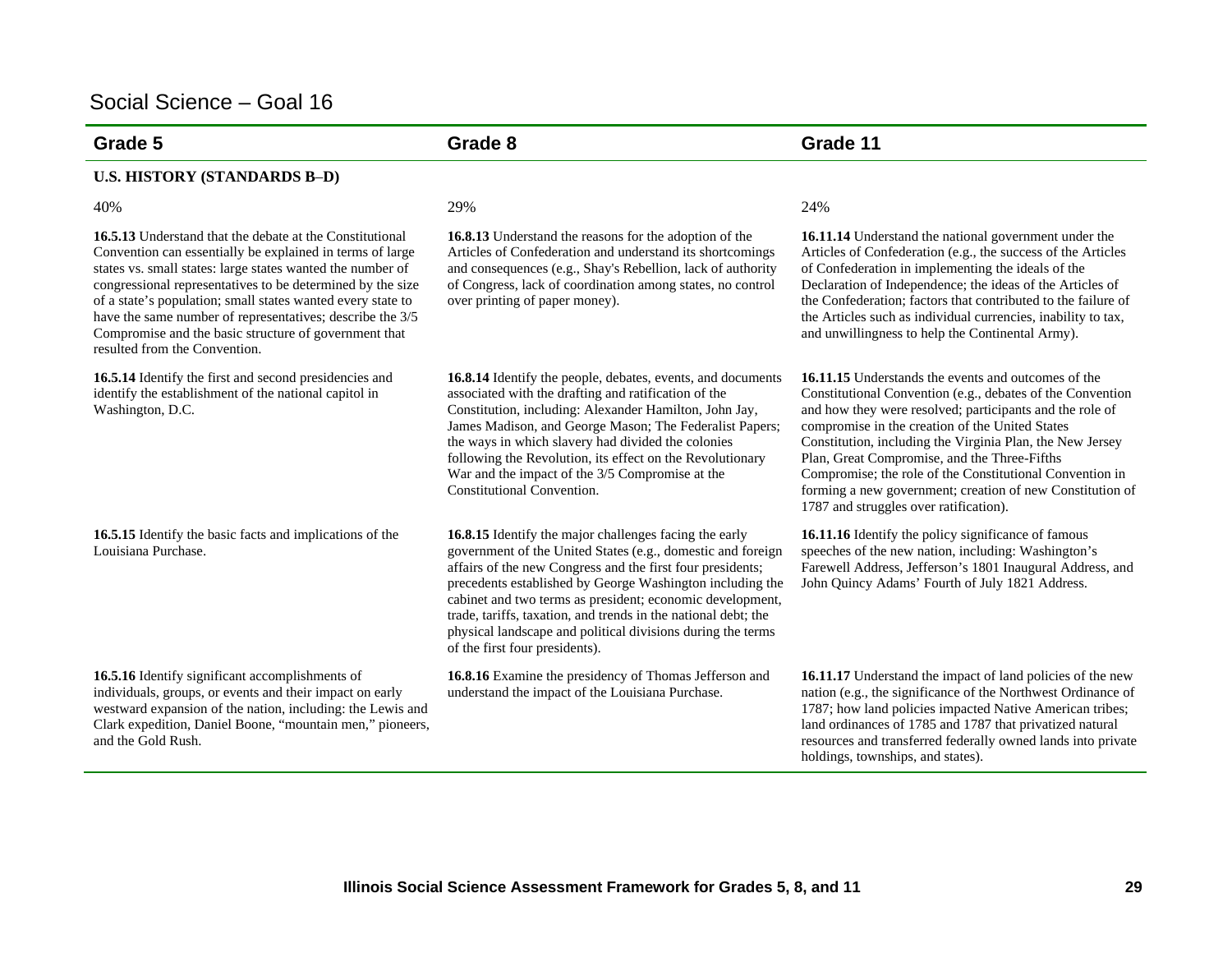| Grade 5                                                                                                                                                                                                                                                                                                                                           | Grade 8                                                                                                                                                                                                                                                                                                                                                                                          | Grade 11                                                                                                                                                                                                                                                                                                                                                                                                                                                                                                                                                                              |
|---------------------------------------------------------------------------------------------------------------------------------------------------------------------------------------------------------------------------------------------------------------------------------------------------------------------------------------------------|--------------------------------------------------------------------------------------------------------------------------------------------------------------------------------------------------------------------------------------------------------------------------------------------------------------------------------------------------------------------------------------------------|---------------------------------------------------------------------------------------------------------------------------------------------------------------------------------------------------------------------------------------------------------------------------------------------------------------------------------------------------------------------------------------------------------------------------------------------------------------------------------------------------------------------------------------------------------------------------------------|
| <b>U.S. HISTORY (STANDARDS B-D)</b>                                                                                                                                                                                                                                                                                                               |                                                                                                                                                                                                                                                                                                                                                                                                  |                                                                                                                                                                                                                                                                                                                                                                                                                                                                                                                                                                                       |
| 40%                                                                                                                                                                                                                                                                                                                                               | 29%                                                                                                                                                                                                                                                                                                                                                                                              | 24%                                                                                                                                                                                                                                                                                                                                                                                                                                                                                                                                                                                   |
| <b>16.5.17</b> Examine the main causes and outcomes of the War<br>of 1812, including the concept of "freedom of the seas,"<br>James and Dolly Madison, the burning of the White House<br>by the British, and the writing of "The Star-Spangled<br>Banner."                                                                                        | <b>16.8.17</b> Identify the significance of the following people and<br>events related to the War of 1812: President James Madison<br>and Dolly Madison, the British impressment of American<br>sailors, the idea of "freedom of the seas," the burning of the<br>White House by the British, the story of Fort McHenry,<br>Francis Scott Key, and the writing of "The Star Spangled<br>Banner." | 16.11.18 Understand political and social changes<br>associated with the administration of Andrew Jackson<br>(e.g., examples of Jacksonian democracy including the<br>"spoils system," Jackson's interest in providing the<br>"common man" with opportunities to serve in the<br>government, the expansion of suffrage, opposition to the<br>Bank of the United States, the Nullification Crisis, and the<br>depression of the 1830s).                                                                                                                                                 |
| 16.5.18 Identify the presidency of Andrew Jackson and<br>identify "spoils system," "kitchen cabinet," and "common.<br>man."                                                                                                                                                                                                                       | <b>16.8.18</b> Identify the successes and failures of policy and<br>reform during the Age of Jacksonian Democracy, including:<br>the "spoils system," the kitchen cabinet," greater political<br>involvement for all people, policy of Indian removal,<br>excessive printing of money leading to the depression of the<br>1830s).                                                                | 16.11.19 Understand physical changes resulting from the<br>territorial expansion of the United States before the Civil<br>War (e.g., how and from whom the U.S. acquired Florida,<br>Texas, Oregon, California, the Northwest Territory, the<br>Louisiana Territory, and the Gadsden Purchase; the<br>locations of states and territories in 1850 and their<br>mountain ranges and principal rivers; the role of the<br>concept of Manifest Destiny in westward expansion).                                                                                                           |
| 16.5.19 Identify the basic causes and consequences of the<br>Mexican War, including events that preceded the war (e.g.,<br>conflict over the Texas Territory and the Battle of the<br>Alamo), border disputes between the U.S. and Mexico<br>(including the location of the disputed territory); the<br>Mexican Cession and the Gadsden Purchase. | 16.8.19 Understand the meaning and implications of the<br>Monroe Doctrine and Manifest Destiny and identify<br>significant events associated with the concept, including the<br>Texas independence movement and the Mexican-American<br>War.                                                                                                                                                     | 16.11.20 Understand the significance of exploratory<br>missions of the trans-Mississippi West before the Civil<br>War (e.g., how geography and economic incentives<br>influenced early American explorations; characteristics and<br>contributions of early exploratory missions of Lewis and<br>Clark, Zebulon Pike, and John Fremont).                                                                                                                                                                                                                                              |
| 16.5.20 Identify early western migration from the<br>perspective of settlers and Native Americans.                                                                                                                                                                                                                                                | <b>16.8.20</b> Identify elements of early western migration (e.g.,<br>experiences and routes of settlers on overland trails; reasons<br>for and destinations of major westward migrations,<br>including those to Oregon, California, and Mormon<br>settlements; impact of western expansion on American<br>Indian nations).                                                                      | 16.11.21 Understand the causes and identify the impact of<br>the War of 1812 (e.g., political and economic causes of the<br>war; political interests and views regarding the war; the<br>role of the War Hawks; the burning of Washington D.C.;<br>significant leaders and battles, including Ft. McHenry, the<br>Battle of Horseshoe Bend, and the Battle of New Orleans;<br>political causes and effects of the war including<br>relationships with Native Americans; economic elements<br>including the Embargo Act and economic depression;<br>events that led to a final peace). |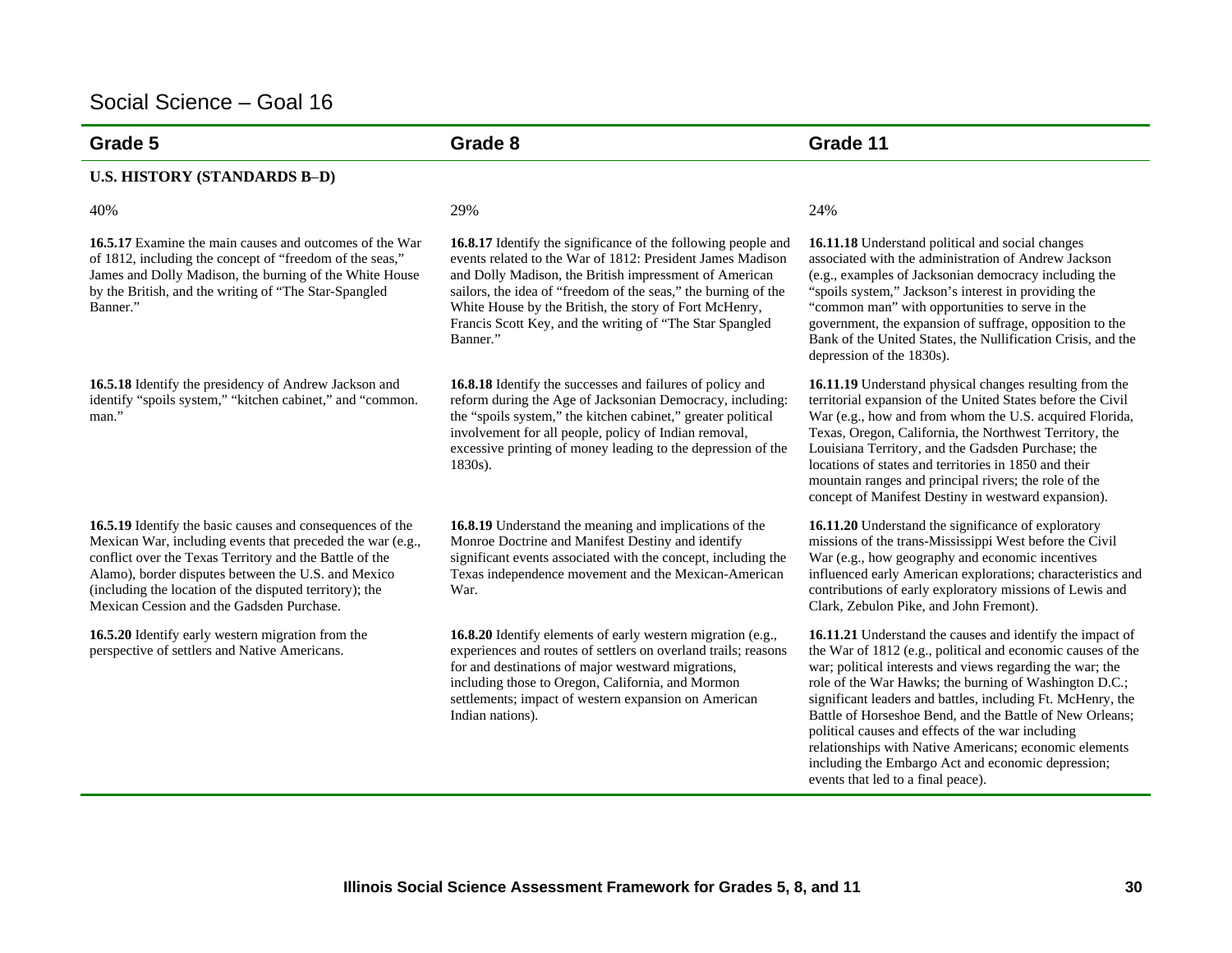| Grade 5                                                                                                                                                                                                                                                                                                      | Grade 8                                                                                                                                                                                                                                                                                                                                                                                                                                                                                                                                                        | Grade 11 |
|--------------------------------------------------------------------------------------------------------------------------------------------------------------------------------------------------------------------------------------------------------------------------------------------------------------|----------------------------------------------------------------------------------------------------------------------------------------------------------------------------------------------------------------------------------------------------------------------------------------------------------------------------------------------------------------------------------------------------------------------------------------------------------------------------------------------------------------------------------------------------------------|----------|
| <b>U.S. HISTORY (STANDARDS B-D)</b>                                                                                                                                                                                                                                                                          |                                                                                                                                                                                                                                                                                                                                                                                                                                                                                                                                                                |          |
| 40%                                                                                                                                                                                                                                                                                                          | 29%                                                                                                                                                                                                                                                                                                                                                                                                                                                                                                                                                            | 24%      |
| <b>16.5.21</b> Define "suffrage" and identify the contributions of<br>individuals associated with the women's rights and suffrage<br>movements (e.g., Elizabeth Cady Stanton, Margaret Fuller,<br>Lucretia Mott, and Susan B. Anthony).                                                                      | <b>16.8.21</b> Identify the abolition movement, the importance of<br>the invention of the cotton gin in perpetuating the practice of<br>slavery, and identify the people and events associated<br>abolitionism, including: the Missouri Compromise, the 1857<br>Dred Scott v. Sanford decision, the Lincoln-Douglas<br>Debates, John Brown, Frederick Douglas, William Lloyd<br>Garrison, Harriet Tubman, and Theodore Weld.                                                                                                                                   |          |
| <b>16.5.22</b> Define "abolition" and identify the contributions of<br>individuals and groups associated with the abolitionist<br>movement, including: Frederick Douglas, John Brown, and<br>Harriet Tubman; describe the Fugitive Slave Act of 1850 and<br>explain the purpose of the Underground Railroad. | 16.8.22 Examine the politics of the U.S. Congress during the<br>period of crisis and compromise in the years leading up to<br>the Civil War, including: abolitionists (e.g., William Lloyd<br>Garrison, Frederick Douglass, and John Brown); the<br>controversy over whether to allow slavery in territories and<br>new states as illustrated by the Missouri Compromise, the<br>Kansas-Nebraska Act, and the Dred Scott Supreme Court<br>Decision; the Lincoln-Douglas debates; Abraham Lincoln's<br>statement "A house divided against itself cannot stand." |          |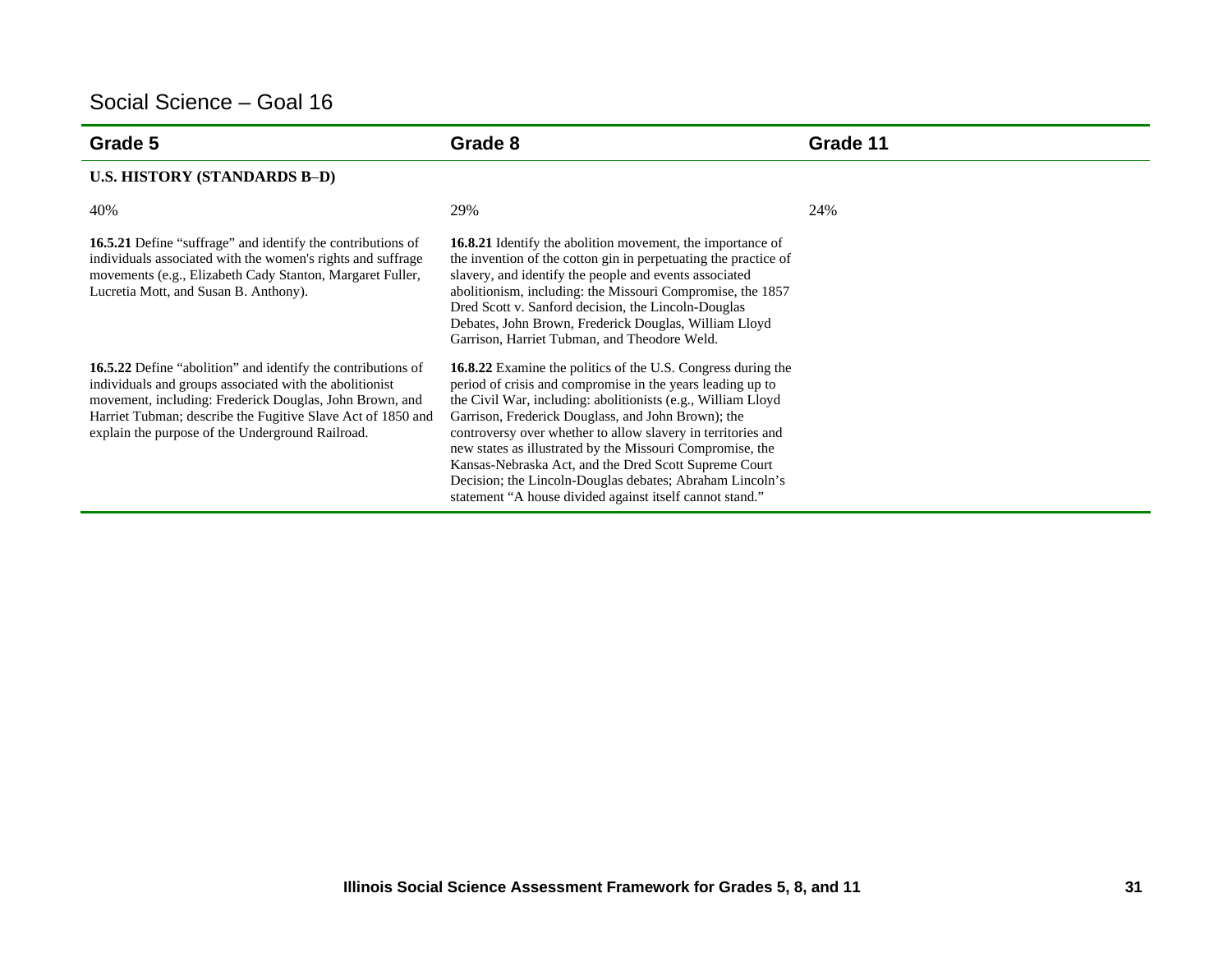| Grade 5                                                                                                                                                                                                                                                                                                                                                                                           | Grade 8                                                                                                                                                                                                                                                                                                                                                                                                                                                                                                                                                                                                                                                                                                                              | Grade 11                                                                                                                                                                                                                                                                                                                                                                                                                                             |
|---------------------------------------------------------------------------------------------------------------------------------------------------------------------------------------------------------------------------------------------------------------------------------------------------------------------------------------------------------------------------------------------------|--------------------------------------------------------------------------------------------------------------------------------------------------------------------------------------------------------------------------------------------------------------------------------------------------------------------------------------------------------------------------------------------------------------------------------------------------------------------------------------------------------------------------------------------------------------------------------------------------------------------------------------------------------------------------------------------------------------------------------------|------------------------------------------------------------------------------------------------------------------------------------------------------------------------------------------------------------------------------------------------------------------------------------------------------------------------------------------------------------------------------------------------------------------------------------------------------|
| <b>U.S. HISTORY (STANDARDS B-D)</b>                                                                                                                                                                                                                                                                                                                                                               |                                                                                                                                                                                                                                                                                                                                                                                                                                                                                                                                                                                                                                                                                                                                      |                                                                                                                                                                                                                                                                                                                                                                                                                                                      |
| 40%                                                                                                                                                                                                                                                                                                                                                                                               | 29%                                                                                                                                                                                                                                                                                                                                                                                                                                                                                                                                                                                                                                                                                                                                  | 24%                                                                                                                                                                                                                                                                                                                                                                                                                                                  |
| <b>16.5.23</b> Identify the debate over slavery and its potential<br>expansion, with an emphasis on key events and people (e.g.,<br>Henry Clay, John Calhoun, Daniel Webster, and the Kansas-<br>Nebraska Act).                                                                                                                                                                                   | 16.8.23 Identify economic, social and political causes of the<br>U.S. Civil War, including: conflicting interpretations of state<br>and federal authority; geographical and economic<br>differences (between the North and South and between<br>agrarians and industrialists).                                                                                                                                                                                                                                                                                                                                                                                                                                                       | 16.11.22 Understand the causes and long-term effects of<br>the Mexican-American War (e.g., the impact of the<br>concept of Manifest Destiny on the war; land acquisition<br>through treaties associated with the war; the role of the<br>Mexican-American War in sectional division of the nation;<br>the territorial settlements, the aftermath of the war, and the<br>effect of the war on Americans).                                             |
| 16.5.24 Identify the basic or primary causes of the U.S. Civil<br>War, including: conflicting interpretations of state and<br>federal authority and the geographical and economic<br>differences between the North and South.                                                                                                                                                                     | 16.8.24 Understand the major political developments of the<br>Civil War, including: the First Battle of Bull Run and the<br>Battles of Antietam, Gettysburg, Vicksburg, and the<br>Wilderness: the battle between the Monitor and the<br>Merrimac (Virginia); the roles of Ulysses S. Grant, Robert<br>E. Lee, and Jefferson Davis; the Emancipation<br>Proclamation; the Gettysburg Address; the appointment of<br>an African-American regiment under Robert Gould Shaw;<br>Sherman's march to the sea; excerpts from Abraham<br>Lincoln's Second Inaugural Address ("With malice toward<br>none, with charity for all"); the surrender at Appomattox<br>Court House; the assassination of Abraham Lincoln by John<br>Wilkes Booth. | 16.11.23 Identify women's rights and suffrage movements<br>in antebellum America (e.g., the Seneca Falls "Declaration<br>of Sentiments" of 1848; biographies, writings, and<br>speeches of Elizabeth Cady Stanton, Margaret Fuller,<br>Lucretia Mott, and Susan B. Anthony; the importance of<br>the cult of domesticity).                                                                                                                           |
| 16.5.25 Identify Union and Confederate territories in the<br>Civil War and describe the significance of events and<br>individuals to the course of the war, including: battles of Fort<br>Sumter, First Bull Run, and Gettysburg; Abraham Lincoln,<br>Jefferson Davis, Robert E. Lee, and Ulysses S. Grant; the<br>Gettysburg Address, Emancipation Proclamation, and<br>surrender at Appomattox. | 16.8.25 Understand the impact of Civil War strategies,<br>including: the inclusion of African Americans in the ranks<br>of the Union Army; the blockade of the South, W.T.<br>Sherman's March to the Sea and Ulysses S. Grant's Strategy<br>of Attrition.                                                                                                                                                                                                                                                                                                                                                                                                                                                                            | 16.11.24 Understand the major characteristics of the<br>abolition movement in the antebellum period (e.g., the<br>struggle between proponents and opponents of slavery and<br>the institution of slavery; leaders of the abolition<br>movement, including Frederick Douglass, Harriet Beecher<br>Stowe, and the Grimké Sisters; the role of Quakers in the<br>abolition movement; the importance of Harriet Tubman<br>and the Underground Railroad). |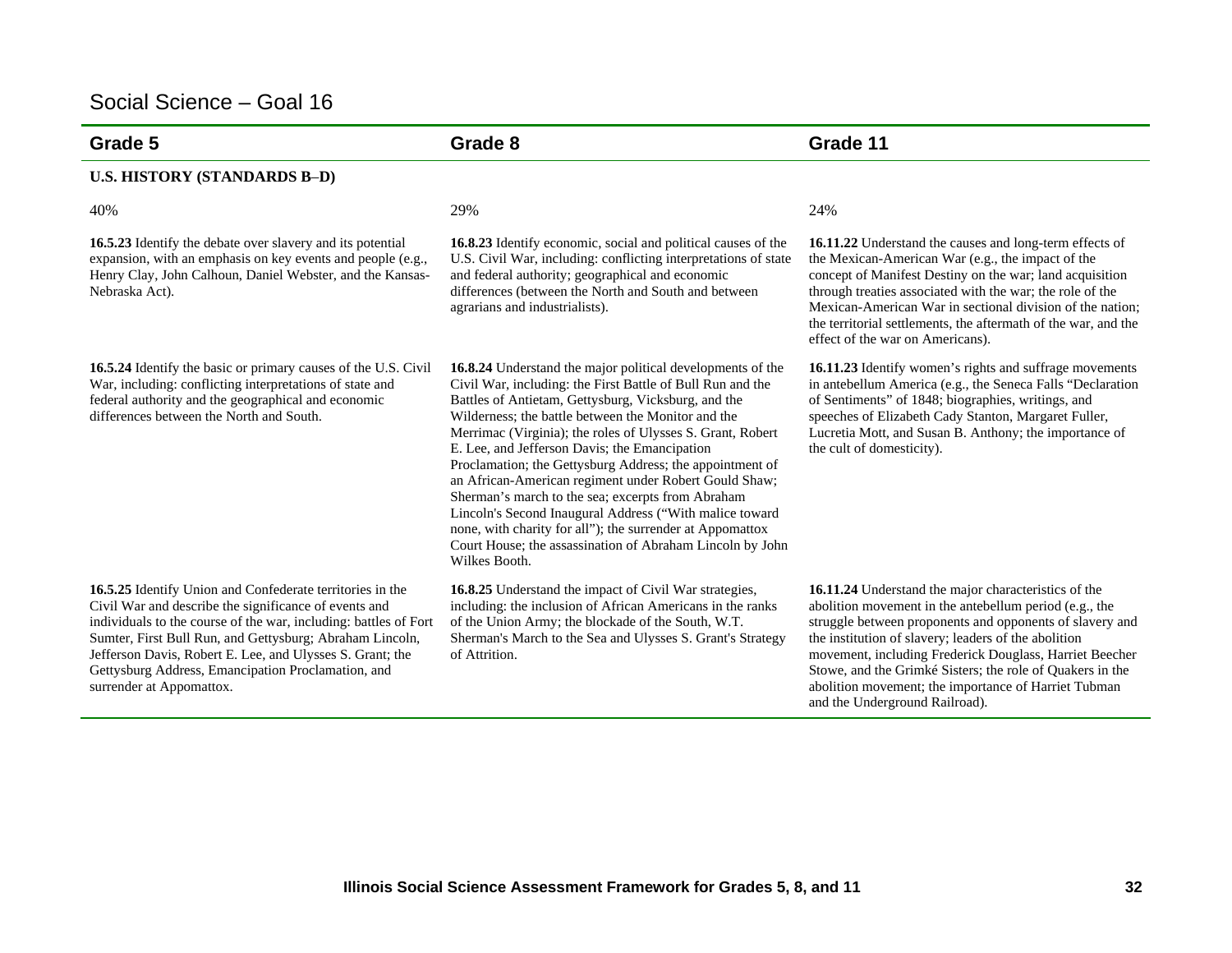| Grade 5                                                                                                                                                                                                                                                                                       | Grade 8                                                                                                                                                                                                                                                                                                                                                                                                                                                                                                                                                          | Grade 11                                                                                                                                                                                                                                                                                                                                                                                                                                               |
|-----------------------------------------------------------------------------------------------------------------------------------------------------------------------------------------------------------------------------------------------------------------------------------------------|------------------------------------------------------------------------------------------------------------------------------------------------------------------------------------------------------------------------------------------------------------------------------------------------------------------------------------------------------------------------------------------------------------------------------------------------------------------------------------------------------------------------------------------------------------------|--------------------------------------------------------------------------------------------------------------------------------------------------------------------------------------------------------------------------------------------------------------------------------------------------------------------------------------------------------------------------------------------------------------------------------------------------------|
| <b>U.S. HISTORY (STANDARDS B-D)</b>                                                                                                                                                                                                                                                           |                                                                                                                                                                                                                                                                                                                                                                                                                                                                                                                                                                  |                                                                                                                                                                                                                                                                                                                                                                                                                                                        |
| 40%                                                                                                                                                                                                                                                                                           | 29%                                                                                                                                                                                                                                                                                                                                                                                                                                                                                                                                                              | 24%                                                                                                                                                                                                                                                                                                                                                                                                                                                    |
| 16.5.26 Identify Civil War events from the point of view of<br>northern and southern troops, leaders, and civilians.                                                                                                                                                                          | <b>16.8.26</b> Understand the effects of Reconstruction, including:<br>Freedman's Bureau, Jim Crow laws, rise of the Ku Klux<br>Klan and addition of the 13th, 14th and 15th amendments to<br>the Constitution.                                                                                                                                                                                                                                                                                                                                                  | 16.11.25 Understand the economic, social, and cultural<br>differences between the North and South in the antebellum<br>period (e.g., the advantages and disadvantages of economic<br>systems in the North and South in terms of labor force,<br>industry, agriculture, and geography; development of an<br>agrarian economy in the South; locations of cotton-<br>producing states of the South; differences between<br>agrarians and industrialists). |
| <b>16.5.27</b> Define "Reconstruction" and describe the<br>consequences of Abraham Lincoln's assassination for the<br>reconstruction of the southern states after the Civil War.                                                                                                              | 16.8.27 Identify the economic development of the United<br>States and its emergence as an industrial power including<br>gains in trade and advantages in physical geography.                                                                                                                                                                                                                                                                                                                                                                                     |                                                                                                                                                                                                                                                                                                                                                                                                                                                        |
| <b>16.5.28</b> Identify the end of the American West as illustrated<br>by the relocation of Native Americans to reservations, Crazy<br>Horse, Sitting Bull, and Custer's Last Stand; the Ghost<br>Dance, the battle of Wounded Knee, "Buffalo Soldiers," and<br>the Bureau of Indian Affairs. | <b>16.8.28</b> Understand influences on the development of the<br>American West (e.g., the struggle over water rights;<br>interaction among Native Americans, ranchers, miners, and<br>explorers; availability of cheap land and transportation in the<br>West; the role of railroads in the loss of Native American<br>lands and buffalo annihilation; monopolies and trade with<br>the East; the development of resources through mining,<br>ranching, and agriculture and resulting population and<br>economic patterns; reasons people settled in the West). |                                                                                                                                                                                                                                                                                                                                                                                                                                                        |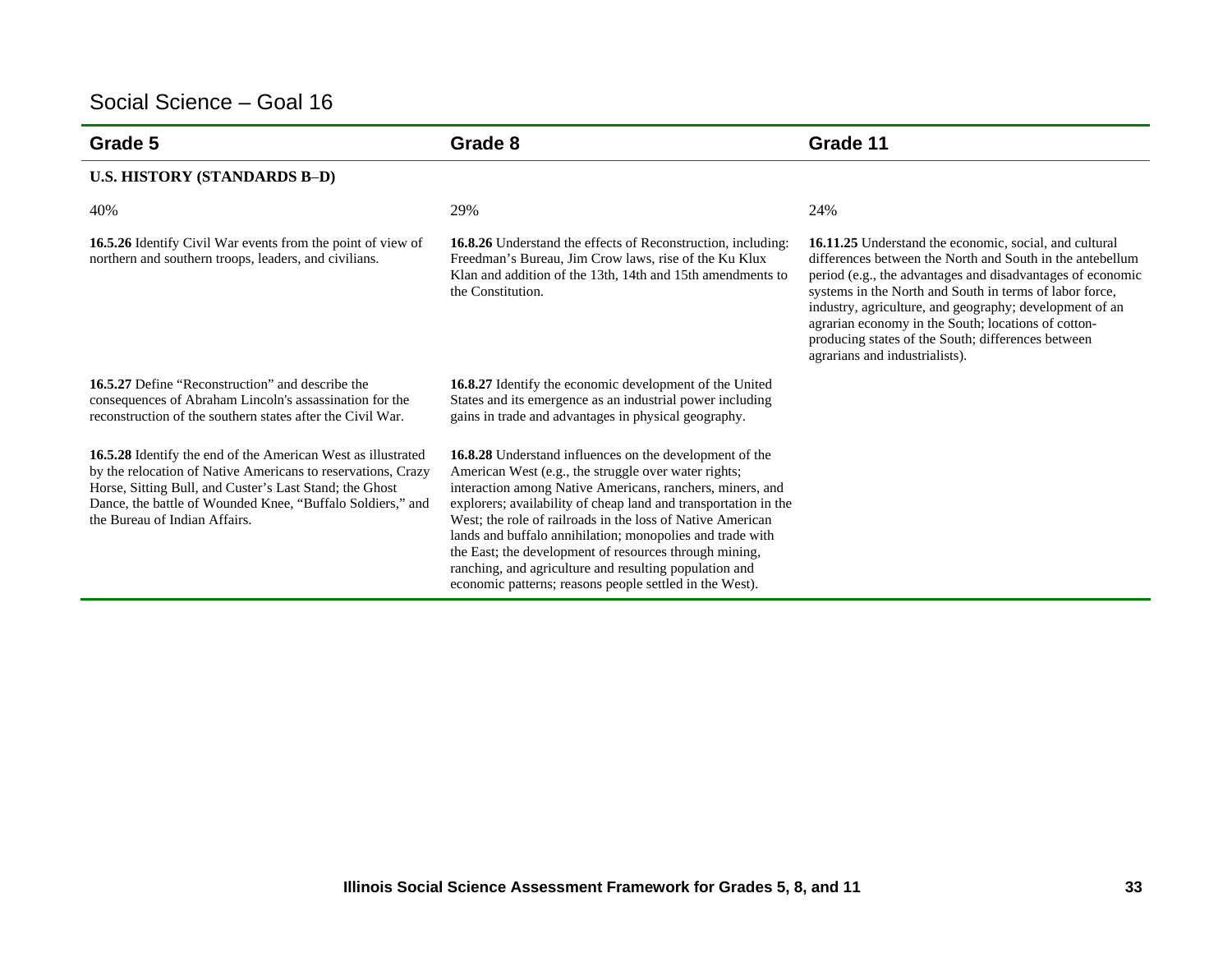| Grade 5                                                                                                                                                                                                                                                                                                                                                      | Grade 8                                                                                                                                                                                                                                                                                                                                                                                                                | Grade 11                                                                                                                                                                                                                                                                                                                                                                                                                                                                                                                                                                                                                       |
|--------------------------------------------------------------------------------------------------------------------------------------------------------------------------------------------------------------------------------------------------------------------------------------------------------------------------------------------------------------|------------------------------------------------------------------------------------------------------------------------------------------------------------------------------------------------------------------------------------------------------------------------------------------------------------------------------------------------------------------------------------------------------------------------|--------------------------------------------------------------------------------------------------------------------------------------------------------------------------------------------------------------------------------------------------------------------------------------------------------------------------------------------------------------------------------------------------------------------------------------------------------------------------------------------------------------------------------------------------------------------------------------------------------------------------------|
| <b>U.S. HISTORY (STANDARDS B-D)</b>                                                                                                                                                                                                                                                                                                                          |                                                                                                                                                                                                                                                                                                                                                                                                                        |                                                                                                                                                                                                                                                                                                                                                                                                                                                                                                                                                                                                                                |
| 40%                                                                                                                                                                                                                                                                                                                                                          | 29%                                                                                                                                                                                                                                                                                                                                                                                                                    | 24%                                                                                                                                                                                                                                                                                                                                                                                                                                                                                                                                                                                                                            |
| 16.5.29 Identify railroads, population growth, and natural<br>resources as factors that helped the United States economy to<br>grow faster than that of any other country in the late 19th<br>century; describe conditions in America's farmlands and<br>cities during the growth of the industrial age.                                                     | 16.8.29 Understand the causes and impact of urbanization in<br>the late 19th century (e.g., the movement from farm to city;<br>the role of industry and trade in the growth of cities along<br>racial, ethnic, and class lines; the role of urban political<br>machines; the rise in immigrant and child labor and labor<br>conflict; the development of urban-ethnic neighborhoods,<br>education, and social reform). | 16.11.26 Understand events leading to secession prior to<br>the Civil War (e.g., the election of Abraham Lincoln in<br>1860, Lincoln's inaugural address and the Lincoln-Douglas<br>debates; the importance of views on slavery; the<br>Democratic Party split; constitutional issues posed by<br>nullification and secession; the federal response to<br>secession; the formation of the Confederacy; the<br>significance of Fort Sumter).                                                                                                                                                                                    |
| 16.5.30 Identify the contributions and impact of notable<br>industrialists to the growth of American business during the<br>industrial age, including: Andrew Carnegie, Cornelius<br>Vanderbilt, and John D. Rockefeller.                                                                                                                                    | 16.8.30 Understand the influences on business and industry<br>in the late 19th and early 20th century (e.g., how states and<br>federal government encouraged business expansion;<br>entrepreneurs, industrialists, and bankers in politics,<br>commerce, and industry, including Andrew Carnegie, J.P.<br>Morgan, and John D. Rockefeller).                                                                            | 16.11.27 Understand the technological, social, and<br>strategic aspects of the Civil War (e.g., major battles and<br>turning points of the war; life on the battlefield; unique<br>nature of Civil War in terms of casualty levels and type of<br>warfare; geographic advantages and obstacles;<br>technological advances of the war; military and political<br>leaders, including Robert E. Lee, Jefferson Davis, and<br>Ulysses S. Grant; military resources of the Union and the<br>Confederacy; the threat of foreign intervention; the<br>military defeat of the Confederacy including Lee's<br>surrender at Appomattox). |
| 16.5.31 Identify life in the North and South in the late 19th<br>century from the point of view of an African American.                                                                                                                                                                                                                                      | 16.8.31 Understand the experiences of African Americans in<br>the North and South in the late 19th century (e.g., the rise of<br>the Ku Klux Klan and development of Jim Crow laws after<br>Reconstruction; the impact of Jim Crow laws on rights and<br>freedom).                                                                                                                                                     | 16.11.28 Understand the influence of Abraham Lincoln's<br>ideas on the Civil War (e.g., the purpose and effect of the<br>Emancipation Proclamation, the significance of the<br>Gettysburg Address).                                                                                                                                                                                                                                                                                                                                                                                                                            |
| 16.5.32 Identify the reasons why many people came to<br>America in the late 19th century (e.g., to find freedom and to<br>seek a better life) and describe the discrimination, hardships,<br>and new opportunities faced by many; explain the meaning<br>of America as a "land of opportunity;" know the meaning of<br>e pluribus unum ("out of many, one"). | 16.8.32 Understand the challenges and contributions of<br>immigrants of the late 19th century (e.g., ethnic conflicts<br>and discrimination associated with immigration; restrictions<br>on immigration and the ways in which different immigrant<br>groups assimilated with and contributed to American<br>culture.                                                                                                   | 16.11.29 Understand the impact of the Civil War on<br>different groups (e.g., the impact of the war on combatants,<br>civilians, the physical environment, and the home front;<br>experiences of soldiers on both sides of the war including<br>African American soldiers and regiments).                                                                                                                                                                                                                                                                                                                                      |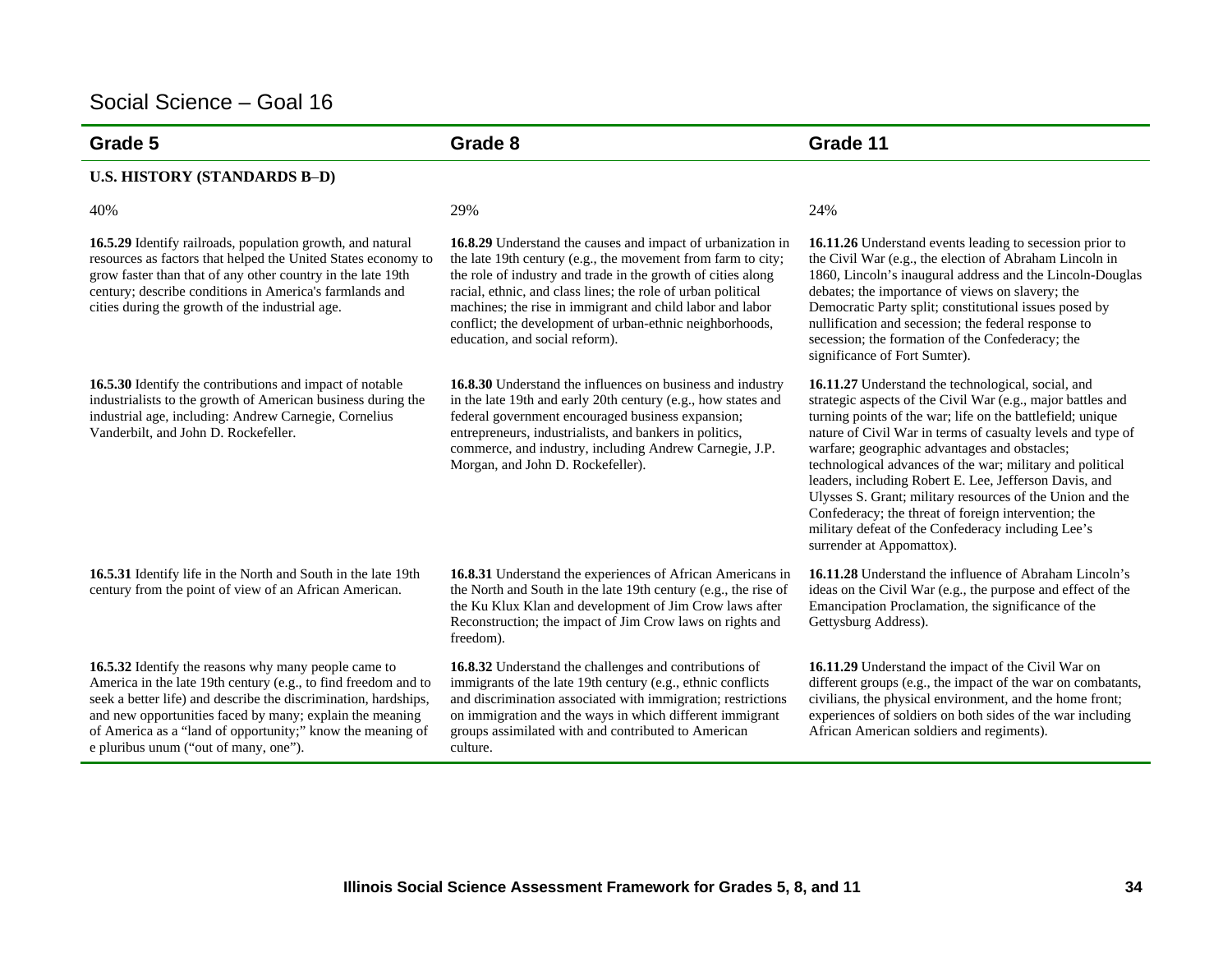| Grade 5                                                                                                                                                                                                                                                                                                     | Grade 8                                                                                                                                                                                                                                                                                                                                 | Grade 11                                                                                                                                                                                                                                                                                                                                                                                                                                                                                                                                                                                                                                                                                                 |
|-------------------------------------------------------------------------------------------------------------------------------------------------------------------------------------------------------------------------------------------------------------------------------------------------------------|-----------------------------------------------------------------------------------------------------------------------------------------------------------------------------------------------------------------------------------------------------------------------------------------------------------------------------------------|----------------------------------------------------------------------------------------------------------------------------------------------------------------------------------------------------------------------------------------------------------------------------------------------------------------------------------------------------------------------------------------------------------------------------------------------------------------------------------------------------------------------------------------------------------------------------------------------------------------------------------------------------------------------------------------------------------|
| <b>U.S. HISTORY (STANDARDS B-D)</b>                                                                                                                                                                                                                                                                         |                                                                                                                                                                                                                                                                                                                                         |                                                                                                                                                                                                                                                                                                                                                                                                                                                                                                                                                                                                                                                                                                          |
| 40%                                                                                                                                                                                                                                                                                                         | 29%                                                                                                                                                                                                                                                                                                                                     | 24%                                                                                                                                                                                                                                                                                                                                                                                                                                                                                                                                                                                                                                                                                                      |
| 16.5.33 Identify the basic causes and consequences of the<br>Spanish American War, including: the sinking of the U.S.<br>battleship Maine, sensational U.S. newspaper stories; the<br>acquisition of new territories in the Caribbean and Pacific;<br>the growing importance of the U.S. as a world leader. | 16.8.33 Identify significant individuals, groups, and events<br>of the Spanish-American War, including: "yellow<br>journalism," Theodore Roosevelt and Jack Pershing, the<br>role of the Rough Riders, Admiral Dewey, the 9th and 10th<br>Cavalries, and the Battle of Manila Bay.                                                      | 16.11.30 Understand different Reconstruction plans and<br>how they influenced the South (e.g., plans advocated by<br>President Lincoln, Congressional leaders, and President<br>Johnson; features of Reconstruction, including Southern<br>Military Districts, carpetbaggers, scalawags, and organized<br>resistance groups; the effect of Reconstruction on the social<br>structure of different regions; why various Reconstruction<br>plans succeeded and failed; changes in different regions<br>during Reconstruction; the significance of Abraham<br>Lincoln's assassination and the election of Ulysses S. Grant<br>during this period; the Compromise of 1877 and the end of<br>Reconstruction). |
| 16.5.34 Identify the Progressive movement and the ways in<br>which it sought to reform American society.                                                                                                                                                                                                    | 16.8.34 Understand efforts to achieve women's suffrage in<br>the early 20th century (e.g., accomplishments of the<br>women's rights movement from Elizabeth Cady Stanton<br>and Susan B. Anthony to the present; passage of the 19th<br>amendment).                                                                                     | 16.11.31 Understand the impact of industrialization on the<br>United States economy (e.g., expansion of international<br>markets associated with industrialization; transition from an<br>agrarian society to industrial nation).                                                                                                                                                                                                                                                                                                                                                                                                                                                                        |
| 16.5.35 Identify the causes of World War I and the reasons<br>for U.S. entry into the conflict; briefly describe the conflict,<br>the terms of the Treaty of Versailles, and the League of<br>Nations.                                                                                                      | 16.8.35 Understand origins and accomplishments of the<br>Progressive movement (e.g., the role of muckraking<br>literature in exposing problems of urban industrial society;<br>the impact of progressive reforms, including national<br>income tax, direct election of Senators, prohibition).                                          | 16.11.32 Identify the economic, geographic, political,<br>social, and cultural impetus for movement to the western<br>frontier and describe the role of the natural environment<br>during the exploration and settlement of the American<br>West; identify the phrase "the end of the frontier" and<br>explain how this describes American life in the early 20th<br>century.                                                                                                                                                                                                                                                                                                                            |
| 16.5.36 Identify events related to the Stock Market Crash of<br>1929 and the Great Depression, including: the failure of<br>banks, unemployment, and the loss of farms due to the<br>economy and disastrous drought.                                                                                        | 16.8.36 Identify the causes of World War I and the reasons<br>for U.S. entry into the conflict; briefly describe the conflict,<br>the terms of the Treaty of Versailles, and the League of<br>Nations.                                                                                                                                  | 16.11.33 Understand the impact of urbanization, renewed<br>immigration, industrialization on the social fabric of cities,<br>wealth and economic opportunity, and the conservation<br>movement.                                                                                                                                                                                                                                                                                                                                                                                                                                                                                                          |
| 16.5.37 Identify the purpose and major features of the New<br>Deal, including: the creation of jobs to ease unemployment,<br>public works projects, and Social Security.                                                                                                                                    | 16.8.37 Identify the causes and effects of the Stock Market<br>Crash of 1929 and the Great Depression, including:<br>overproduction, overspeculation, and over-borrowing; the<br>closure of banks, foreclosure of property, closure of<br>businesses, vast unemployment, and the loss of farms due<br>to economic collapse and drought. |                                                                                                                                                                                                                                                                                                                                                                                                                                                                                                                                                                                                                                                                                                          |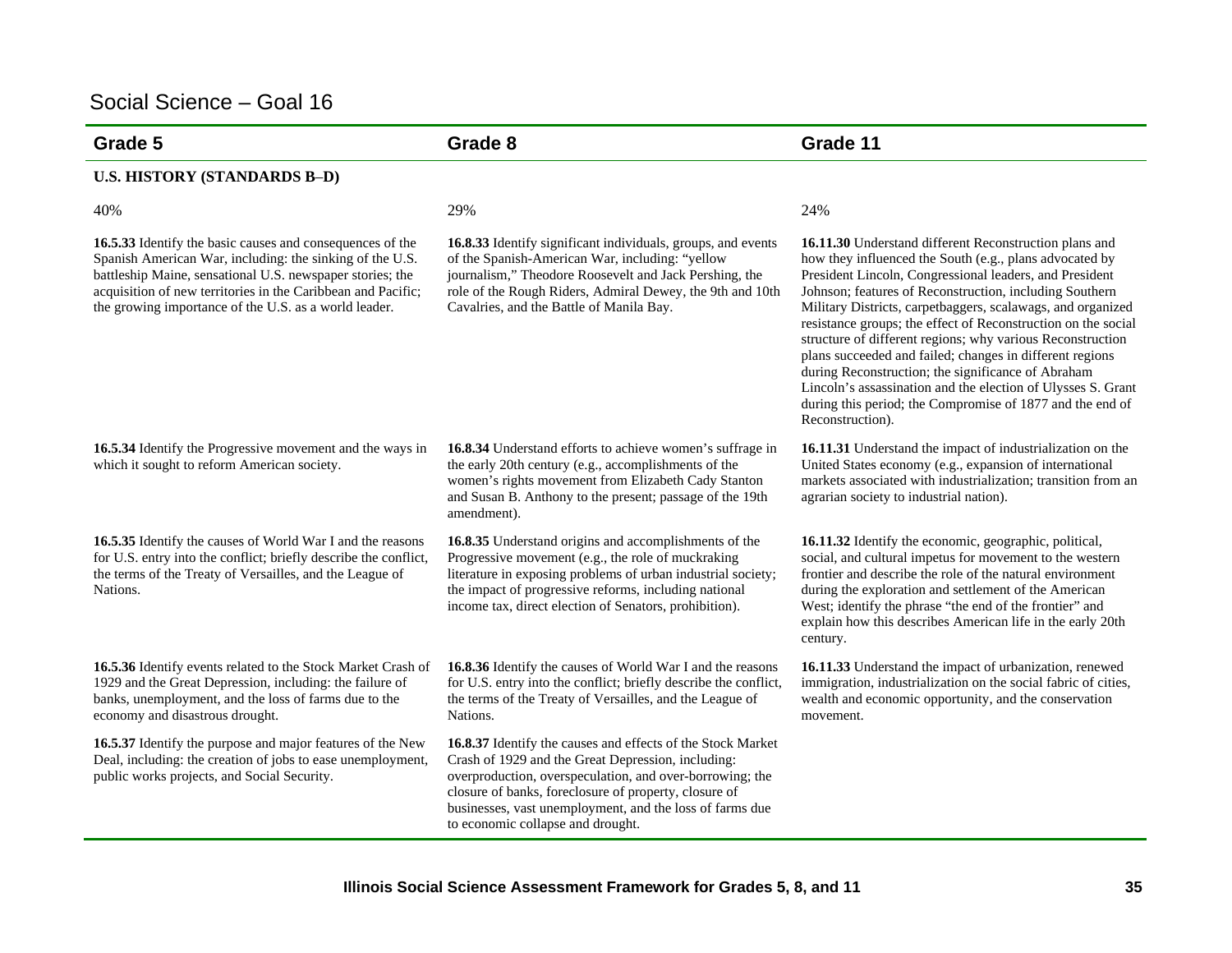| Grade 5                                                                                                                                                                                                                                                                     | Grade 8                                                                                                                                                                                                                                                                                                                                                                                                       | Grade 11                                                                                                                                                                                                                                                                                                                                                                                                                           |
|-----------------------------------------------------------------------------------------------------------------------------------------------------------------------------------------------------------------------------------------------------------------------------|---------------------------------------------------------------------------------------------------------------------------------------------------------------------------------------------------------------------------------------------------------------------------------------------------------------------------------------------------------------------------------------------------------------|------------------------------------------------------------------------------------------------------------------------------------------------------------------------------------------------------------------------------------------------------------------------------------------------------------------------------------------------------------------------------------------------------------------------------------|
| <b>U.S. HISTORY (STANDARDS B-D)</b>                                                                                                                                                                                                                                         |                                                                                                                                                                                                                                                                                                                                                                                                               |                                                                                                                                                                                                                                                                                                                                                                                                                                    |
| 40%                                                                                                                                                                                                                                                                         | 29%                                                                                                                                                                                                                                                                                                                                                                                                           | 24%                                                                                                                                                                                                                                                                                                                                                                                                                                |
| 16.5.38 Identify the causes, course, and effects of World<br>War II, including: the rise of totalitarian governments in<br>Germany, Italy, and Japan; the bombing of Pearl Harbor,<br>the battles of Normandy and Stalingrad, the dropping of the<br>atomic bombs on Japan. | <b>16.8.38</b> Understand the impact of the New Deal on various<br>elements of American society [e.g., recovery programs<br>(e.g., the Works Progress Administration, Social Security,<br>and farm programs) and energy development projects (e.g.,<br>the Tennessee Valley Authority)].                                                                                                                      | 16.11.34 Understand the role of ideologies of business<br>including Social Darwinism and the Gospel of Wealth;<br>influences of limited competition and business<br>organizations; development and impact of monopolies,<br>corporate mergers, trusts, and cartels; the concept of<br>laissez-faire economics; the concept of the "American<br>Dream" from different perspectives; introduction of mass<br>production techniques). |
| <b>16.5.39</b> Identify the Holocaust and the Allies' response to<br>the Holocaust and war crimes.                                                                                                                                                                          | <b>16.8.39</b> Understand significant events of World War II,<br>including: major battles at Midway, Normandy, Stalingrad,<br>Kursk, Iwo Jima, Okinawa, and the Battle of the Bulge; key<br>political leaders of the Allies and Axis powers, including:<br>Franklin D. Roosevelt, Winston Churchill, Adolf Hitler,<br>and Joseph Stalin; the human cost of the war; the decision<br>to drop the atomic bombs. | 16.11.35 Identify changes in political and economic<br>positions of African Americans in the North and South<br>including the impact of Black Codes and sharecropping; the<br>survival of African American cultural structures in the<br>"New South").                                                                                                                                                                             |
| <b>16.5.40</b> Identify the impact of World War II on civilians,<br>including: women, African Americans, and Japanese<br>Americans.                                                                                                                                         | <b>16.8.40</b> Identify the Holocaust and the Allies' response to<br>the Holocaust and war crimes.                                                                                                                                                                                                                                                                                                            | 16.11.36 Identify patterns and trend associated with<br>immigration after the Civil War (e.g., new sources of large-<br>scale immigration; ways in which new social and economic<br>patterns encouraged assimilation of newcomers into the<br>mainstream amidst growing cultural diversity; the new<br>wave of nativism; patterns of migration and immigration<br>after 1870; the building of cities and the new economy).         |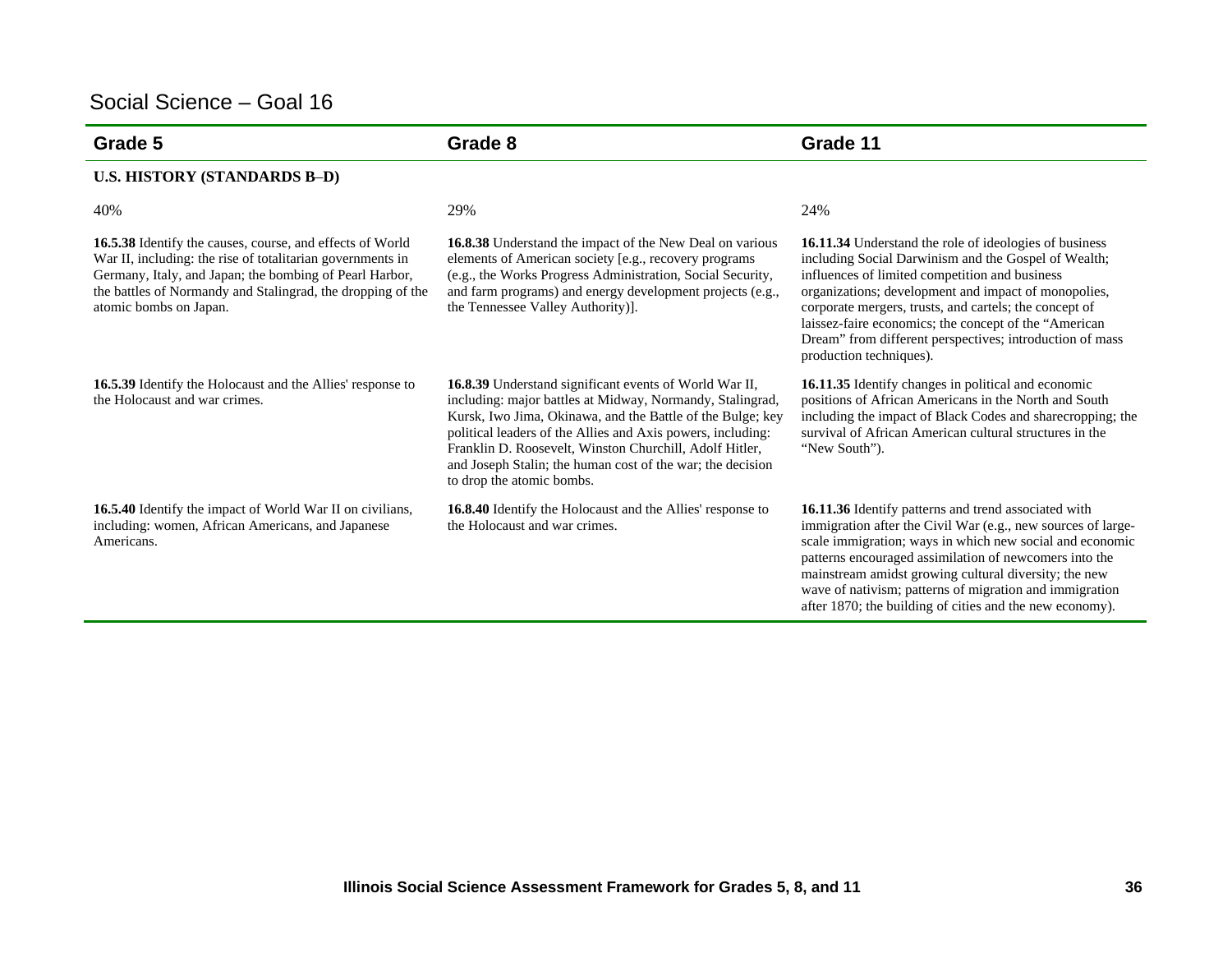| Grade 5                                                                                                                                                                                                                                                                                                                   | Grade 8                                                                                                                                                                                                                                                                                                                                                                                                                                                                                                                                                                                                                                      | Grade 11                                                                                                                                                                                                                                                                          |
|---------------------------------------------------------------------------------------------------------------------------------------------------------------------------------------------------------------------------------------------------------------------------------------------------------------------------|----------------------------------------------------------------------------------------------------------------------------------------------------------------------------------------------------------------------------------------------------------------------------------------------------------------------------------------------------------------------------------------------------------------------------------------------------------------------------------------------------------------------------------------------------------------------------------------------------------------------------------------------|-----------------------------------------------------------------------------------------------------------------------------------------------------------------------------------------------------------------------------------------------------------------------------------|
| <b>U.S. HISTORY (STANDARDS B-D)</b>                                                                                                                                                                                                                                                                                       |                                                                                                                                                                                                                                                                                                                                                                                                                                                                                                                                                                                                                                              |                                                                                                                                                                                                                                                                                   |
| 40%                                                                                                                                                                                                                                                                                                                       | 29%                                                                                                                                                                                                                                                                                                                                                                                                                                                                                                                                                                                                                                          | 24%                                                                                                                                                                                                                                                                               |
| 16.5.41 Understand the origins and course of the Civil<br>Rights movement, including the roles of individual<br>American citizens in the civil rights movement, including:<br>federal intervention in Little Rock, Ruby Bridges, Rosa<br>Parks, Martin Luther King, Jackie Robinson, and the Civil<br>Rights Act of 1964. | <b>16.8.41</b> Identify the home front during World War II,<br>including: rationing of resources, the increased role of<br>women in the workforce, improvements in production of<br>arms and other materials, the internment of Japanese<br>Americans.                                                                                                                                                                                                                                                                                                                                                                                       | 16.11.37 Understand causes and consequences of the<br>Spanish-American War (e.g., causes including yellow<br>journalism and the desire for global influence;<br>consequences including territorial acquisition and the<br>emergence of the United States as a major world power). |
|                                                                                                                                                                                                                                                                                                                           | <b>16.8.42</b> Identify the roles played by federal, state and local<br>political leaders—as well as individual American citizens—<br>in the civil rights movement, including: federal intervention<br>in Little Rock; Rosa Parks and the Montgomery boycotts;<br>Martin Luther King, the Southern Christian Leadership<br>Conference, and the 1963 march on Washington; Freedom<br>Riders; Jackie Robinson and the desegregation of baseball;<br>the work of Cesar Chavez and the development of the<br>United Farmworkers; Robert Kennedy and the civil rights<br>movement; Lyndon Johnson and passage of the Civil<br>Rights Act of 1964. | 16.11.38 Understand the changing role of women in<br>society, the impact of the Progressive movement on<br>women's suffrage, and how the women's suffrage<br>movement influenced American society.                                                                                |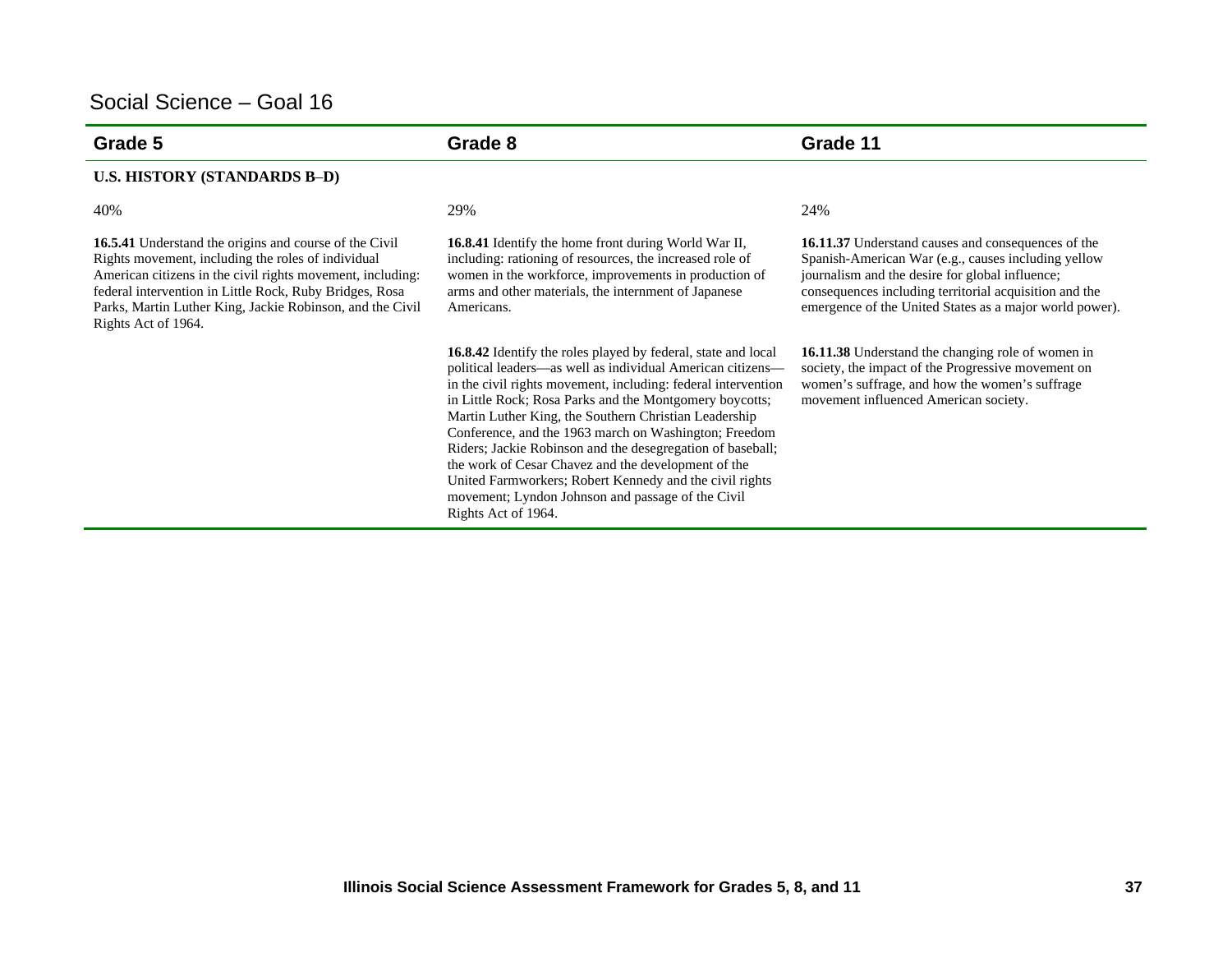| Grade 5                             | Grade 8 | Grade 11                                                                                                                                                                                                                                                                                                                                                                                                                                                                                                                                                                                                                                                                                                                                                                                                  |
|-------------------------------------|---------|-----------------------------------------------------------------------------------------------------------------------------------------------------------------------------------------------------------------------------------------------------------------------------------------------------------------------------------------------------------------------------------------------------------------------------------------------------------------------------------------------------------------------------------------------------------------------------------------------------------------------------------------------------------------------------------------------------------------------------------------------------------------------------------------------------------|
| <b>U.S. HISTORY (STANDARDS B-D)</b> |         |                                                                                                                                                                                                                                                                                                                                                                                                                                                                                                                                                                                                                                                                                                                                                                                                           |
| 40%                                 | 29%     | 24%                                                                                                                                                                                                                                                                                                                                                                                                                                                                                                                                                                                                                                                                                                                                                                                                       |
|                                     |         | 16.11.39 Understand the economic, environmental, and<br>social impact of the Great Depression on American society<br>(e.g., food lines, the Dust Bowl, and the western migration<br>of farmers; how art, literature, and music were influenced<br>by the Depression; extent and depth of business failures,<br>unemployment, and poverty during the Depression; the<br>human toll of the Depression, natural disasters, unwise<br>agricultural practices, and their impacts on the depopulation<br>of rural regions; political movements of the left and right).                                                                                                                                                                                                                                          |
|                                     |         | 16.11.40 Identify the costs, benefits, and controversies<br>associated with New Deal programs and describe the<br>expanded role of government in the economy since the<br>1930s.                                                                                                                                                                                                                                                                                                                                                                                                                                                                                                                                                                                                                          |
|                                     |         | 16.11.41 Understand circumstances prior to U.S.<br>involvement in World War II (e.g., rise and aggression of<br>totalitarian regimes in Italy, Germany, and Japan; American<br>responses to German, Italian, and Japanese aggression in<br>Europe, Africa, and Asia from 1935 to 1941; appeasement,<br>isolationism, and war debates in Europe and the U.S. prior<br>to the war; the bombing of Pearl Harbor and events that<br>brought the U.S. into the war).                                                                                                                                                                                                                                                                                                                                           |
|                                     |         | 16.11.42 Understand significant aspects of World War II<br>(e.g., failure of the policy of appeasement; major battles at<br>Midway, Normandy, Stalingrad, Kursk, Iwo Jima,<br>Okinawa, and the Battle of the Bulge; turning points of the<br>war and reason for Allied victory; key political leaders of<br>the Allies and Axis powers, including Franklin D.<br>Roosevelt, Winston Churchill, Adolf Hitler, and Joseph<br>Stalin; characteristics of the European, African, and Pacific<br>theaters of battle; role and sacrifices of individual American<br>soldiers, as well as the unique contributions of military<br>special forces such as Tuskegee Airmen and Navajo Code<br>talkers; the human cost of the war; the decision to drop the<br>atomic bombs and the consequences of this decision). |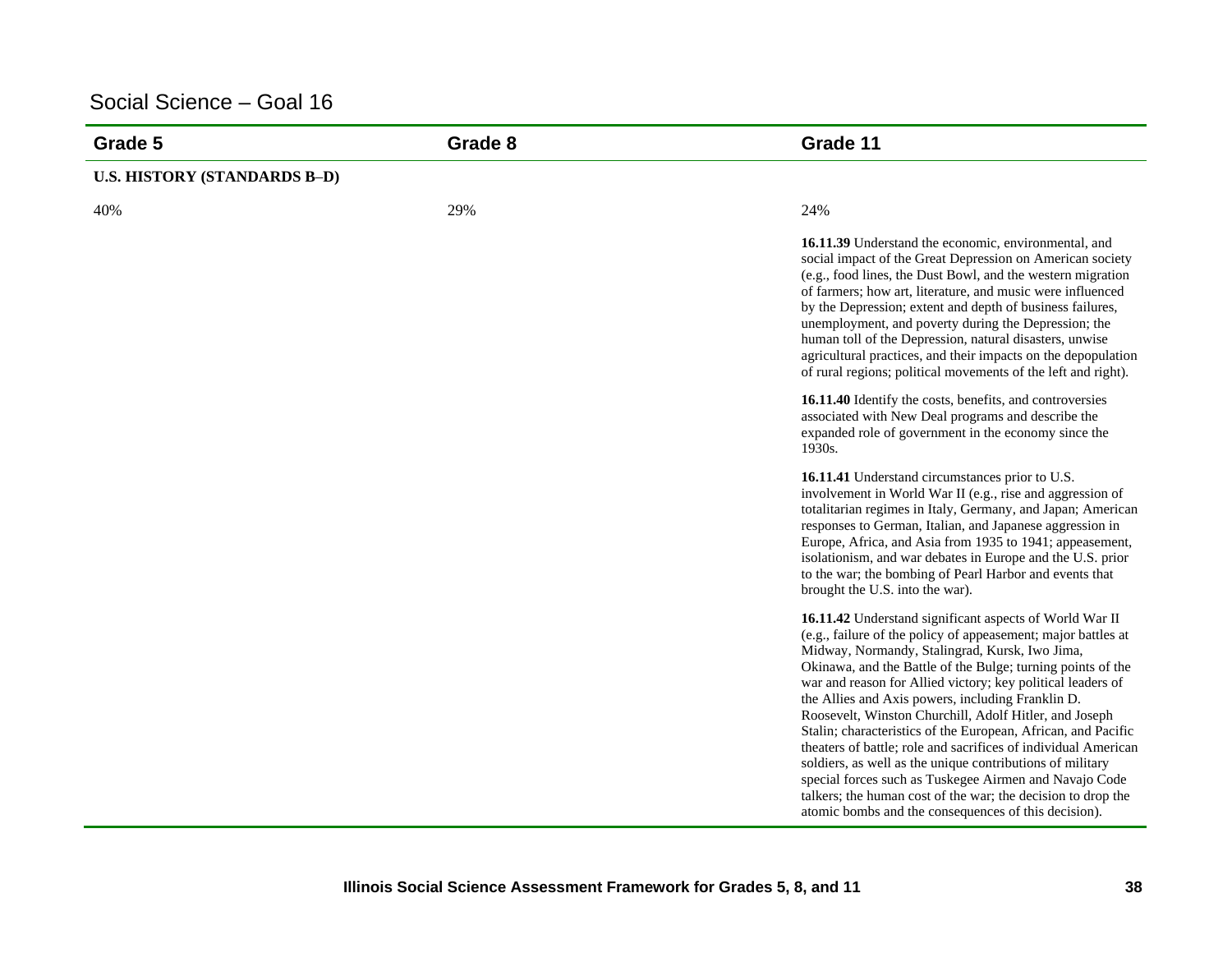| Grade 5                             | Grade 8 | Grade 11                                                                                                                                                                                                                                                                                                                                                                                                                                                                                                                                   |
|-------------------------------------|---------|--------------------------------------------------------------------------------------------------------------------------------------------------------------------------------------------------------------------------------------------------------------------------------------------------------------------------------------------------------------------------------------------------------------------------------------------------------------------------------------------------------------------------------------------|
| <b>U.S. HISTORY (STANDARDS B-D)</b> |         |                                                                                                                                                                                                                                                                                                                                                                                                                                                                                                                                            |
| 40%                                 | 29%     | 24%                                                                                                                                                                                                                                                                                                                                                                                                                                                                                                                                        |
|                                     |         | 16.11.43 Understand the dimensions of the Holocaust and<br>the Allies' response to the Holocaust and war crimes.                                                                                                                                                                                                                                                                                                                                                                                                                           |
|                                     |         | 16.11.44 Understand the impact of World War II on the<br>home front (e.g., impact of mobilization for war, including<br>the location of industry, the use of resources, war bond<br>drives, and women and minorities in the workforce,<br>including its long-term effects; major developments in<br>aviation, weaponry, and medicine; constitutional issues and<br>impact of internment of Japanese Americans and<br>restrictions on German and Italian resident aliens; the roles<br>and growing political demands of African Americans). |
|                                     |         | 16.11.45 Understand the domestic policies of post-World<br>War II presidential administrations through the 1950s (e.g.,<br>Truman's labor policy and congressional reaction to it; the<br>elements of Truman's Fair Deal; Truman's decision to end<br>segregation in the armed forces; the expansion of social<br>security, and the Federal Highway Act of 1956 under the<br>Eisenhower administration).                                                                                                                                   |
|                                     |         | 16.11.46 Understand the role of McCarthyism in the early<br>Cold War period (e.g., the fear of communist influence in<br>the U.S.; the era of McCarthyism and instances of domestic<br>Communism and blacklisting; the role of the House Un-<br>American Committee).                                                                                                                                                                                                                                                                       |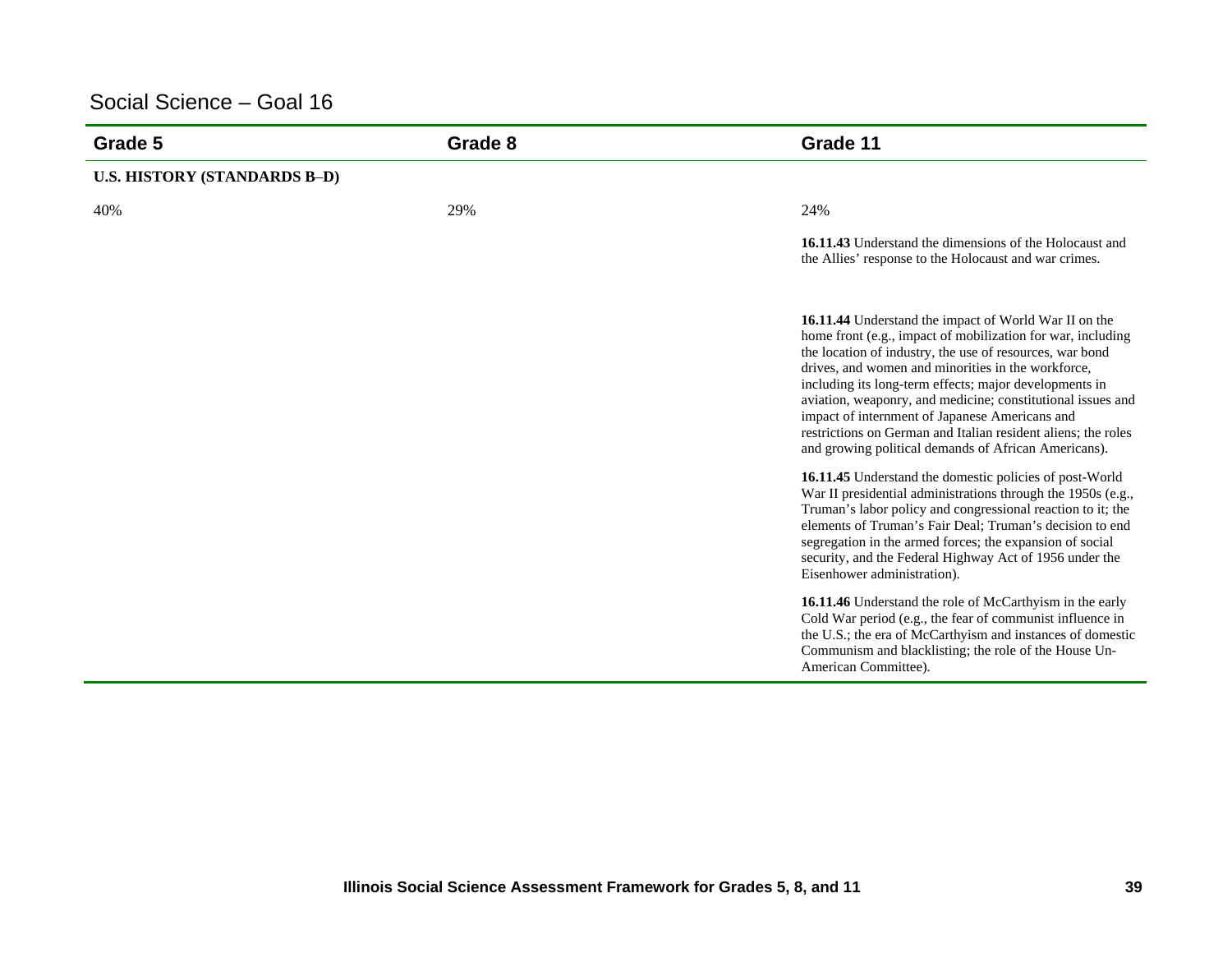| Grade 5                             | Grade 8 | Grade 11                                                                                                                                                                                                                                                                                                                                                                                                                                                                                                                                                                                                                                                                                                                                                                                                                                                                                                                                                                                                                                                                                                                                                                                                                                                                                                                                                                                                   |
|-------------------------------------|---------|------------------------------------------------------------------------------------------------------------------------------------------------------------------------------------------------------------------------------------------------------------------------------------------------------------------------------------------------------------------------------------------------------------------------------------------------------------------------------------------------------------------------------------------------------------------------------------------------------------------------------------------------------------------------------------------------------------------------------------------------------------------------------------------------------------------------------------------------------------------------------------------------------------------------------------------------------------------------------------------------------------------------------------------------------------------------------------------------------------------------------------------------------------------------------------------------------------------------------------------------------------------------------------------------------------------------------------------------------------------------------------------------------------|
| <b>U.S. HISTORY (STANDARDS B-D)</b> |         |                                                                                                                                                                                                                                                                                                                                                                                                                                                                                                                                                                                                                                                                                                                                                                                                                                                                                                                                                                                                                                                                                                                                                                                                                                                                                                                                                                                                            |
| 40%                                 | 29%     | 24%                                                                                                                                                                                                                                                                                                                                                                                                                                                                                                                                                                                                                                                                                                                                                                                                                                                                                                                                                                                                                                                                                                                                                                                                                                                                                                                                                                                                        |
|                                     |         | <b>16.11.47</b> Understands events and influential individuals of<br>the civil rights movement [e.g., the role of civil rights<br>advocates, including Martin Luther King Jr., Malcolm X,<br>Rosa Parks, and Cesar Chavez; the significance of Martin<br>Luther King Jr.'s "Letter from a Birmingham Jail" and "I<br>Have a Dream Speech;" events such as segregation,<br>desegregation, the Bus Boycott, Selma March, the Freedom<br>Riders, and Central High School in Little Rock; the role of<br>African American political groups, including the National<br>Association for the Advancement of Colored Persons<br>(NAACP), Congress of Racial Equality (CORE), the<br>Southern Christian Leadership Conference (SCLC), and<br>Student Nonviolent Coordinating Committee (SNCC); the<br>assassination of Martin Luther King Jr. and the Watts<br>Riots].<br>16.11.48 Analyze the domestic policies of Presidents John<br>F. Kennedy, Lyndon Johnson, Richard Nixon, Gerald Ford,<br>Jimmy Carter, Ronald Reagan, and George Herbert Walker<br>Bush, including: the space exploration program, the<br>Kennedy assassination, Johnson's "Great Society," Nixon's<br>appeal to the "silent majority" and the and Constitutional<br>crisis of the Watergate scandal, anti-war and counter-<br>cultural movements, the creation of the Department of<br>Education and the Environmental Protection Agency. |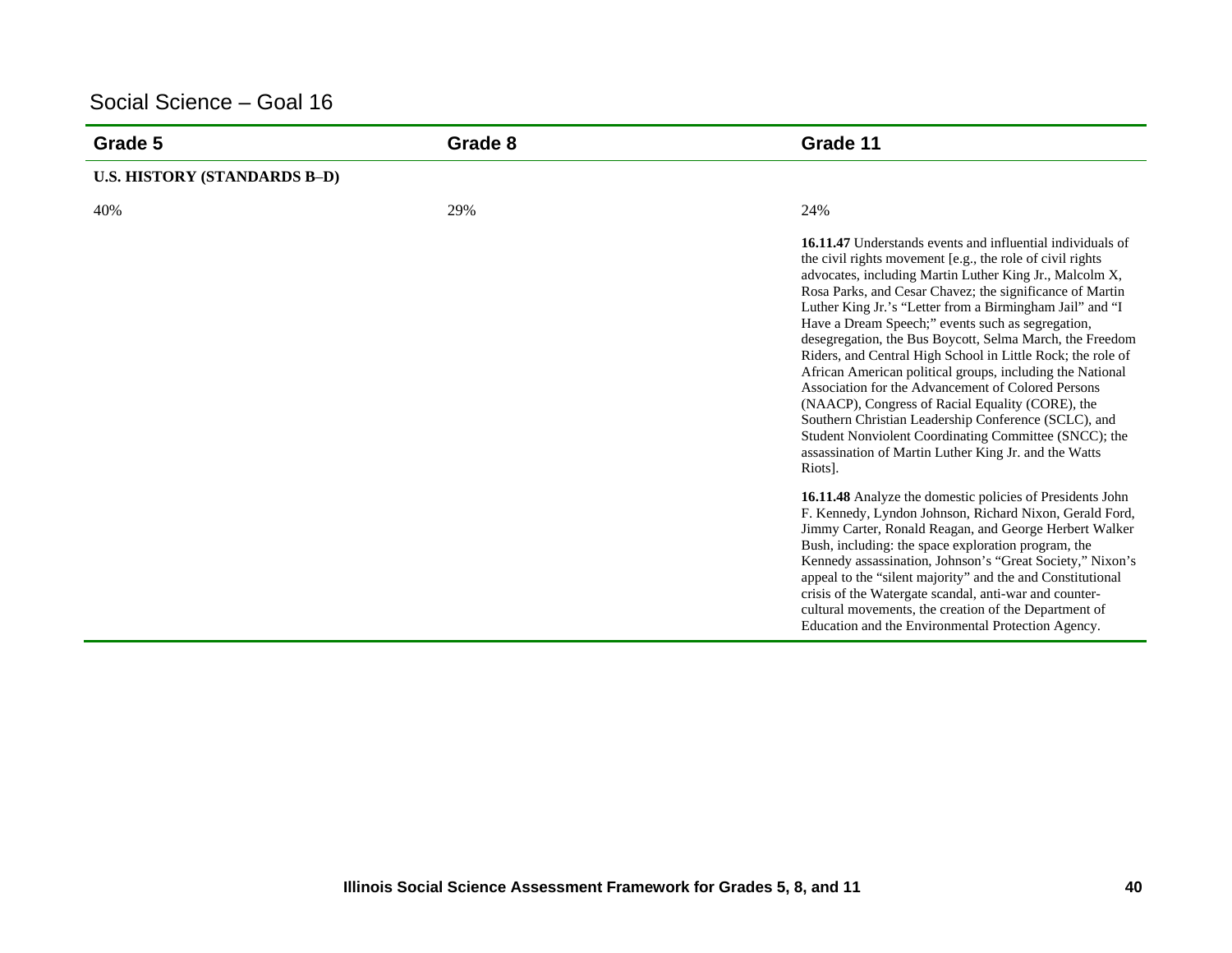| Grade 5                                                                                                                                                                                                                                                                                                                                                                                                                                                                                                                                            | Grade 8                                                                                                                                                                                                                                                                                                                                                         | Grade 11                                                                                                                                                                                                                                                                                                                                                                                                                                                                                                                                                                                |
|----------------------------------------------------------------------------------------------------------------------------------------------------------------------------------------------------------------------------------------------------------------------------------------------------------------------------------------------------------------------------------------------------------------------------------------------------------------------------------------------------------------------------------------------------|-----------------------------------------------------------------------------------------------------------------------------------------------------------------------------------------------------------------------------------------------------------------------------------------------------------------------------------------------------------------|-----------------------------------------------------------------------------------------------------------------------------------------------------------------------------------------------------------------------------------------------------------------------------------------------------------------------------------------------------------------------------------------------------------------------------------------------------------------------------------------------------------------------------------------------------------------------------------------|
| <b>WORLD HISTORY (STANDARDS B-D)</b>                                                                                                                                                                                                                                                                                                                                                                                                                                                                                                               |                                                                                                                                                                                                                                                                                                                                                                 |                                                                                                                                                                                                                                                                                                                                                                                                                                                                                                                                                                                         |
| 10%                                                                                                                                                                                                                                                                                                                                                                                                                                                                                                                                                | 19%                                                                                                                                                                                                                                                                                                                                                             | 24%                                                                                                                                                                                                                                                                                                                                                                                                                                                                                                                                                                                     |
| 16.5.42 Identify sources of civilization in river valleys,<br>including: Mesopotamia and the "Fertile Crescent" (Tigris<br>and Euphrates Rivers), Egypt (Nile River), India (Indus and<br>Ganges Rivers), and China (Huang Ho River).                                                                                                                                                                                                                                                                                                              | 16.8.43 Analyze the geographic, political, social, economic<br>and religious structure and contributions of ancient<br>civilizations, including: Mesopotamia, Egypt, India, and<br>China.                                                                                                                                                                       | <b>16.11.49</b> Understand the concept of "civilization" (e.g.,<br>the minimum components essential for the development<br>of civilization including technology, division of labor,<br>government, calendar, and writing systems; the definition<br>of civilization as a society with advanced levels of<br>economic, political, religious, and artistic<br>accomplishments).                                                                                                                                                                                                           |
| 16.5.43 Identify the political and cultural characteristics of<br>ancient Egypt, including: the role of the Pharaoh as absolute<br>ruler and head of Egyptian religion, the worship of many<br>gods (polytheism), the building of pyramids as tombs for the<br>afterlife, the importance of mummies in preserving the body<br>for the afterlife, class distinctions of ancient Egypt (e.g.,<br>nobles, soldiers, freemen, peasants, and slaves), hieroglyphics<br>as a writing system (deciphered in the 19th century using the<br>Rosetta Stone). | 16.8.44 Identify the sources of the ethical teachings and<br>central beliefs of Judaism and Christianity.                                                                                                                                                                                                                                                       | <b>16.11.50</b> Understand elements of Judaism and events that<br>led to the spread of Judaism (e.g., significant individuals,<br>sacred writings, central beliefs, and ethical teachings of<br>Judaism; origins and significance of Judaism as the first<br>monotheistic religion; how Judaism survived and<br>developed despite continuing dispersion of the Jewish<br>population; how Judaism compares to other world<br>religions; the spread of Judaism and explain how they are<br>reflected in the moral and ethical traditions of Western<br>civilization.                      |
| 16.5.44 Identify the development of alphabets and writing<br>systems in Mesopotamia, Egypt, and the Indus Valley.                                                                                                                                                                                                                                                                                                                                                                                                                                  | 16.8.45 Identify the contributions of the following ancient<br>civilizations: Babylonians (e.g., first written code of law),<br>Hebrews (e.g., monotheism), Phoenicians (e.g., development<br>of simple alphabet), India (tradition of great literature), and<br>China (accomplishments in art and architecture, and<br>innovations in science and technology). | 16.11.51 Understand environmental, social, political, and<br>cultural factors that shaped the development of<br>Mesopotamia, Egypt, and the Indus Valley (e.g.,<br>religious traditions and how they shaped culture; urban<br>development, social hierarchy, religion, and government;<br>the significance of Hammurabi's Code; the importance of<br>river systems and physical settings in the development of<br>early civilizations; cultural and scientific contributions<br>including calendars and architecture; the role of social<br>class and gender in Ancient civilizations). |
| 16.5.45 Identify the common bonds (e.g., language and<br>literature, religion, Olympic games, fear of Persia and<br>alliances during the Persian Wars) and distinct differences<br>(e.g., beliefs about government, views of literature, art, and<br>philosophy, rivalries during the Peloponnesian Wars)<br>between the ancient Greek city-states, with a focus on Athens<br>and Sparta.                                                                                                                                                          | 16.8.46 Compare the democracy of ancient Athens with that<br>of the modern U.S. using the following criteria: direct vs.<br>representative democracy, definition of citizenship, and rights<br>of women.                                                                                                                                                        | 16.11.52 Understand the social and political framework<br>of Athenian society (e.g., social structure, significance of<br>citizenship, and development of democracy in city-state<br>of Athens; life in Athens during the Golden Age of<br>Pericles; strengths and weaknesses of Greek democracy;<br>key differences between Athenian or direct democracy<br>and representative democracy; lack of minority<br>protection in Athenian direct democracy).                                                                                                                                |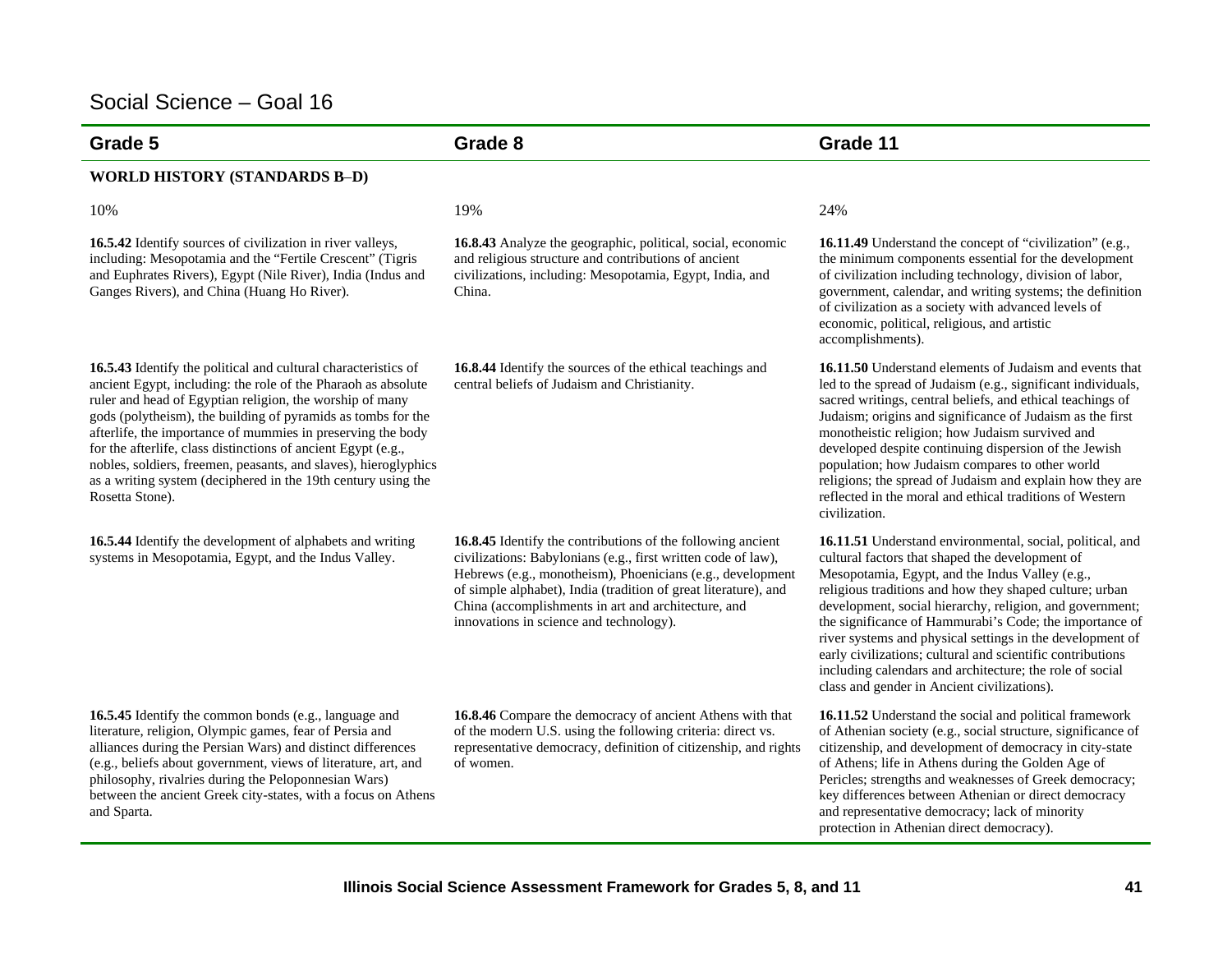| Grade 5                                                                                                                                                                                                                                                                                                                                                                  | Grade 8                                                                                                                                                                                                                                                                                                                                                                                                                                                                                        | Grade 11                                                                                                                                                                                                                                                                                                                                                                                                                                                                                                                                                                                                                                                   |
|--------------------------------------------------------------------------------------------------------------------------------------------------------------------------------------------------------------------------------------------------------------------------------------------------------------------------------------------------------------------------|------------------------------------------------------------------------------------------------------------------------------------------------------------------------------------------------------------------------------------------------------------------------------------------------------------------------------------------------------------------------------------------------------------------------------------------------------------------------------------------------|------------------------------------------------------------------------------------------------------------------------------------------------------------------------------------------------------------------------------------------------------------------------------------------------------------------------------------------------------------------------------------------------------------------------------------------------------------------------------------------------------------------------------------------------------------------------------------------------------------------------------------------------------------|
| <b>WORLD HISTORY (STANDARDS B-D)</b>                                                                                                                                                                                                                                                                                                                                     |                                                                                                                                                                                                                                                                                                                                                                                                                                                                                                |                                                                                                                                                                                                                                                                                                                                                                                                                                                                                                                                                                                                                                                            |
| 10%                                                                                                                                                                                                                                                                                                                                                                      | 19%                                                                                                                                                                                                                                                                                                                                                                                                                                                                                            | 24%                                                                                                                                                                                                                                                                                                                                                                                                                                                                                                                                                                                                                                                        |
| 16.5.46 Understand the stories of the battles of Marathon and<br>Thermopylae as examples of Greek ethical traditions and<br>describe the connection to the modern-day marathon.                                                                                                                                                                                          | 16.8.47 Identify events and consequences of the Persian and<br>Peloponnesian Wars, including: Battles of Thermopylae,<br>Marathon, and Salamis; Greek and Persian leaders (e.g.,<br>Leonidas and Xerxes); the Delian league and Greek disunity<br>culminating in the defeat of Athens (showing that<br>democracies cannot always assume the triumph of freedom).                                                                                                                               | 16.11.53 Understand the legacy of Greek thought and<br>government (e.g., the significance of the idea of<br>citizenship in Ancient Greece; the development of<br>western political ideas of the rule of law and illegitimacy<br>of tyranny; the impact of Greek theories on the practice<br>of government including Plato's Republic and Aristotle's<br>six forms of government; the role of demagogues).                                                                                                                                                                                                                                                  |
| 16.5.47 Identify basic contributions of ancient Greece to<br>civilization in poetry, philosophy, literature, architecture, and<br>mathematics.                                                                                                                                                                                                                           | <b>16.8.48</b> Identify the contributions of ancient Greece to<br>modern times, including: theater (e.g., Greek dramas), poetry<br>(e.g., Homer's Iliad and Odyssey), philosophy (e.g., Socrates<br>and the idea of Socratic dialogue), literature (e.g., Herodotus,<br>the "father of history"), architecture (e.g., Doric, Ionic, and<br>Corinthian columns), and mathematics (e.g., Aristarchus,<br>Euclid, and Archimedes).                                                                | 16.11.54 Understand artistic, literary, scientific, and<br>cultural achievements of Greek society (e.g., Greek<br>mythology, drama, and comedy; scientific and cultural<br>advancements in transportation, art, architecture,<br>literature, and theater; contributions of Greek<br>philosophers, playwrights, poets, and mathematicians;<br>significant individuals such as Homer, Socrates, Plato,<br>Aristotle, Herodotus, and Thucydides).                                                                                                                                                                                                             |
| 16.5.48 Understand the scope of Alexander the Great's<br>conquests to civilization (e.g., through his conquests, he<br>created the largest empire then known; his empire allowed an<br>exchange of ideas among peoples of the Mediterranean and<br>the Middle East).                                                                                                     | 16.8.49 Define "Hellenic Culture" and understand Alexander<br>the Great's achievements as a military and political leader<br>(e.g., his rise to power and his contributions; the spread of<br>Greek culture eastward by Alexander; the conquest of Greece<br>by Macedonia).                                                                                                                                                                                                                    | 16.11.55 Understand how Hellenic culture contributed to<br>the spread of important ideas in philosophy (e.g., the<br>development of new philosophies by Diogenes, Zeno,<br>and Epicurus to guide daily living) and science and<br>mathematics (e.g., Euclid's contributions to geometry).                                                                                                                                                                                                                                                                                                                                                                  |
| 16.5.49 Identify people, places, and events in the history of<br>ancient Rome: the early republic (including the strategic<br>location of Italy in the Mediterranean region, and the roles of<br>patricians, plebeians, and slaves), the Punic Wars against<br>Hannibal of Carthage; the achievements and assassination of<br>Julius Caesar; the destruction of Pompeii. | 16.8.50 Identify the political structure of Roman society (e.g.,<br>the rise of the Roman Republic; structure and democratic<br>features of its government; significance of citizenship; roles<br>of the Senate, consuls, tribunes, written laws and constitution,<br>tripartite government, checks and balances, and dictators; the<br>roles of significant individuals, including Cincinnatus,<br>Hannibal, Scipio, and Julius Caesar; events in the transition<br>from Republic to Empire). | 16.11.56 Compare the political and social structure of the<br>Roman Republic to the American political system,<br>including the roles and responsibilities of consuls,<br>senators, patricians, plebeians, tribunes (Rome) and the<br>executive, legislative, and judicial branches (America);<br>the Roman principles of civil law (jus civile), law of the<br>people (jus gentium), and natural law (jus naturale) vs.<br>American principles of republican government, natural<br>rights, civil rights (e.g. freedom of conscience & privacy,<br>etc.), political rights (e.g. voting, holding political office,<br>etc.), and "legitimate government." |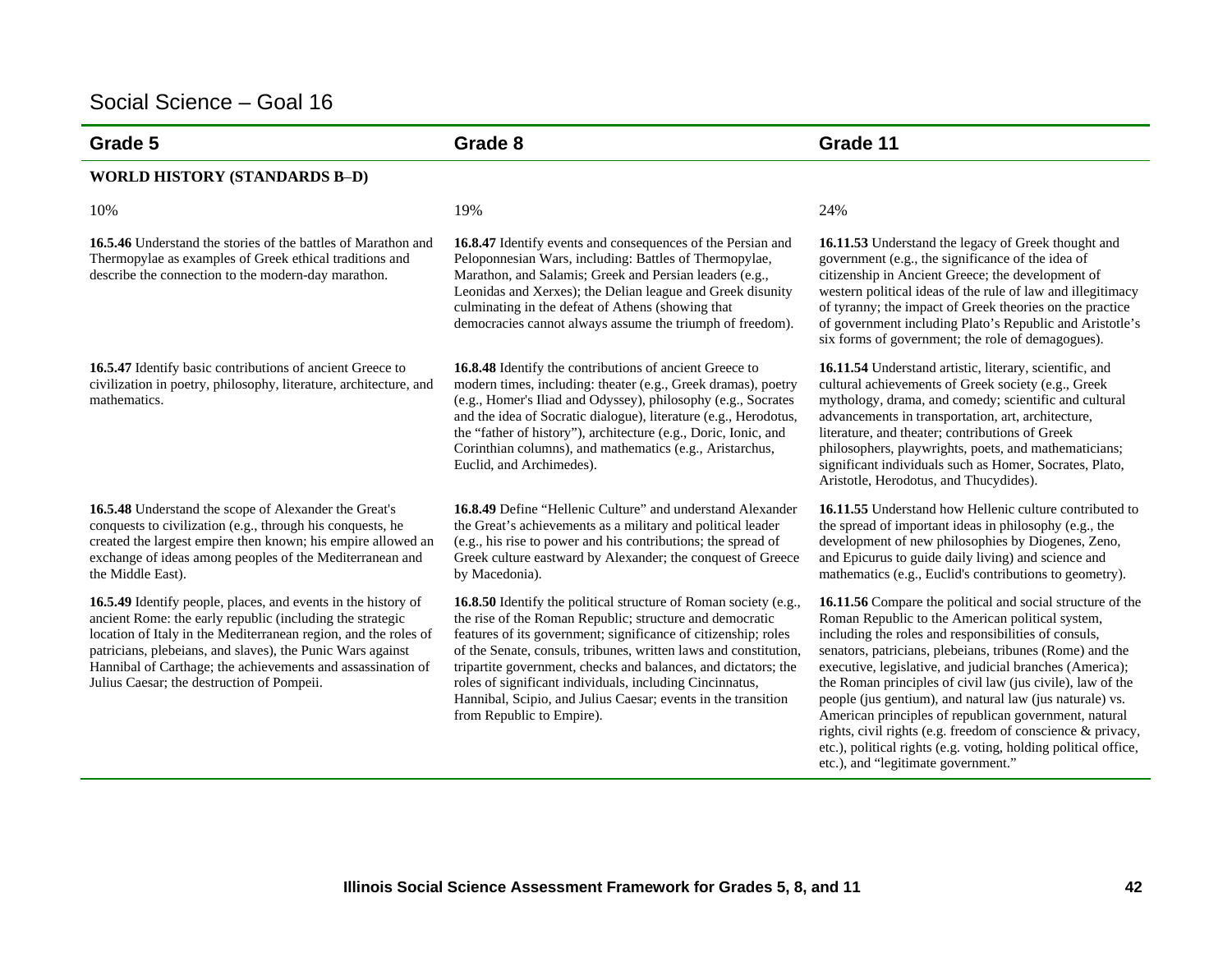| Grade 5                                                                                                                                                                                                                                                                                    | Grade 8                                                                                                                                                                                                                                                                                   | Grade 11 |
|--------------------------------------------------------------------------------------------------------------------------------------------------------------------------------------------------------------------------------------------------------------------------------------------|-------------------------------------------------------------------------------------------------------------------------------------------------------------------------------------------------------------------------------------------------------------------------------------------|----------|
| <b>WORLD HISTORY (STANDARDS B-D)</b>                                                                                                                                                                                                                                                       |                                                                                                                                                                                                                                                                                           |          |
| 10%                                                                                                                                                                                                                                                                                        | 19%                                                                                                                                                                                                                                                                                       | 24%      |
| 16.5.50 Identify aspects of daily life in ancient Rome,<br>including the Coliseum, building of roads, aqueducts,<br>Hadrian's Wall in England, the idea that "all roads lead to<br>Rome," gladiator combat and the circuses, Roman baths, the<br>Roman arch, and Roman gods and goddesses. | 16.8.51 Identify significant events and individuals associated<br>with the expansion of the Western Roman Empire (e.g., the<br>Roman Republic, Punic Wars with Hannibal, Julius Caesar,<br>Augustus and the establishment of the Roman Empire, and<br>the Pax Romana).                    |          |
| <b>16.5.51</b> Understand that Christian beliefs are based on the<br>teachings of Jesus of Nazareth; identify the basic teachings of<br>Christianity.                                                                                                                                      | 16.8.52 Identify the early events in the history of Christianity,<br>including the contributions of Paul the Apostle, the<br>persecution of Christians, and the later acceptance of<br>Christianity by the empire and the conversion of the Roman<br>Emperor Constantine to Christianity. |          |
| 16.5.52 Understand that Christianity developed from a<br>forbidden belief to the state religion of the Roman Empire.                                                                                                                                                                       | 16.8.53 Understand why Christianity gained appeal in the<br>Roman Empire (e.g., because its message appealed to all<br>members of a society that was declining as a unified political<br>entity); identify the importance of the Gospels in spreading<br>the beliefs of Christianity.     |          |
| 16.5.53 Define "dynasty;" identify the location and<br>contributions of ancient Chinese civilization, including:<br>cultivation of wheat, inventions of gunpowder, paper money,<br>and the magnetic compass; understand the purpose of the<br>Great Wall.                                  | 16.8.54 Identify the structure of ancient Chinese government,<br>including the civil service system and the concept of the<br>"mandate of heaven;" identify the importance of family in<br>ancient Chinese society.                                                                       |          |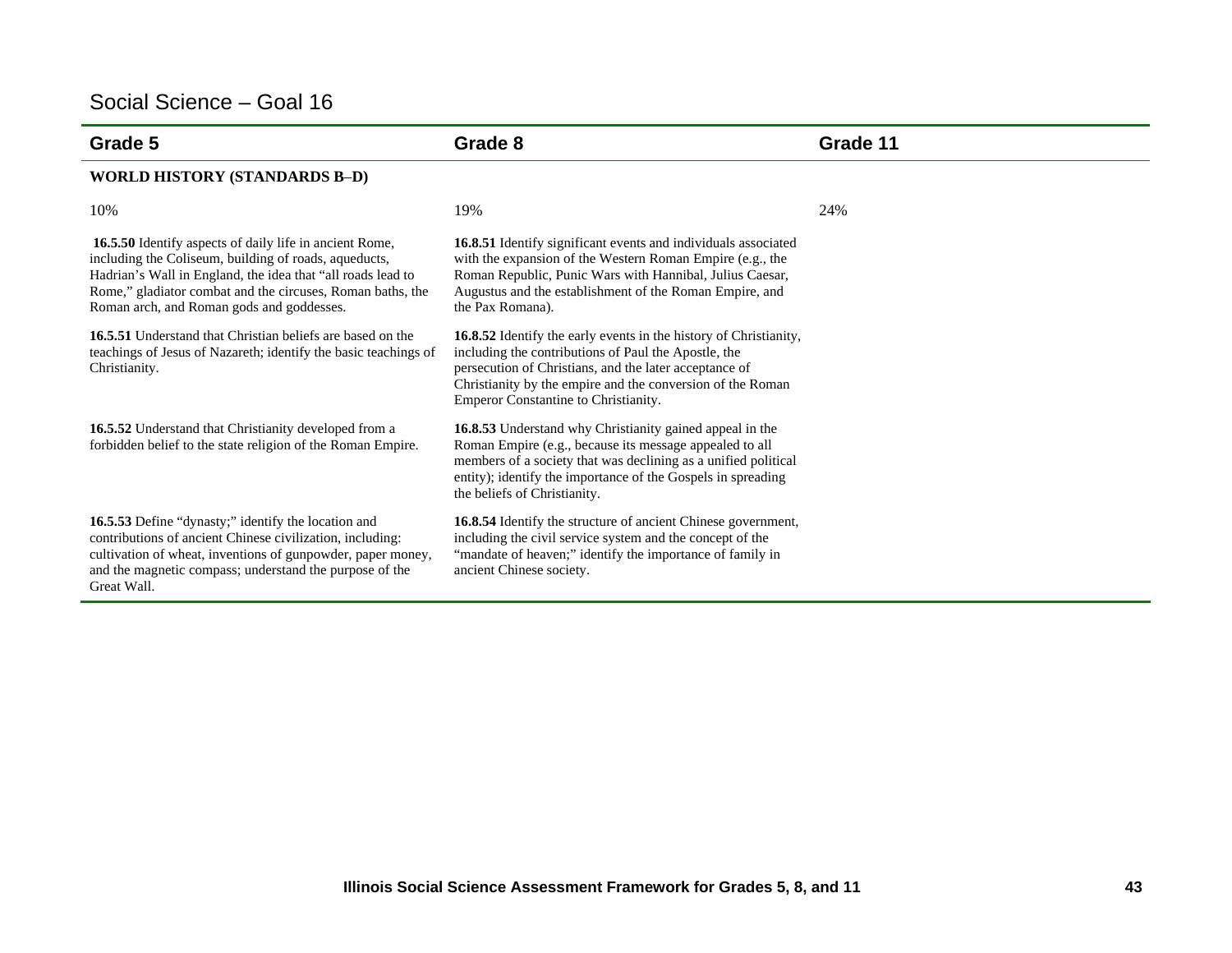| Grade 5                                                                                                                                                                                                                                  | Grade 8                                                                                                                                                                                                                                                                                                                                                                                                                 | Grade 11                                                                                                                                                                                                                                                                                                                                                                                                                                                                                                                                                                                                |
|------------------------------------------------------------------------------------------------------------------------------------------------------------------------------------------------------------------------------------------|-------------------------------------------------------------------------------------------------------------------------------------------------------------------------------------------------------------------------------------------------------------------------------------------------------------------------------------------------------------------------------------------------------------------------|---------------------------------------------------------------------------------------------------------------------------------------------------------------------------------------------------------------------------------------------------------------------------------------------------------------------------------------------------------------------------------------------------------------------------------------------------------------------------------------------------------------------------------------------------------------------------------------------------------|
| <b>WORLD HISTORY (STANDARDS B-D)</b>                                                                                                                                                                                                     |                                                                                                                                                                                                                                                                                                                                                                                                                         |                                                                                                                                                                                                                                                                                                                                                                                                                                                                                                                                                                                                         |
| 10%                                                                                                                                                                                                                                      | 19%                                                                                                                                                                                                                                                                                                                                                                                                                     | 24%                                                                                                                                                                                                                                                                                                                                                                                                                                                                                                                                                                                                     |
| 16.5.54 Identify Confucius as a philosopher who founded<br>Confucianism, a code of ethical conduct for people to follow<br>in their daily lives.                                                                                         | 16.8.55 Identify the basic teachings of Confucius, including:<br>$(1)$ observance of ancient traditions, $(2)$ reverence for<br>learning, (3) cherishing of honesty, (4) devotion to parents,<br>family, and friends, and (5) obedience to the rule, "What you<br>do not want done to you, do not do to others"); identify basic<br>tenets of Taoism (e.g., practicing humility and renouncing<br>wealth and prestige). | 16.11.57 Understand the causes and impact of the Roman<br>Empire's expansion (e.g., Roman military domination of<br>the Mediterranean Basin and Western Europe; key<br>factors in expansion including governmental organization<br>and relations with conquered peoples; the impact of<br>military conquest on the structure of Roman society; the<br>impact of the Pax Romana).                                                                                                                                                                                                                        |
| 16.5.55 Identify contributions of Indian civilization to<br>religion, philosophy, art and architecture, and literature.                                                                                                                  | 16.8.56 Identify the contributions of Indian civilization to<br>religion and philosophy (e.g., Hinduism and Buddhism), art<br>and architecture, and literature (e.g., the Vedas); identify the<br>Mauryan and Gupta Empires.                                                                                                                                                                                            | 16.11.58 Understand events in the rise of Christianity<br>(e.g., the history of early Christianity including the<br>teachings of Jesus of Nazareth; the contribution of Paul<br>the Apostle in the spread of Christian beliefs; traditions,<br>customs, and beliefs of Christianity; the transition of<br>Christianity from persecuted to official religion of the<br>Roman Empire; the organization of the early church).                                                                                                                                                                              |
| 16.5.56 Know the story of Gautama, a noble who rejected the<br>Hindu caste system and believed that people can eliminate<br>the suffering caused by desire by living righteously; known to<br>history as Buddha (the "Enlightened One"). | 16.8.57 Identify the origins and basic beliefs of Buddhism<br>and compare the practice of Buddhism with that of Hinduism<br>(e.g., rejection of caste system by Buddhism; common beliefs<br>of both religions in reincarnation and respect for animals).                                                                                                                                                                | 16.11.59 Understand the spread of Christianity and how<br>it related to other belief systems (e.g., the preservation<br>and transmission of Christianity in Europe and the<br>Roman Empire; important aspects in the diffusion of<br>Christianity, including its relationship to Judaism, the<br>missionary impulse, and the organization of the church<br>and its doctrine; the significance of the Church in the late<br>Roman Empire; how the origins, customs, writings, and<br>beliefs of Christianity compare to those of Judaism,<br>Hinduism, Confucianism and Taoism, Islam, and<br>Buddhism). |
| 16.5.57 Identify the basic teachings of Hinduism.                                                                                                                                                                                        | 16.8.58 Identify the basic teachings of Hinduism, including<br>the purpose and components of the caste system and the<br>concept of reincarnation; identify the significance of the Rig-<br>Veda and Upanishads.                                                                                                                                                                                                        | 16.11.60 Evaluate and describe the relationship between<br>ancient Chinese society and surrounding peoples;<br>identify the significance of the Great Fleet and the<br>implications for future Chinese isolationism.                                                                                                                                                                                                                                                                                                                                                                                    |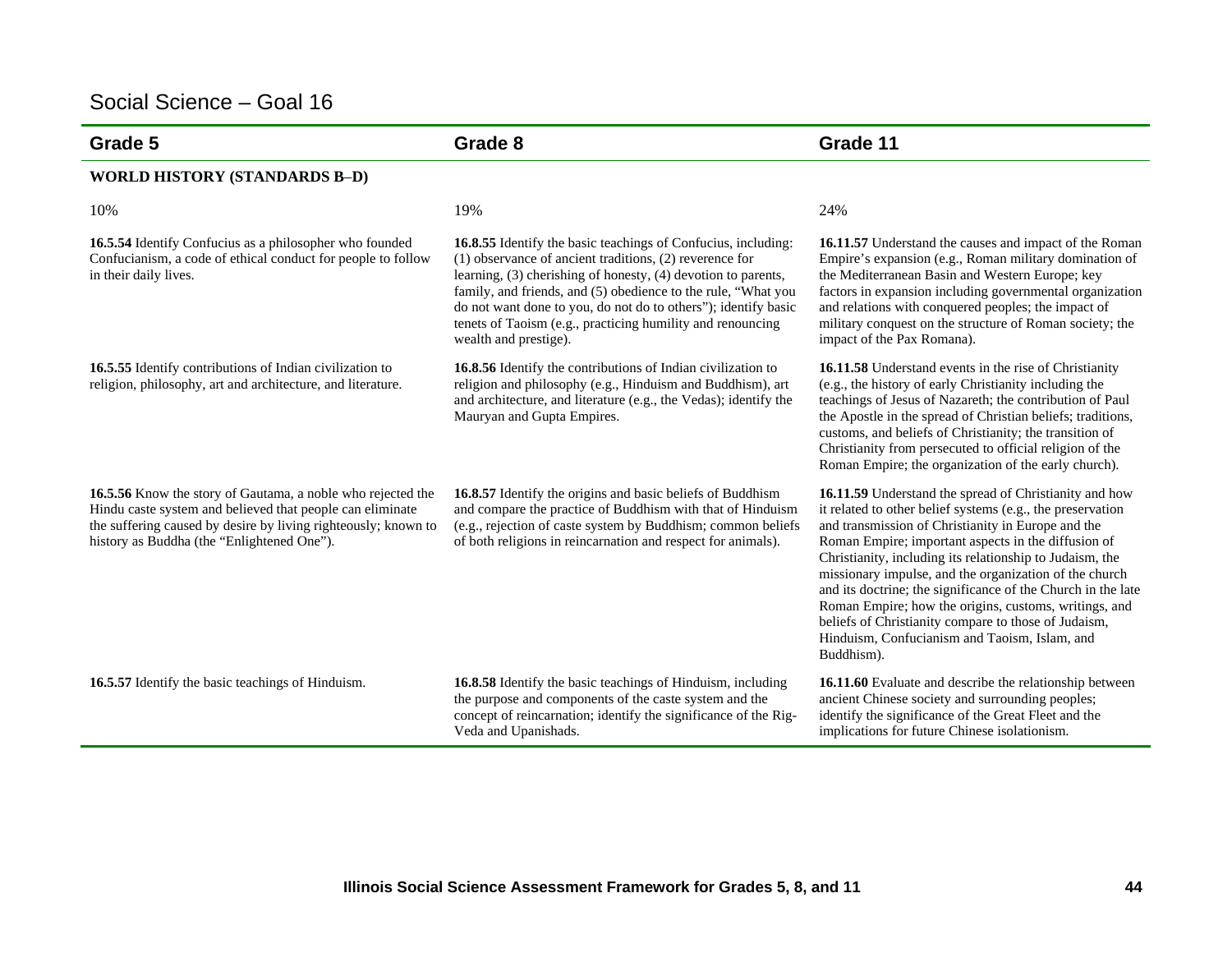| Grade 5                                                                                                                                                                                                                                        | Grade 8                                                                                                                                                                                                                                                                                                                              | Grade 11 |
|------------------------------------------------------------------------------------------------------------------------------------------------------------------------------------------------------------------------------------------------|--------------------------------------------------------------------------------------------------------------------------------------------------------------------------------------------------------------------------------------------------------------------------------------------------------------------------------------|----------|
| <b>WORLD HISTORY (STANDARDS B-D)</b>                                                                                                                                                                                                           |                                                                                                                                                                                                                                                                                                                                      |          |
| 10%                                                                                                                                                                                                                                            | 19%                                                                                                                                                                                                                                                                                                                                  | 24%      |
| 16.5.58 Identify at least one significant Roman<br>accomplishment in architecture, warfare, technology,<br>engineering, and law.                                                                                                               | 16.8.59 Identify Roman cultural and economic achievements<br>(the circuses, art, architecture, construction, and the<br>establishment of trade routes throughout the Mediterranean<br>region).                                                                                                                                       |          |
| <b>16.5.59</b> Identify the ways that religious beliefs spread in the<br>ancient world.                                                                                                                                                        | 16.8.60 Identify the spread of Christianity, Judaism, Islam,<br>Hinduism, and Buddhism through the Mediterranean region,<br>the Middle East, and Asia.                                                                                                                                                                               |          |
| 16.5.60 Identify basic political, social, and cultural causes of<br>the decline of the Roman Empire.                                                                                                                                           | 16.8.61 Identify the causes of the decline of the Roman<br>Empire (e.g., tribal migration and attacks, loss of trade, and<br>other threats to the cohesion of the Empire).                                                                                                                                                           |          |
| 16.5.61 Know that the Eastern Roman Empire preserved<br>many of the ideas and traditions of the Roman Empire as the<br>Byzantine Empire.                                                                                                       | 16.8.62 Identify the development of the Byzantine Empire as<br>the new political, cultural, and economic center of the Roman<br>Empire.                                                                                                                                                                                              |          |
| 16.5.62 Identify the development and spread of Islam (e.g.,<br>Mohammad as the founder of Islam, the basic teachings of<br>Islam as found in the Koran; Islamic contributions to<br>civilization, and the basic location of Islamic kingdoms). | <b>16.8.63</b> Identify the development and spread of Islam (e.g.,<br>Mohammad as the founder of Islam, the basic teachings of<br>Islam as found in the Koran; Islamic contributions to art,<br>literature, science, mathematics, and medicine, the location of<br>Islamic kingdoms in late antiquity and the early Middle<br>Ages). |          |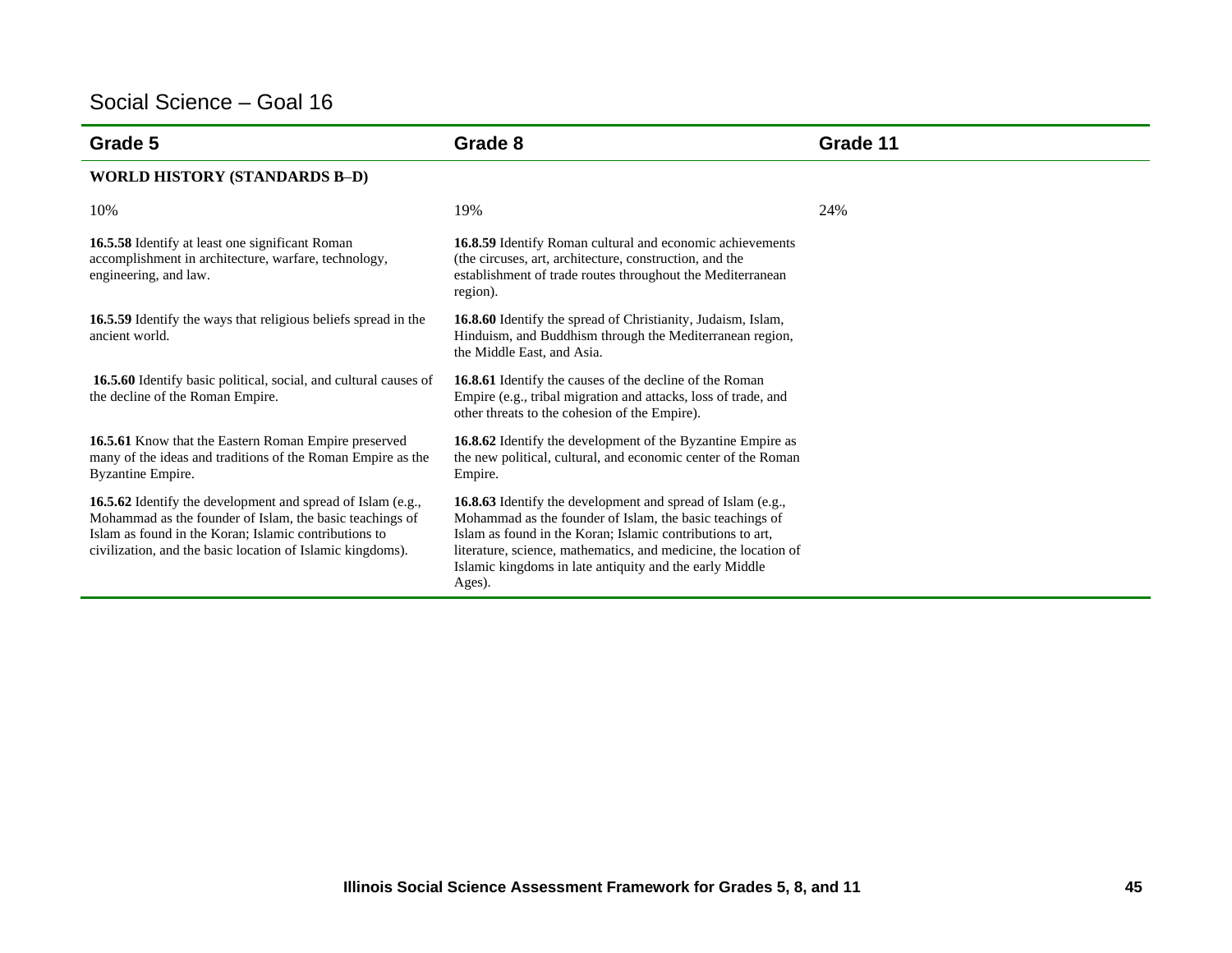| Grade 5                                                                                                                                                                          | Grade 8                                                                                                                                                                                                                                                                          | Grade 11                                                                                                                                                                                                                                                                                                                                                                    |
|----------------------------------------------------------------------------------------------------------------------------------------------------------------------------------|----------------------------------------------------------------------------------------------------------------------------------------------------------------------------------------------------------------------------------------------------------------------------------|-----------------------------------------------------------------------------------------------------------------------------------------------------------------------------------------------------------------------------------------------------------------------------------------------------------------------------------------------------------------------------|
| <b>WORLD HISTORY (STANDARDS B-D)</b>                                                                                                                                             |                                                                                                                                                                                                                                                                                  |                                                                                                                                                                                                                                                                                                                                                                             |
| 10%                                                                                                                                                                              | 19%                                                                                                                                                                                                                                                                              | 24%                                                                                                                                                                                                                                                                                                                                                                         |
| 16.5.63 Identify churches and monasteries as places that<br>preserved important ideas during and after the fall of the<br>Western Roman Empire.                                  | 16.8.64 Identify the spread of Christianity and the roles<br>played by churches and monasteries in its diffusion after the<br>fall of the Western Roman Empire.                                                                                                                  | 16.11.61 Understand the origins of Confucianism and<br>Taoism and the ideas associated with them (e.g., the life<br>of Confucius; political and cultural problems prevalent<br>during the time of Confucius and how he sought to solve<br>them; the fundamental teachings of Taoism and<br>Confucianism and how they compare to other major<br>philosophies and religions). |
| 16.5.64 Identify the location of Meso-American civilizations<br>relative to European, Asian, and African civilizations.                                                          | 16.8.65 Identify the spread of Christianity and the roles<br>played by churches and monasteries in its diffusion after the<br>fall of the Western Roman Empire.                                                                                                                  | 16.11.62 Understand the commercial and cultural<br>significance of the trans-Eurasian "silk roads" to the<br>Roman and Chinese Empires and the peoples of Central<br>Asia.                                                                                                                                                                                                  |
| 16.5.65 Compare the basic characteristics of Japanese Feudal<br>Society with that of European feudalism (e.g., the lord-vassal<br>system and the roles of knights and samurais). | 16.8.66 Understand the significant features of Mayan<br>civilization (e.g., locations, land forms, and climate of Mayan<br>civilization and the effect on Mayan economies and trade; the<br>structure of Mayan government; the development of<br>agriculture).                   | <b>16.11.63</b> Understand the social structure and cultural<br>achievements of Indian civilization [e.g., the structure<br>and impact of the caste system; contributions of early<br>Indian civilization to religion, the arts, philosophy,<br>literature (Sanskrit), medicine, metallurgy, and<br>mathematics (Hindu-Arabic numerals and the zero)].                      |
| 16.5.66 Identify feudalism as a political relationship between<br>a lord and his vassal; describe the basic characteristics and<br>functions of manorialism in European society. | <b>16.8.67</b> Understand elements of Japanese feudal society (e.g.,<br>values, social customs, and traditions prescribed by the lord-<br>vassal system consisting of shogun, daimyo, samurai, ritual<br>suicide, and the warrior code) and compare it to European<br>feudalism. | 16.11.64 Understand the origins of Buddhism and<br>fundamental Buddhist beliefs (e.g., the life and teachings<br>of Buddha; origins, beliefs, and writings associated with<br>Buddhism; major leaders and events in Buddhism; how<br>Buddhism spread in India, Ceylon, and Central Asia;<br>how Buddhism compares to other religious systems).                              |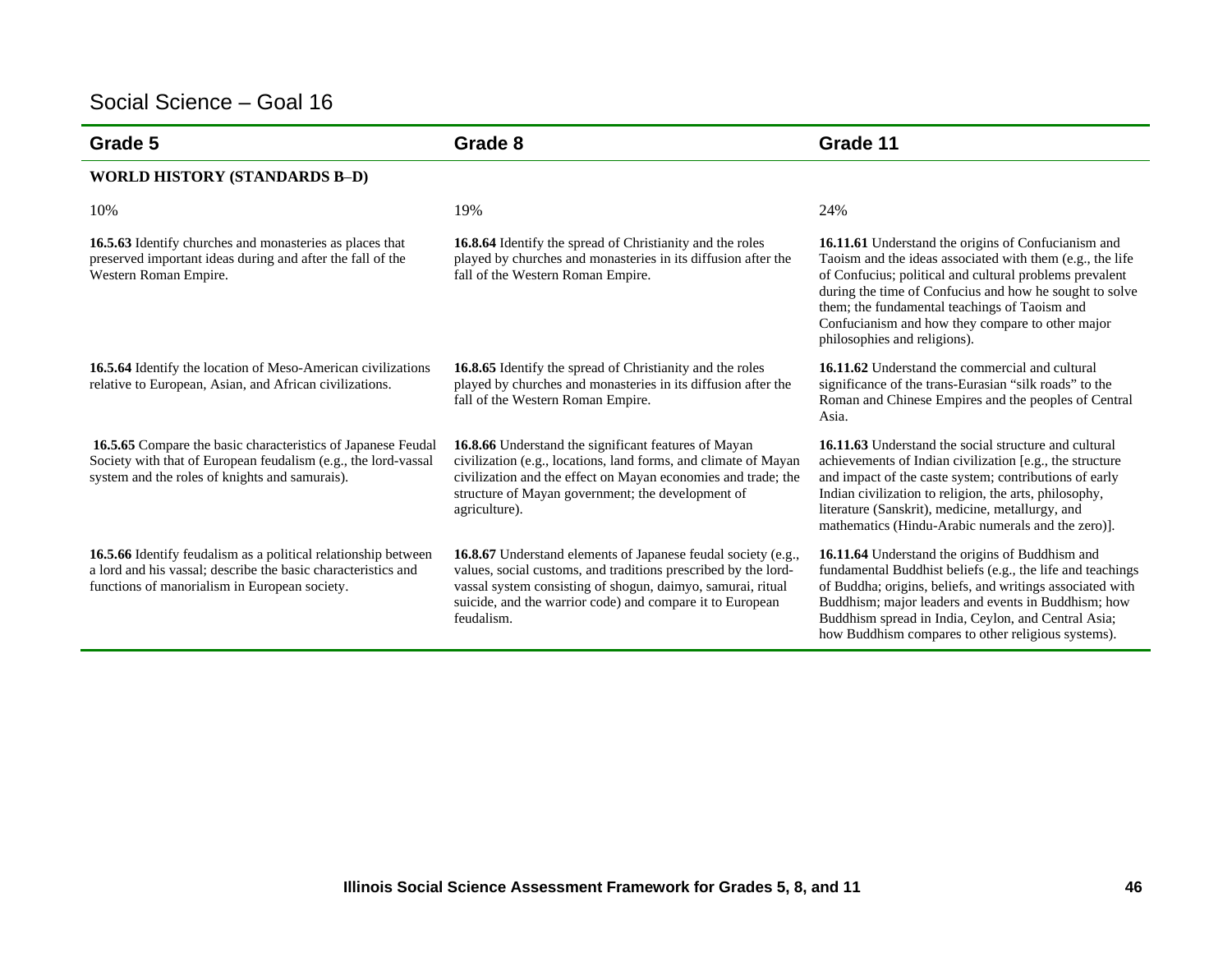| Grade 5                                                                                                                                                                                                                                                                 | Grade 8                                                                                                                                                                                                                                                                                                                                                                                                                                                                                        | Grade 11                                                                                                                                                                                                                                                                             |
|-------------------------------------------------------------------------------------------------------------------------------------------------------------------------------------------------------------------------------------------------------------------------|------------------------------------------------------------------------------------------------------------------------------------------------------------------------------------------------------------------------------------------------------------------------------------------------------------------------------------------------------------------------------------------------------------------------------------------------------------------------------------------------|--------------------------------------------------------------------------------------------------------------------------------------------------------------------------------------------------------------------------------------------------------------------------------------|
| <b>WORLD HISTORY (STANDARDS B-D)</b>                                                                                                                                                                                                                                    |                                                                                                                                                                                                                                                                                                                                                                                                                                                                                                |                                                                                                                                                                                                                                                                                      |
| 10%                                                                                                                                                                                                                                                                     | 19%                                                                                                                                                                                                                                                                                                                                                                                                                                                                                            | 24%                                                                                                                                                                                                                                                                                  |
| <b>16.5.67</b> Understand the basic causes and effects of the<br>religious Crusades (e.g., how the Crusades contributed to<br>increasing contact between Europeans and cultures of the<br>Eastern Mediterranean world and helped introduce Islamic<br>ideas to Europe). | <b>16.8.68</b> Understand the role of feudalism, manorialism, and<br>guild/apprenticeship systems in European society (e.g., the<br>development of feudalism and the way it was influenced by<br>physical geography; how feudal relationships provided the<br>foundation of political order; basic purpose of<br>guild/apprenticeship system).                                                                                                                                                 | 16.11.65 Understand the origins and elements of<br>Hinduism (e.g., major leaders and events in Hinduism;<br>traditions, customs, and beliefs of Hinduism; how<br>Hinduism compares to other religious systems).                                                                      |
| 16.5.68 Identify how the feudalism in Europe gradually gave<br>way to more representative forms of government as<br>illustrated in the principles of the Magna Carta.                                                                                                   | 16.8.69 Identify effects of the religious Crusades in terms of<br>the significant cultural exchanges, including: the movement<br>of goods and ideas along the Silk Road and the Golden Age<br>of cooperation between Jews and Muslims in medieval Spain<br>that promoted creativity in art, literature, and science<br>(including how the cooperation was terminated by religious<br>persecutions during the Spanish Inquisition and the expulsion<br>of Jews and Muslims from Spain in 1492). | 16.11.66 Understand the significant achievements of<br>Roman society (e.g., Roman contributions in the arts,<br>sciences, language, religion, technology, architecture,<br>and engineering; the role of Roman law in the<br>development of western political ideas and rule of law). |
| 16.5.69 Identify and locate Sub-Saharan Empires relative to<br>the kingdoms of Europe, the Middle East, and Asia, and<br>describe the exchange of goods (e.g., gold, slaves) and ideas<br>(e.g., religious beliefs) among these kingdoms.                               | 16.8.70 Identify the development of English government and<br>its legal and political system (e.g., the principles of the<br>Magna Carta and its role in the beginnings of limited<br>government; the origins of representative government in<br>England).                                                                                                                                                                                                                                     |                                                                                                                                                                                                                                                                                      |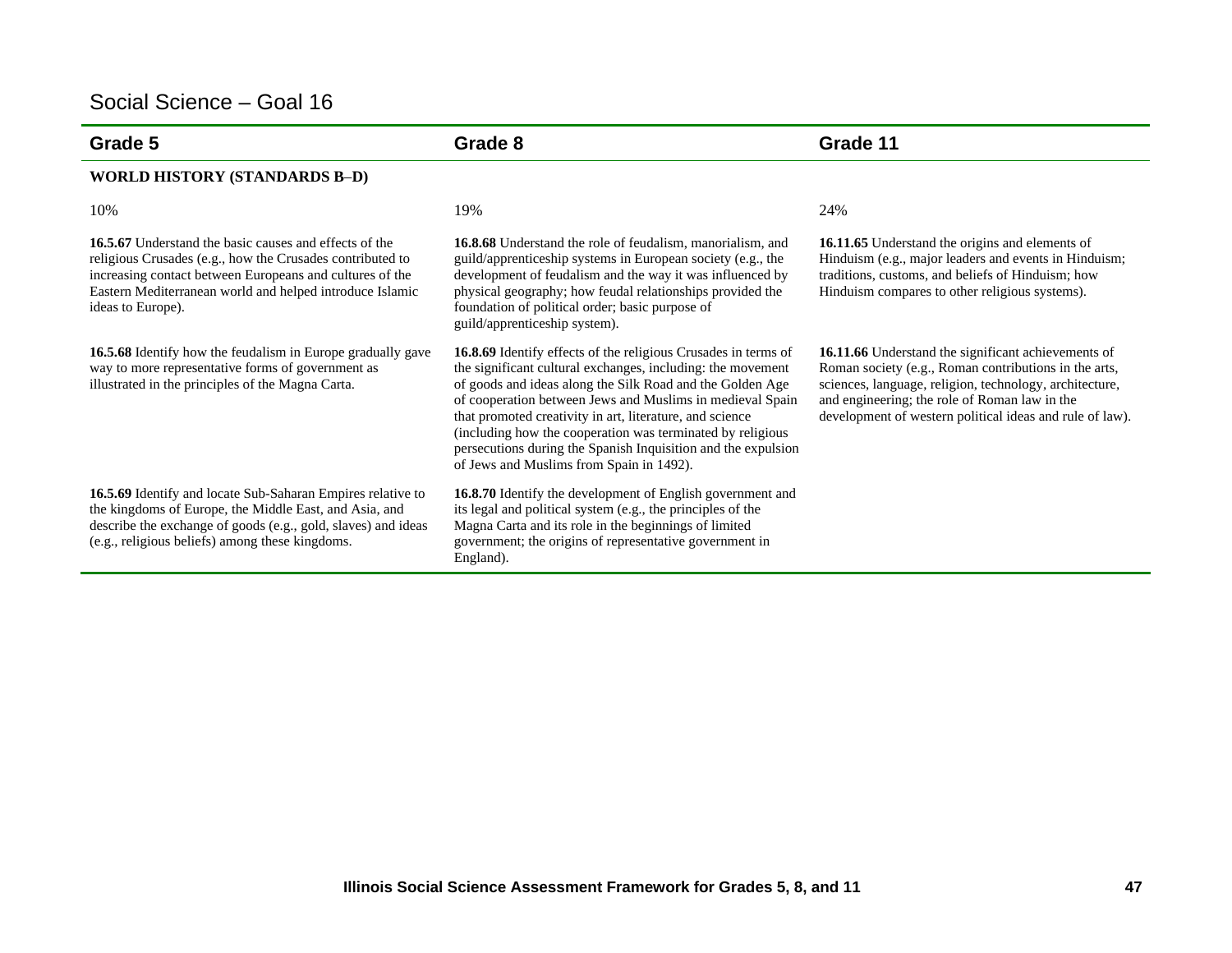| Grade 5                                                                                                                                                                                                                                                                                                    | Grade 8                                                                                                                                                                                                                                                                                            | Grade 11                                                                                                                                                                                                                                                                                                                                                                                                                                                                                                                                                                                                                           |
|------------------------------------------------------------------------------------------------------------------------------------------------------------------------------------------------------------------------------------------------------------------------------------------------------------|----------------------------------------------------------------------------------------------------------------------------------------------------------------------------------------------------------------------------------------------------------------------------------------------------|------------------------------------------------------------------------------------------------------------------------------------------------------------------------------------------------------------------------------------------------------------------------------------------------------------------------------------------------------------------------------------------------------------------------------------------------------------------------------------------------------------------------------------------------------------------------------------------------------------------------------------|
| <b>WORLD HISTORY (STANDARDS B-D)</b>                                                                                                                                                                                                                                                                       |                                                                                                                                                                                                                                                                                                    |                                                                                                                                                                                                                                                                                                                                                                                                                                                                                                                                                                                                                                    |
| 10%                                                                                                                                                                                                                                                                                                        | 19%                                                                                                                                                                                                                                                                                                | 24%                                                                                                                                                                                                                                                                                                                                                                                                                                                                                                                                                                                                                                |
| 16.5.70 Understand the outbreak of bubonic plague ("The<br>Black Death") that occurred in Europe in the 14 <sup>th</sup> century,<br>describe how it spread, and explain how the plague affected<br>daily life in Europe.                                                                                  | 16.8.71 Understand the relationship between geography and<br>trade in gold, salt, food, and slaves in the development of the<br>Ghana and Mali empires.                                                                                                                                            | 16.11.67 Identify how the spread of different religions<br>influenced political and social conditions in various<br>regions (e.g., geographic distribution of Christianity,<br>Judaism, Islam, Hinduism, and Buddhism to 1000 AD;<br>how the beliefs of Christianity, Judaism, Islam,<br>Hinduism, Buddhism, Confucianism, and Taoism have<br>influenced the development of different societies).                                                                                                                                                                                                                                  |
| 16.5.71 Identify basic achievements and contributions of<br>Mayan, Aztec, and Incan society (e.g., in astronomy,<br>mathematics, the development of the calendar, government,<br>trade, and architecture).                                                                                                 | 16.8.72 Identify the spread of bubonic plague in Europe and<br>describe the impact of the plague on the European and global<br>populations.                                                                                                                                                        | 16.11.68 Understand political, social, and cultural events<br>that contributed to the decline of the Roman Empire<br>(e.g., the impact of class divisions, depopulation,<br>Christianity, provincial disorder, tribal migration and<br>attacks, and loss of trade; geographic borders and threats<br>to the cohesion of the Empire).                                                                                                                                                                                                                                                                                               |
| 16.5.72 Identify voyages, routes, and the influence of<br>cartography and advances in navigation during the Age of<br>Exploration.                                                                                                                                                                         | 16.8.73 Identify the political, social, and cultural features of<br>Aztec society (e.g., traditions, customs, and beliefs;<br>contributions to astronomy, math, architecture, art, and oral<br>traditions; development of writing systems and calendars;<br>forms of government in Aztec society). | 16.11.69 Understand the rise and expansion of the<br>Byzantine Empire (e.g., the location and culture of the<br>Byzantine Empire; the institutions of Byzantium and<br>contributions to art, religion, and architecture; the<br>importance of the Byzantine Empire in the continuing<br>legacy of Rome and establishment of the Eastern<br>Orthodox Church).                                                                                                                                                                                                                                                                       |
| 16.5.73 Identify the Renaissance and Scientific Revolution as<br>a time of important advances in the arts and sciences in<br>Europe and identify major artists, writers, and scientists of<br>the time (e.g., Michelangelo, Leonardo Da Vinci, William<br>Shakespeare, Galileo Galilei, and Isaac Newton). | 16.8.74 Understand the impact of the exploratory and<br>commercial expeditions in the 15th and 16th centuries (e.g.,<br>geographic, economic, political, and cultural aspects of<br>European exploration and colonization of the Americas,<br>Africa, and Asia).                                   | 16.11.70 Understand the development and spread of<br>Islam (e.g., the origins of Islam; major events and leaders<br>of Islam including the significance of Mohammed;<br>sacred writings of Islam; developments and beliefs of<br>Islam, including the Koran, the Five Pillars, and Sunnah;<br>the characteristics of the Sunni and Shiite Moslems; the<br>role of women in Islamic society; Islamic contributions<br>to art, literature, science, mathematics, and medicine;<br>factors that influenced the spread of Islam; the spread<br>and acceptance of Islam, the Arabic language, and other<br>aspects of Islamic culture). |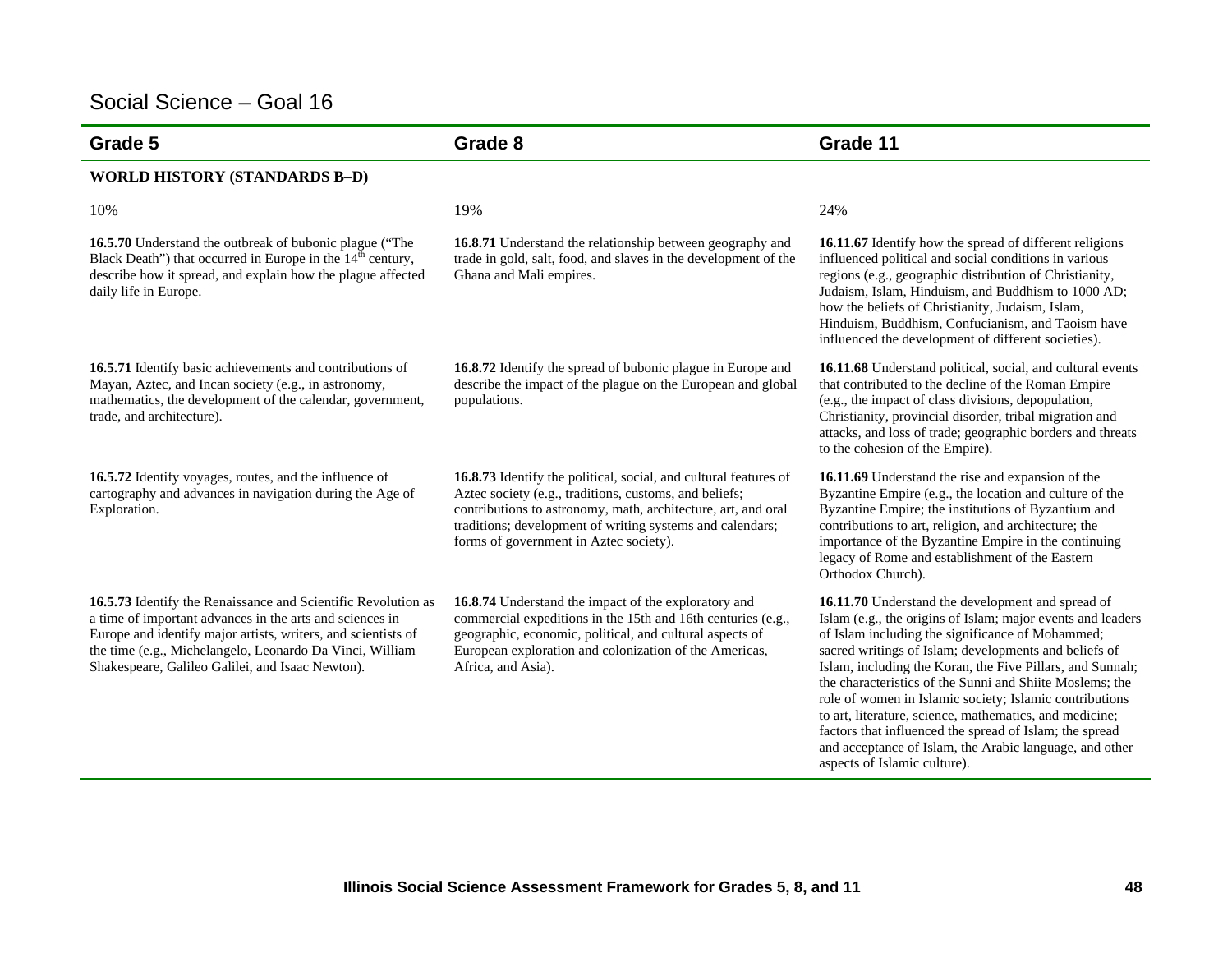| Grade 5                                                                                                                                                        | Grade 8                                                                                                                                                                                                                                                                                            | Grade 11                                                                                                                                                                                                                                                                                                                                     |
|----------------------------------------------------------------------------------------------------------------------------------------------------------------|----------------------------------------------------------------------------------------------------------------------------------------------------------------------------------------------------------------------------------------------------------------------------------------------------|----------------------------------------------------------------------------------------------------------------------------------------------------------------------------------------------------------------------------------------------------------------------------------------------------------------------------------------------|
| <b>WORLD HISTORY (STANDARDS B-D)</b>                                                                                                                           |                                                                                                                                                                                                                                                                                                    |                                                                                                                                                                                                                                                                                                                                              |
| 10%                                                                                                                                                            | 19%                                                                                                                                                                                                                                                                                                | 24%                                                                                                                                                                                                                                                                                                                                          |
| 16.5.74 Identify the basic features of the Reformation and the<br>role of Martin Luther as a catalyst in the reformation of<br>Christianity in Western Europe. | <b>16.8.75</b> Understand events and significant contributions of<br>the Renaissance [e.g., Renaissance advances in literature, art,<br>architecture, science, math, astronomy, knowledge of human<br>anatomy, cartography, engineering, and printing technology<br>(Johann Gutenberg)].           | <b>16.11.71</b> Understand the influence of the church in<br>Medieval Europe (e.g., the role of the Roman Catholic<br>Church and its monasteries after the fall of the western<br>half of the Roman Empire; the spread of Christianity<br>north of the Alps; characteristics of the papacy and<br>monasticism of the early medieval church). |
| 16.5.75 Identify how the Enlightenment contributed to the<br>development of new ideas in government and economics.                                             | 16.8.76 Identify new scientific theories of the Scientific<br>Revolution, including Isaac Newton's natural laws and the<br>Copernican view of the universe; the scientific method<br>advanced by Francis Bacon and Rene Descartes;<br>technological advances (e.g., the telescope and microscope). |                                                                                                                                                                                                                                                                                                                                              |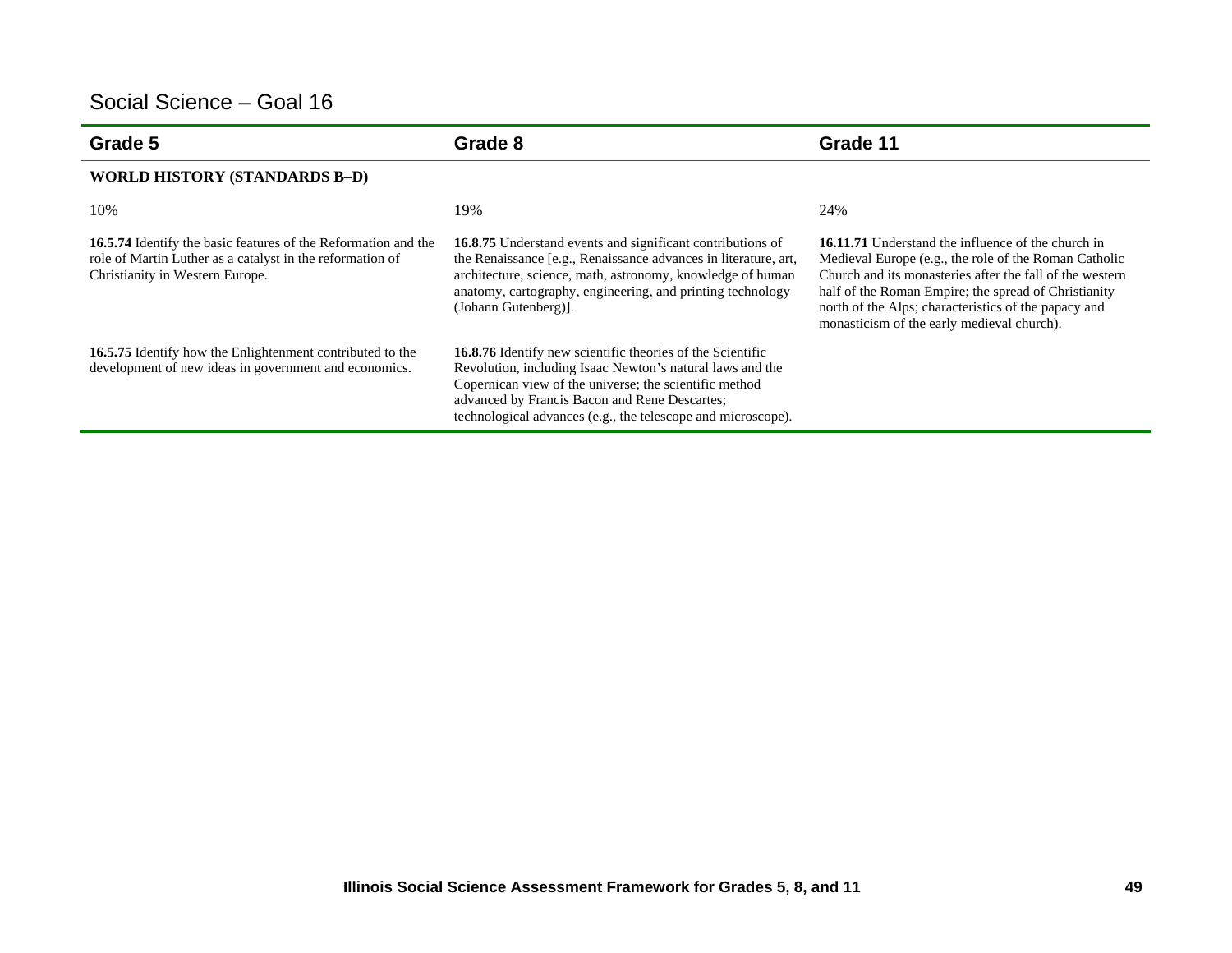| Grade 5                                                                                                                                                                                                                                                                                            | Grade 8                                                                                                                                                                                                                                                                                                                                         | Grade 11                                                                                                                                                                                                                                                                                                                                                                                 |
|----------------------------------------------------------------------------------------------------------------------------------------------------------------------------------------------------------------------------------------------------------------------------------------------------|-------------------------------------------------------------------------------------------------------------------------------------------------------------------------------------------------------------------------------------------------------------------------------------------------------------------------------------------------|------------------------------------------------------------------------------------------------------------------------------------------------------------------------------------------------------------------------------------------------------------------------------------------------------------------------------------------------------------------------------------------|
| <b>WORLD HISTORY (STANDARDS B-D)</b>                                                                                                                                                                                                                                                               |                                                                                                                                                                                                                                                                                                                                                 |                                                                                                                                                                                                                                                                                                                                                                                          |
| 10%                                                                                                                                                                                                                                                                                                | 19%                                                                                                                                                                                                                                                                                                                                             | 24%                                                                                                                                                                                                                                                                                                                                                                                      |
| 16.5.76 Define "absolute monarchy" and "revolution" and<br>identify the basic causes, events, and effects of the French<br>Revolution.                                                                                                                                                             | 16.8.77 Understand origins and impact of the Reformation<br>and Counter Reformation (e.g., causes of turmoil and<br>weakening of the Catholic Church including tax policies and<br>selling of indulgences; ideas of major figures of the<br>Reformation, including Martin Luther, and John Calvin).                                             | 16.11.72 Understand the significance of Charlemagne in<br>the development of Europe.                                                                                                                                                                                                                                                                                                     |
| 16.5.77 Define "nationalism" and understand why European<br>nations competed with each other for land and resources in<br>the late 19th century.                                                                                                                                                   | 16.8.78 Identify the causes, events, and outcome of the<br>French Revolution (e.g., how economic crisis, social unrest,<br>and Enlightenment ideas contributed to the Revolution and<br>the role of the Revolution in challenging absolute monarchy<br>in France, the Terror that followed it, and the rise and fall of<br>Napoleon Bonaparte). | 16.11.73 Understand the cultural and scientific<br>contributions of Mayan society, including astronomy,<br>math, architecture, calendars, sundials, bridges.                                                                                                                                                                                                                             |
| <b>16.5.78</b> Define "imperialism" and "colonialism" and identify<br>examples of European and American colonies in the<br>Americas, Africa, Asia, and the Middle East.                                                                                                                            | <b>16.8.79</b> Identify the development and impact of the Industrial<br>Revolution, including: status of women and children in<br>Europe; increased population and rural to urban migration;<br>the growth of cities and an urban working class.                                                                                                | 16.11.74 Understand the rise of military society and the<br>role of the samurai in Japanese society.                                                                                                                                                                                                                                                                                     |
| 16.5.79 Identify the basic causes, course, and consequences<br>of World War I on the nations and peoples of Europe,<br>including: the countries involved, the role of nationalism and<br>military alliances, the concept of "total war," the significance<br>of the phrase, "War to end all wars." | 16.8.80 Identify major characteristics of 19th-century<br>European nationalism and understand how nationalism led to<br>conflict between European nations competing for raw<br>materials, markets, and rush for colonies in Africa/Asia.                                                                                                        | 16.11.75 Understand the structure of feudal society and<br>its effects on the Medieval European economy; describe<br>the role of the manor in the growth of towns in feudal<br>society; describe the economic, educational, fraternal,<br>and civic purposes of guild/apprenticeship systems.                                                                                            |
| 16.5.80 Identify people, places, and events related to the<br>establishment of the Soviet Union, including: Czar Nicholas<br>II, Vladimir Lenin, Joseph Stalin, and Leon Trotsky; the<br>economic and political conditions in Russia prior to the<br>Revolution; the main goals of the Revolution. | 16.8.81 Identify why the emancipation of formerly enslaved<br>peoples (e.g., slaves and serfs) and the extension of rights to<br>women were important developments in 19th and early 20th<br>century history.                                                                                                                                   | 16.11.76 Understand the causes and effects of the<br>religious Crusades and the Mongol invasions (e.g., how<br>the Crusades and Mongol invasions influenced Western<br>Europe in the High Middle Ages and early Renaissance;<br>the influence of the Crusades on Christian, Muslim, and<br>Jewish populations in Europe; the Reconquista in Spain;<br>the fall of the Byzantine Empire). |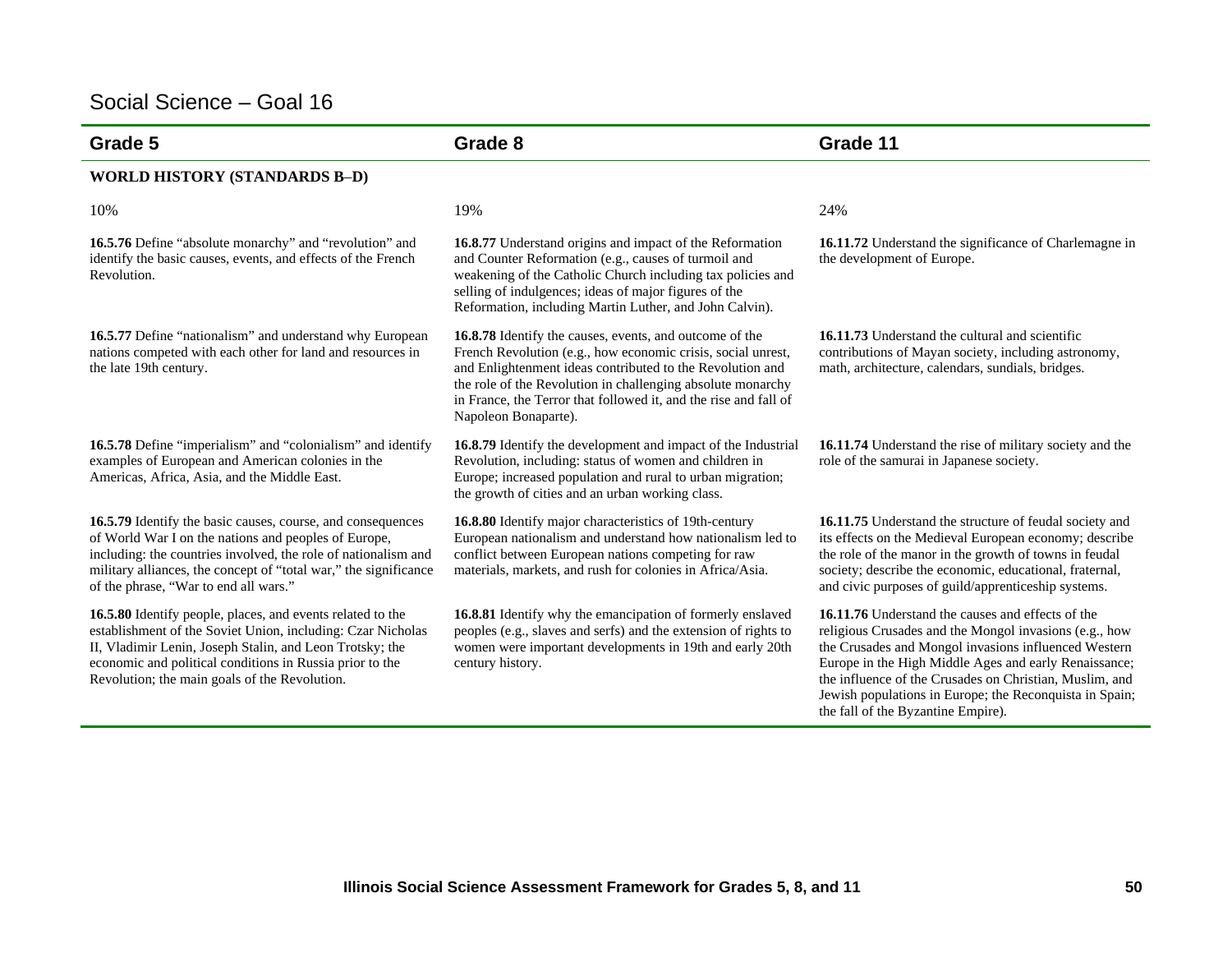| Grade 5                                                                                                                                                                                                                                                  | Grade 8                                                                                                                                                                                                                                                                               | Grade 11 |
|----------------------------------------------------------------------------------------------------------------------------------------------------------------------------------------------------------------------------------------------------------|---------------------------------------------------------------------------------------------------------------------------------------------------------------------------------------------------------------------------------------------------------------------------------------|----------|
| <b>WORLD HISTORY (STANDARDS B-D)</b>                                                                                                                                                                                                                     |                                                                                                                                                                                                                                                                                       |          |
| 10%                                                                                                                                                                                                                                                      | 19%                                                                                                                                                                                                                                                                                   | 24%      |
| <b>16.5.81</b> Identify the basic causes of the Great Depression, its<br>effects on daily life, and its impact around the world,<br>particularly in Germany.                                                                                             | <b>16.8.82</b> Identify the arguments for why the European Powers<br>entered into World War I; describe the role of alliances,<br>imperialism, militarism, and industrialism at the outbreak of<br>war; describe major turning points of the war.                                     |          |
| <b>16.5.82</b> Define "totalitarianism" and identify common<br>features of totalitarian states in Germany, Italy, and Japan.                                                                                                                             | <b>16.8.83</b> Identify the basic causes of the Russian Revolution of<br>1917 and describe the basic economic, political, and social<br>reforms that emerged.                                                                                                                         |          |
| 16.5.83 Identify the basic causes, course, and consequences<br>of World War II, including: allies and axis powers, major<br>regions of conflict, and major turning points in the war (e.g.,<br>Normandy and the decision to drop atomic bombs on Japan). | 16.8.84 Identify the terms of the Treaty of Versailles and<br>analyze its impact on Germany between the two world wars.                                                                                                                                                               |          |
| 16.5.84 Identify the Holocaust.                                                                                                                                                                                                                          | <b>16.8.85</b> Understand the causes of the Great Depression and its<br>immediate and long-term consequences for the world (e.g.,<br>causes of the Depression, including World War I debt, the<br>role of the United States in the world economy, and the<br>economic crash of 1929). |          |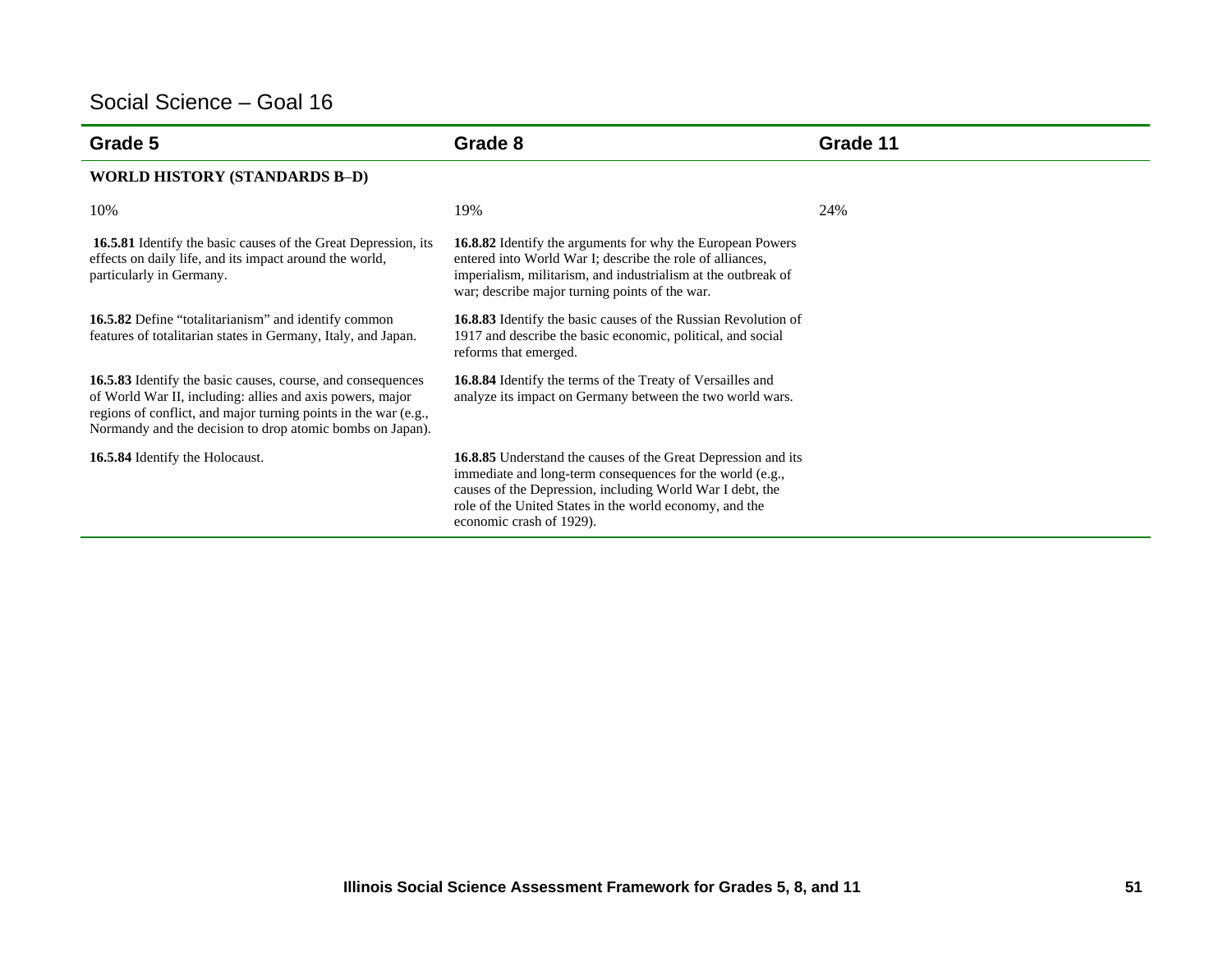| Grade 5                                                                                                                                                                                                                                | Grade 8                                                                                                                                                                                                                                                                                                                                                                                                                                                                                                                                                       | Grade 11                                                                                                                                                                                                                                                                                                                                                                                                                                                   |
|----------------------------------------------------------------------------------------------------------------------------------------------------------------------------------------------------------------------------------------|---------------------------------------------------------------------------------------------------------------------------------------------------------------------------------------------------------------------------------------------------------------------------------------------------------------------------------------------------------------------------------------------------------------------------------------------------------------------------------------------------------------------------------------------------------------|------------------------------------------------------------------------------------------------------------------------------------------------------------------------------------------------------------------------------------------------------------------------------------------------------------------------------------------------------------------------------------------------------------------------------------------------------------|
| <b>WORLD HISTORY (STANDARDS B-D)</b>                                                                                                                                                                                                   |                                                                                                                                                                                                                                                                                                                                                                                                                                                                                                                                                               |                                                                                                                                                                                                                                                                                                                                                                                                                                                            |
| 10%                                                                                                                                                                                                                                    | 19%                                                                                                                                                                                                                                                                                                                                                                                                                                                                                                                                                           | 24%                                                                                                                                                                                                                                                                                                                                                                                                                                                        |
| 16.5.85 Define "cold war;" explain the basic differences in<br>the beliefs of the United States and the Soviet Union that led<br>to the Cold War, and identify basic strategies used by each to<br>counter the influence of the other. | 16.8.86 Identify the basic features and shortcomings of the<br>League of Nations in maintaining a fragile peace in Europe<br>between the World Wars.                                                                                                                                                                                                                                                                                                                                                                                                          | 16.11.77 Understand the development of English<br>government and its legal and political system (e.g., the<br>significance and historical context of the Magna Carta,<br>the Model Parliament of 1295; the importance of<br>medieval English legal and constitutional practices on the<br>rise of modern democratic thought and representative<br>institutions; the development of parliament, habeas<br>corpus, and an independent judiciary in England). |
| 16.5.86 Identify the basic features of the Truman Doctrine<br>and the Marshall Plan.                                                                                                                                                   | 16.8.87 Compare the characteristics of Stalin's Soviet Union,<br>Nazism in Germany, Fascism in Italy, and Tojo's Japan and<br>describe the rise to power of each.                                                                                                                                                                                                                                                                                                                                                                                             | 16.11.78 Understand influences on the development of<br>Sub-Saharan empires (e.g., the impact of Islam,<br>Christianity, and indigenous religions; economic<br>systems).                                                                                                                                                                                                                                                                                   |
| 16.5.87 Identify reasons why some nations since World War<br>II have formed alliances and give examples of post-World<br>War II alliances.                                                                                             | 16.8.88 Understand the causes, course, and outcome of World<br>War II (e.g., how the failure of the League of Nations<br>contributed to the outbreak of World War II; major turning<br>points of the war, principal theaters of conflict; political,<br>diplomatic, and military leaders, including Winston<br>Churchill, Franklin D. Roosevelt, Emperor Hirohito, Adolf<br>Hitler, Benito Mussolini, Joseph Stalin, Douglas MacArthur,<br>and Dwight D. Eisenhower; the internment of Japanese<br>Americans and the decision to drop atomic bombs on Japan). | 16.11.79 Understand immediate and long-term<br>consequences of the plague on European society (e.g.,<br>the spread and impact of bubonic plague from Central<br>Asia to China, the Middle East, and Europe; the role of<br>the plague in the end of feudalism).                                                                                                                                                                                            |
| 16.5.88 Identify the basic origins of revolutionary movements<br>in Asia in the 20th century (e.g., China and Vietnam);<br>identify places where nations have sought to achieve<br>independence from colonial powers.                  | 16.8.89 Identify the Nazi policy of pursuing racial purity,<br>especially against the European Jews in the Holocaust.                                                                                                                                                                                                                                                                                                                                                                                                                                         | 16.11.80 Understand the impact of location, land forms,<br>and climate of Mexico, Central America, and South<br>America on the development of Aztec economies, trade,<br>and development of urban societies.                                                                                                                                                                                                                                               |
| 16.5.89 Identify the collapse of the Soviet Union.                                                                                                                                                                                     | 16.8.90 Understand the role of various regions and/or nations<br>during the Cold War, including: Western and Eastern Europe,<br>South America, Korea, and Vietnam.                                                                                                                                                                                                                                                                                                                                                                                            | 16.11.81 Understand economic and social features of<br>Incan society (e.g., advances in technology associated<br>with Incan society, including calendars, bridges, and<br>aqueducts; the impact of geography on the Incan<br>economy, trade, and the development of urban societies;<br>daily life of Incas prior to European contact)                                                                                                                     |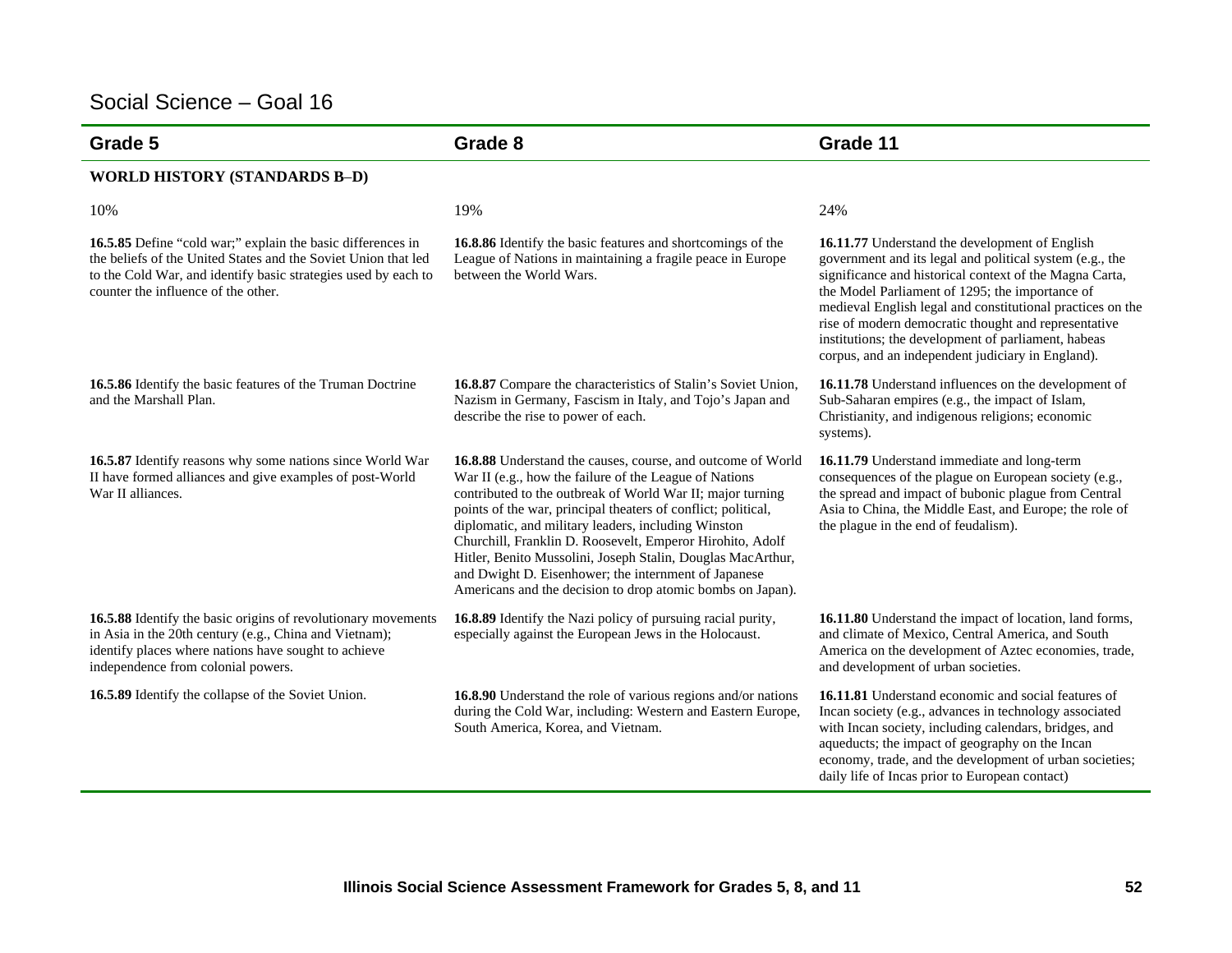| Grade 5                              | Grade 8                                                                                                                                                                                                                                                                                                                                                                                                                                                                                            | Grade 11                                                                                                                                                                                                                                                                                                                                                                                                 |
|--------------------------------------|----------------------------------------------------------------------------------------------------------------------------------------------------------------------------------------------------------------------------------------------------------------------------------------------------------------------------------------------------------------------------------------------------------------------------------------------------------------------------------------------------|----------------------------------------------------------------------------------------------------------------------------------------------------------------------------------------------------------------------------------------------------------------------------------------------------------------------------------------------------------------------------------------------------------|
| <b>WORLD HISTORY (STANDARDS B-D)</b> |                                                                                                                                                                                                                                                                                                                                                                                                                                                                                                    |                                                                                                                                                                                                                                                                                                                                                                                                          |
| 10%                                  | 19%                                                                                                                                                                                                                                                                                                                                                                                                                                                                                                | 24%                                                                                                                                                                                                                                                                                                                                                                                                      |
|                                      | 16.8.91 Identify the ways in which American helped the<br>nations of Japan and Germany recover economically and<br>politically after World War II.                                                                                                                                                                                                                                                                                                                                                 | 16.11.82 Understand the impact of the exploratory and<br>commercial expeditions in the 15th and 16th centuries on<br>the rise of colonial empires, mercantilism, and<br>capitalism; understand the growth of slavery and the<br>influence of Christianity.                                                                                                                                               |
|                                      | <b>16.8.92</b> Understand the difference between economic and<br>military alliances and explain the potential benefits and<br>consequences of each (using examples of alliances formed<br>since World War II).                                                                                                                                                                                                                                                                                     | 16.11.83 Understand the impact of the exchange of flora,<br>fauna, and pathogens on the Americas and the global<br>population (e.g., the exchange of plants [tobacco, corn],<br>animals [the horse], agricultural products, technology,<br>and culture among Europe, Africa, and the Americas; the<br>introduction of disease and resulting population decline<br>in the Americas).                      |
|                                      | 16.8.93 Identify nationalist movements and attempts by<br>colonial countries to achieve independence after World War<br>II [e.g., how African and Asian countries (e.g., India under<br>Mohandas Gandhi and Kenya under Jomo Kenyatta) achieved<br>independence from European colonial rule; independence<br>struggles of colonized regions of the world (e.g., India,<br>Pakistan, and Indonesia); the fight against apartheid in South<br>Africa and revolution from white minority government]. | 16.11.84 Understand events and significant contributions<br>of the Renaissance (e.g., differences between the Italian<br>and Northern Renaissance; the importance of Florence in<br>the early stages of the Renaissance; the Renaissance as a<br>transition from the Medieval to the modern age; major<br>Renaissance artists and writers such as Machiavelli; the<br>Renaissance emphasis on humanism). |
|                                      | <b>16.8.94</b> Identify the collapse of the Soviet Union.                                                                                                                                                                                                                                                                                                                                                                                                                                          | 16.11.85 Understand the significance of the English Civil<br>War and the Revolution of 1688-89 (e.g., the impact of<br>the Glorious Revolution on the development of<br>parliamentary and limited government).                                                                                                                                                                                           |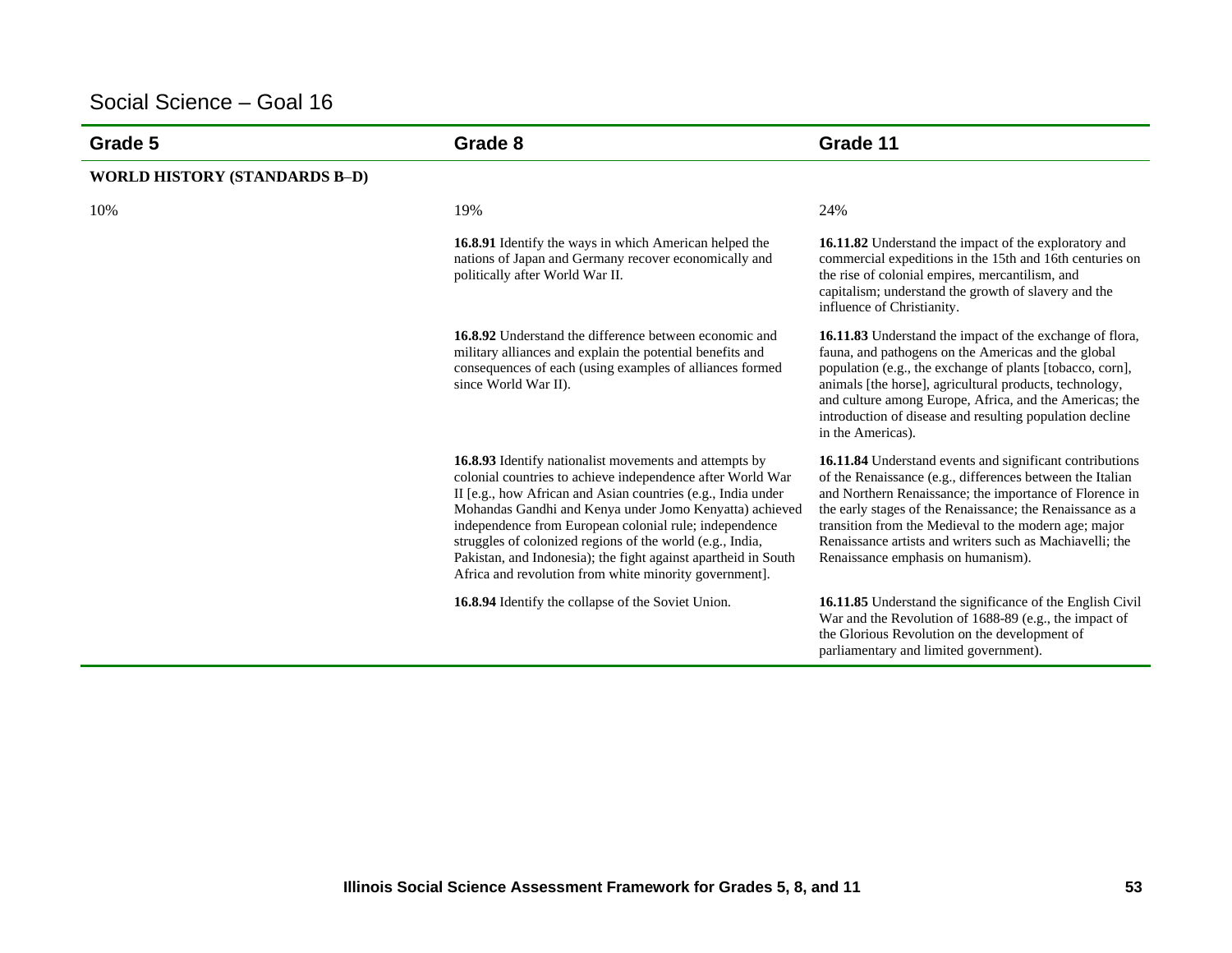| Grade 5                              | Grade 8 | Grade 11                                                                                                                                                                                                                                                                                                                                                                                                                                               |
|--------------------------------------|---------|--------------------------------------------------------------------------------------------------------------------------------------------------------------------------------------------------------------------------------------------------------------------------------------------------------------------------------------------------------------------------------------------------------------------------------------------------------|
| <b>WORLD HISTORY (STANDARDS B-D)</b> |         |                                                                                                                                                                                                                                                                                                                                                                                                                                                        |
| 10%                                  | 19%     | 24%                                                                                                                                                                                                                                                                                                                                                                                                                                                    |
|                                      |         | 16.11.86 Understand the conflict between religion and<br>scientific discoveries during the Scientific Revolution<br>and explain how the Scientific Revolution as a<br>philosophical development changed the<br>conceptualization of the universe and mankind.                                                                                                                                                                                          |
|                                      |         | 16.11.87 Identify how the Reformation redefined<br>Christendom; identify European regions that remained<br>Catholic and those that became Protestant and explain<br>how the divisions affected the distribution of religion in<br>the New World: describe characteristics of the Catholic<br>or Counter-Reformation and how it revitalized the<br>Catholic Church.                                                                                     |
|                                      |         | <b>16.11.88</b> Understand the short- and long-term impact of<br>Enlightenment ideas (e.g., the impact of Enlightenment<br>thought on democratic thought and institutions;<br>significant ideas of the Enlightenment including<br>neoclassicism and the political thought of Locke,<br>Montesquieu, and Smith; philosophers such as Voltaire,<br>Diderot, and Rousseau; the development of art, literature,<br>and music of composers such as Mozart). |
|                                      |         | 16.11.89 Understand the rise and impact of absolutism<br>on different European nations (e.g., the establishment of<br>the absolute monarchies of Louis XIV, Philip II, Henry<br>IV, Frederick the Great, and Peter the Great).                                                                                                                                                                                                                         |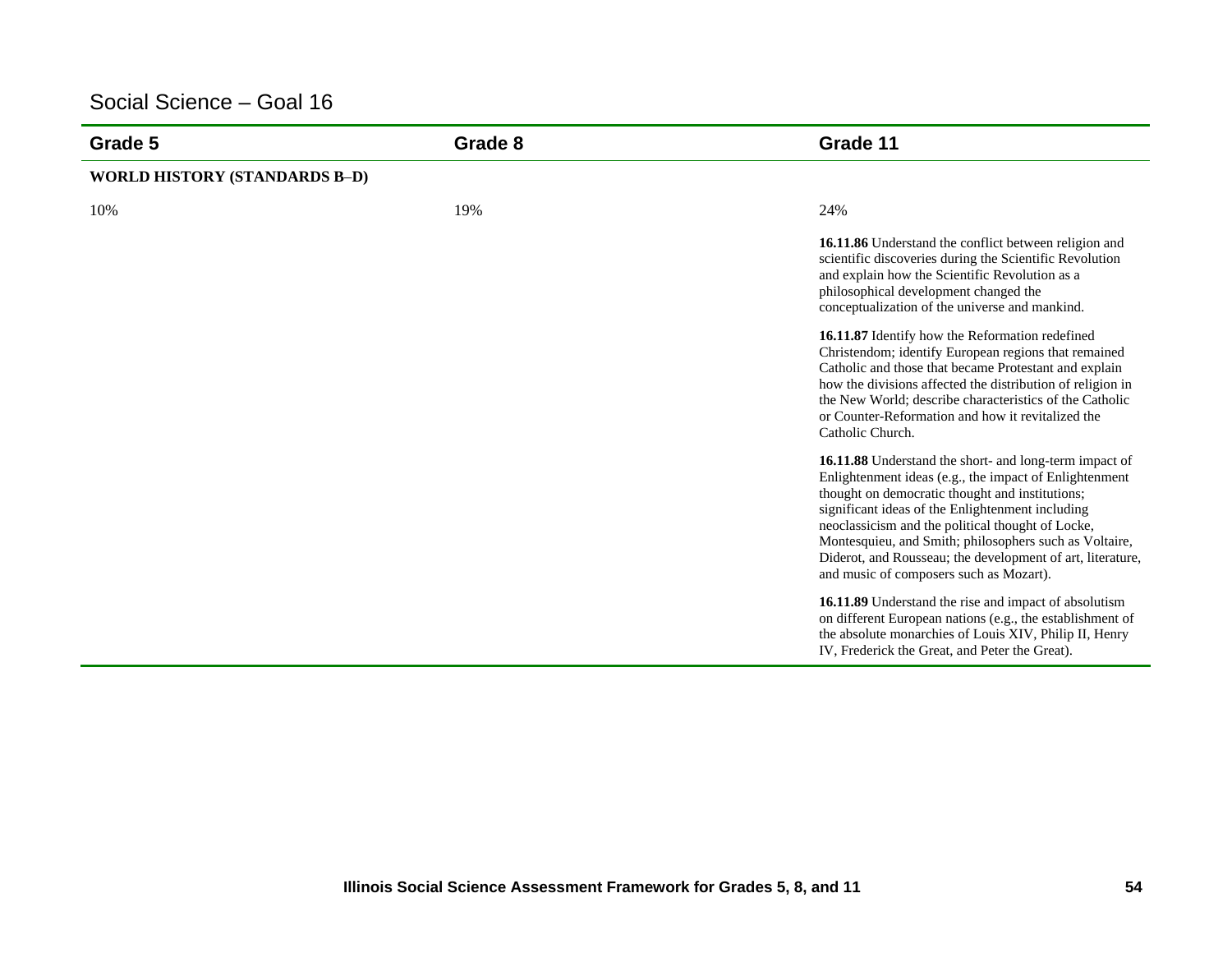| Grade 5                              | Grade 8 | Grade 11                                                                                                                                                                                                                                                                                                                                                                                                                                                                                                                                                                                                                                                                                                                                                                                                                                                                                                                                                                 |
|--------------------------------------|---------|--------------------------------------------------------------------------------------------------------------------------------------------------------------------------------------------------------------------------------------------------------------------------------------------------------------------------------------------------------------------------------------------------------------------------------------------------------------------------------------------------------------------------------------------------------------------------------------------------------------------------------------------------------------------------------------------------------------------------------------------------------------------------------------------------------------------------------------------------------------------------------------------------------------------------------------------------------------------------|
| <b>WORLD HISTORY (STANDARDS B-D)</b> |         |                                                                                                                                                                                                                                                                                                                                                                                                                                                                                                                                                                                                                                                                                                                                                                                                                                                                                                                                                                          |
| 10%                                  | 19%     | 24%                                                                                                                                                                                                                                                                                                                                                                                                                                                                                                                                                                                                                                                                                                                                                                                                                                                                                                                                                                      |
|                                      |         | 16.11.90 Understand the influence of European<br>economic growth and expansion on other world regions<br>(e.g., competition for resources and the rise of<br>mercantilism; the rise of European colonial empires and<br>the role of plantation economies and slavery; the impact<br>of European expansion on the Americas, Africa, and<br>Asia; commercial and maritime growth of European<br>nations, including the emergence of money and banking,<br>global economies, and the market system).<br><b>16.11.91</b> Understand the social evolution of the French<br>Revolution, including the diffusion of nationalism and<br>liberalism; how the ideology of the French Revolution<br>transformed France from a constitutional monarchy to<br>democratic despotism to the Napoleonic Empire; the<br>significance of the Declaration of Rights of Man, the<br>Bastille, Robespierre, the Terror, the rise and fall of<br>Napoleon, and the Vienna Settlement of 1815). |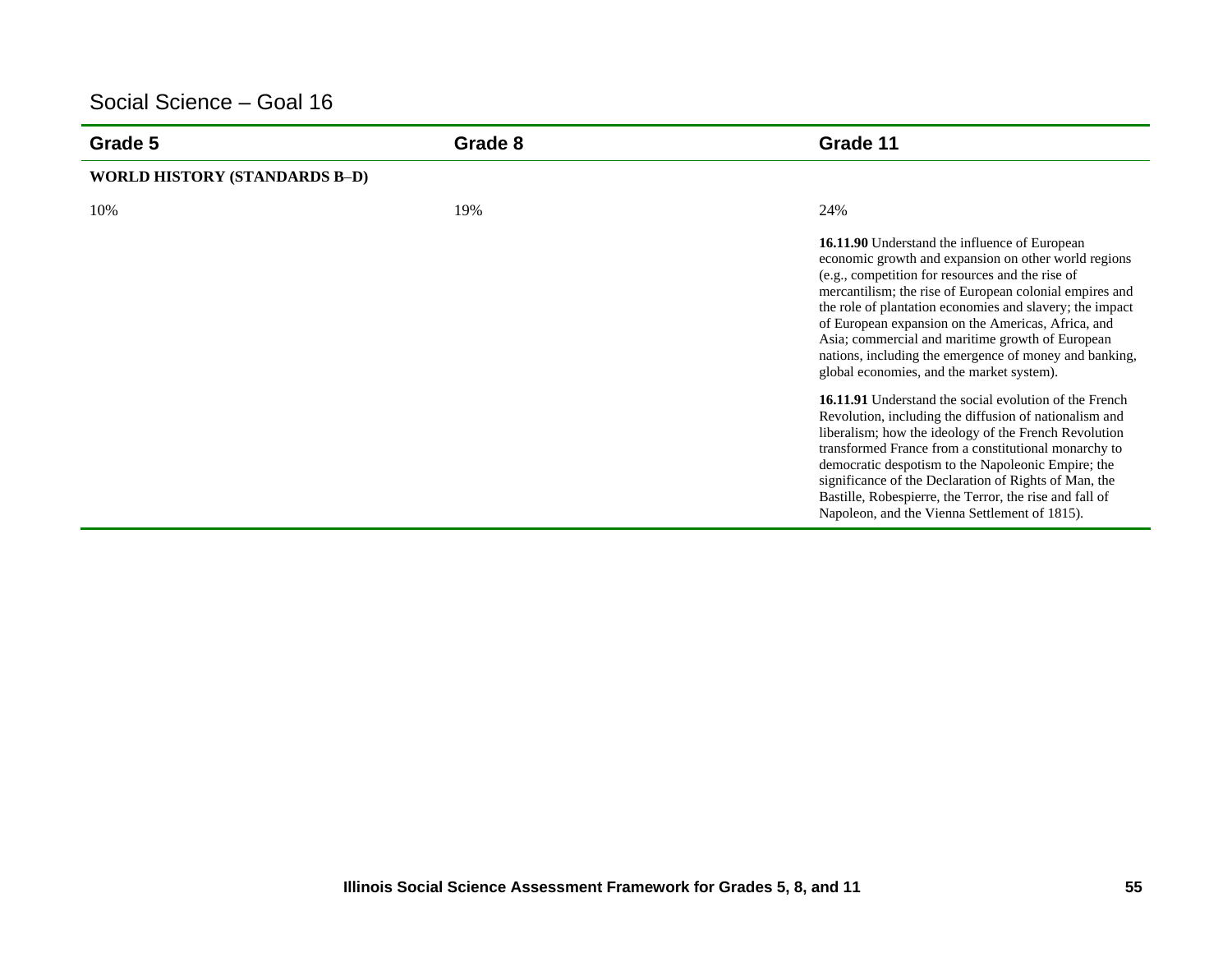| Grade 5                              | Grade 8 | Grade 11                                                                                                                                                                                                                                                                                                                                                                                                                                                                                                |
|--------------------------------------|---------|---------------------------------------------------------------------------------------------------------------------------------------------------------------------------------------------------------------------------------------------------------------------------------------------------------------------------------------------------------------------------------------------------------------------------------------------------------------------------------------------------------|
| <b>WORLD HISTORY (STANDARDS B-D)</b> |         |                                                                                                                                                                                                                                                                                                                                                                                                                                                                                                         |
| 10%                                  | 19%     | 24%                                                                                                                                                                                                                                                                                                                                                                                                                                                                                                     |
|                                      |         | 16.11.92 Make comparisons between the Latin American<br>revolutions and those in America, France, and Haiti (e.g.,<br>major ideas of John Locke, Charles-Louis Montesquieu,<br>Jean-Jacques Rousseau, Thomas Jefferson, and Simón<br>Bolívar and how their ideas influenced revolutions in<br>England, the U.S., France, and Latin America;<br>characteristics of Latin America's wars for<br>independence; features of revolutions in Haiti, Colombia<br>and Venezuela, Argentina, Chile, and Mexico). |
|                                      |         | 16.11.93 Identify the significance of economic theories<br>of Adam Smith, Karl Marx, and Thomas Malthus;<br>Understand the evolution of work and labor, the concept<br>of division of labor, and union movements; identify<br>improvements in production and transportation.                                                                                                                                                                                                                            |
|                                      |         | 16.11.94 Identify the impact of new technology that<br>emerged during the Industrial Revolution (e.g., the<br>inventions and discoveries of James Watt, Henry<br>Bessemer, Louis Pasteur, Thomas Edison, and Eli<br>Whitney; technological changes that promoted<br>industrialization in the textile industry of England).                                                                                                                                                                              |
|                                      |         | 16.11.95 Understand the ideas that influenced the<br>nationalist movements of the late 19th century (e.g., the<br>role of Garibaldi in the unification of Italy; the role of<br>Bismarck in the unification of Germany; how<br>nationalism spread across Europe with Napoleon and was<br>repressed under the Congress of Vienna and the Concert<br>of Europe until the Revolutions of 1848; rise of<br>competition among European nations).                                                             |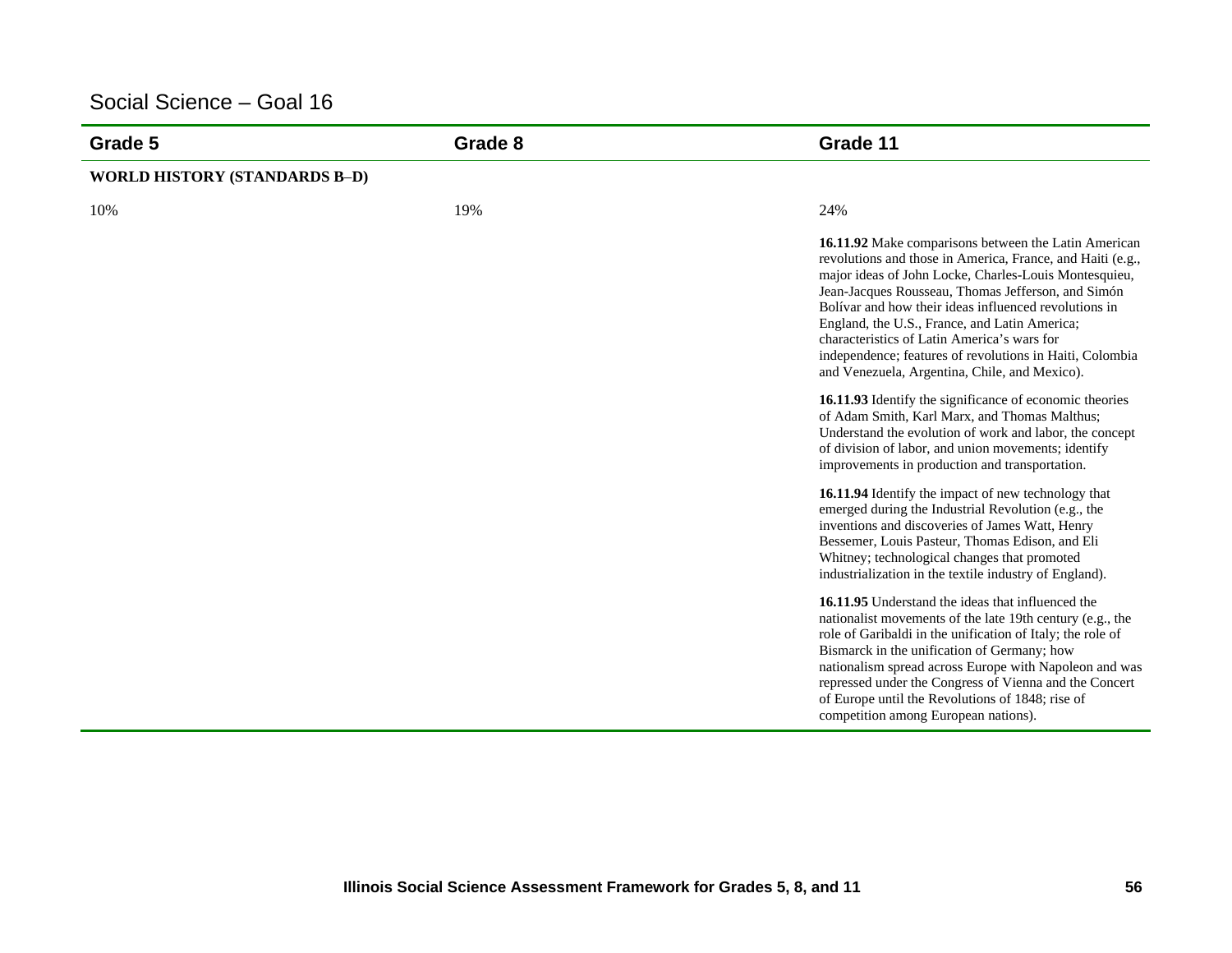| Grade 5                              | Grade 8 | Grade 11                                                                                                                                                                                                                                                                                                                                                                                                                                                                                      |
|--------------------------------------|---------|-----------------------------------------------------------------------------------------------------------------------------------------------------------------------------------------------------------------------------------------------------------------------------------------------------------------------------------------------------------------------------------------------------------------------------------------------------------------------------------------------|
| <b>WORLD HISTORY (STANDARDS B-D)</b> |         |                                                                                                                                                                                                                                                                                                                                                                                                                                                                                               |
| 10%                                  | 19%     | 24%                                                                                                                                                                                                                                                                                                                                                                                                                                                                                           |
|                                      |         | 16.11.96 Understand factors that influenced political<br>democracy and social justice in various world regions<br>(e.g., the effects of urbanization, British reform laws, and<br>the Revolutions of 1848 in Europe; the emancipation of<br>slaves in the United States; the emancipation of serfs;<br>the quest for and extension of universal male suffrage<br>and women's suffrage).                                                                                                       |
|                                      |         | 16.11.97 Understand resistance to European imperialism<br>in different world regions (e.g., the Zulu Wars in Africa,<br>the Sepoy Rebellion in India, and the Opium Wars and<br>Boxer Rebellion in China).                                                                                                                                                                                                                                                                                    |
|                                      |         | 16.11.98 Understand the origins and impact of European<br>imperial expansion (e.g., the economic roots of<br>imperialism; the relationship between the rise of<br>industrial economies and imperialism and colonialism;<br>the role of imperialist ideologies such as Social<br>Darwinism; characteristics of European colonialism in<br>Africa, Asia, and the Middle East).                                                                                                                  |
|                                      |         | 16.11.99 Analyze the causes and effects of the Industrial<br>Revolution in England, France, Germany, Japan, and the<br>United States.                                                                                                                                                                                                                                                                                                                                                         |
|                                      |         | 16.11.100 Understand the causes, effects, and unique<br>features of World War I (e.g., propaganda and<br>nationalism in mobilizing civilian population to support<br>the war; the nature of the war, including its<br>mechanization, weaponry, and trench warfare; human<br>rights violations and genocide; principal theaters of<br>battle, major turning points, and the importance of<br>geographic factors in military decisions and outcomes;<br>the impact of the war on civilization). |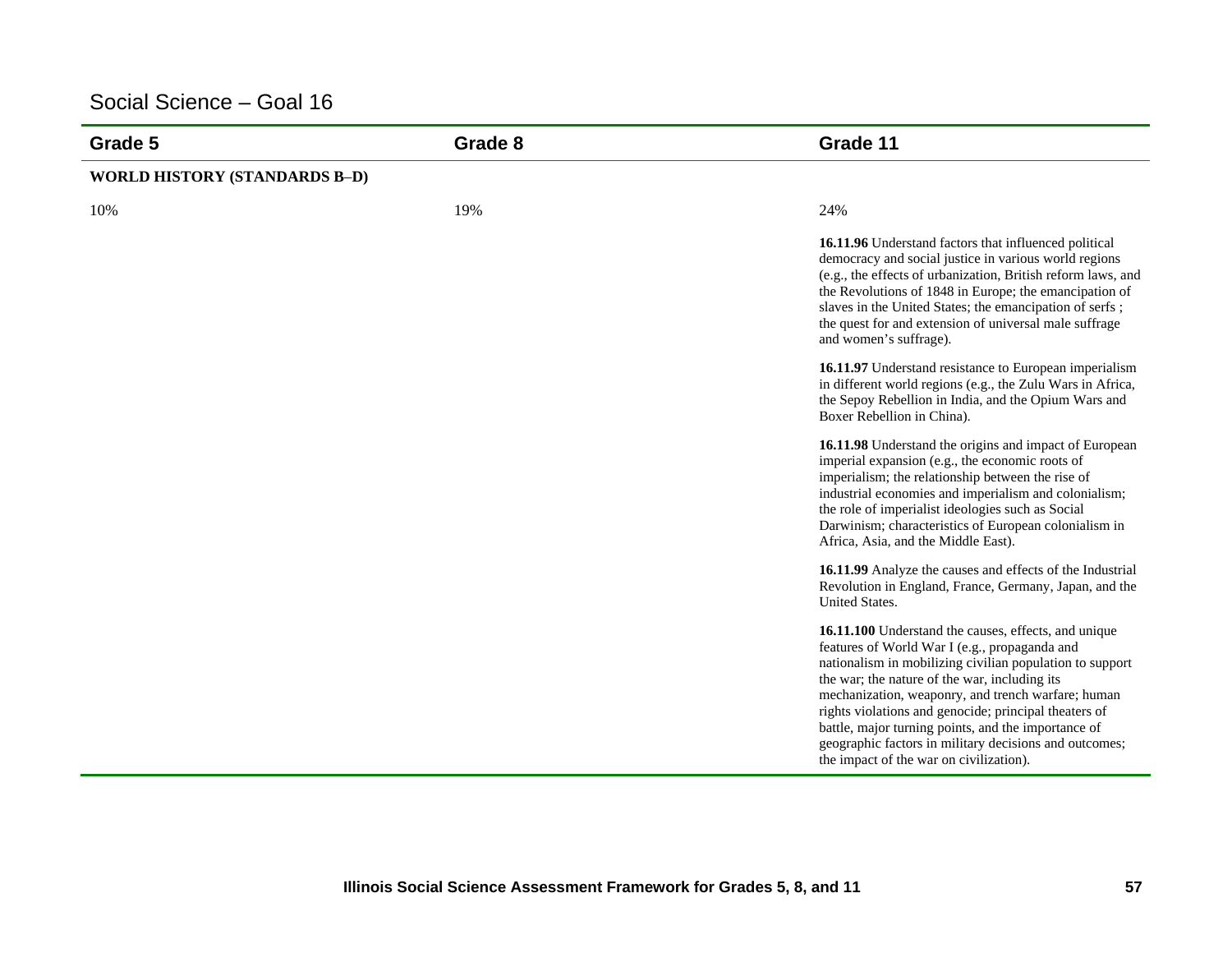| Grade 5                              | Grade 8 | Grade 11                                                                                                                                                                                                                                                                                                                                                                                                                                                                                                       |
|--------------------------------------|---------|----------------------------------------------------------------------------------------------------------------------------------------------------------------------------------------------------------------------------------------------------------------------------------------------------------------------------------------------------------------------------------------------------------------------------------------------------------------------------------------------------------------|
| <b>WORLD HISTORY (STANDARDS B-D)</b> |         |                                                                                                                                                                                                                                                                                                                                                                                                                                                                                                                |
| 10%                                  | 19%     | 24%                                                                                                                                                                                                                                                                                                                                                                                                                                                                                                            |
|                                      |         | 16.11.100 Understand the causes and consequences of<br>the Russian Revolution of 1917 (e.g., the rise of<br>Bolshevism; Lenin's use of totalitarian means to<br>maintain control: the rise of communism in Russia in<br>response to the failure of the Czarist government; the<br>impact of World War I on the revolution).                                                                                                                                                                                    |
|                                      |         | 16.11.101 Understand the establishment and<br>development of the Soviet Union (e.g., the role of the<br>Russian Revolution of 1905, the Russian Revolution of<br>1917, the Russian Civil War; the importance of<br>individuals such as Lenin, Stalin, and Trotsky; the New<br>Economic Policy; secret police and the purges).                                                                                                                                                                                  |
|                                      |         | 16.11.102 Understand the immediate and long-term<br>political and social effects of World War I (e.g.<br>widespread disillusionment with prewar institutions,<br>authorities, and values after World War I; colonial<br>rebellion and turmoil in Ireland and India, and attempts<br>to achieve stability in Europe; the impact of the war and<br>the resulting treaties on population changes, the<br>international economy, and shifts in geographic and<br>political borders of Europe and the Middle East). |
|                                      |         | 16.11.103 Understand the political, social, and economic<br>impact of the Depression including mass unemployment;<br>how different countries responded to the Depression,<br>including the New Deal in the United States, Nazism in<br>Germany, and British retrenchment.                                                                                                                                                                                                                                      |
|                                      |         | 16.11.104 Understand how the League of Nations and<br>treaties ending World War I addressed different groups<br>of people (e.g., the goals and negotiating roles of world<br>leaders; terms and influences of the Treaty of Versailles,<br>the Fourteen Points, and the U.S. rejection of the League<br>of Nations; how the failure of the League of Nations and<br>terms of the Treaty of Versailles contributed to the<br>outbreak of World War II).                                                         |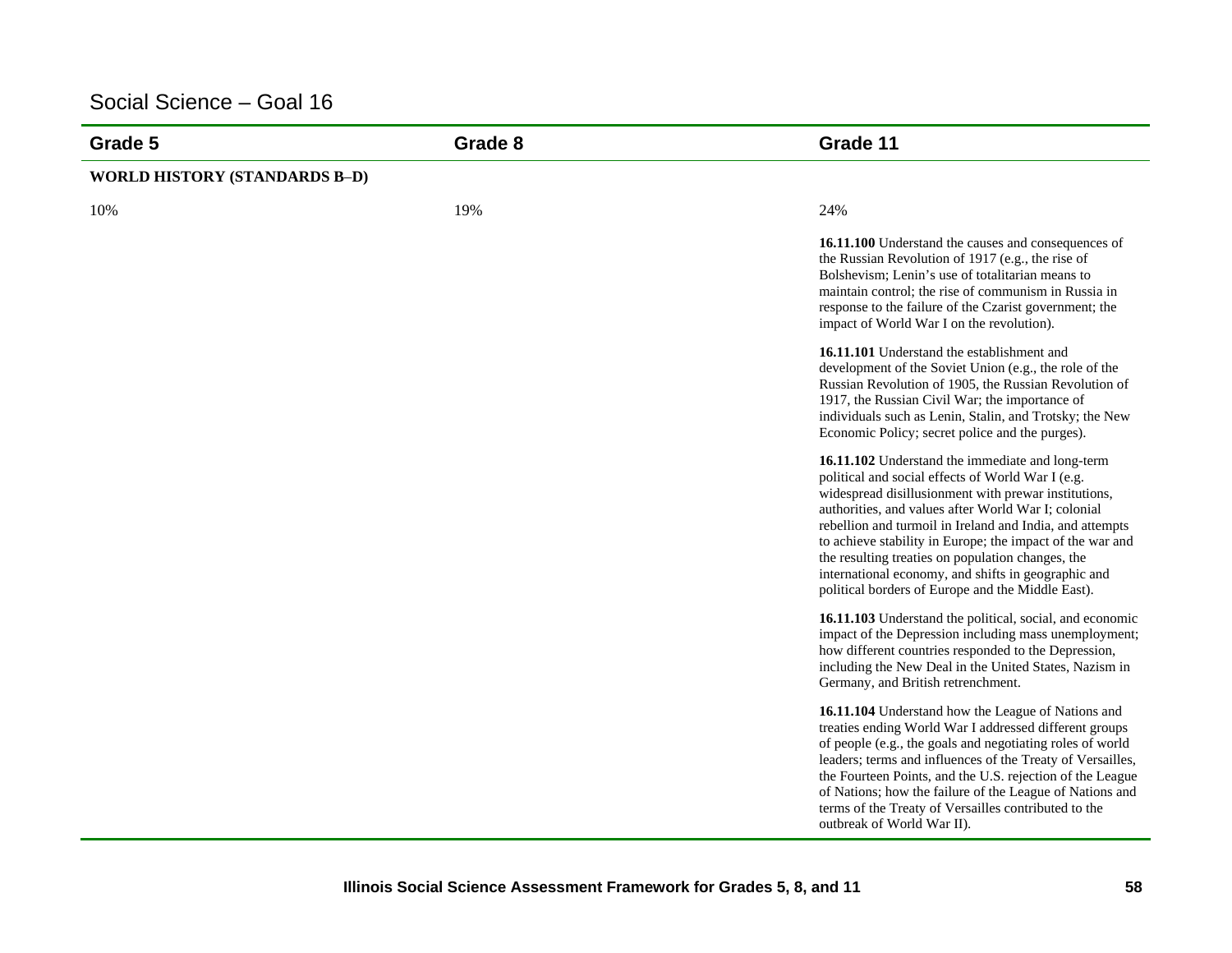| Grade 5                              | Grade 8 | Grade 11                                                                                                                                                                                                                                                                                                                                                                                                                                                                                                                                                                                                                                                                                                                                                                                                        |
|--------------------------------------|---------|-----------------------------------------------------------------------------------------------------------------------------------------------------------------------------------------------------------------------------------------------------------------------------------------------------------------------------------------------------------------------------------------------------------------------------------------------------------------------------------------------------------------------------------------------------------------------------------------------------------------------------------------------------------------------------------------------------------------------------------------------------------------------------------------------------------------|
| <b>WORLD HISTORY (STANDARDS B-D)</b> |         |                                                                                                                                                                                                                                                                                                                                                                                                                                                                                                                                                                                                                                                                                                                                                                                                                 |
| 10%                                  | 19%     | 24%                                                                                                                                                                                                                                                                                                                                                                                                                                                                                                                                                                                                                                                                                                                                                                                                             |
|                                      |         | 16.11.105 Understand the rise, aggression, and human<br>costs of totalitarian regimes in the Soviet Union,<br>Germany, Italy, and Japan (e.g., German, Italian, and<br>Japanese empire building; atrocities in China, including<br>the 1937 "Rape of Nanking" and the Nazi-Soviet Non-<br>Aggression Pact of 1939).                                                                                                                                                                                                                                                                                                                                                                                                                                                                                             |
|                                      |         | <b>16.11.106</b> Understand the causes, course, and outcome of<br>World War II (e.g., how the failure of the League of<br>Nations contributed to the outbreak of World War II; the<br>role of appeasement, nonintervention, and domestic<br>distractions in Europe and the U.S. prior to the outbreak<br>of war; major turning points of the war, including the<br>attack on Pearl Harbor and the battles of Midway, Kursk,<br>Normandy, Iwo Jima, and the Battle of the Bulge;<br>principal theaters of conflict, key strategic decisions of<br>the war; political, diplomatic, and military leaders,<br>including Churchill, Roosevelt, Emperor Hirohito, Hitler,<br>Mussolini, Stalin, MacArthur, and Eisenhower; the<br>internment of Japanese Americans and the decision to<br>drop atomic bombs on Japan. |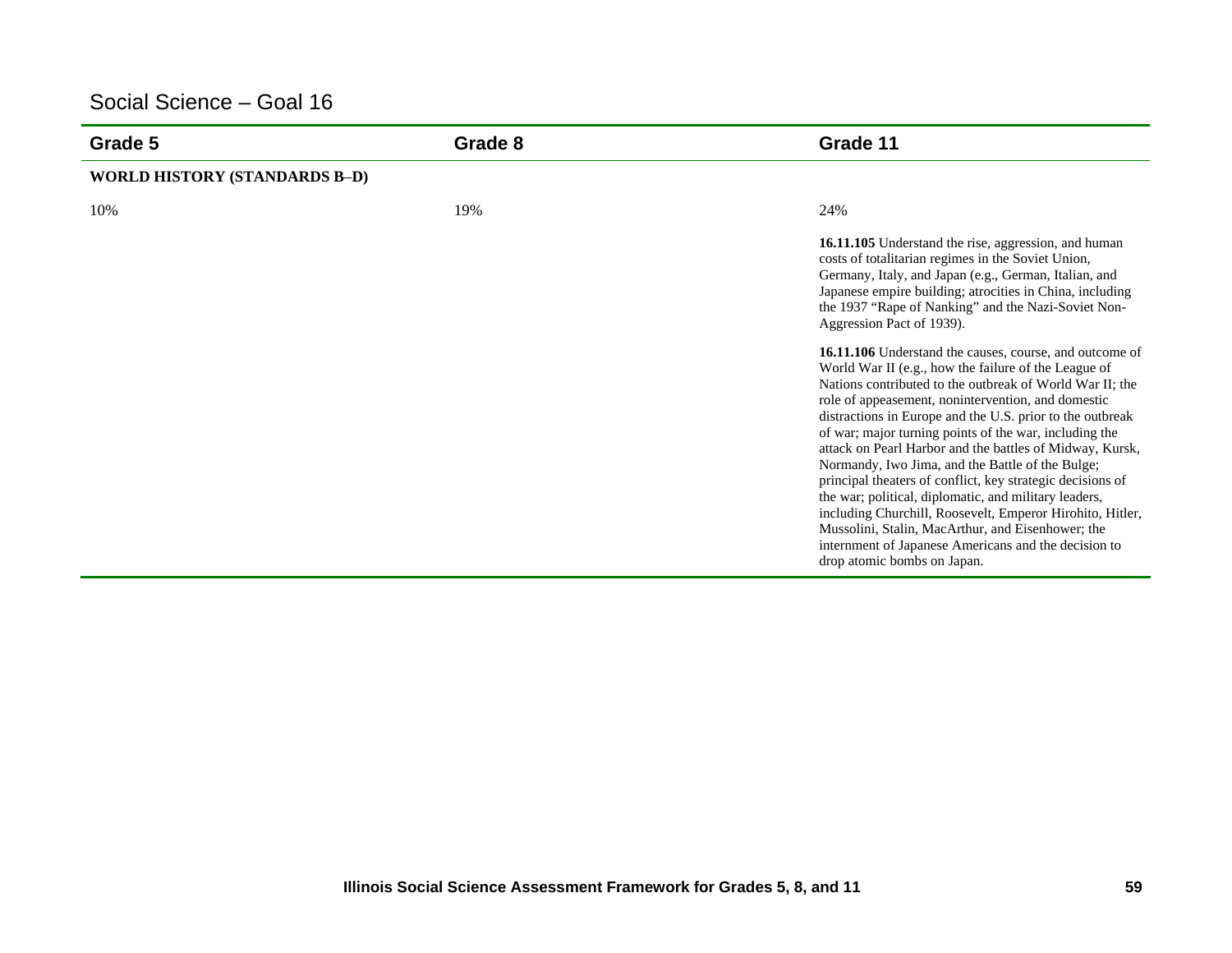| Grade 5                              | Grade 8 | Grade 11                                                                                                                                                                                                                                                                                                                                                                                                                                                                                                                                                                                                                                                                                                                                                                    |
|--------------------------------------|---------|-----------------------------------------------------------------------------------------------------------------------------------------------------------------------------------------------------------------------------------------------------------------------------------------------------------------------------------------------------------------------------------------------------------------------------------------------------------------------------------------------------------------------------------------------------------------------------------------------------------------------------------------------------------------------------------------------------------------------------------------------------------------------------|
| <b>WORLD HISTORY (STANDARDS B-D)</b> |         |                                                                                                                                                                                                                                                                                                                                                                                                                                                                                                                                                                                                                                                                                                                                                                             |
| 10%                                  | 19%     | 24%                                                                                                                                                                                                                                                                                                                                                                                                                                                                                                                                                                                                                                                                                                                                                                         |
|                                      |         | 16.11.107 Understand the Holocaust and its impact on<br>Jewish culture and European society (e.g., Nazi policies<br>and ideology of racial purity; the Holocaust and the<br>murder of six million Jewish civilians; the role of the<br>Holocaust in the context of World War II including war<br>crimes trials at Nuremberg).                                                                                                                                                                                                                                                                                                                                                                                                                                               |
|                                      |         | 16.11.108 Understand events in the development of the<br>Cold War (e.g., causes of the Cold War with the free<br>world on one side and Soviet client states on the other,<br>including competition in such places as Egypt, the<br>Congo, Vietnam, and Chile; uprisings in Poland [1952],<br>Hungary [1968], and Czechoslovakia [1968]; the<br>establishment of the Soviet bloc and Soviet control of<br>Eastern Europe; the significance of Cold War events and<br>conflicts, including the Cuban Missile Crisis, the Berlin<br>Blockade and Airlift, the Berlin Wall, the Korean War,<br>and Vietnam; the emergence of superpowers; the<br>establishment of the North Atlantic Treaty Organization<br>[NATO] and the Warsaw Pact; the threat of nuclear<br>annihilation). |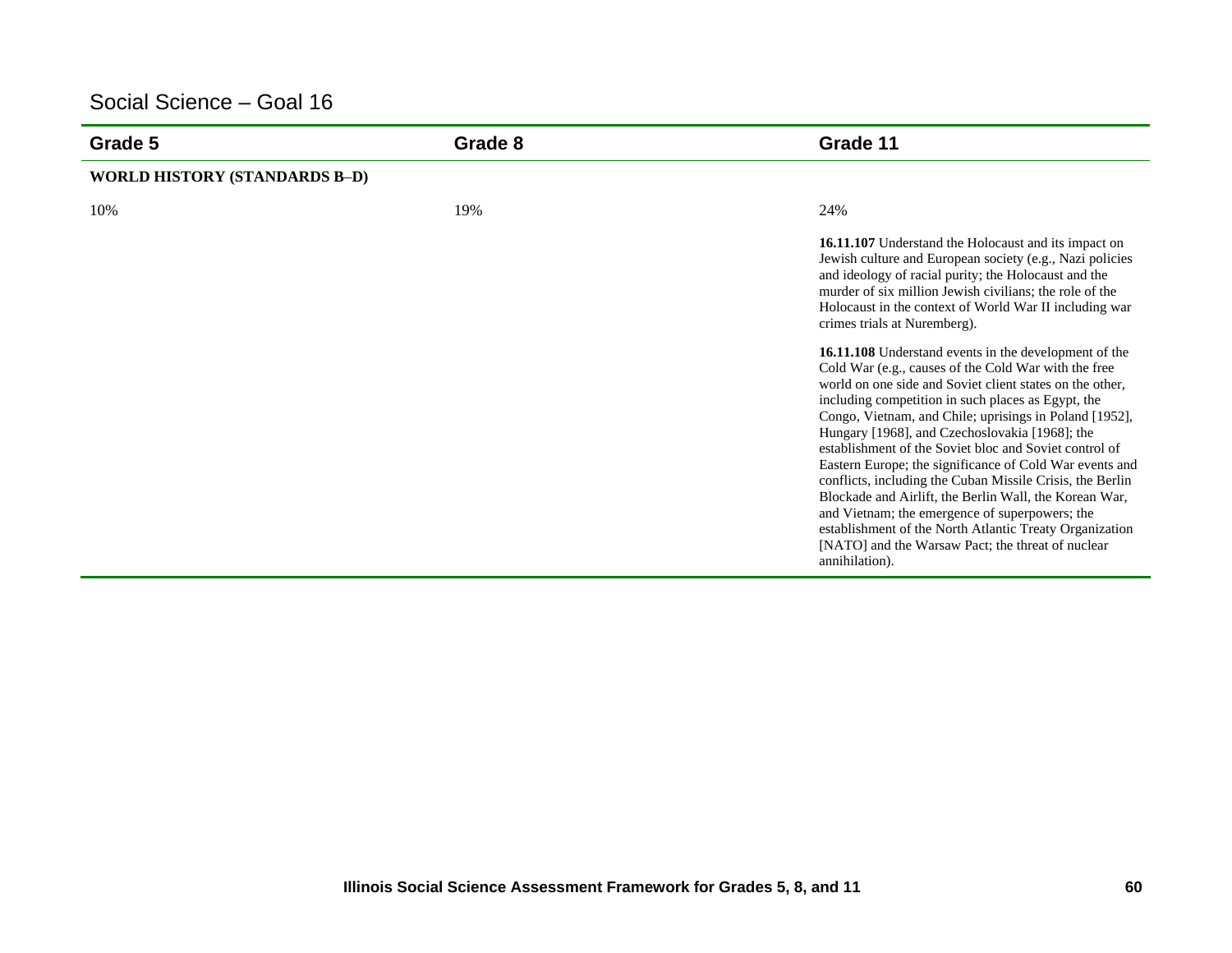| Grade 5                              | Grade 8 | Grade 11                                                                                                                                                                                                                                                                                                                                                |
|--------------------------------------|---------|---------------------------------------------------------------------------------------------------------------------------------------------------------------------------------------------------------------------------------------------------------------------------------------------------------------------------------------------------------|
| <b>WORLD HISTORY (STANDARDS B-D)</b> |         |                                                                                                                                                                                                                                                                                                                                                         |
| 10%                                  | 19%     | 24%                                                                                                                                                                                                                                                                                                                                                     |
|                                      |         | 16.11.109 Understand political and social change in the<br>Middle East after World War II (e.g., how nationalism<br>and conflicts developed in the Middle East; the creation<br>of the modern state of Israel).                                                                                                                                         |
|                                      |         | 16.11.110 Understand factors that brought about the<br>political and economic transformation of Western and<br>Eastern Europe after World War II (e.g., the importance<br>of the Truman Doctrine and the Marshall Plan in<br>supplying economic and military aid).                                                                                      |
|                                      |         | 16.11.111 Understand the purpose of political and<br>economic organizations such as the North Atlantic Treaty<br>Organization [NATO], the Warsaw Pact, and the<br>European Economic Community).                                                                                                                                                         |
|                                      |         | 16.11.112 Identify revolutionary movements in Asia in<br>the 20th century (e.g., characteristics of the Chinese Civil<br>War, the rise of Mao Tse Tung, his role in the Long<br>March, and subsequent upheavals in China, including the<br>Great Leap and the Cultural Revolution; the role of Ho<br>Chi Minh in French Indochina and the Vietnam War). |
|                                      |         | 16.11.113 Understand the persistence of nationalism,<br>militarism, and civil war in the Middle East, Africa,<br>Cambodia, and the Balkans into the late 20th century;<br>conflict and ethnic enmity in South Africa, Northern<br>Ireland, and Chile).                                                                                                  |
|                                      |         | 16.11.114 Identify the collapse of the Soviet Union;<br>analyze the impact of the collapse of the Soviet Union on<br>Eastern Europe and describe the role of various leaders,<br>including Gorbachev, Yeltsin, Sakharov, Solzhenitsyn<br>and Lech Walesa.                                                                                               |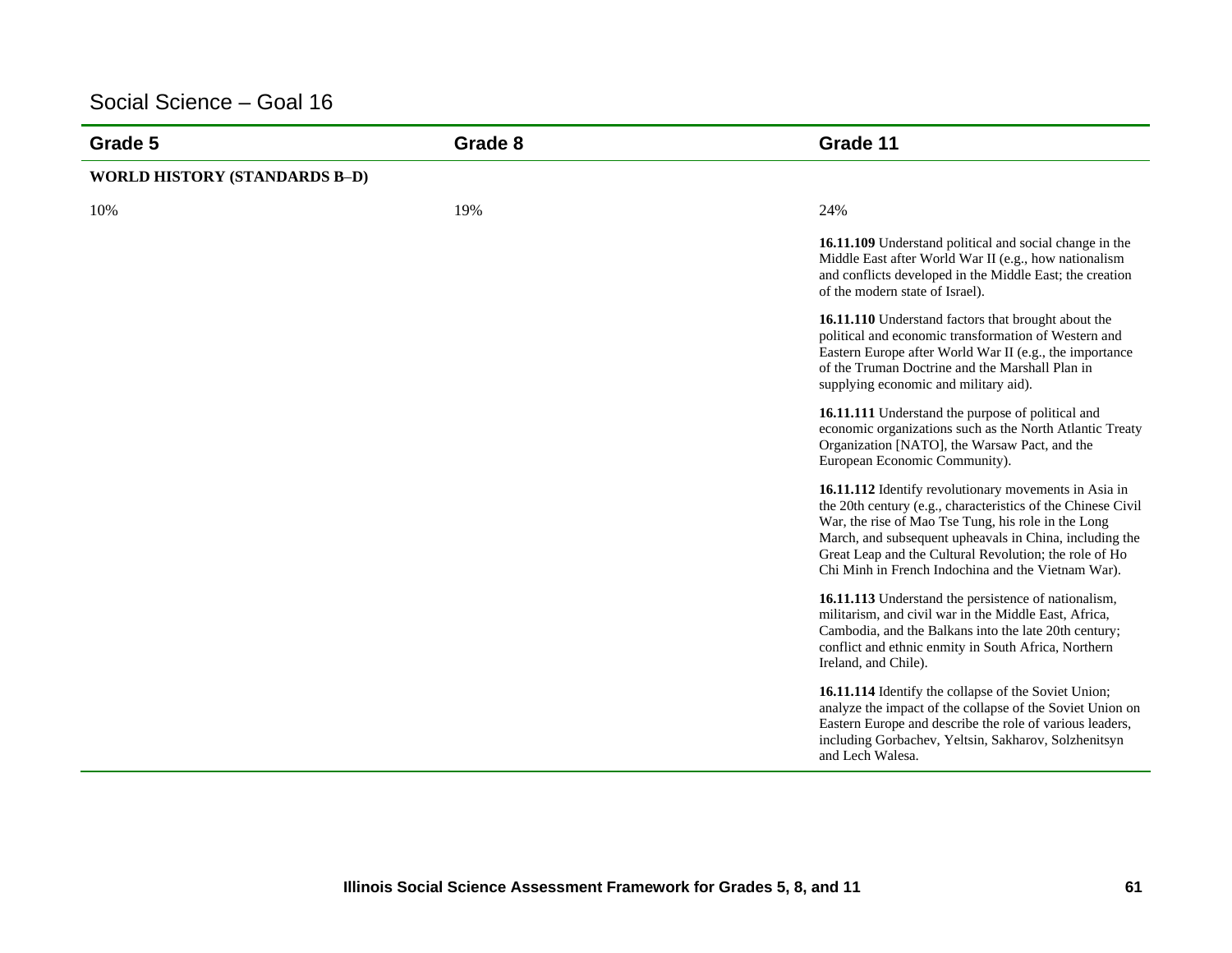| Grade 5                                                                                                                                                                                                                                 | Grade 8                                                                                                                                                                                                                                                                               | Grade 11                                                                                                                                                                                                                                                                       |  |
|-----------------------------------------------------------------------------------------------------------------------------------------------------------------------------------------------------------------------------------------|---------------------------------------------------------------------------------------------------------------------------------------------------------------------------------------------------------------------------------------------------------------------------------------|--------------------------------------------------------------------------------------------------------------------------------------------------------------------------------------------------------------------------------------------------------------------------------|--|
| <b>ENVIRONMENTAL HISTORY (EMBEDDED IN STANDARDS B-D)</b>                                                                                                                                                                                |                                                                                                                                                                                                                                                                                       |                                                                                                                                                                                                                                                                                |  |
| 3%                                                                                                                                                                                                                                      | 3%                                                                                                                                                                                                                                                                                    | 2%                                                                                                                                                                                                                                                                             |  |
| 16.5.90 Identify how people in hunting and gathering<br>societies adapted to their respective environments.                                                                                                                             | 16.8.95 Identify how competition between groups for the<br>same land affects the environment.                                                                                                                                                                                         | <b>16.11.115</b> Understand the effect of a significant<br>migration of people from one region to another; identify<br>significant large migrations in history (e.g., crossing of<br>the land bridge from Asia to North America; major<br>immigration and refugee movements).  |  |
| 16.5.91 Identify the similarities in the geographic conditions<br>of the four river valley civilizations (Mesopotamia, Egypt,<br>India, and China), including: fertile soil, uncertain rainfall,<br>and disastrous floods.              | 16.8.96 Identify the importance of river valleys to the<br>development of the early civilizations and describe how<br>people in early civilizations (Mesopotamia, Egypt, India, and<br>China) shaped their environments during the agricultural<br>revolution of 4000 B.C. -1000 A.D. | 16.11.116 Understand the effects of significant<br>environmental disasters (extreme drought, nuclear<br>accidents, hurricanes, earthquakes, monsoons) and<br>attempts to mitigate them (improved weather prediction,<br>increased regulations concerning hazardous materials). |  |
| 16.5.92 Identify the environmental factors that drew settlers<br>to Illinois and the surrounding region.                                                                                                                                | <b>16.8.97</b> Identify how early settlers in Illinois and the U.S.<br>adapted to, used and changed the environment prior to 1818.                                                                                                                                                    | 16.11.117 Identify the effect of environmental<br>regulations on the property rights of individuals.<br>Understand the long-term effects (to modern times) of<br>the industrial revolution on the environment.                                                                 |  |
| 16.5.93 Identify the influence of individuals and events<br>associated with the development of the conservation<br>movement in the U.S., including: John Muir, Theodore<br>Roosevelt and the creation of the U.S. National Park System. | 16.8.98 Identify environmental factors that influenced the<br>development of transportation and trade in Illinois, including<br>the growth of Chicago on the Mississippi River.                                                                                                       | 16.11.118 Understand global environmental issues such<br>as climate change and the ways in which countries have<br>cooperated to address them.                                                                                                                                 |  |
| 16.5.94 Distinguish between renewable and nonrenewable<br>resources.                                                                                                                                                                    | 16.8.99 Analyze the effects of a significant invention or<br>technological innovation on the physical and cultural<br>environment of one of the world's regions, including: the<br>wheel, canals and railroads.                                                                       | 16.11.119 Analyze the relationship between political and<br>environmental causes of famine.                                                                                                                                                                                    |  |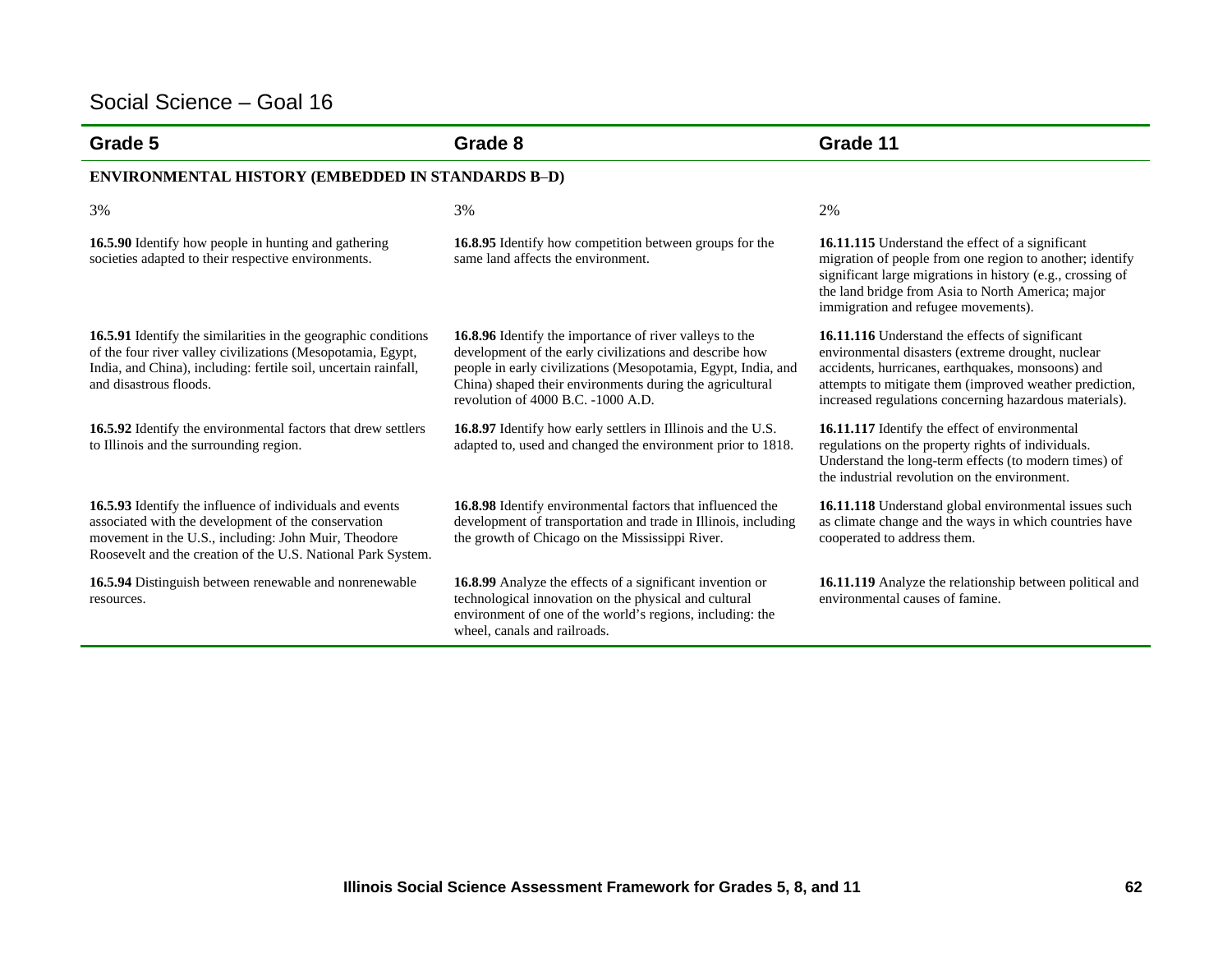the French and Indian War; George Rogers Clark and the

1832; the introduction of railroads; Abraham Lincoln, Ulysses S. Grant, and the Civil War; the founding of University of Illinois in 1867; the Great Chicago Fire of 1871; Cyrus McCormick; John Deere; Jane Addams' Hull

War II; ; the Illinois experience with the civil rights

center for trade.

**Grade 5 Grade 8 Grade 11** 

#### **ILLINOIS HISTORY: EVENTS, TRENDS, AND INDIVIDUALS (EMBEDDED IN STANDARDS B** –**D)**

 $4\%$  2%

**16.5.95** Identify significant historical events and individuals in Illinois history, including: the Illini; French colonization; American Revolution; Jean-Baptist-Point DuSable and the origins of Chicago; the War of 1812 and the Massacre at Fort Dearborn; Erie Canal immigration; the Blackhawk War of House; the 1893 World's Fair; Illinois citizens see the world in World War I; Prohibition and crime in the Roaring 20s; Depression; Illinois industry and the atomic bomb in World movement; highway, rail, and air transportation in Illinois; the global economy; the development of Chicago as a major **16.8.100** Identify significant historical events and individuals in Illinois history, including: Cahokia; environmental changes made by early settlers; French explorers (e.g., Jacques Marquette, Louis Joliet, and Robert Cavelier La Salle; the Northwest Ordinance of 1787 and Louisiana Purchase of 1803; the Mormons; the Galena lead mines; labor strife in the late 1800s; the Pullman strike; the roaring 20s; the significance of "Rosie the Riveter" the great migration from the south in World War II; Marshall Field; Joseph McCormick; the Chicago Tribune and Thomas Dewey as winner; Martin Luther King and the civil rights movement in Illinois; the opening of the St. Lawrence seaway in 1959; protests against the Vietnam War; the significance of the 1973 Sears Tower (then the world's tallest); the growth of minority voter populations; Illinois and global economy.

**16.11.120** Identify significant historical events and individuals in Illinois history, including: Gilded Age contrasted with labor and women's movements; Democratic-affiliated urban areas and Republican suburbs in the 20th century; growing multiethnicity across Illinois; Reagan from Illinois (Dixon) ; change from "rust belt" to service economy in Illinois; Mayor Richard Daley ; rights of protesters; industry moving out of cities.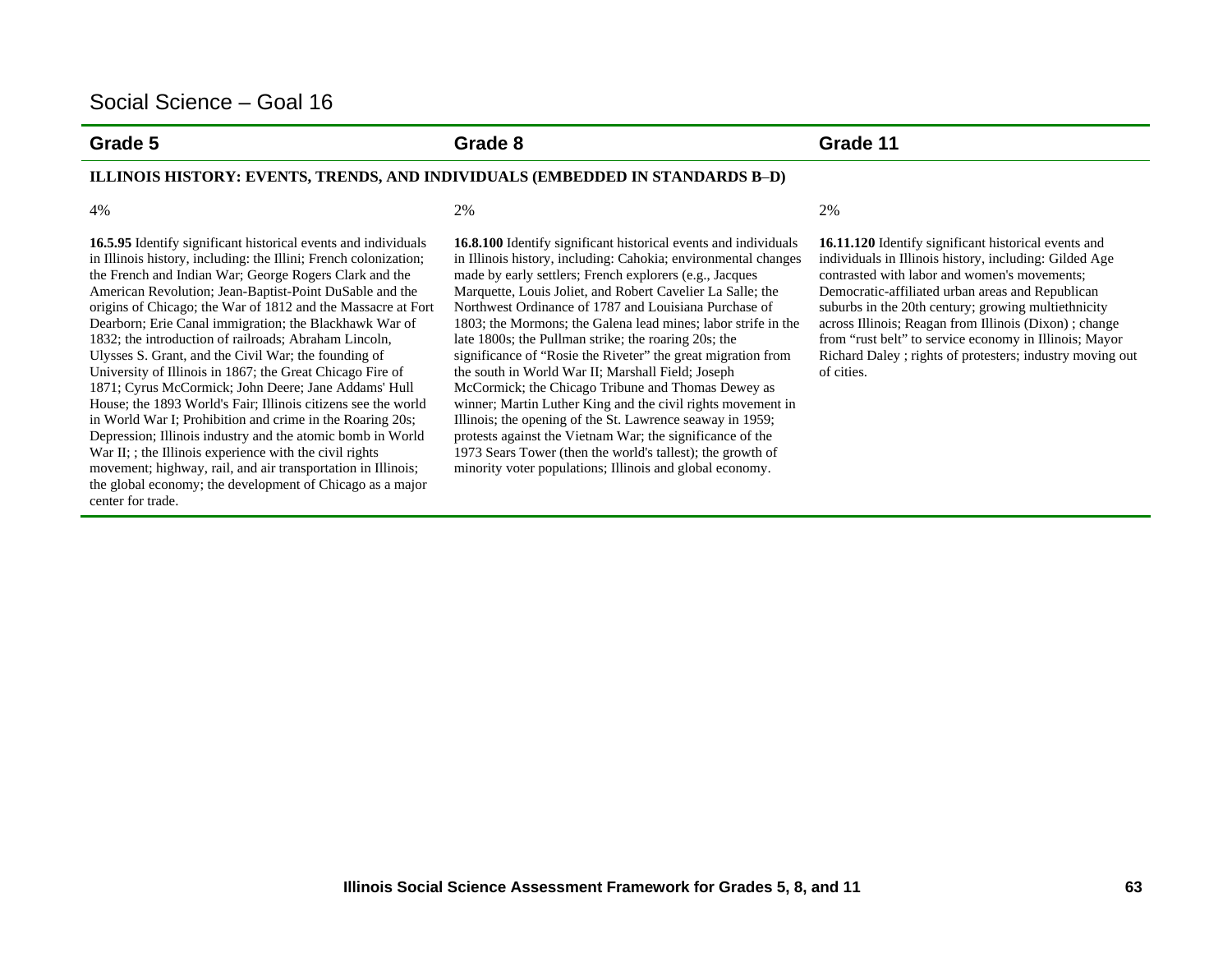| Grade 5                                                                                                                                                                                                             | Grade 8                                                                                                                                                                                                                                                                                          | Grade 11                                                                                                                                                                                                                                                    |
|---------------------------------------------------------------------------------------------------------------------------------------------------------------------------------------------------------------------|--------------------------------------------------------------------------------------------------------------------------------------------------------------------------------------------------------------------------------------------------------------------------------------------------|-------------------------------------------------------------------------------------------------------------------------------------------------------------------------------------------------------------------------------------------------------------|
| PLACES, REGIONS, AND FEATURES ON THE EARTH (STANDARD A)                                                                                                                                                             |                                                                                                                                                                                                                                                                                                  |                                                                                                                                                                                                                                                             |
| 5%                                                                                                                                                                                                                  | 4%                                                                                                                                                                                                                                                                                               | 5%                                                                                                                                                                                                                                                          |
| 17.5.01 Use map and globe skills to compare the physical<br>characteristics of places including soils, land forms,<br>vegetation, wildlife, climate and natural hazards.                                            | 17.8.01 Use maps to interpret the economic, physical, and<br>political geography of regions, states and countries.                                                                                                                                                                               | 17.11.01 Illustrate the spatial dynamics of contemporary<br>and historical events (e.g., interpret data from a map of<br>the spread of the Black Plague in Europe or the spread of<br>radiation from the Chernobyl accident in the former<br>Soviet Union). |
| 17.5.02 Use maps and other geographic representations and<br>instruments to identify: the continents, the oceans, major<br>American rivers and lakes, the 50 states and their capitals and<br>major world capitals. | 17.8.02 Use maps and other geographic representations and<br>instruments to gather and interpret information about people,<br>places and environments, including: the continents, the<br>oceans, major American rivers and lakes, the 50 states and<br>their capitals, and major world capitals. | 17.11.02 Interpret maps, tables, graphs, charts and<br>diagrams to depict current world events, including maps<br>showing changing political boundaries.                                                                                                    |
| 17.5.03 Identify map features and evaluate the usefulness of<br>different geographic representations for different purposes.                                                                                        | 17.8.03 Demonstrate understanding of latitude and longitude.                                                                                                                                                                                                                                     | 17.11.03 Interpret maps, tables, graphs, charts and<br>diagrams that depict current world events, including<br>maps showing changing political boundaries.                                                                                                  |
| 17.5.04 Identify how major urban centers in Illinois are<br>connected to each other and to the United States, including<br>transportation arteries and communications systems.                                      | 17.8.04 Develop maps and flowcharts showing major patterns<br>of movement of people and commodities (e.g., international<br>trade in petroleum).                                                                                                                                                 | 17.11.04 Evaluate specific technologies to determine<br>their usefulness in analyzing selected geographic<br>problems, including aerial photographs and satellite-<br>produced imagery.                                                                     |
| 17.5.05 Know the difference between absolute and relative<br>location.                                                                                                                                              | 17.8.05 Identify how current atlases are organized and locate<br>the most appropriate maps and graphics in an atlas to answer<br>specific questions about geographic issues, including<br>topography and transportation routes.                                                                  |                                                                                                                                                                                                                                                             |
| 17.5.06 Identify time zones and explain why there are<br>different time zones in different parts of the world.                                                                                                      | 17.8.06 Identify/define various climactic regions, including:<br>desert, tropic, sub tropic, and tundra.                                                                                                                                                                                         |                                                                                                                                                                                                                                                             |
| 17.5.07 Locate places using cardinal directions.                                                                                                                                                                    | 17.8.07 Understand the function and identify the location of<br>the international dateline.                                                                                                                                                                                                      |                                                                                                                                                                                                                                                             |
|                                                                                                                                                                                                                     | 17.8.08 Locate places based on cardinal and ordinal<br>directions, latitude and longitude, the equator, prime<br>meridian, the tropics, the hemispheres, time zones, and the<br>international dateline.                                                                                          |                                                                                                                                                                                                                                                             |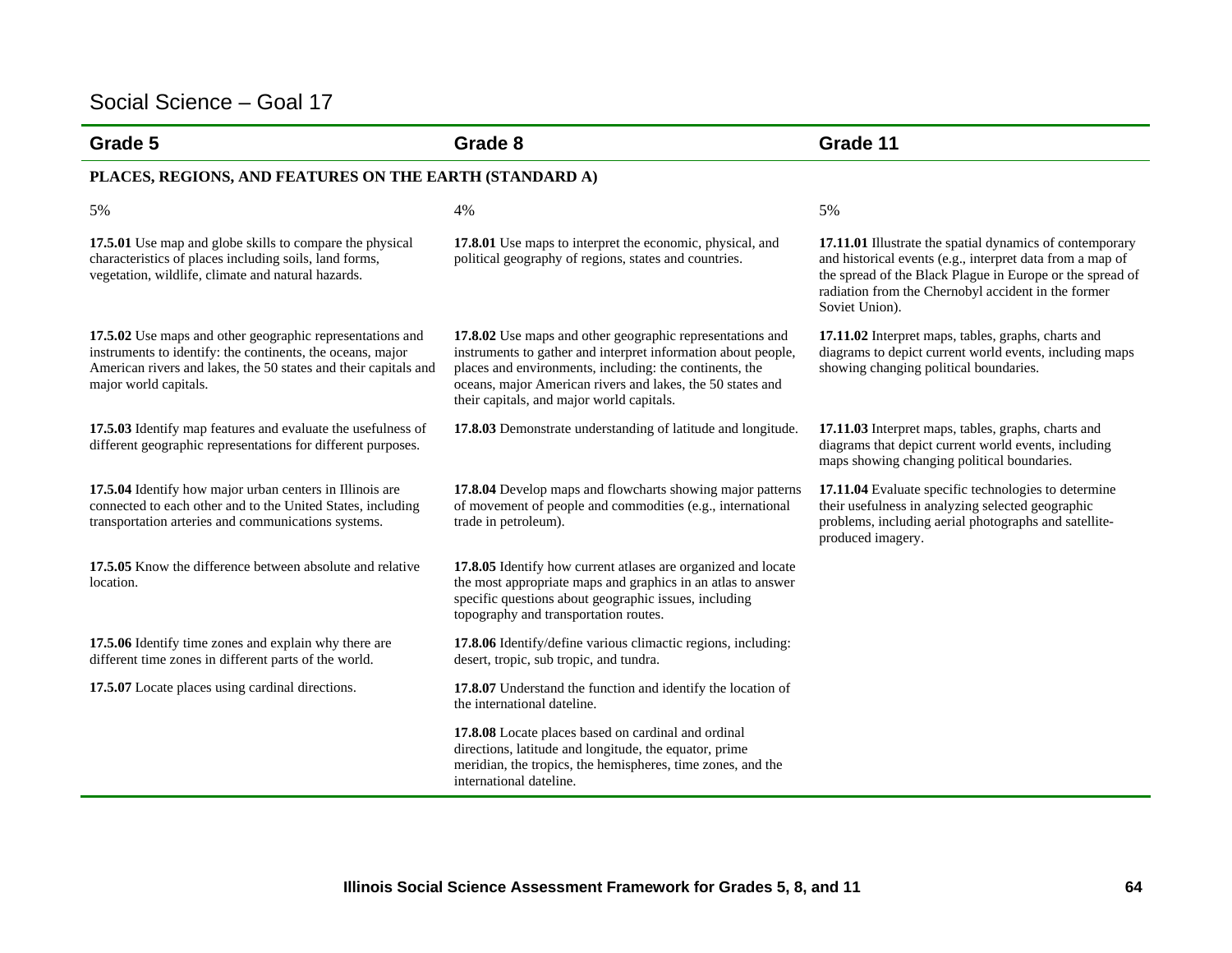| Grade 5                                                                                                                                   | Grade 8                                                                                                                               | Grade 11                                                                                                                                                                                     |
|-------------------------------------------------------------------------------------------------------------------------------------------|---------------------------------------------------------------------------------------------------------------------------------------|----------------------------------------------------------------------------------------------------------------------------------------------------------------------------------------------|
| EARTH'S PHYSICAL SYSTEMS (STANDARD B)                                                                                                     |                                                                                                                                       |                                                                                                                                                                                              |
| 4%                                                                                                                                        | 5%                                                                                                                                    | 3%                                                                                                                                                                                           |
| 17.5.08 Understand the relationship between plants and<br>animals in a local ecosystem.                                                   | <b>17.8.09</b> Identify various ecosystems, including desert, prairie,<br>flood plain, forest, and tundra.                            | 17.11.05 Understand the demography of major U.S.<br>regions.                                                                                                                                 |
| 17.5.09 Define and distinguish among rural, urban and<br>suburban areas.                                                                  | 17.8.10 Identify the major crops and/or agricultural outputs of<br>U.S. state and regional economies.                                 | 17.11.06 Evaluate global environmental changes to<br>determine whether the changes are a result of human<br>actions, natural causes or both.                                                 |
| 17.5.10 Understand how and why people alter the physical<br>environment to meet their needs by: tree-cutting, mining and<br>raising food. | 17.8.11 Identify how physical and human processes shape<br>spatial patterns including erosion, agriculture and settlement.            | 17.11.07 Analyze the global distribution of natural<br>resources to determine the relationship of resource<br>availability to international problems.                                        |
|                                                                                                                                           | 17.8.12 Identify how erosional agents (e.g., water and ice)<br>produce distinctive landforms (e.g., badlands and glacial<br>valleys). | 17.11.08 Predict the effects of an extreme weather<br>phenomenon on the physical environment (e.g., a<br>hurricane's impact on a coastal ecosystem).                                         |
|                                                                                                                                           |                                                                                                                                       | 17.11.09 Understand the ocean circulation system and<br>the way it affects world climate patterns.                                                                                           |
|                                                                                                                                           |                                                                                                                                       | 17.11.10 Identify the patterns of features associated with<br>the margins of tectonic plates such as earthquake zones<br>and volcanic activity (e.g., San Andreas fault, "Ring of<br>Fire"). |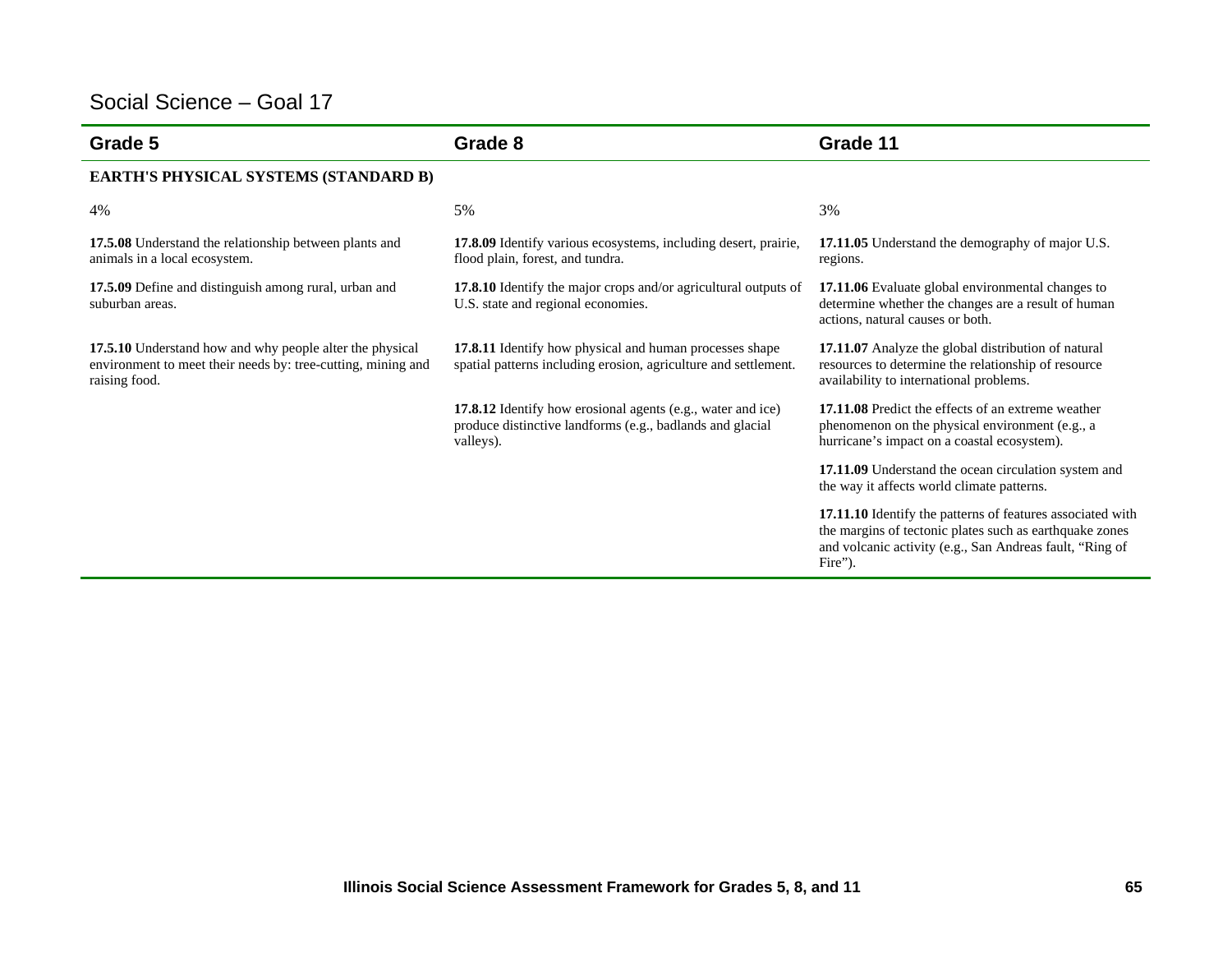| Grade 5                                                                                                 | Grade 8                                                                                                                                                                            | Grade 11                                                                                                                                                |
|---------------------------------------------------------------------------------------------------------|------------------------------------------------------------------------------------------------------------------------------------------------------------------------------------|---------------------------------------------------------------------------------------------------------------------------------------------------------|
| <b>GEOGRAPHY AND SOCIETY (STANDARD C)</b>                                                               |                                                                                                                                                                                    |                                                                                                                                                         |
| 5%                                                                                                      | 5%                                                                                                                                                                                 | 5%                                                                                                                                                      |
| 17.5.11 Identify resources whose value has changed over<br>time as technology has changed (e.g., coal). | 17.8.13 Identify the causes for different patterns in population<br>density.                                                                                                       | 17.11.11 Identify different land use areas within cities in<br>Illinois and the United States (residential, commercial,<br>and recreational).           |
|                                                                                                         | 17.8.14 Identify the basic aspects of cultures in major<br>continental regions and world capitals and understand their<br>relationship to the region, country or city's geography. | 17.11.12 Identify how the uneven distribution of<br>resources can result in global conflict and cooperation<br>among nations.                           |
|                                                                                                         | 17.8.15 Identify patterns of natural resource distribution (e.g.,<br>petroleum, timber) in various regions of the U.S. and the<br>world                                            | 17.11.13 Examine print and nonprint media reports to<br>determine regional differences in environmental<br>problems.                                    |
|                                                                                                         | 17.8.16 Compare the causes and effects of natural hazards<br>that occur in Illinois with those occurring in other states.                                                          | 17.11.14 Understand the relationship between national<br>identity and geography; identify border conflicts from<br>history and in contemporary society. |
|                                                                                                         | 17.8.17 Identify the relationships among location of<br>resources, population distribution and economic activities,<br>including: transportation, trade and communications.        |                                                                                                                                                         |
|                                                                                                         | 17.8.18 Identify ways that human behavior could be changed<br>to ameliorate specific environmental problems (e.g., reducing<br>litter, altering fishing patterns).                 |                                                                                                                                                         |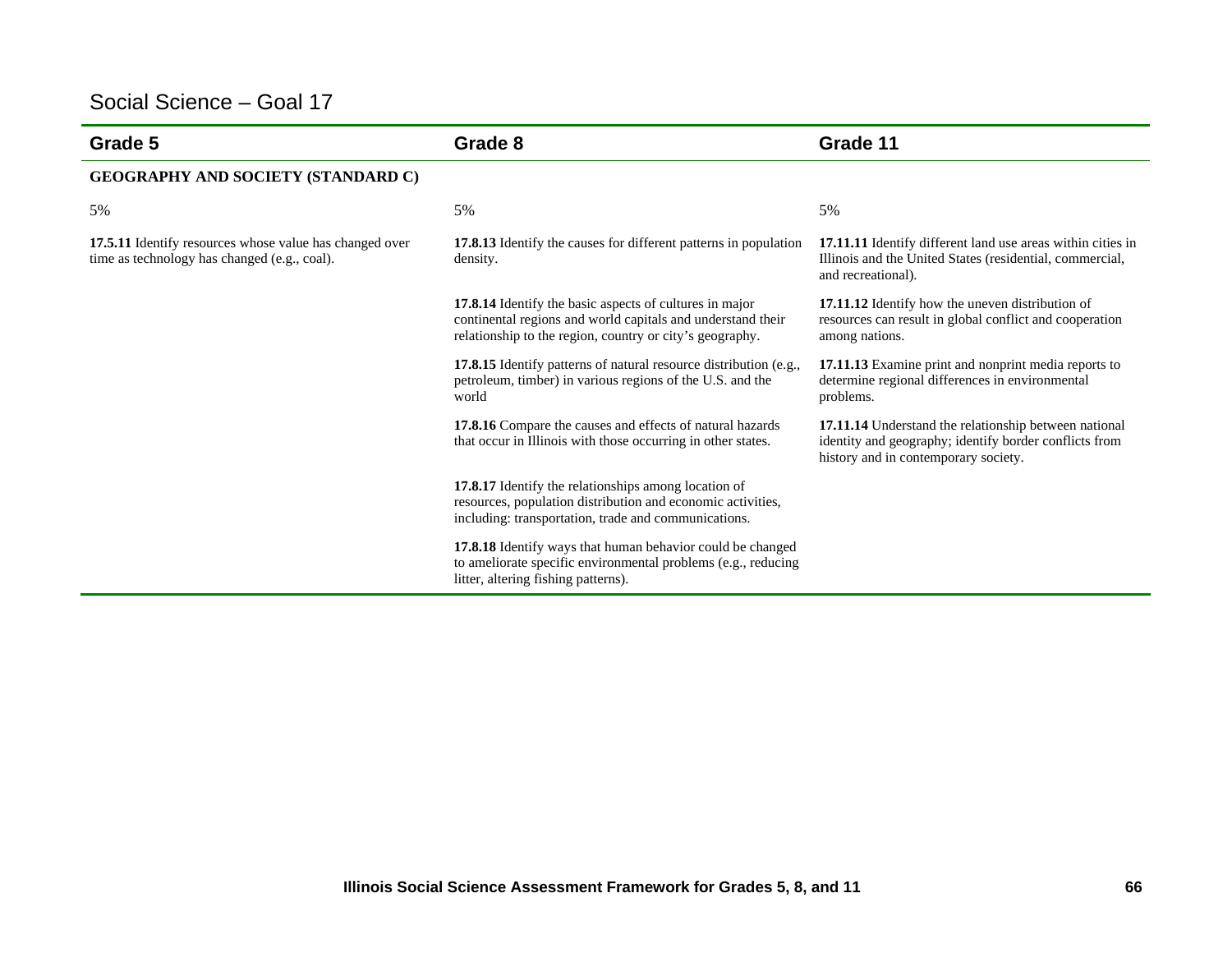| Grade 5                                                                                                                                                                                                                                                                             | Grade 8                                                                                                                                                                               | Grade 11                                                                                                                                                                                    |
|-------------------------------------------------------------------------------------------------------------------------------------------------------------------------------------------------------------------------------------------------------------------------------------|---------------------------------------------------------------------------------------------------------------------------------------------------------------------------------------|---------------------------------------------------------------------------------------------------------------------------------------------------------------------------------------------|
| <b>GEOGRAPHY AND HISTORY (STANDARD D)</b>                                                                                                                                                                                                                                           |                                                                                                                                                                                       |                                                                                                                                                                                             |
| 4%                                                                                                                                                                                                                                                                                  | 4%                                                                                                                                                                                    | 5%                                                                                                                                                                                          |
| 17.5.12 Understand how the physical geography of a place<br>can help or hinder the development of human settlement or<br>civilization [e.g., natural boundaries (e.g., oceans, mountains<br>or deserts); the presence or absence of water, fertile soil,<br>rainfall, or flooding]. | <b>17.8.19</b> Compare and contrast historical and contemporary<br>depictions of the same place using a variety of sources,<br>including: landscape paintings, photographs, and maps. | <b>17.11.15</b> Identify how human characteristics of a place<br>are influenced by acculturation (e.g., Spanish culture in<br>Middle and South America and the Southwestern U.S.).          |
| 17.5.13 Interpret the geographic history of a place from a<br>variety of sources, including: oral interviews, maps,<br>photographs and public records.                                                                                                                              |                                                                                                                                                                                       | <b>17.11.16</b> Identify in terms of economic and social factors<br>examples of the major population movements in U.S. and<br>world history.                                                |
| 17.5.14 Identify the historical, cultural, economic and<br>geographic factors that led to the formation of distinct<br>regional identities in the United States.                                                                                                                    |                                                                                                                                                                                       | 17.11.17 Identify how the human use of resources has<br>changed over time and how these changes have affected<br>settlement patterns (e.g., discovery of gold in California<br>and Alaska). |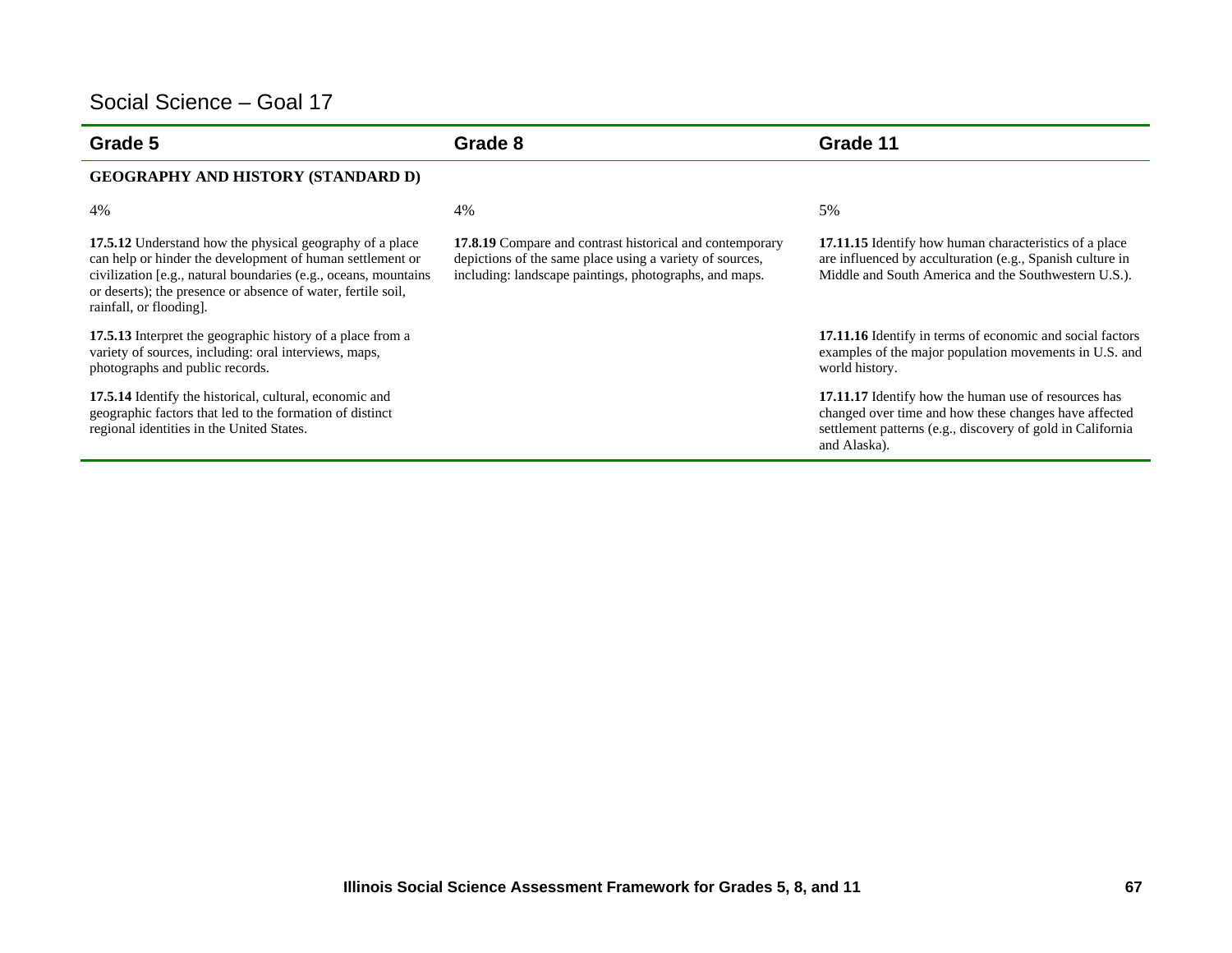| Grade 5                                                                                                                                               | Grade 8                                                                                               | Grade 11                                                                                                  |
|-------------------------------------------------------------------------------------------------------------------------------------------------------|-------------------------------------------------------------------------------------------------------|-----------------------------------------------------------------------------------------------------------|
| ILLINOIS GEOGRAPHY (EMBEDDED IN STANDARDS A-D)                                                                                                        |                                                                                                       |                                                                                                           |
| 4%                                                                                                                                                    | 2%                                                                                                    | 2%                                                                                                        |
| 17.5.15 Analyze how the physical features of Illinois have<br>affected the settlement patterns of the state (e.g., rivers,<br>valleys, and prairies). | 17.8.20 Identify Illinois geographical advantages.                                                    | 17.11.18 Use data to explain Illinois migration patterns<br>for humans and wildlife.                      |
| 17.5.16 Use maps and geographic data to compare and make<br>decisions about people, places, and environments in Illinois.                             | 17.8.21 Compare past and present human settlement patterns<br>in Illinois in relation to geography.   | 17.11.19 Interpret demographic data for Illinois.                                                         |
| 17.5.17 Identify natural resource locations, human settlement<br>patterns, and transportation networks in Illinois.                                   | 17.8.22 Understand why some wildlife is increasing in<br>suburban and urban Illinois.                 | 17.11.20 Identify reasons for and consequences of levee<br>building and deep tunnel projects in Illinois. |
| 17.5.18 Identify sources of pollution and effects of erosion on<br>Illinois' environment.                                                             | 17.8.23 Compare Illinois satellite imagery to maps and aerial<br>photographs.                         |                                                                                                           |
| 17.5.19 Identify the relationship of population to place in<br>Illinois.                                                                              | 17.8.24 Identify components of Illinois' ecosystem, including<br>human populations.                   |                                                                                                           |
| 17.5.20 Identify Illinois' often violent weather in spring.                                                                                           | 17.8.25 Identify effects of suburban sprawl and the St.<br>Lawrence seaway on the Illinois ecosystem. |                                                                                                           |
| 17.5.21 Locate Illinois in relation to the equator and time<br>zones.                                                                                 |                                                                                                       |                                                                                                           |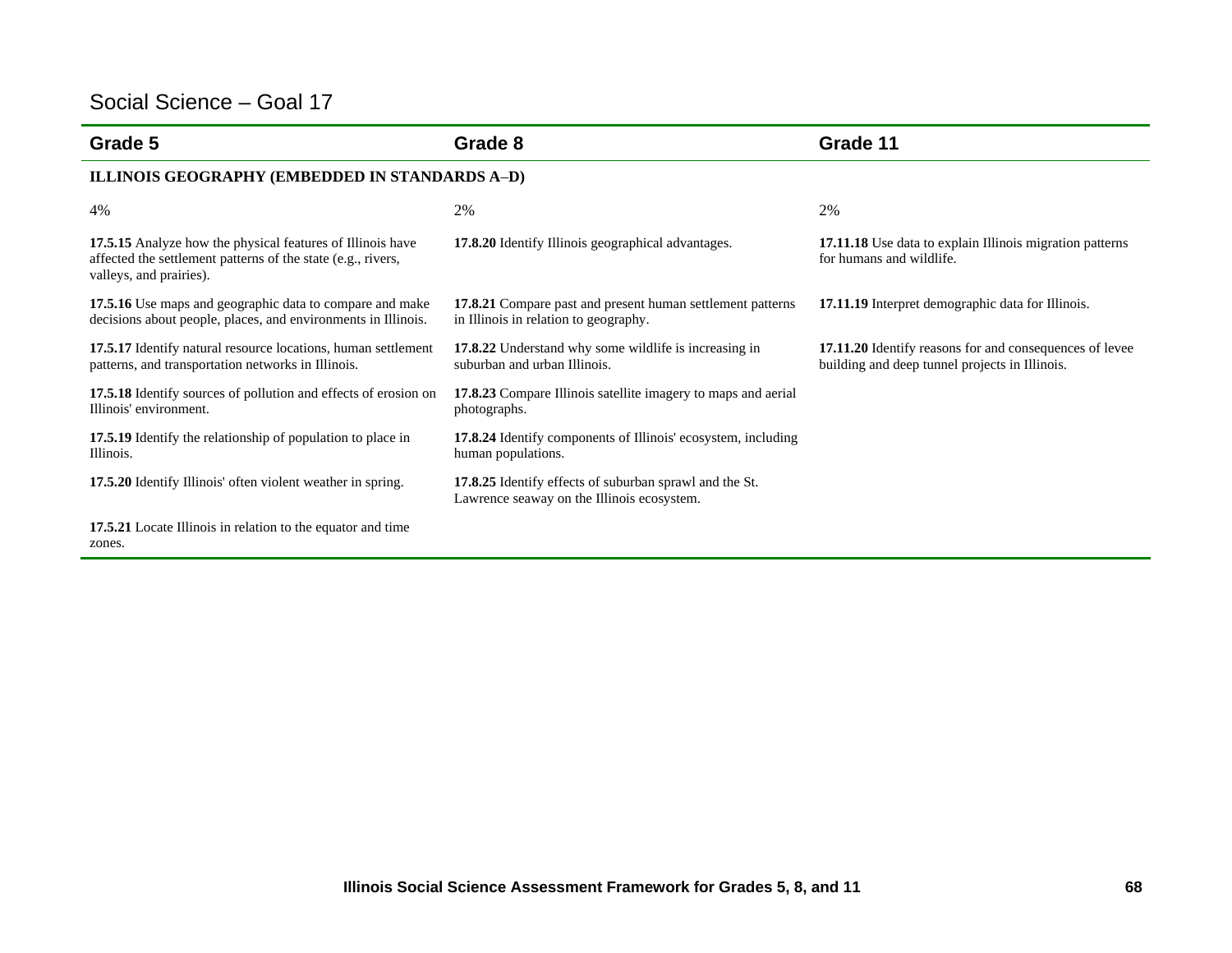electric light (Edison).

#### **Grade 5 Grade 8 Grade 11**

#### **CULTURE (DISTRIBUTED THROUGHOUT THE OTHER GOALS)**

**18.5.01** Define "culture" and describe ways in which it can be expressed (e.g., art, architecture, literature, music, language, etc.) and transmitted (e.g., migration, trade, war, etc.).

**18.5.02** Identify significant figures of early American folklore, literature, art and music, including: Johnny Appleseed, John Copley, Washington Irving and James Fennimore Cooper.

**18.5.03** Identify significant advances in technology to world and U.S. history and inventors associated with each, including: the steam engine (Watt), TNT (Nobel), and the

**18.8.02** Identify significant advances in science to world and U.S. history in several different fields, including: medical science and the prevention of disease (e.g., the discoveries of Edward Jenner, Louis Pasteur, and Jonas Salk), biology and heredity (e.g., works of Charles Darwin and Gregor Johann Mendel), chemistry (e.g., Dmitri Ivanovich Mendeleev and the Periodic Table), and atomic energy (e.g., contributions of

Marie Curié, Albert Einstein, and Robert Oppenheimer).

**18.8.01** Identify the influence of European and African music on early and enduring American Music forms (e.g., country,

jazz, blues, and rhythm and blues).

**18.11.01** Identify examples of how culture is transmitted and preserved through language, literature and the arts.

**18.11.02** Identify the causes and effects of major literary and cultural movements in U.S. history, including: romanticism, the Harlem Renaissance and the Lost Generation.

**18.11.03** Understand the positive (e.g., improvements in human health, greater efficiencies in energy) and negative (e.g., new forms of hazardous waste, more potent weaponry) effects of advances in scientific knowledge to world and U.S. history and identify the moral and philosophical issues raised by scientific progress (e.g., differences among scientific perspectives, potential uses and misuses of scientific advancements).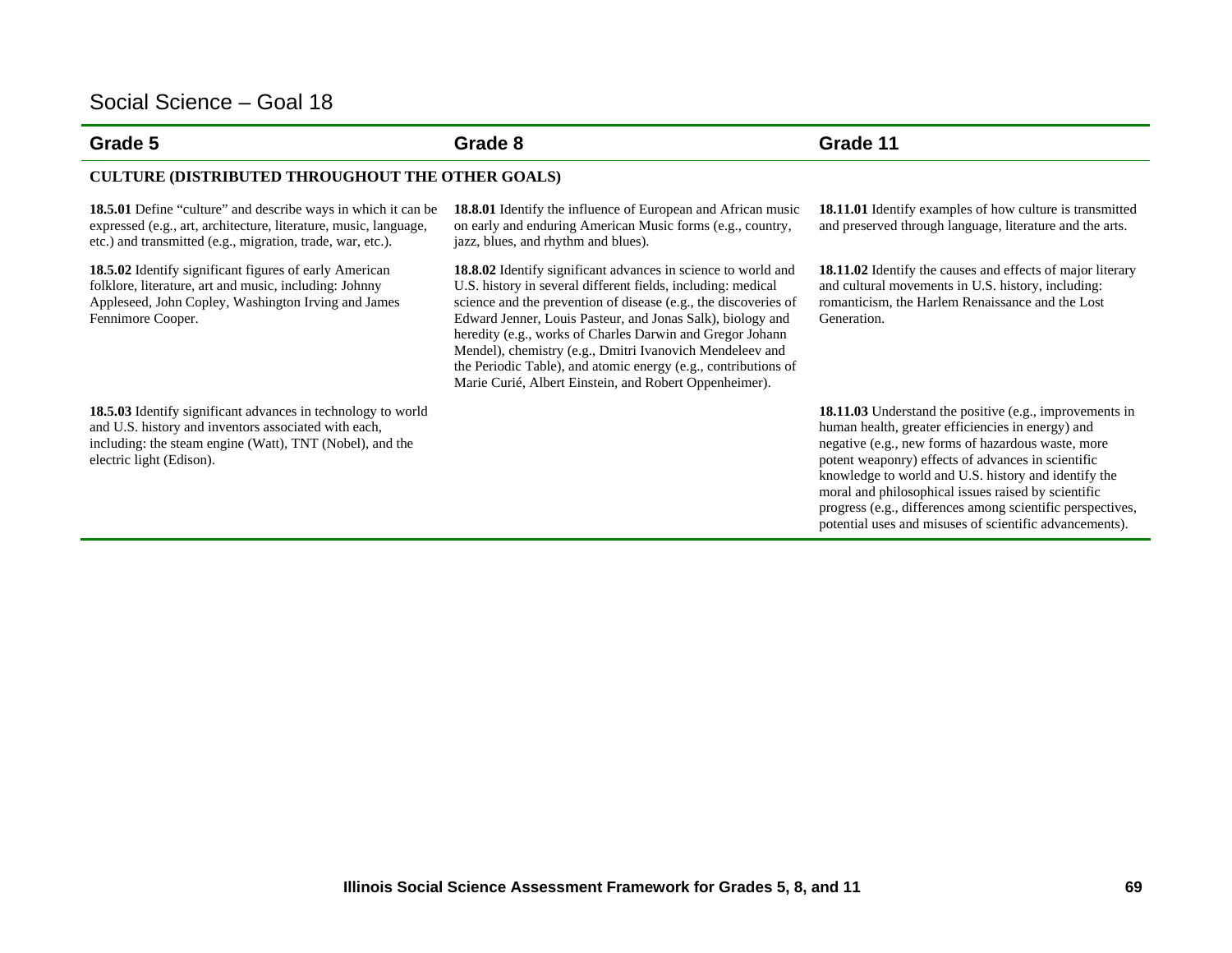| Grade 5                                                                                                                                                                                                                                                                                                                                                                                                           | Grade 8                                                                                                                                                                                                                                                                                                                                                                                                                                                                                                                                                                                                                                                   | Grade 11                                                                                                                                                                                                                                                                                                                                                                                                                                                                                                                                                                                                                                |
|-------------------------------------------------------------------------------------------------------------------------------------------------------------------------------------------------------------------------------------------------------------------------------------------------------------------------------------------------------------------------------------------------------------------|-----------------------------------------------------------------------------------------------------------------------------------------------------------------------------------------------------------------------------------------------------------------------------------------------------------------------------------------------------------------------------------------------------------------------------------------------------------------------------------------------------------------------------------------------------------------------------------------------------------------------------------------------------------|-----------------------------------------------------------------------------------------------------------------------------------------------------------------------------------------------------------------------------------------------------------------------------------------------------------------------------------------------------------------------------------------------------------------------------------------------------------------------------------------------------------------------------------------------------------------------------------------------------------------------------------------|
| INDIVIDUALS AND GROUPS IN SOCIETY (DISTRIBUTED THROUGHOUT THE OTHER GOALS)                                                                                                                                                                                                                                                                                                                                        |                                                                                                                                                                                                                                                                                                                                                                                                                                                                                                                                                                                                                                                           |                                                                                                                                                                                                                                                                                                                                                                                                                                                                                                                                                                                                                                         |
| 18.5.04 Compare and contrast the role of individual citizens<br>and groups of citizens organized for a specific purpose.                                                                                                                                                                                                                                                                                          | 18.8.03 Identify how interactions among people can effect<br>social change (e.g., Colonizers and colonized, Peace Corps).                                                                                                                                                                                                                                                                                                                                                                                                                                                                                                                                 | 18.11.04 Compare the effectiveness of governmental and<br>nongovernmental organizations in addressing societal<br>problems.                                                                                                                                                                                                                                                                                                                                                                                                                                                                                                             |
| 18.5.05 Compare and contrast the needs of society and the<br>wants and needs of individuals.                                                                                                                                                                                                                                                                                                                      | 18.8.04 Identify how social organizations in civil society can<br>influence the preservation and transmission of culture.                                                                                                                                                                                                                                                                                                                                                                                                                                                                                                                                 | <b>18.11.05</b> Compare the role and effectiveness of social<br>institutions in other countries to those in the U.S. (e.g.,<br>schools, relief agencies).                                                                                                                                                                                                                                                                                                                                                                                                                                                                               |
| 18.5.06 Identify the basic features of significant social<br>movements and events from history, including: westward<br>expansion before and after the Civil War and the significance<br>of the words, "Go west, young man;" the abolitionist<br>movement; the Civil Rights Movement before and since the<br>Civil War; significant immigrations before and since the Civil<br>War; the women's suffrage movement. | 18.8.05 Identify the various purposes of different kinds of<br>social institutions (e.g., not-for-profit, corporate,<br>governmental, and educational).                                                                                                                                                                                                                                                                                                                                                                                                                                                                                                   | 18.11.06 Compare the ways that different social<br>organizations address the same problem (religious,<br>nonprofit, community groups).                                                                                                                                                                                                                                                                                                                                                                                                                                                                                                  |
|                                                                                                                                                                                                                                                                                                                                                                                                                   | 18.8.06 Understand the development of public education in<br>the U.S., including the role of Horace Mann.                                                                                                                                                                                                                                                                                                                                                                                                                                                                                                                                                 | 18.11.07 Trace the origins, events and consequences of<br>major U.S. social movements, including: Temperance<br>movement, Social Gospel, the religious origins of the<br>civil rights movement, the organized labor movement,<br>women's suffrage movement (Susan B. Anthony) and the<br>"women's movement" of the 1960's and 70's.                                                                                                                                                                                                                                                                                                     |
|                                                                                                                                                                                                                                                                                                                                                                                                                   | 18.8.07 Understand the basic causes, course, and impact of<br>significant social movements and events from history, and<br>related legislation (where applicable), including: westward<br>expansion before and after the Civil War and the significance<br>of the words, "Go west, young man;" the Gold Rush and the<br>Homestead Act; the abolitionist movement; the birth of the<br>Civil Rights Movement (e.g., roles of Tuskegee Institute and<br>Booker T. Washington, the NAACP and W.E.B. DuBois);<br>significant immigrations before and since the Civil War; the<br>women's suffrage movement; the Civil Rights Movement in<br>the 20th century. | 18.11.08 Understand major contemporaneous social<br>issues and the groups involved (e.g., the role of feminist<br>movements; the persistence of poverty, welfare, crime<br>and other social issues; the response of federal, state, and<br>local governments toward such social issues; changing<br>roles of women in society and changing family<br>structures; impact of controversies associated with<br>environmental conservation, the expansion of National<br>Park system, and the development of environmental<br>protection laws; the interaction between environmental<br>protection agencies and property rights advocates). |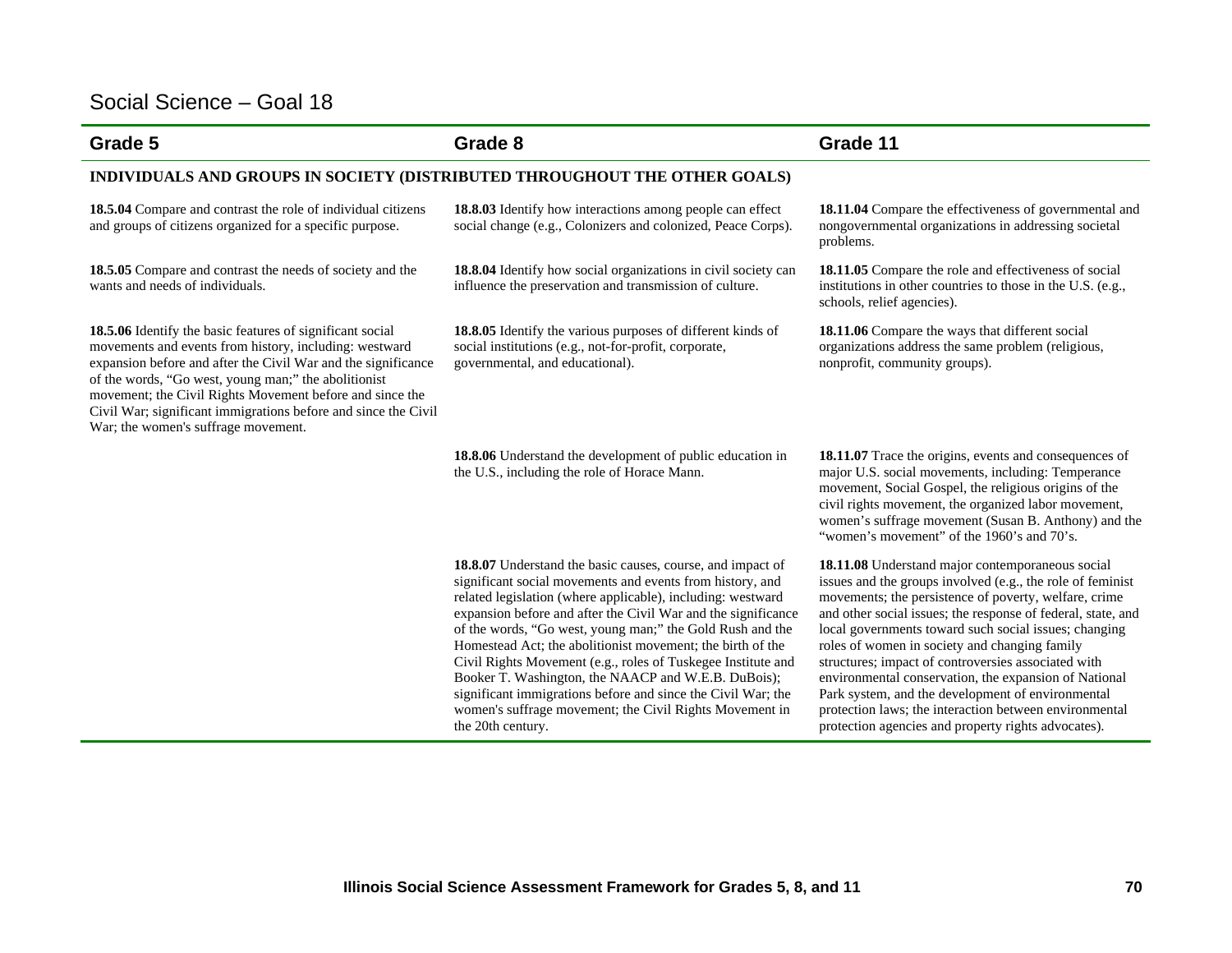| Grade 5                                                                                                                                                                                    | Grade 8                                                                                                                                                       | Grade 11                                                                                                                                            |
|--------------------------------------------------------------------------------------------------------------------------------------------------------------------------------------------|---------------------------------------------------------------------------------------------------------------------------------------------------------------|-----------------------------------------------------------------------------------------------------------------------------------------------------|
| DEVELOPMENT OF SOCIAL SYSTEMS (DISTRIBUTED THROUGHOUT THE OTHER GOALS)                                                                                                                     |                                                                                                                                                               |                                                                                                                                                     |
| 18.5.07 Understand the impact of changes in production and<br>population on social systems, including the shifts between<br>hunting and gathering, agricultural, and industrial societies. | <b>18.8.08</b> Identify how individual citizens, groups of citizens<br>and government can cooperate to solve important social<br>problems.                    | <b>18.11.09</b> Identify major cultural exchanges of the past,<br>including: the Silk Road, the Crusades, and the<br>Columbian exchange.            |
| <b>18.5.08</b> Define "slavery" and identify its existence and<br>elimination in the U.S.                                                                                                  | <b>18.8.09</b> Define "slavery" and "serfdom" and identify<br>examples of these practices from history and efforts to<br>eradicate them throughout the world. | <b>18.11.10</b> Analyze how the ideals of the founding of the<br>United States have since influenced the development of a<br>multicultural society. |
|                                                                                                                                                                                            | <b>18.8.10</b> Differentiate characteristics of pre-industrial,<br>industrial, and post-industrial societies.                                                 | <b>18.11.11</b> Understand the social impacts and societal<br>consequences of slavery in the Unites States.                                         |
|                                                                                                                                                                                            |                                                                                                                                                               | <b>18.11.12</b> Understand the contributions of indigenous and<br>immigrant cultures to the commonly-shared culture of<br>the U.S.                  |
|                                                                                                                                                                                            |                                                                                                                                                               | 18.11.13 Identify historically significant people who<br>have contributed to the development of democratic ideals<br>in the U.S.                    |